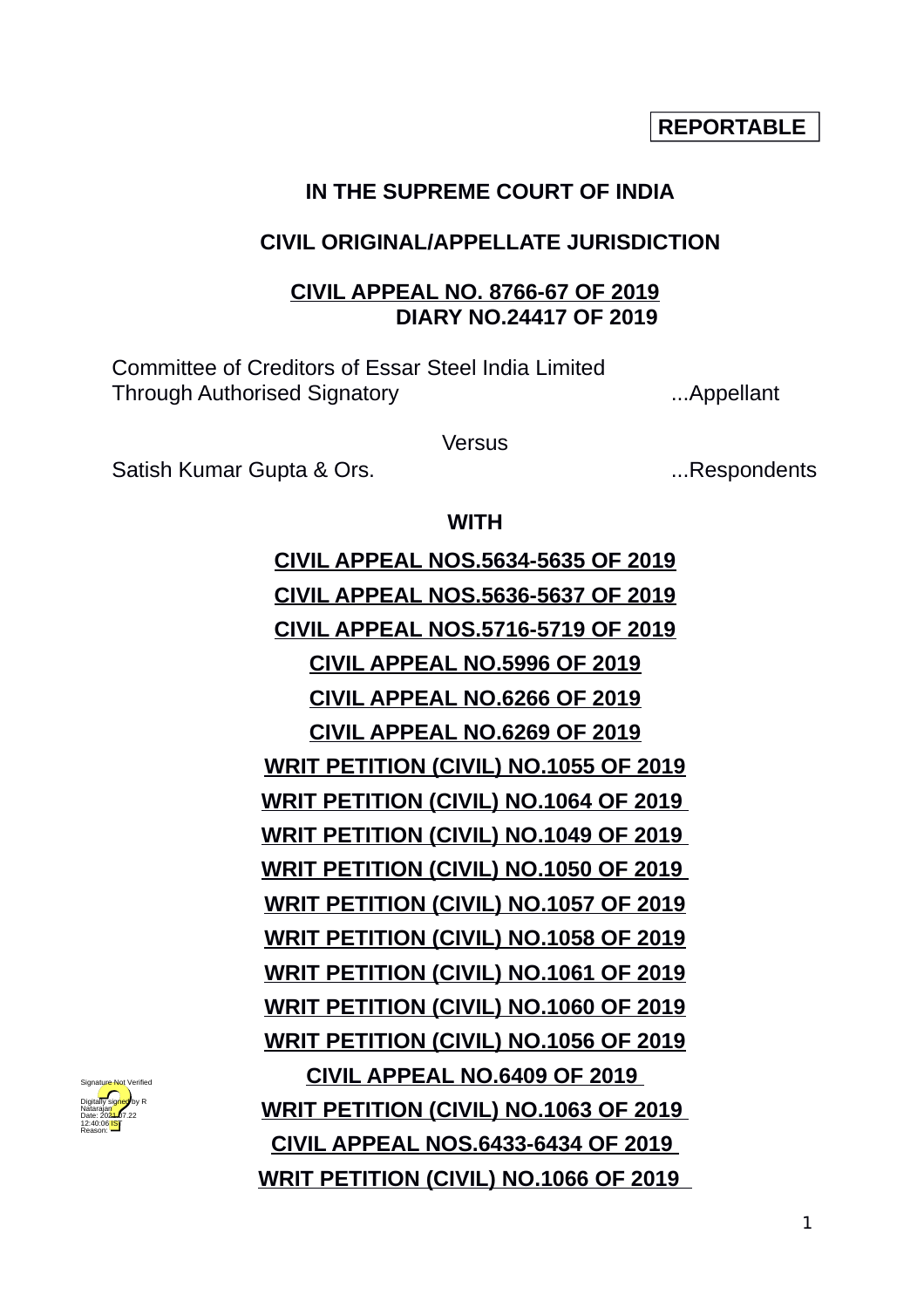**WRIT PETITION (CIVIL) NO.1087 OF 2019 WRIT PETITION (CIVIL) NO.1110 OF 2019 WRIT PETITION (CIVIL) NO.1113 OF 2019 WRIT PETITION (CIVIL) NO.1121 OF 2019 CIVIL APPEAL NO.\_8768\_OF 2019 DIARY NO.31409 OF 2019 CIVIL APPEAL NO.7266 OF 2019 CIVIL APPEAL NO.7260 OF 2019 WRIT PETITION (CIVIL) NO.1246 OF 2019 CIVIL APPEAL NO.\_8769\_OF 2019 DIARY NO.36838 OF 2019 WRIT PETITION (CIVIL) NO.1296 OF 2019**

#### **J U D G M E N T**

## **R.F. Nariman, J**.

Delay Condoned in Civil Appeal Diary No. 31409 of 2019 and Civil Appeal Diary No. 36838 of 2019. I.A. No. 102638 of 2019 in Civil Appeal Diary No. 24417 of 2019 for Permission to File Appeal allowed. Appeal Admitted.

1. This group of appeals and writ petitions raises important questions as to the role of resolution applicants, resolution professionals, the Committee of Creditors that are constituted under the Insolvency and Bankruptcy Code, 2016 (hereinafter referred to as "the Code"), and last, but by no means the least, the jurisdiction of the National Company Law Tribunal (hereinafter referred to as "NCLT"/"Adjudicating Authority") and the National Company Law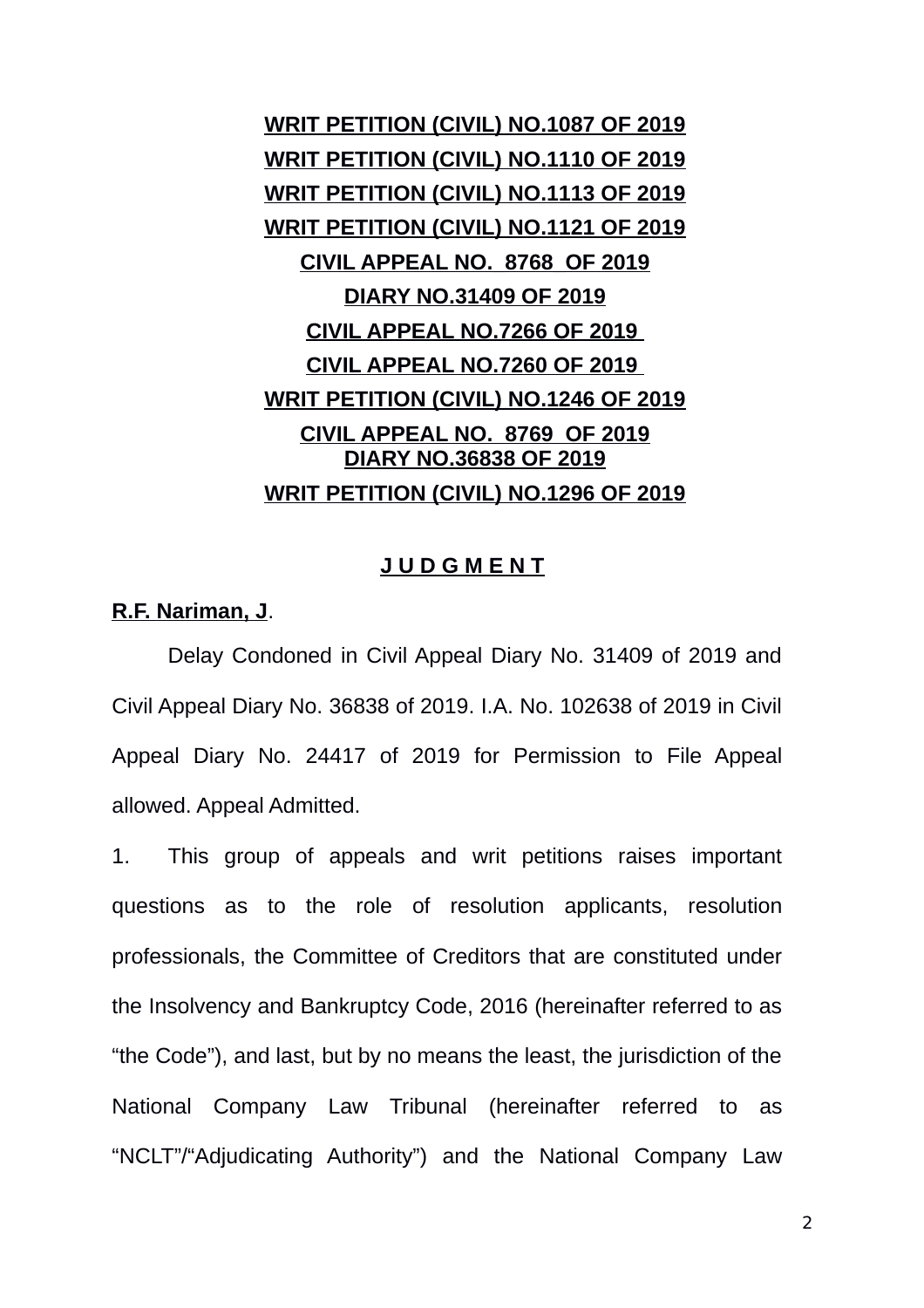Appellate Tribunal (hereinafter referred to as "NCLAT"/"Appellate Tribunal"), qua resolution plans that have been approved by the Committee of Creditors. The constitutional validity of Sections 4 and 6 of the Insolvency and Bankruptcy Code (Amendment) Act, 2019 (hereinafter referred to as the "Amending Act of 2019") have also been challenged. These appeals and writ petitions are an aftermath of this Court's judgment dated 04.10.2018, reported as **ArcelorMittal India Private Limited v. Satish Kumar Gupta** (2019) 2 SCC 1.

2. On 02.08.2017, the NCLT, Ahmedabad admitted Company Petition (I.B.) No. 39 of 2017 filed by Standard Chartered Bank together with a Petition filed by the State Bank of India under Section 7 of the Code. One Satish Kumar Gupta was appointed as the interim resolution professional, who was later confirmed as resolution professional. On 06.10.2017, the resolution professional by way of an advertisement in the Economic Times, invited expressions of interest from all interested resolution applicants to present resolution plans for rehabilitating the corporate debtor, namely, Essar Steel India Limited. On 24.12.2017, the resolution professional issued a request for proposal (hereinafter referred to as "RFP"), *inter alia*, inviting resolution plans for the aforesaid corporate debtor, which was later amended on 08.02.2018. Two resolution plans were submitted on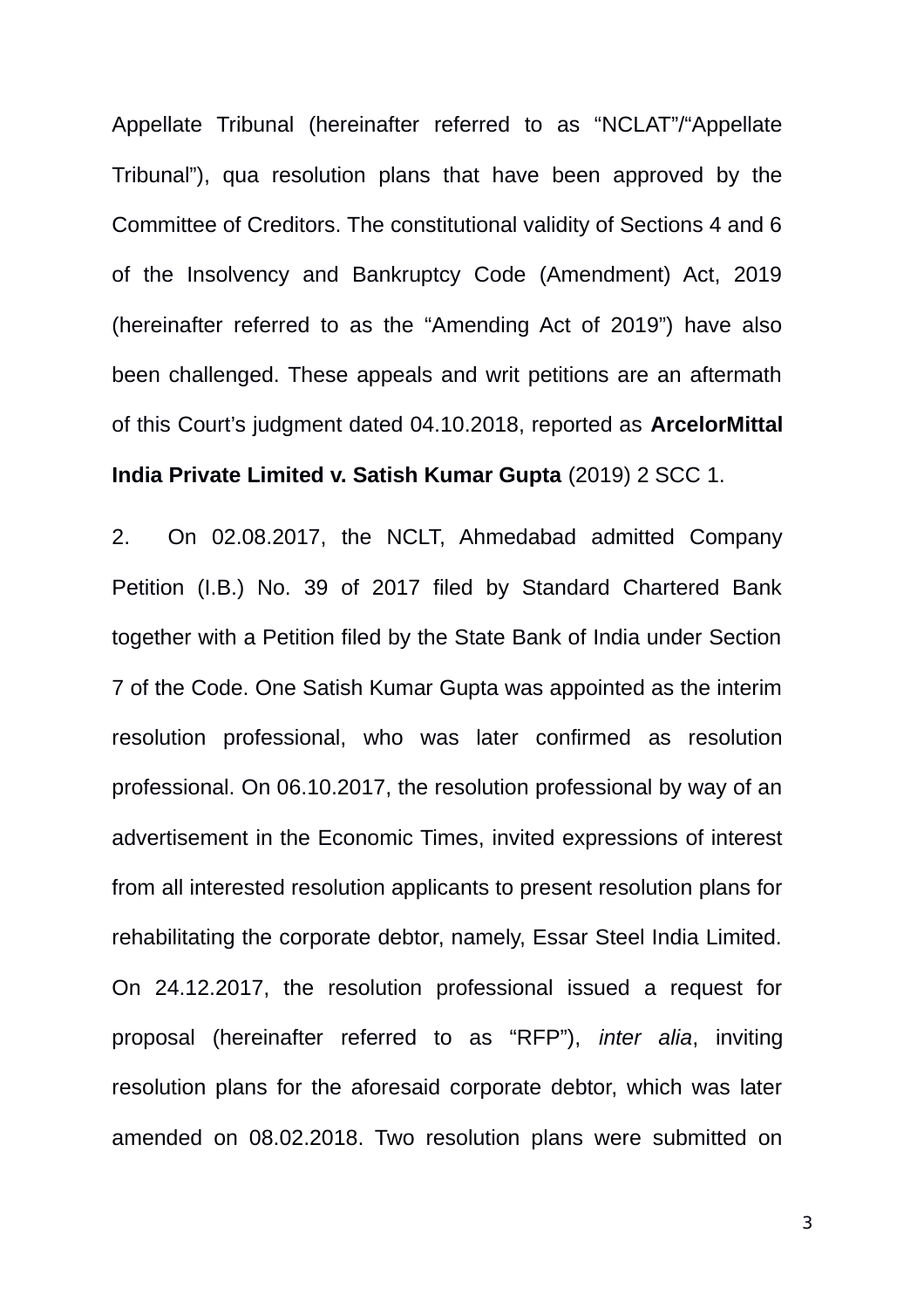12.02.2018, one by ArcelorMittal India Private Limited (hereinafter referred to as "ArcelorMittal") and another by Numetal Limited (hereinafter referred to as "Numetal") both of which were found to be ineligible under Section 29-A of the Code. On 02.04.2018, resolution plans were then submitted by ArcelorMittal, Numetal and one Vedanta Limited (hereinafter referred to as "Vedanta"). The resolution plan of ArcelorMittal specifically provided for an upfront payment of INR 35,000 crores in order to resolve debts amounting to INR 49,213 crores. It was stated that unsecured financial creditors shall be paid an aggregate amount of 5% of their admitted claims. Apart from the above, INR 8,000 crores of fresh capital infusion by way of capex and working capital was also to be infused. INR 3,339 crores - being the aggregate admitted claims of operational creditors, other than workmen and employees, was to be paid to the extent of INR 196 crores, but only to trade creditors and government creditors. Small trade creditors, defined as "having claims of less than one crore" were to be honoured in full, as was the claim of workmen and employees of the corporate debtor, amounting to INR 18 crores. Importantly, the resolution applicant empowered the Committee of Creditors to decide the manner in which the financial package being offered would be distributed among the secured financial creditors. Standard Chartered Bank, which was stated to be an unsecured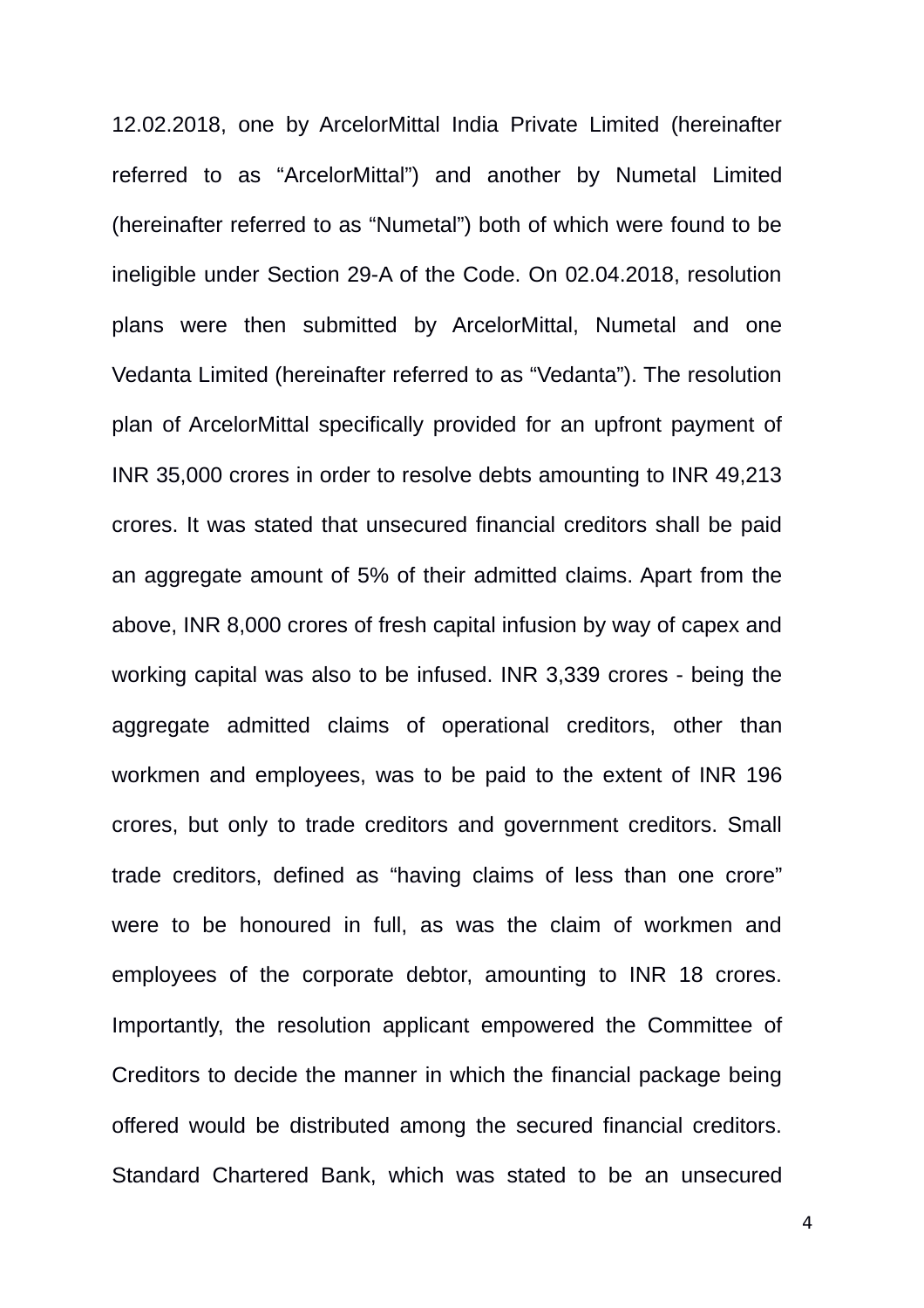creditor, was to be paid an aggregate amount of 5% of its admitted claims. On 19.04.2018, the Adjudicating Authority directed the Committee of Creditors of the corporate debtor, which by then had been set up by the interim resolution professional, to consider the eligibility of the aforesaid resolution applicants.

3. On 10.09.2018, Standard Chartered Bank was classified as a secured financial creditor of the corporate debtor by the resolution professional. On 04.10.2018, this Court declared both ArcelorMittal and Numetal ineligible by virtue of their resolution plans being hit by Section 29-A of the Code. However, an order was passed under Article 142 of the Constitution, stating that one more opportunity be granted to both ArcelorMittal and Numetal to pay off the NPAs of their related corporate debtors within two weeks of the Supreme Court judgment, failing which the corporate debtor would go into liquidation. On 18.10.2018, ArcelorMittal informed the resolution professional and the Committee of Creditors that it had made payments as per the Supreme Court's judgment dated 04.10.2018. However, Numetal did not make any such payment. As a result, on 19.10.2018, ArcelorMittal resubmitted its resolution plan of 02.04.2018, which was then evaluated by the Committee of Creditors on the same date - ArcelorMittal being declared as the highest evaluated resolution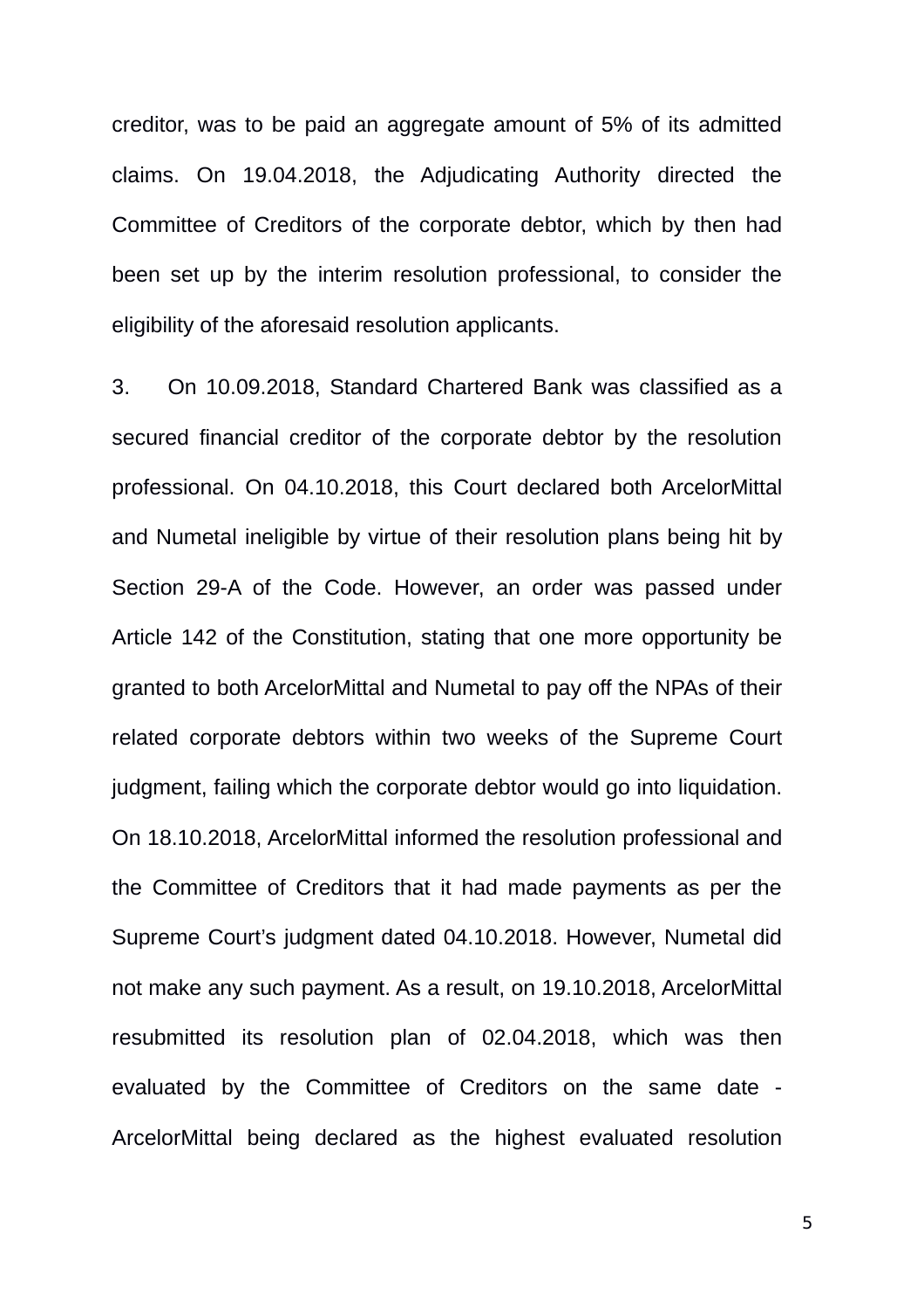applicant vis-a-vis Vedanta. On 25.10.2018, the final negotiated resolution plan of ArcelorMittal was approved by the Committee of Creditors by a 92.24% majority. After several proceedings before the NCLT and the NCLAT, the NCLT, by its judgment dated 08.03.2019 disposed of the application to allow the resolution plan filed by ArcelorMittal as follows:

"…we are of the view that the dues of the operational creditors must get at least similar treatment as compared to the dues of the financial creditors on the principle of equity and fair play as well as the Wednesbury Principle of Unreasonableness and the Doctrine of Proportionality, so as to avoid disparity in making payments to the operational creditors having debt value of Rs.1 crore and above (a token of Re.1) and the allegation of discriminatory practice could be ruled out…Hence, in our view, if a reasonable formula for apportionment is worked out so that 85% of the amount offered by the resolution applicant is distributed among the financial creditors and the remaining 15% of the amount is distributed amongst the rest of the operational creditors, then the entire claim of the operational creditors, which comes to around Rs.4700 crore can be substantially paid off or at least the operational creditors can get 50% of their admitted and undisputed claim in the light of the judgment of the Hon'ble Supreme Court in *Chitra Sharma v. Union of India* **(***supra)*. Such object can be achieved, if the financial creditor and the members of the CoC are willing to sacrifice the interest component on their principal loan, because it is established position in the record that the principal loan liability of the corporate debtor company comes to around Rs.35,000 crore in the year 2017 when these IB Petitions were admitted, which includes the interest component also and by giving such hair-cut to the interest component to the extent possible by providing provision for 15% amount for the other operational creditors and stakeholders, we are of the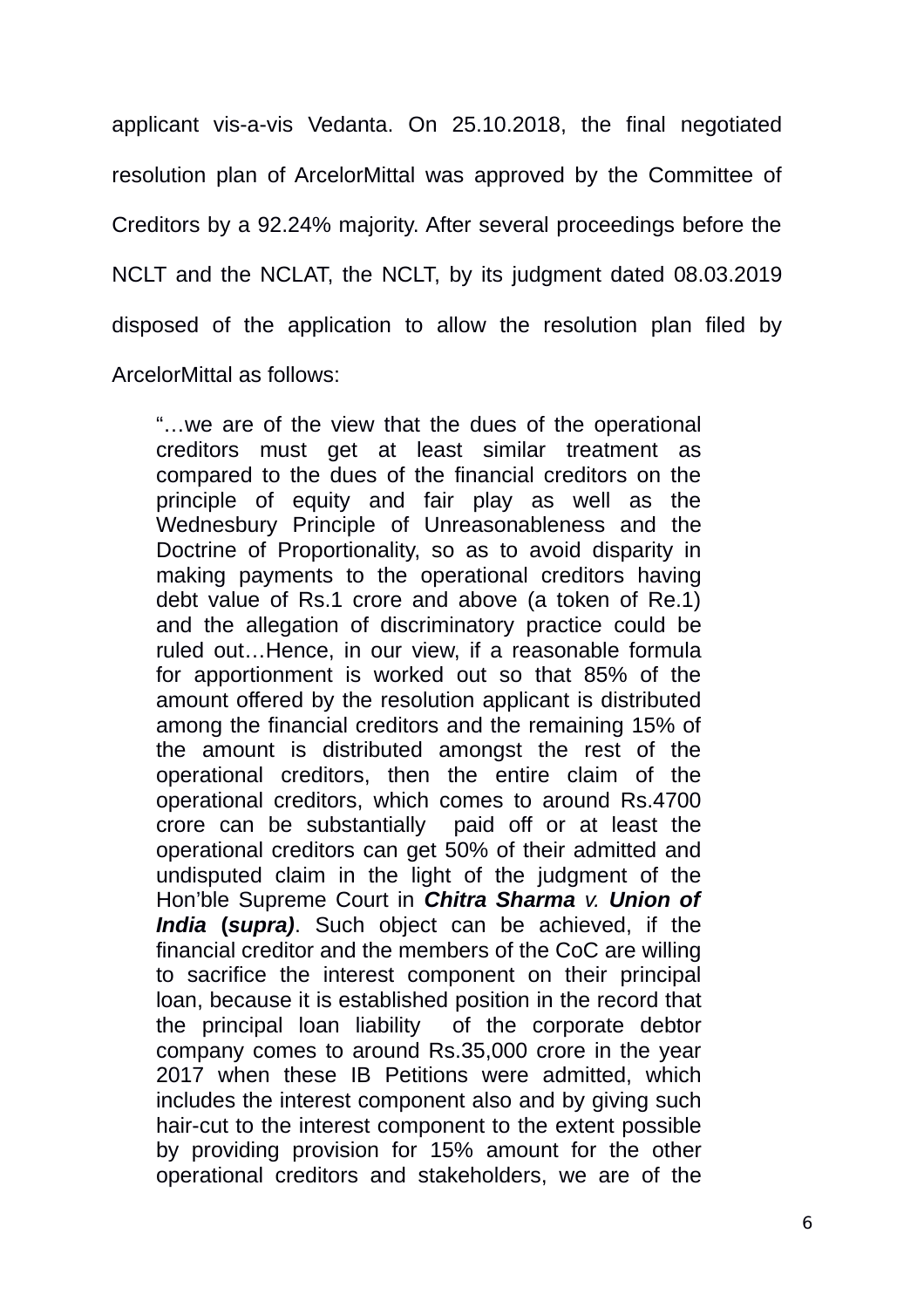view that debts of the entire operational creditors can be satisfied in a reasonable and fair manner and then such I.A.s preferred by the operational creditors would also become infructuous and this Adjudicating Authority would not be required to deal with the merits of each and every I.A. Thus, this would be beneficial to avoid multiplicity of legal proceedings and to remove any impediment for effective implementation of the resolution plan and to achieve the main theme and object of the present I & B Code."

4. By an interim order dated 20.03.2019 in the appeals that were filed before NCLAT, the NCLAT directed the Committee of Creditors to take a decision on certain suggestions that were made. Pursuant to this, on 27.03.2019 the Committee of Creditors decided - voting having concluded on 30.03.2019 - to appeal against the NCLAT's order, and, by a majority of 70.73% approved making an *ex gratia* payment of INR 1,000 crores to operational creditors above INR 1 crore. Appeals filed against the interlocutory orders of the NCLAT were then heard by this Court, which by its order dated 12.04.2019, *inter alia,* directed non-implementation of the judgment dated 08.03.2019 of the NCLT and expeditious disposal of the appeal before the NCLAT.

5. By its final judgment dated 04.07.2019, the NCLAT held that:

(i) In a resolution plan there can be no difference between a financial creditor and an operational creditor in the matter of payment of dues, and that therefore, financial creditors and operational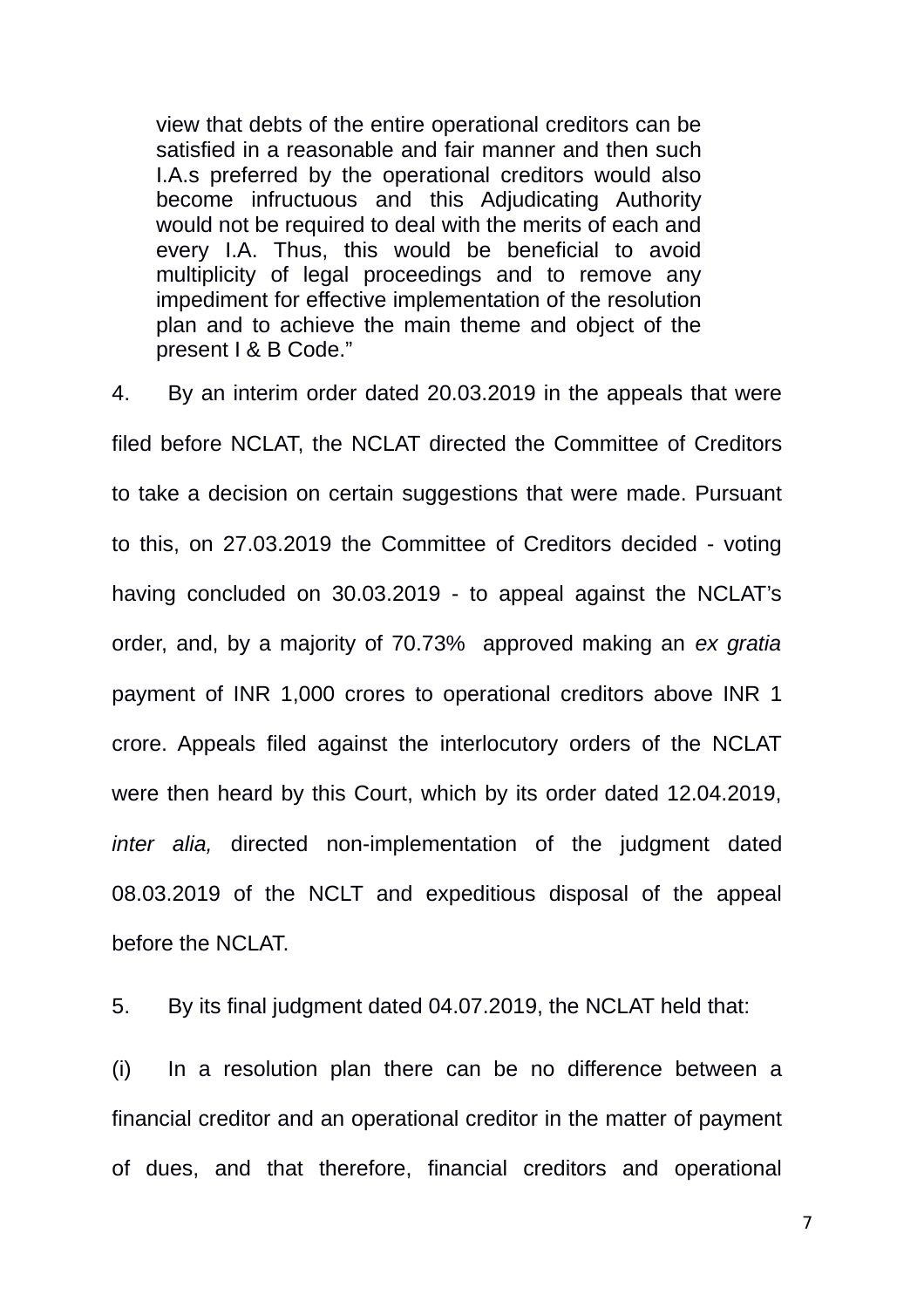creditors deserve equal treatment under a resolution plan. Accordingly, the NCLAT has re-distributed the proceeds payable under the approved resolution plan as per the method of calculation adopted by it so that all financial creditors and operational creditors be paid 60.7% of their admitted claims;

(ii) Securities and security interest is irrelevant at the stage of resolution for the purposes of allocation of payments, thereby directing that each financial creditor (whether secured or unsecured) with a claim equal to or more than INR 10 lakhs be paid 60.7% of its admitted claim irrespective of their security interest;

(iii) Operational creditors by definition have separate classes within themselves and can be classified into sub-classes for the purpose of distribution (while rejecting any classification amongst the financial creditors) on the basis of the admitted amounts thereby directing that operational creditors with a claim of equal to or more than INR 1 crore be paid 60.268% of their admitted claims.

(iv) Certain additional claims of operational creditors (some of which were highly belated and/or without sufficient proof) were admitted, such that the admitted operational debt of approximately INR 5,058 crores at the time of the approval of the approved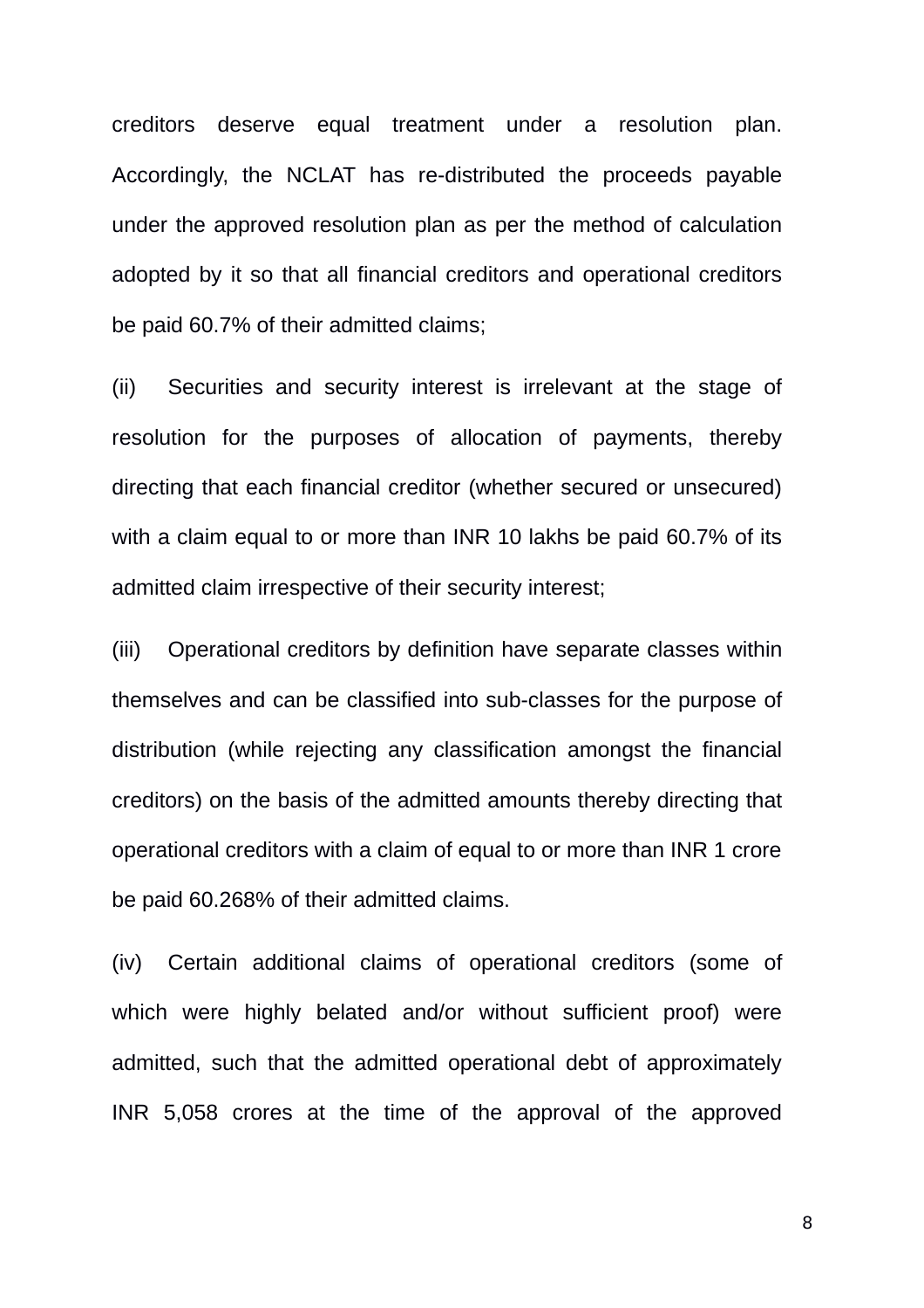resolution plan became an operational debt of approximately INR 19,719.20 crores.

(v) The profits generated by the corporate debtor during the Corporate Insolvency Resolution Process (hereinafter referred to as the "CIRP") would be distributed equally amongst the financial creditors and operational creditors of the corporate debtor.

(vi) A sub-committee or core committee cannot be constituted under the Code, being a foreigner thereto. The Committee of Creditors alone are to take all decisions by themselves.

(vii) The Committee of Creditors has not been empowered to decide the manner in which the distribution is to be made between one or other creditors, as there would be a conflict of interest between financial and operational creditors, financial creditors favouring themselves to the detriment of operational creditors.

(viii) Section 53 of the Code cannot be applied during the corporate resolution process but will apply only at the stage of liquidation.

 (ix) Claims that have been decided by the resolution professional and affirmed by the Adjudicating Authority or the Appellate Tribunal are final and binding on all creditors. However, claims which have not been decided by the Adjudicating Authority or the Appellate Tribunal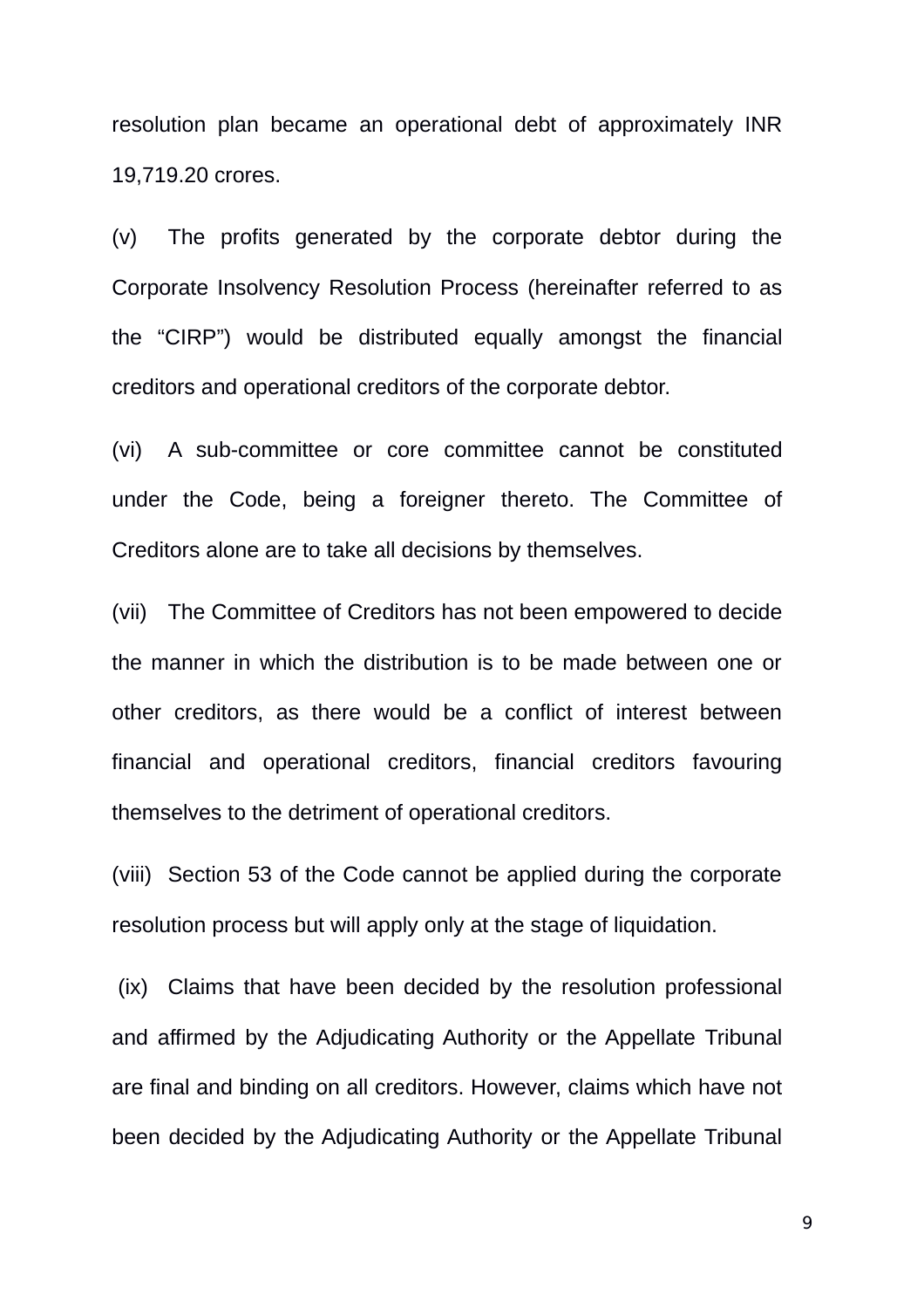on merits may be decided by an appropriate forum in terms of Section 60(6) of the Code.

(x) Financial Creditors in whose favour guarantees were executed, as their total claim stands satisfied to the extent of the guarantee, cannot re-agitate such claims as against the principal borrower.

6. We have heard detailed arguments made by Shri Gopal Subramanium and Shri Rakesh Dwivedi, learned senior counsel, on behalf of the Committee of Creditors of Essar Steel India Limited. They have argued that the provisions of the Code provide for a broad classification of creditors as financial creditors and operational creditors on the basis of the nature of the transaction between creditors and a corporate debtor. They have further argued that the Code does not mandate identical treatment of differently situated creditors either *inter se* within financial creditors, who may be secured or unsecured, and/or financial creditors vis-a-vis operational creditors. The Code only posits equitable treatment of different classes of creditors recognising that different classes deserve differential treatment. According to them, financial creditors as a class have a superior status as against operational creditors, the same being the case with secured creditors vis-a-vis unsecured creditors. For this purpose, they relied upon certain provisions of the Code. They further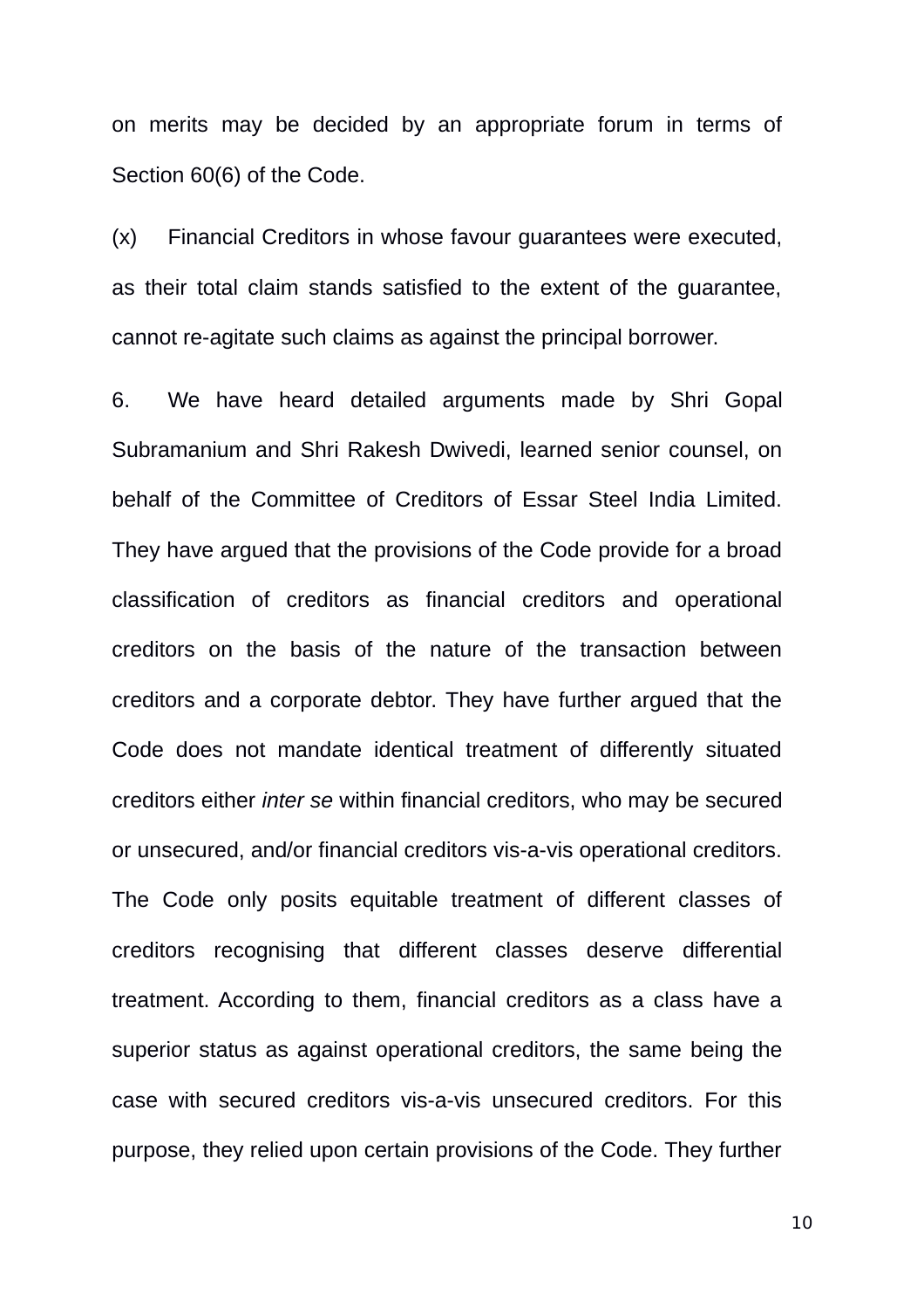argued that the general law of the land as contained in Section 48 of the Transfer of the Property Act, 1882 and Section 77 of the Companies Act, 2013 would not have been taken away *sub-silentio* by the Code and have relied upon a large number of authorities for this purpose. They also referred to and relied upon the UNCITRAL Legislative Guide on Insolvency Law (hereinafter referred to as the "UNCITRAL Legislative Guide"), which was referred to by this Court in **Swiss Ribbons Private Limited v. Union of India** (2019) 4 SCC 17, and upon a report by the International Monetary Fund titled "Orderly and Effective Insolvency Procedures – Key Issues". They also referred to and relied upon judgments under Article 14 of the Constitution of India which highlight the fact that classification is permissible so as to differentiate persons who are unequal, who cannot then be treated equally. They also argued, relying strongly upon the IMF paper on "Development of Standards for Security Interest" by Pascale De Boeck and Thomas Laryea, in addition to several expert reports, that classification of creditors based on the nature of the debt and/or security interest is a *sine qua non* for any Insolvency Code. They argued that if secured financial creditors are to be treated at par with unsecured creditors, such secured creditors would rather vote for liquidation rather than Corporate Resolution, contrary to the main objective sought to be achieved by the Code.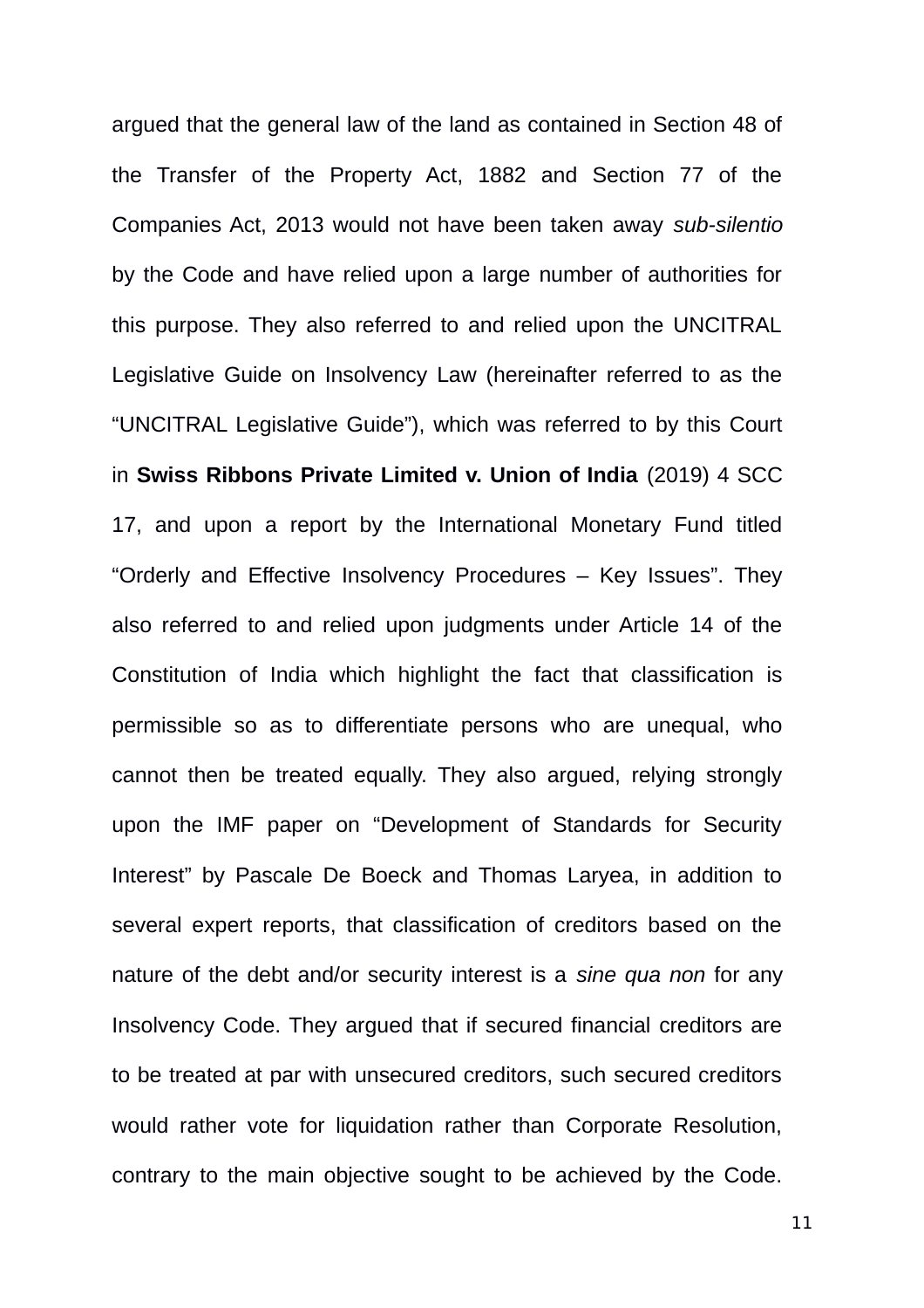They then argued that the health of the financial sector is critical for the overall health and growth of the economy, which would otherwise be subverted, if the impugned judgment were to be given effect. They relied strongly upon paragraphs 27 and 28 of **Swiss Ribbons** (supra), in particular, which differentiated between secured and unsecured creditors, most financial creditors being secured creditors and most operational creditors being unsecured. They also argued that the law laid down in **K. Sashidhar v. Indian Overseas Bank** 2019 SCCOnline SC 257, had made it clear that there is a judicial hands-off when it comes to the commercial wisdom of the Committee of Creditors, which has been directly infracted by the impugned judgment, which has held that the Committee of Creditors has nothing to do with the distribution of amounts which are infused by the resolution applicant for payment of the corporate debtor's erstwhile debts. They relied heavily upon the Bankruptcy Law Reforms Committee Report, 2015 (hereinafter referred to as the "BLRC Report") to buttress this submission, as well as the UNCITRAL Legislative Guide. They then submitted that a resolution plan is a consent-based plan proposed by the resolution applicant for a corporate debtor. The counterparty to such a plan is the Committee of Creditors, which is required to give a minimum consent of 66% voting share, which consent then becomes the basis for the Adjudicating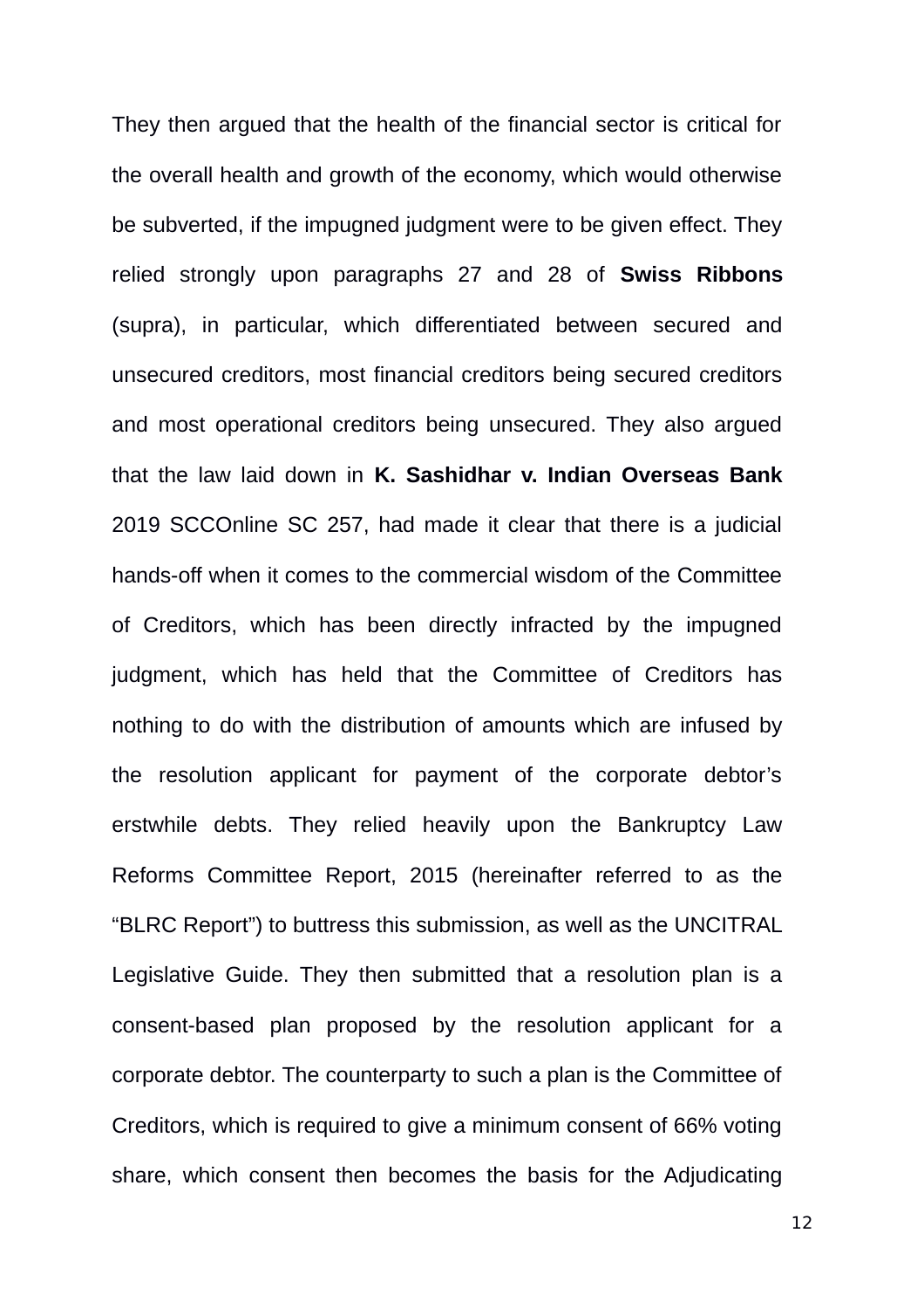Authority to approve a resolution plan for the corporate debtor. Once approved by the Adjudicating Authority, such plan becomes binding on all stakeholders as is mentioned by Section 31 of the Code. Therefore, any modification, as has been done by the NCLAT, of such plan is illegal. They then argued that the Committee of Creditors has both the power and the jurisdiction to deal with all commercial aspects of a resolution plan, including distribution of proceeds under such plan, and also referred to and relied upon the recent amendments made to Section 30 of the Code. They stated that the ArcelorMittal plan, as amended, looked after all stakeholders including operational creditors, and stated that a staggering amount of INR 55,000 crores qua operational creditors was paid during the 600 odd days of CIRP being carried out, operational creditors whose claims were above INR 1 crore, now being paid approximately 20% of their admitted dues. They also highlighted the fact that the secured creditors have lost about INR 17,000 crores of interest in the last three years due to the account of the corporate debtor having been classified as NPA. They then argued that the setting up of a subcommittee by the Committee of Creditors is permissible under the Code, and referred to certain judgments to buttress this proposition. They further argued that no decision-making power was delegated to the sub-committee, nor did the sub-committee at any time decide or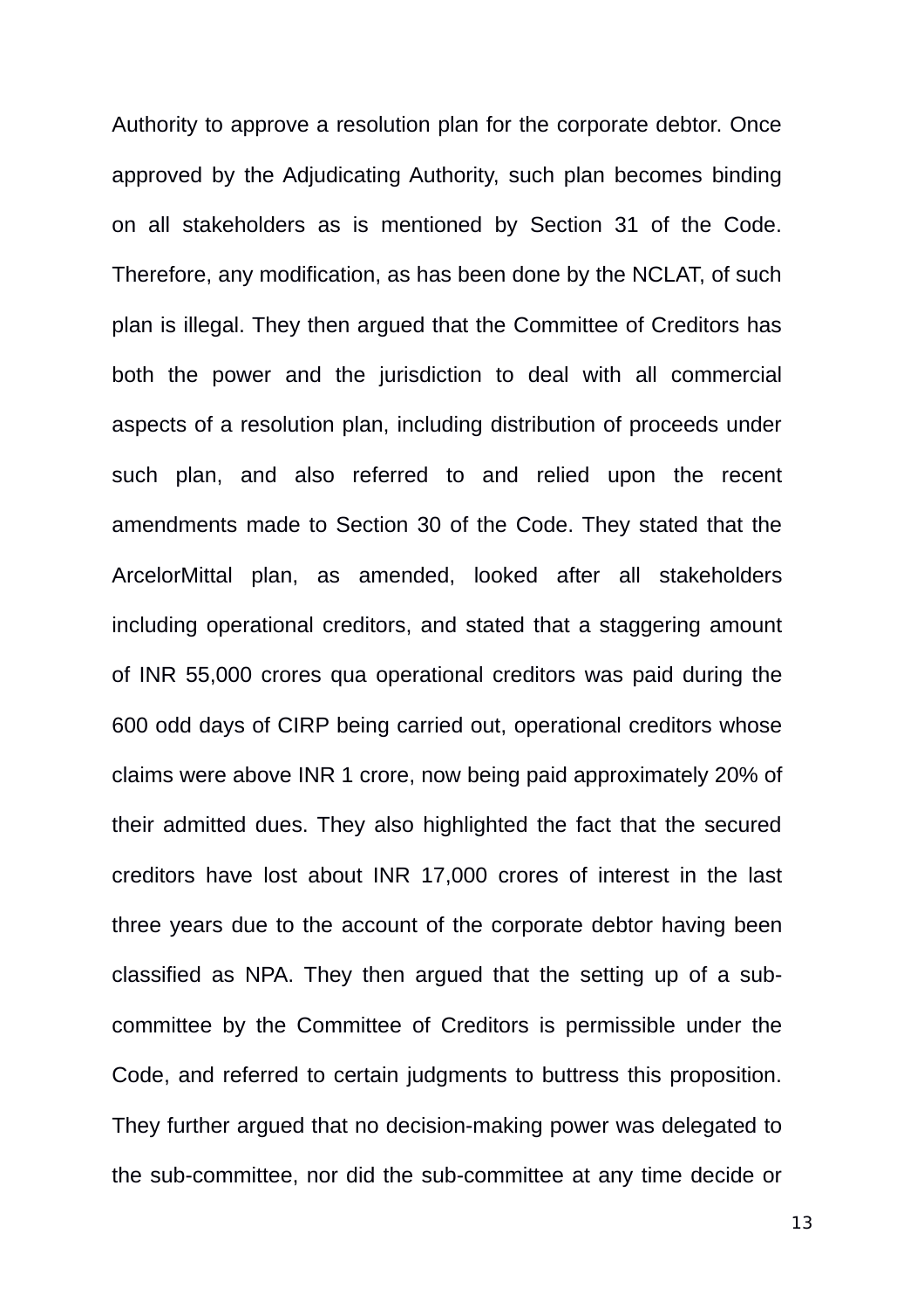even recommend on distribution of amounts. They then argued that the NCLAT admitted various rejected/disputed/estimated claims worth INR 13,767 crores, which was more than the amount originally claimed by operational creditors. Various instances of non-application of mind were pointed out by which claims worth INR 11,278, which were not yet crystallized, were admitted by the NCLAT for payment, and various examples of double payment were also given. It was also argued that the NCLAT erroneously permitted several disputed claims to be raised outside the provisions of the Code after approval of the resolution plan, by referring to and relying upon Section 60(6) of the Code, which merely saved limitation for barred claims. They then argued that extinguishment of the right of creditors against individual guarantees extended by the promoters/promoter group of the corporate debtor was wholly illegal being contrary to several judgments of this Court and contrary to the terms of the guarantees themselves. They further argued that the profits that were made during the CIRP can obviously not be used for payment of the debts of the corporate debtor, as has been ordered by the NCLAT. Ultimately, according to the learned counsel, the impugned NCLAT judgment deserves to be set aside because it has curtailed the authority of the Committee of Creditors; expanded the jurisdiction of the Adjudicating Authority as well as the NCLAT beyond the bounds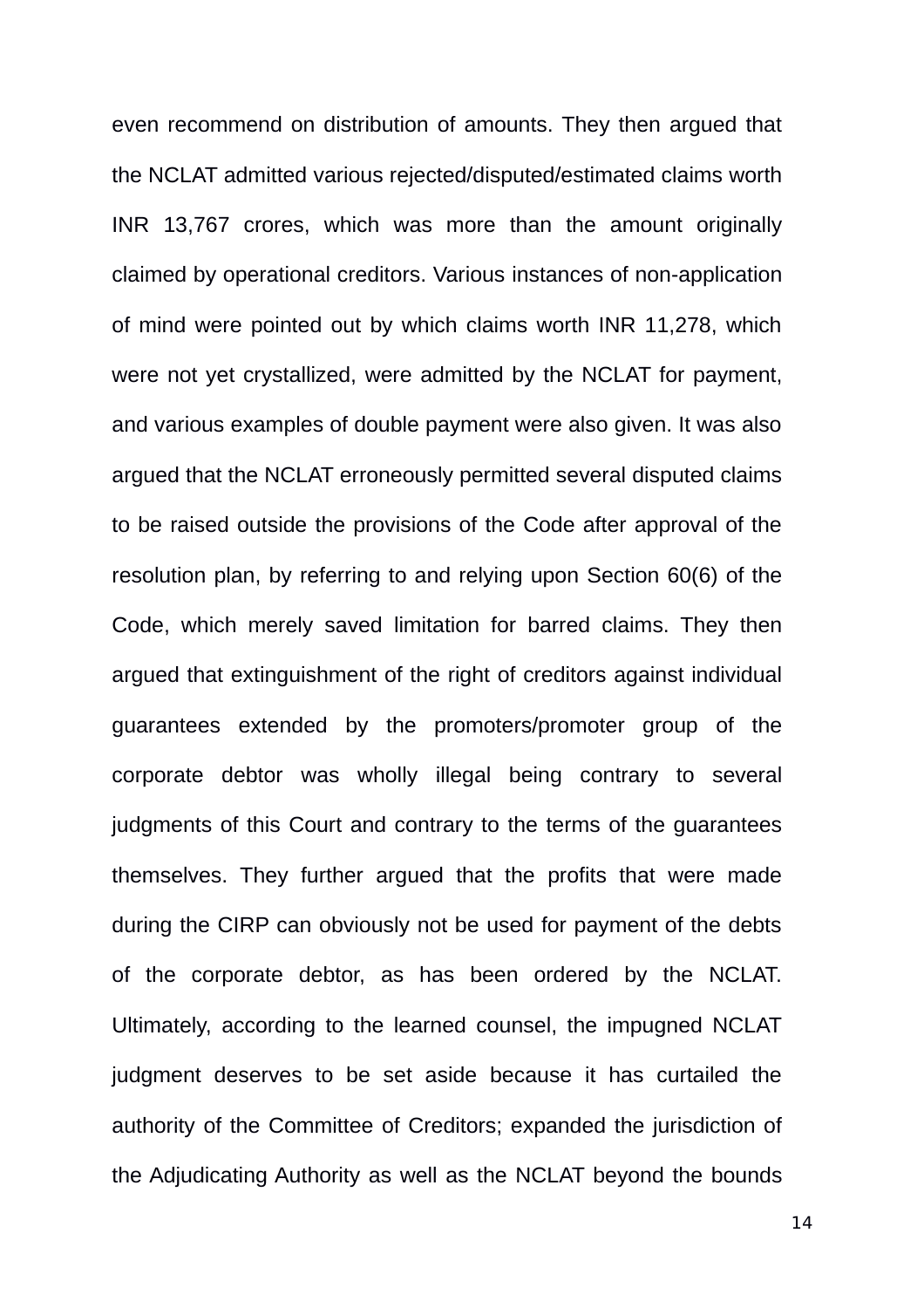contained in the Code; and has transgressed the most basic tenet of the Committee of Creditors' commercial wisdom being reflected by an over 66% majority vote, which has been nullified by the NCLAT by completely modifying and substituting the resolution plan approved by the Committee of Creditors.

7. Shri Shyam Divan, learned senior advocate appearing on behalf of the State Bank of India, has supported the submission made on behalf of the Committee of Creditors of Essar Steel India Limited. According to the learned senior advocate, whereas his client and other secured creditors are secured to the extent of 99.66% of their outstanding dues, the only security of Standard Chartered Bank is a pledge of the shares held by the corporate debtor in an offshore Mauritian subsidiary, namely Essar Steel Offshore Limited (hereinafter referred to as "ESOL"), and the fair value of ESOL pledged shares has been determined at only INR 24.86 crores as against the total outstanding admitted dues of INR 3487.10 crores (being 0.7% of the total admitted debt of Standard Chartered Bank). Thus, according to him, Standard Chartered Bank is an unsecured creditor to the extent of INR 3462.14 crores, and as against a sum of INR 60.71 crores which was payable under the resolution plan as approved by the Committee of Creditors, the NCLAT has now upped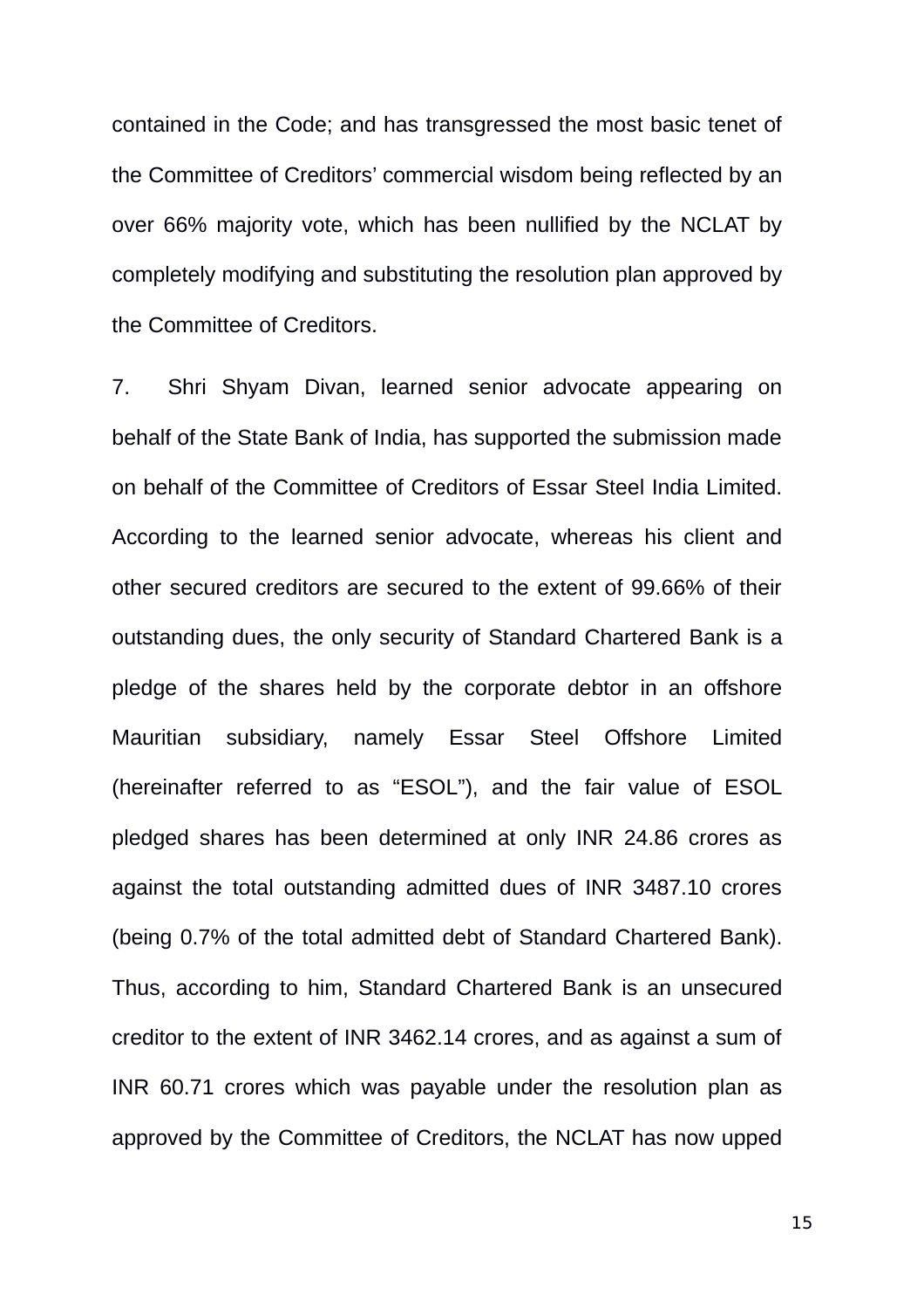this figure to approximately INR 2160 crores completely beyond its limited jurisdiction under the Code. Apart from the above, he also argued that Standard Chartered Bank is precluded from raising any challenge to the constitution of a sub-committee as it had participated in several meetings in which it raised no objection to the subcommittee, and had in fact requested to be a part of the subcommittee. He then argued that negotiations that were undertaken by the sub-committee was in accordance with the mandate of the Committee of Creditors, which alone took all decisions; the subcommittee merely being an executive arm of the Committee of Creditors.

8. Shri Kapil Sibal, appearing on behalf of the Standard Chartered Bank, defended the NCLAT judgment on all aspects. According to him, the offer made by ArcelorMittal was to make a payment of INR 42,000 crores as an upfront amount in order to pay 100% of the principal outstanding of the secured financial creditors of the corporate debtor. That this sum came to be offered only as a result of an offer made by Numetal on 07.09.2018 to pay INR 37,000 crores as upfront payment to secured financial creditors. According to learned counsel, the sum of INR 42,000 crores cannot be worked out unless the principal amount owed to Standard Chartered Bank is also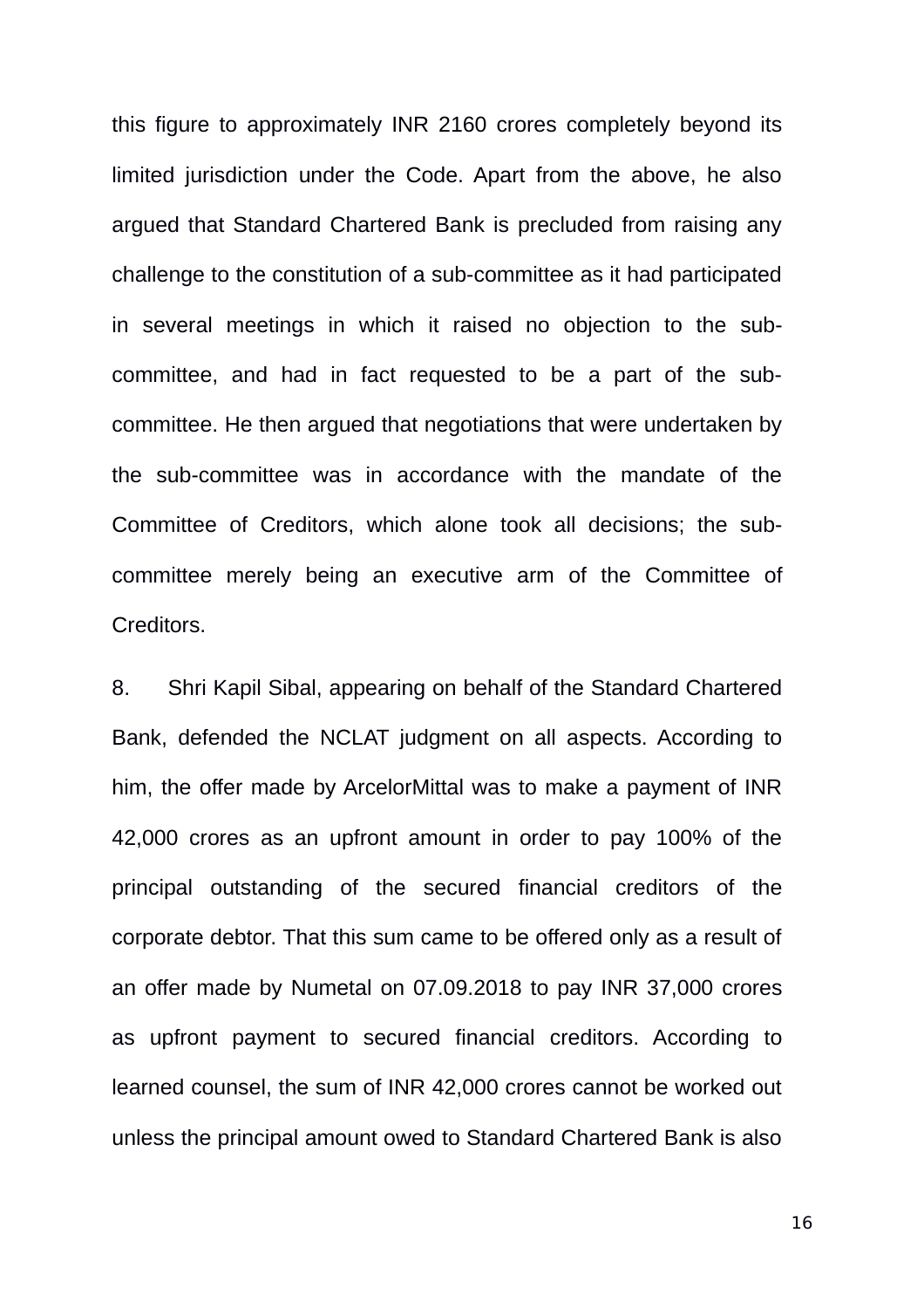included in the said figure. The figure of INR 42,000 crores was stated by the counsel of the Committee of Creditors before this Hon'ble Court, in the final hearing which took place before the judgment in **ArcelorMittal India** (supra), and that this sum could be the minimum value of payment with a scope for further negotiations. However, what ultimately turned out is a payment of a lesser value, namely INR 39,500 crores as upfront, INR 2,500 crores being added as an eyewash towards Guaranteed Working Capital Adjustment. The reason this was an eyewash is because Odisha Slurry Pipeline Infrastructure Limited (hereinafter referred to as "OSPIL"), a wholly owned subsidiary of the corporate debtor, owned a slurry pipeline. ArcelorMittal, in order to ensure unhindered usage of the said slurry pipeline, agreed that it would acquire the debts of OSPIL. In order to achieve such acquisition of the debts of OSPIL, the Core Committee of Creditors relieved ArcelorMittal from the solemn offer made to the Supreme Court of India to pay upfront a sum of INR 42,000 crores, and reduced from this said amount, a sum of INR 2,500 crores. Thus, the Core Committee's decision, as ratified by the Committee of Creditors, was to accept a sum lesser than that guaranteed as upfront payment by ArcelorMittal. Shri Sibal then trained his guns against the very formation of a Core Committee/Sub-Committee, stating that it is against the provisions of the Code, and that as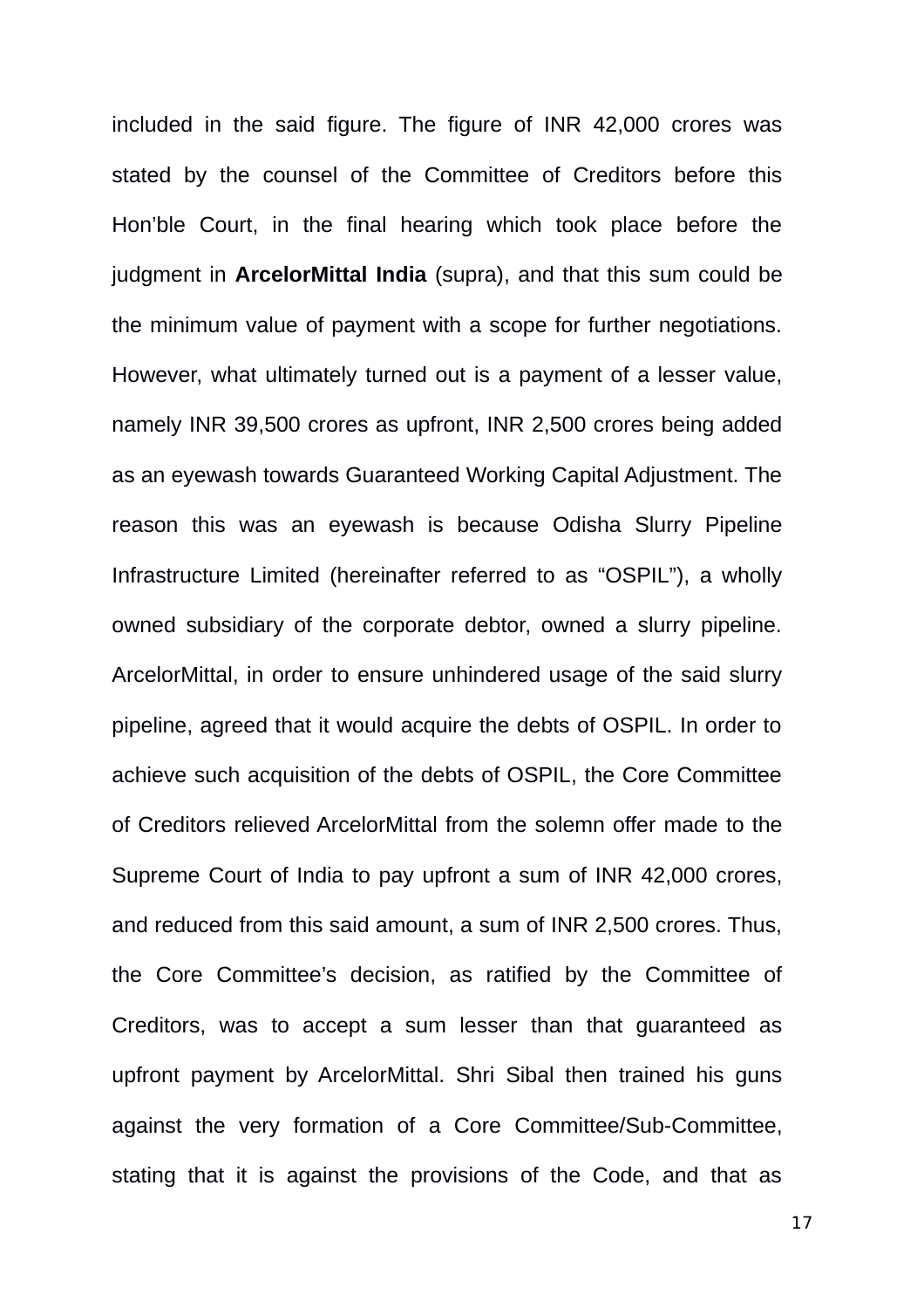originally conceived, it was only to facilitate representation before the Adjudicating Authority, which was over, in any case, by 31.05.2018. The Core Committee however went on conducting secret negotiations with ArcelorMittal by which it buried Standard Chartered Bank's debt almost completely. This was done by reducing Standard Chartered Bank's entitlement of INR 2585 crores (INR 2646 crores minus INR 61 crores), if it were to have outstanding payments made on the basis of value of debt instead of value of security. In any case, it was further argued that the resolution plan of ArcelorMittal was itself flawed in that it would be contrary to Regulation 38(1A) of the Insolvency and Bankruptcy Board of India (Insolvency Resolution Process for Corporate Persons) Regulations, 2016 (hereinafter referred to as the "2016 Regulations"), as it did not deal with the interests of all stakeholders. It would also be contrary to the RFP that was issued on 24.12.2017, clause 4.6.1(d) of which stated that the resolution plan should have contained a statement as to how it would deal with the interest of all stakeholders including, but not limited to, break up of amounts to be paid to secured financial creditors, unsecured financial creditors and operational creditors, all of which was left, thanks to secret negotiations with ArcelorMittal by the resolution plan to the Committee of Creditors. Learned counsel then argued that under the provisions of the Code, the role of the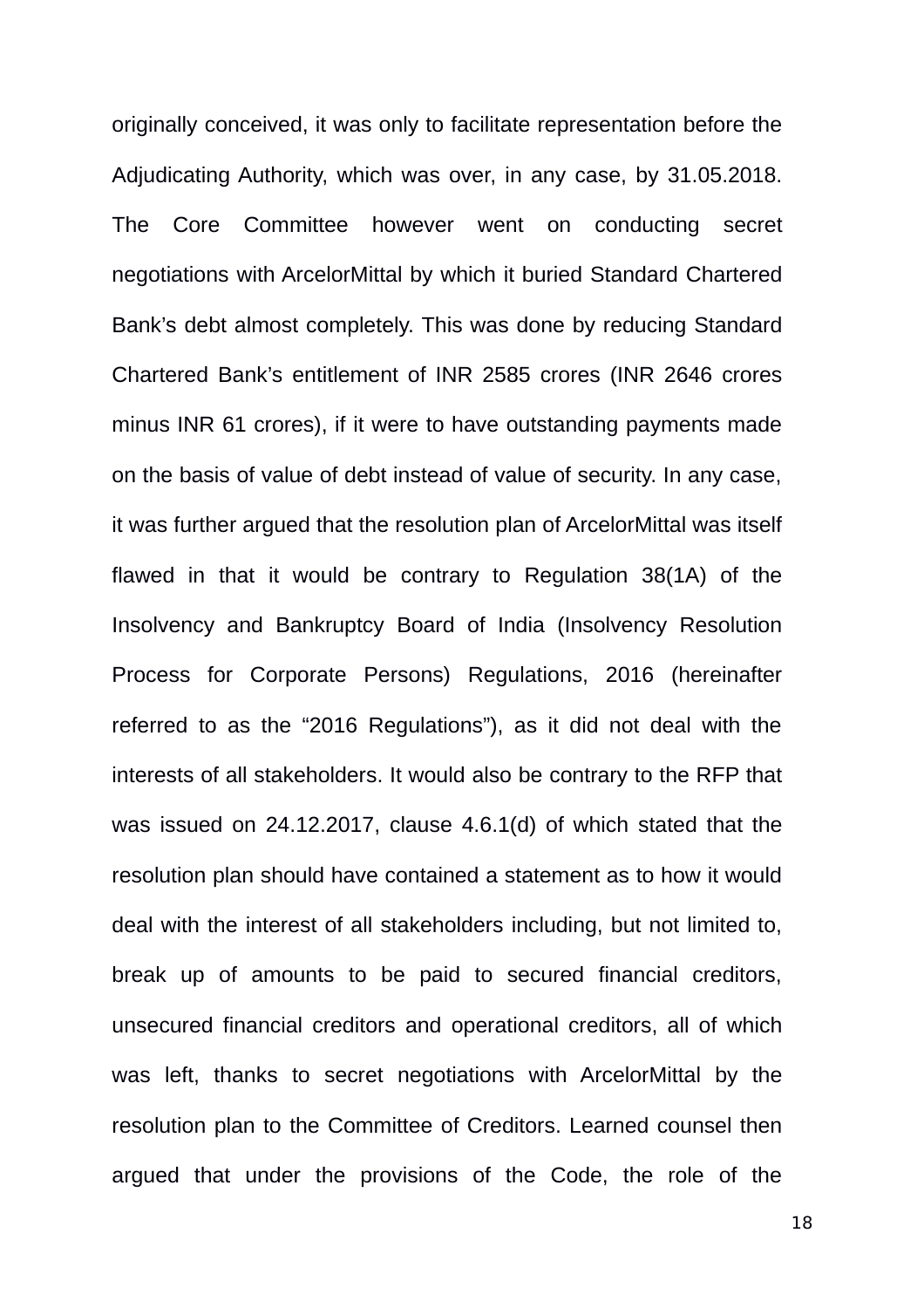Committee of Creditors is limited to considering the feasibility and viability of the resolution plan, which does not include the manner of distribution of the amount payable by the resolution applicant to the erstwhile creditors of the corporate debtor. In any event, the decision of the Committee of Creditors on the manner of distribution in the facts of this case is illegal and arbitrary, as once a creditor is classified as a financial creditor, such creditor is entitled to equal treatment with all other financial creditors, irrespective of whether it is secured or unsecured. For this purpose, the learned senior advocate relied upon the UNCITRAL Legislative Guide as well as the BLRC Report, 2015. According to the learned senior advocate, Parliament has advisedly chosen not to create different classes of financial or operational creditors when it comes to the process of resolution of debts; and importance is given to the value of debt, as opposed to, the value of security which is given importance only when the liquidation process is to take place. He argued that Section 53 of the Code would apply only during liquidation and not at the stage of resolving insolvency as is clear from the fact that "secured creditor" as defined by Section 3(30) of the Code is used only in Section 53 of the Code which is contained in Chapter III entitled "Liquidation Process" and not at all in Chapter II of the Code which is entitled "Corporate Insolvency Resolution Process". In Chapter II, only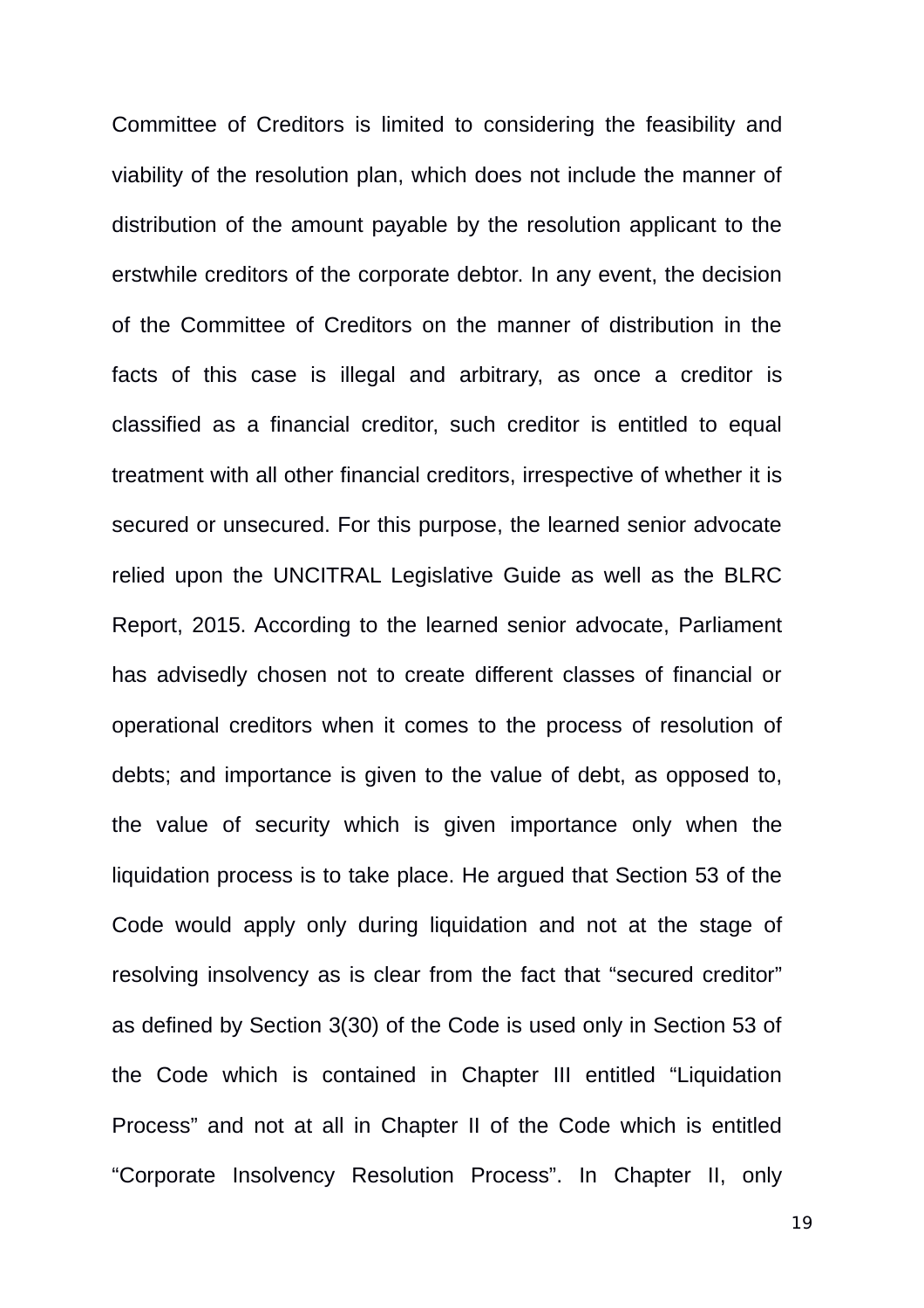financial and operational creditors, as defined, are spoken about. In point of fact, in the 17<sup>th</sup> meeting of the Committee of Creditors held on 09.08.2018, the Committee of Creditors had earlier decided that the upfront payment made shall be divided amongst financial creditors on the basis of their voting shares, which in turn is fixed on the basis of the debt that is owed to each one of them. He further argued that the Committee of Creditors could not possibly decide the manner of distribution as it would give rise to a serious conflict of interest, as the majority may get together to ride roughshod over the minority. He further argued that no categorisation can be made based on the security interest of financial creditors, which security interest may itself vary from first charge holders to second charge holders and then to subservient and residual charge holders. The fact that Standard Chartered Bank has been recognised, albeit only on 10.09.2018, as a secured financial creditor by the resolution applicant, is not challenged by any of the other financial creditors. Further, the valuation of pledged shares at INR 24.86 crores is itself a flawed evaluation, the actual value of the shares being in excess of US \$600 million.

9. Shri Sibal then took us to the Amending Act of 2019 and Section 6 of the Amending Act of 2019 in particular, which amended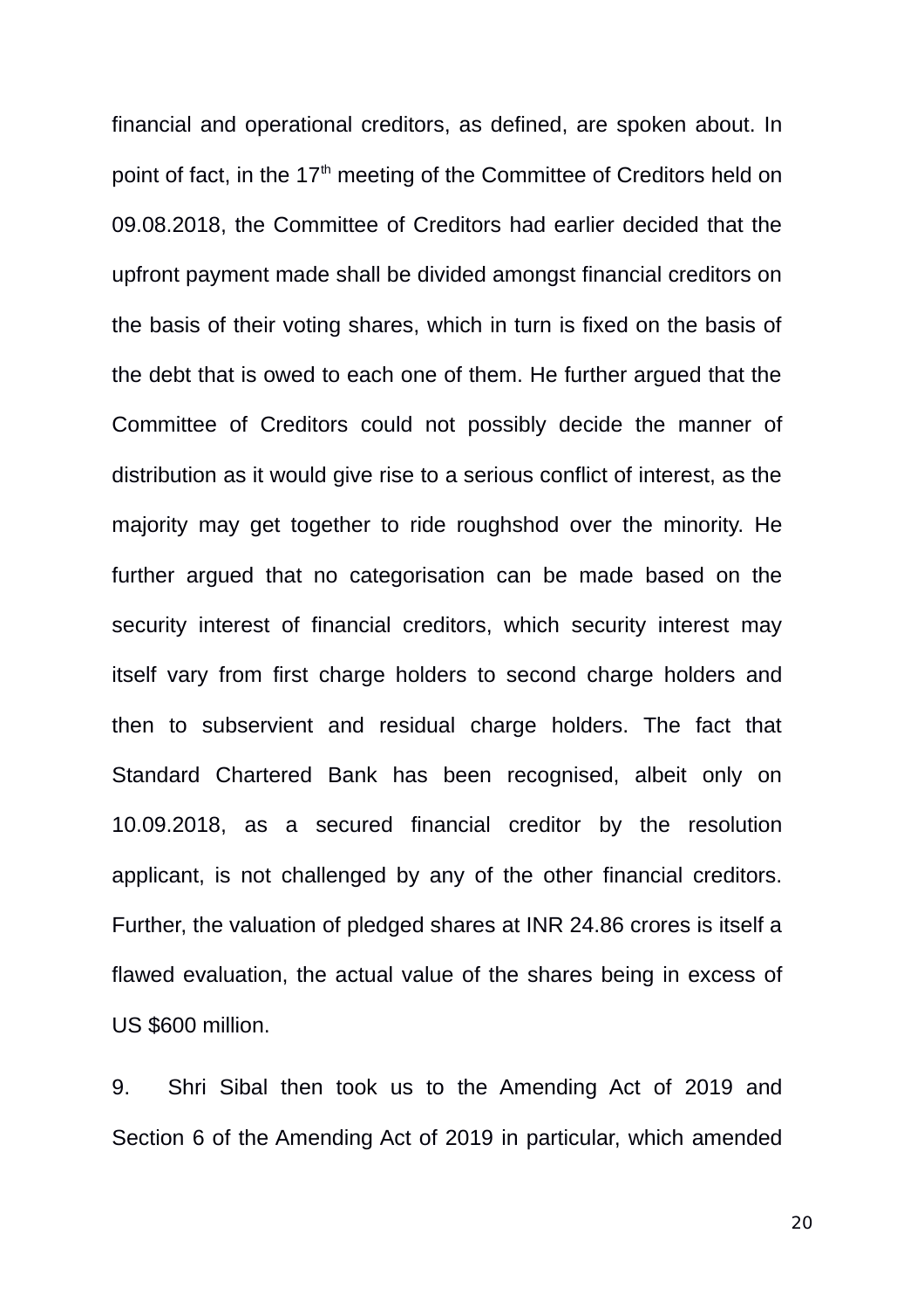Section 30 of the Code, shortly after the judgment of NCLAT in the present case. This amendment was made in the Code with effect from 16.08.2019. Shri Sibal's first argument is that the aforesaid amendment would not apply to the facts of the present case, in as much as the amendment made is prospective in nature. Further, even under Explanation 2 that has been added by the amendment, the facts of the present case do not fall within sub-clauses (i) to (iii) of the aforesaid Explanation. A reading of the amended Section 30(2)(b) together with the Explanations contained therein, and the amendment of Section 30(4) would leave nobody in any manner of doubt that the purpose of the amendment was to get over the NCLAT judgment in order that the huge amount of around INR 2,100 crores, that is payable to a private foreign bank namely Standard Chartered Bank, gets reduced to around INR 61 crores, so that nationalised banks and other entities in which the Government has an interest may get a larger share of the pie to the detriment of Standard Chartered Bank. The legislature has, therefore, overstepped the separation of powers boundaries to step in and legislatively adjudicate the facts of a particular case. Even otherwise, according to learned counsel, the provision is an arbitrary exercise of power which brings in Section 53, which is applicable only when the corporate debtor gets liquidated, into the Corporate Resolution Process, contrary to the original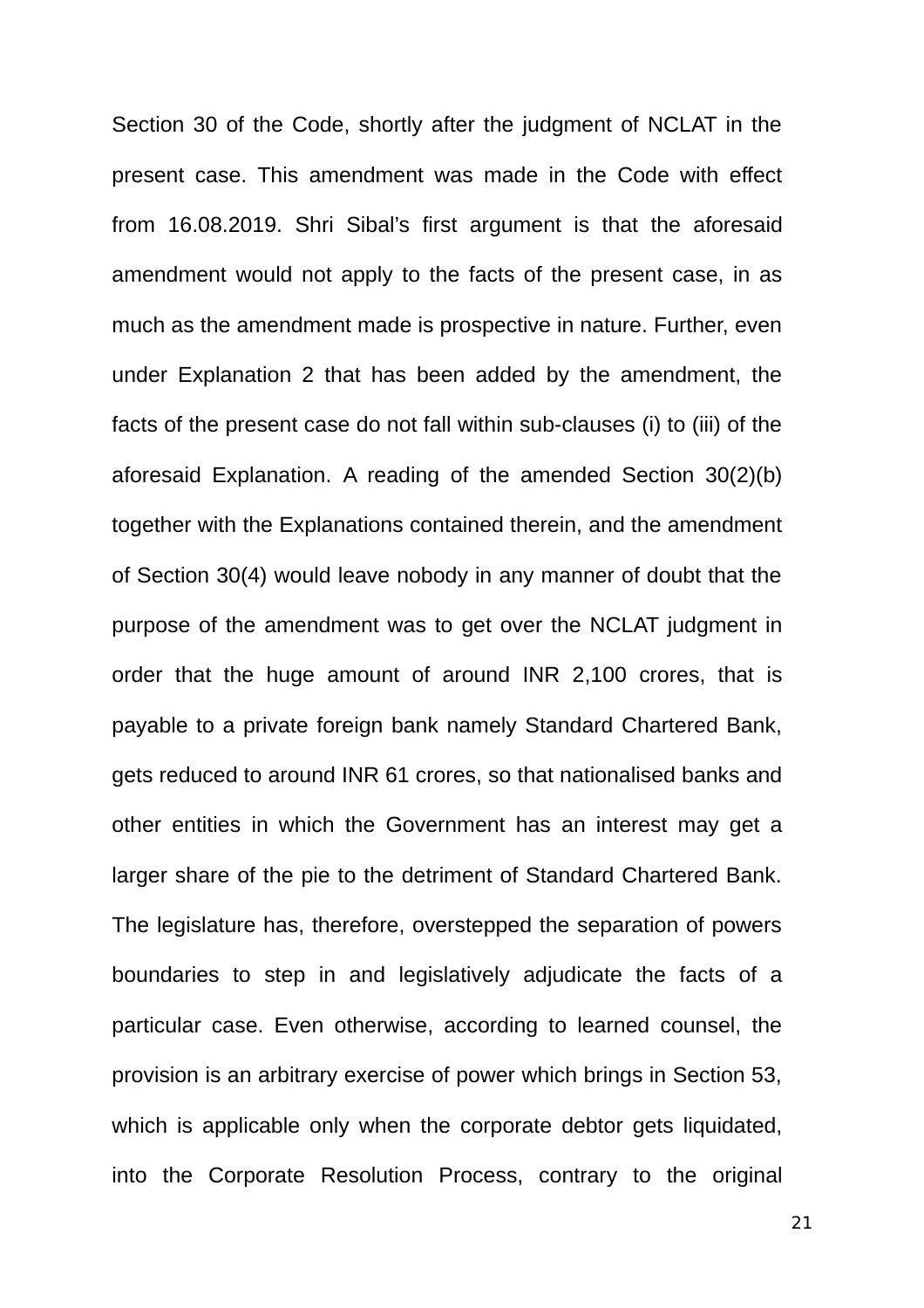scheme of the Code. Also, Explanation 1 directly interferes with the judicial function and cannot state that a distribution shall be fair and equitable, which can only be decided by the Adjudicating Authority and not by Parliament. Also, the amendment made to Section 30(4) cannot possibly include value of security interest of a secured creditor within the expression "feasibility and viability" which has been done only in order that it be applied to the present case.

10. Shri Arvind Datar supplemented the arguments of Shri Sibal and also appeared on behalf of the Standard Chartered Bank. He argued that the loan by Standard Chartered Bank to the wholly owned subsidiary of the corporate debtor is also a loan towards the project asset of the corporate debtor and that the State Bank of India was fully aware of such lending that was availed of by the corporate debtor. The wholly owned subsidiary is a Special Purpose Vehicle in order to ensure availability of coal for the corporate debtor to cater to enhanced production capacity.

11. He elaborated on the meaning of the expression "modifications" contained in Regulation 39(3) of the 2016 Regulations, arguing that the power to make modifications does not include the power to discriminate among creditors who are equally situated. Also, the Committee of Creditors cannot make rankings among financial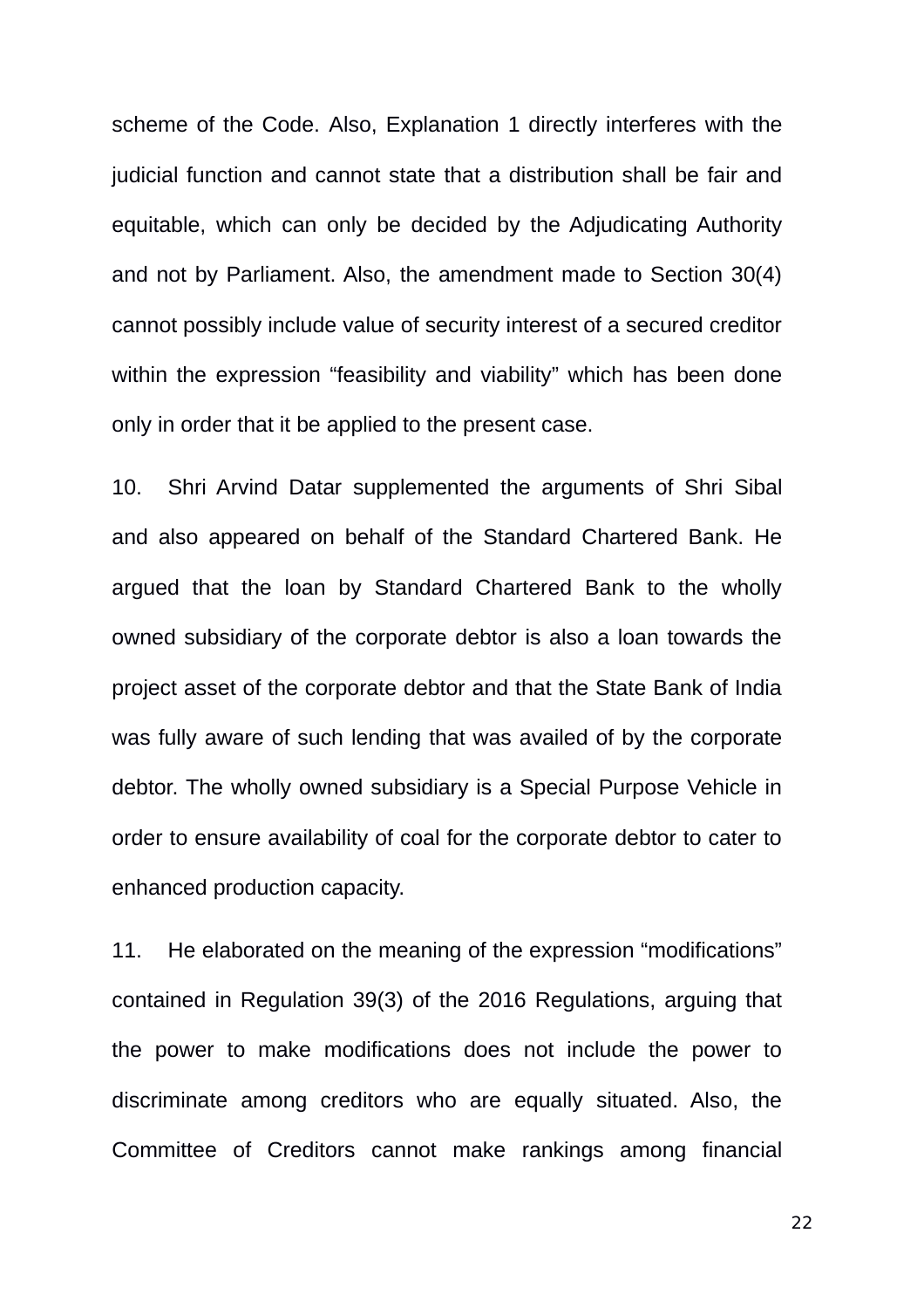creditors or otherwise create a class within a class. He reiterated that the status of Standard Chartered Bank as a secured financial creditor has not been disputed by any member of the Committee of Creditors.

12. Shri Ranjit Kumar, learned senior advocate appearing on behalf of Ideal Movers Limited, an operational creditor of the corporate debtor, stated that the admitted claim by the resolution professional was INR 178,50,51,792, and the original resolution plan contained nothing by way of repayment to his client. It is only after the NCLT judgment when INR 1,000 crores extra was paid by ArcelorMittal for operational creditors generally, that his client would now receive 20.5% of the admitted claim. Of course under the NCLAT judgment, he would stand to gain much more. He argued from a reading of the preamble of the Code and some of its provisions that a key objective of the Code is to ensure that the corporate debtor goes on doing its business as a going concern during the CIRP as a result of which a large number of operational creditors have to be paid their dues – such as workmen, electricity dues, etc. It is for this reason that the CIRP has to ensure the balancing of interest of all stake holders which can only be achieved by a feasible and viable resolution plan which is capable of effective implementation. He, therefore, argued that the process of revival and the process of liquidation are distinct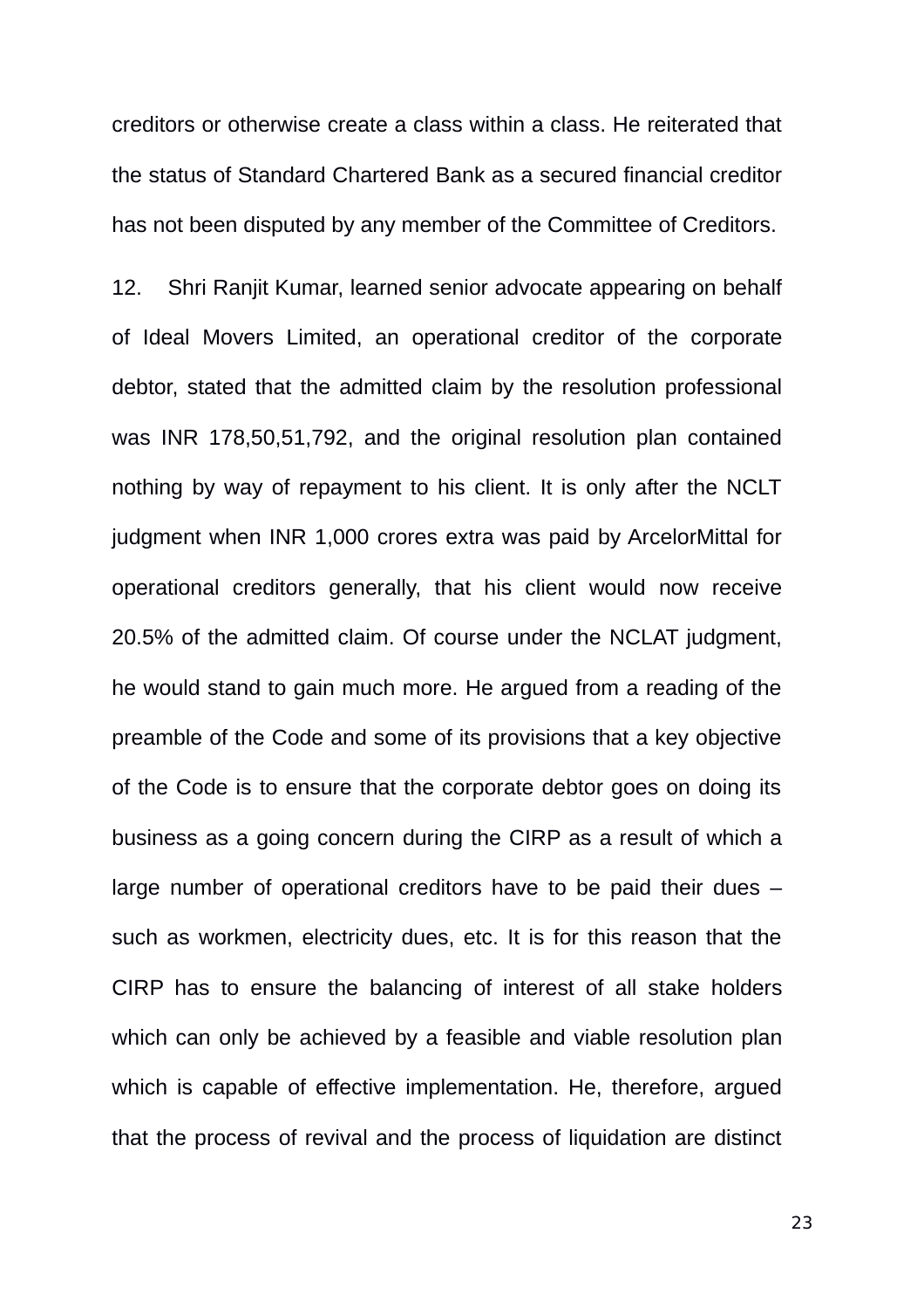and separate and have been so treated by the Code. This being so, priorities of payment which apply in liquidation obviously cannot apply when the corporate debtor is being run as a going concern as otherwise secured creditors alone will be paid and not operational creditors who are necessary for the running of the business. This stems from the fact that the insolvency resolution process is to maximise the value of assets of corporate debtors whereas the liquidation process is to recover outstanding dues by selling the assets of the corporate debtor. He relied strongly on certain observations in **Swiss Ribbons** (supra) to buttress the aforesaid proposition. He also argued that the UNCITRAL Legislative Guide, being a guide to legislation, ought not to be looked at once the Code has been enacted. He then argued, that it is obvious that the Amending Act of 2019 has been made in a great hurry in order that the NCLAT judgment be neutralised by law. This is clear from the fact that the NCLAT judgment is dated 04.07.2019 and the Amending Act of 2019 was passed only one month later i.e. on 06.08.2019. No Standing Committee was consulted, as was the case of all previous amendments made to the Code, resulting in completely arbitrary provisions being inserted. He trained his guns against Section 4 of the Amending Act of 2019, arguing that timelines cannot be imposed or stipulated for the adjudication of disputes by any court, least of all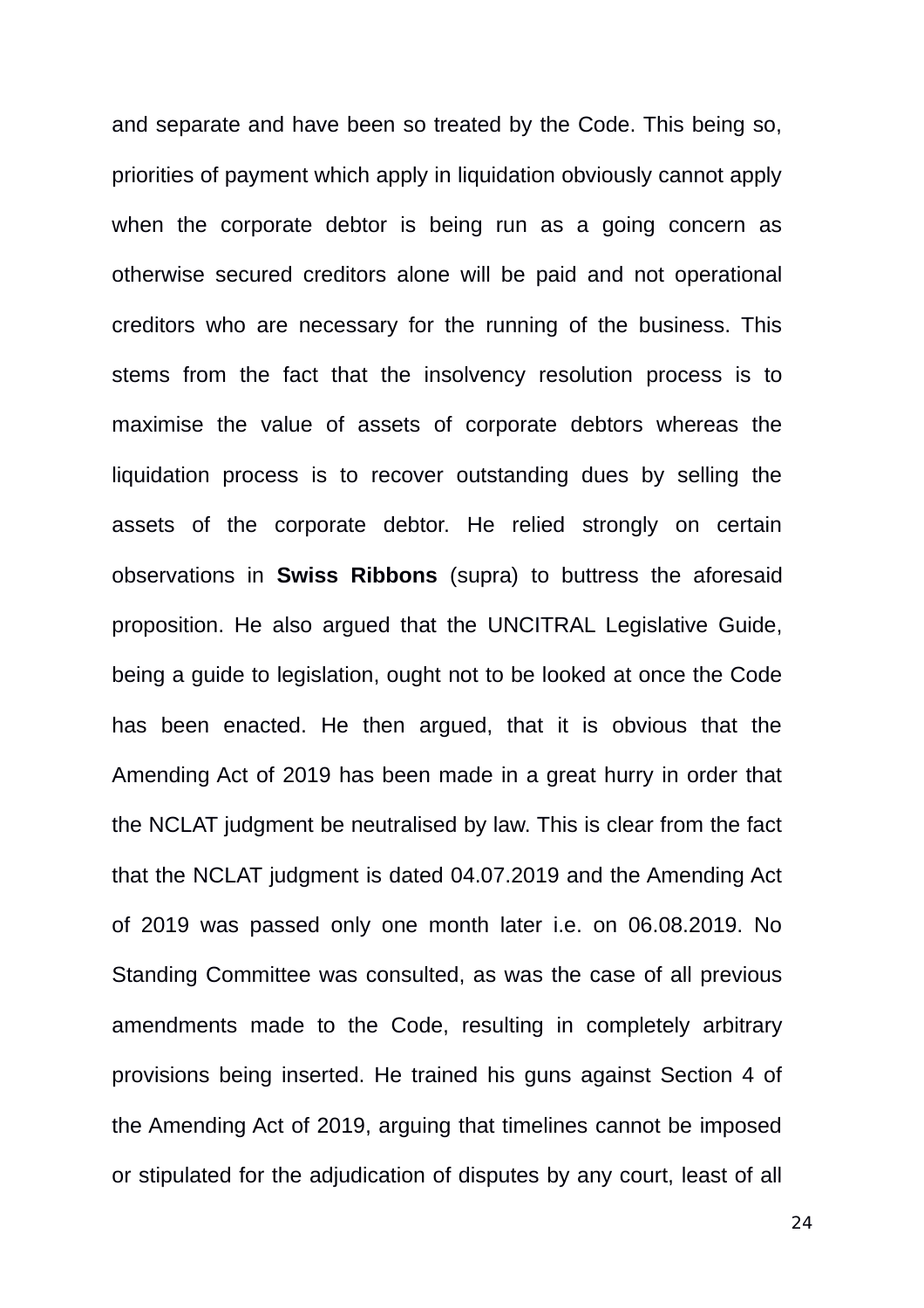the Supreme Court of India. The period of time taken in court proceedings cannot possibly be included within a timeframe as it would then nullify the role of the Adjudicating Authority and the Appellate Tribunal, and would defeat the primary object and purpose of the Code, which is resolution rather than liquidation.

13. Shri Harin P. Raval, learned senior advocate appearing on behalf of Kamaljit Singh Ahluwalia in Writ Petition (Civil) No.1058 of 2019 also assailed the Amending Act of 2019. Apart from the arguments made by Shri Sibal and Shri Ranjit Kumar, he also argued that the amendments made in Section 30 would be contrary to the rationale and design of the BLRC Report, 2015. He also added that the Amending Act of 2019, insofar as it applied retrospectively, would be constitutionally infirm as it cannot be said that the amendments made thereto are in any manner clarificatory but are new substantive amendments.

14. Shri A.K. Gupta, learned advocate appearing for L&T Infrastructure Finance Co. Limited in Civil Appeal No.6409 of 2019, assailed the classification of his client as an operational creditor and stated that, on facts, the appellant had entered into a facility agreement, sanctioning a term loan of INR 75 crores to Essar Power Gujarat Limited, a subsidiary of the corporate debtor. The borrower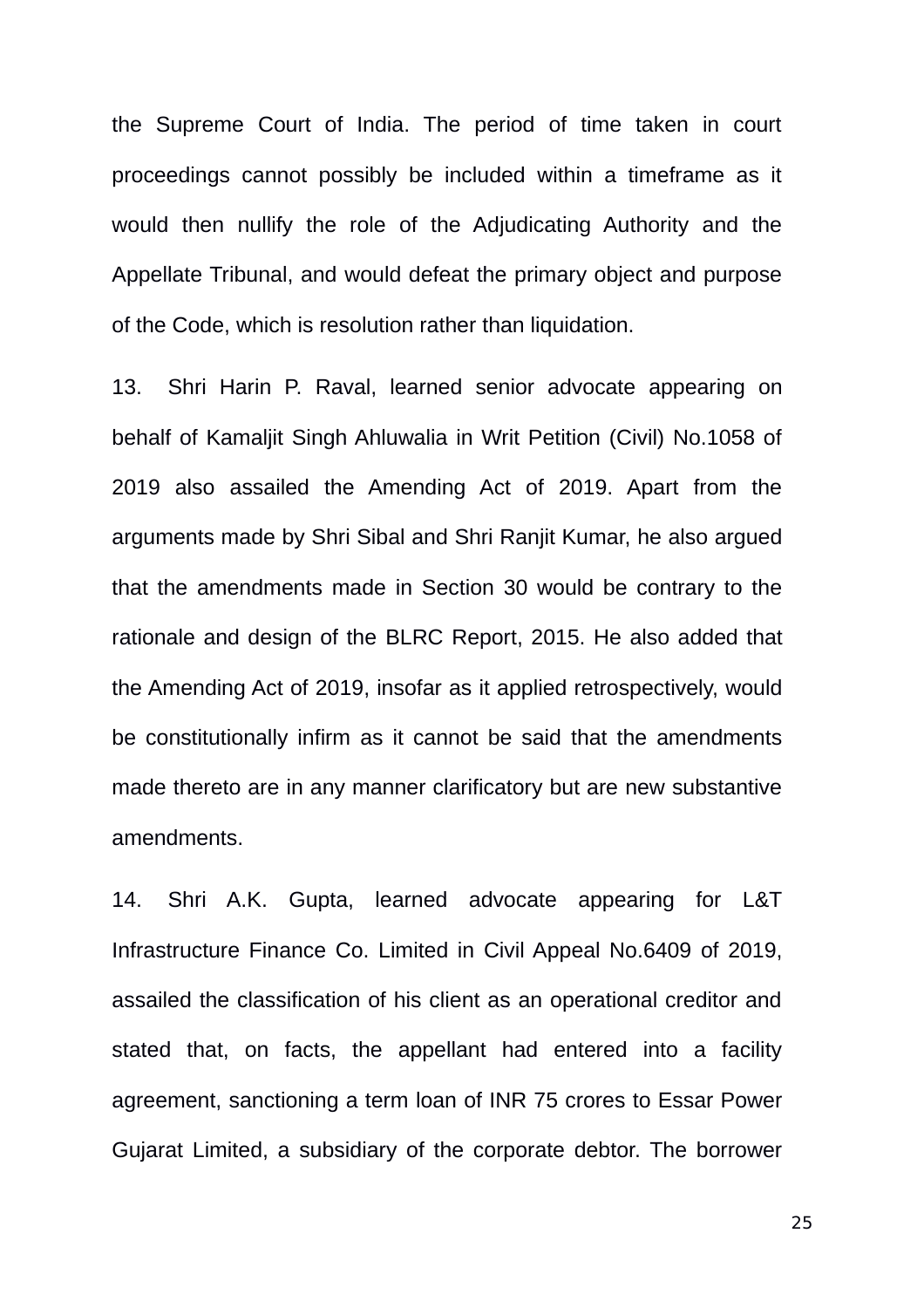then entered into a Promoter Obligation Agreement by which one Essar Power Limited undertook an obligation to arrange for cheques from the corporate debtor. INR 62 crores of such post-dated cheques were issued in favour of this appellant, as a result of which this appellant is also entitled to be classified as a financial creditor and not an operational creditor. He thus assailed the finding of the resolution professional, the NCLT and the NCLAT on this aspect of his case.

15. Shri Mishra, learned advocate, appeared on behalf of Dakshin Gujarat Vij Company, in which he submitted that the NCLAT had rightly directed that the claim of his client should be considered with all other creditors, and prayed in the alternative that directions be issued that his client be entitled to recover the amount claimed, subject to the decision of the court, from the corporate debtor as a going concern. Similar were the submissions made by Smt. Ramachandran on behalf of the Gujarat Energy Transmissions Corporation Limited. Shri Maninder Singh, learned senior counsel, appeared on behalf of the State of Gujarat and supported paragraph 196 of the NCLAT judgment by which his client would be paid 60.26% of Sales Tax dues. Shri Mukul Rohatgi, learned senior advocate appearing on behalf of Mr. Prashant Ruia supported the findings of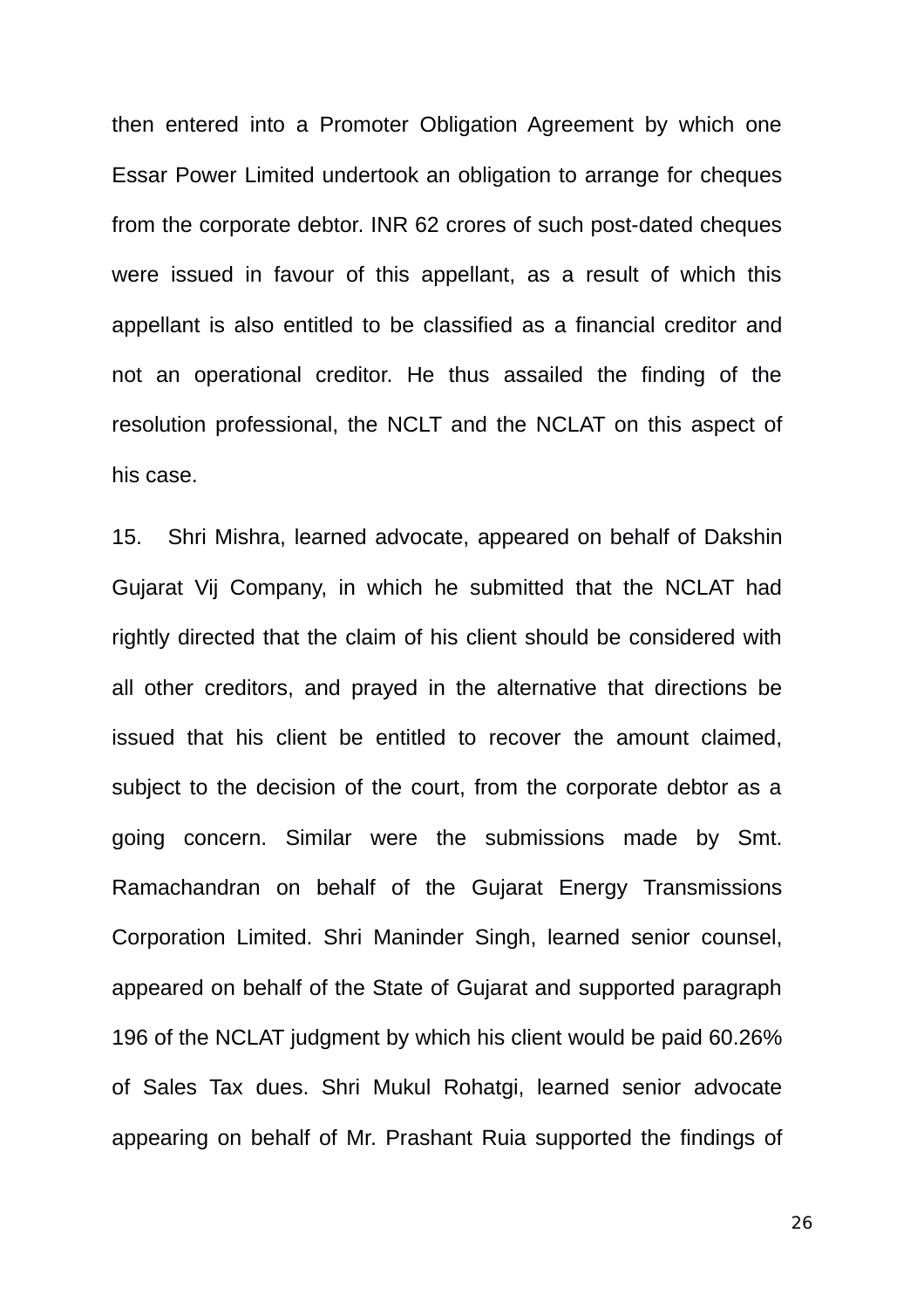the NCLAT, insofar as the NCLAT held that the personal guarantees given by his client had become ineffective in view of the payment of the debt by way of resolution to the original lenders. Further, Shri Rohatgi also argued that the right of subrogation and the right to be indemnified conferred on a guarantor under the Indian Contract Act would continue to exist in the absence of a positive waiver of such right by the said guarantor.

16. Shri Harish Salve, learned senior advocate appearing on behalf of ArcelorMittal, referred to the appeal filed by the Standard Chartered Bank, being Civil Appeal No. 6433 of 2019, and stated that the remedy sought therein was restricted to quashing the impugned judgment to the extent of paragraph 221 thereof which had held that financial creditors in whose favour guarantees were executed, could not re-agitate their claims against the principal borrower, as their total claim stands satisfied to the extent of the guarantee, and that therefore all the arguments made by Shri Sibal on behalf of Standard Chartered Bank, being outside the scope of the appeal, ought not to be considered at all. He further argued that since most of the arguments of Shri Sibal would go to the validity of the resolution plan, which Shri Sibal himself has stated that he is not assailing, should therefore be rejected on this ground alone. He also argued that it was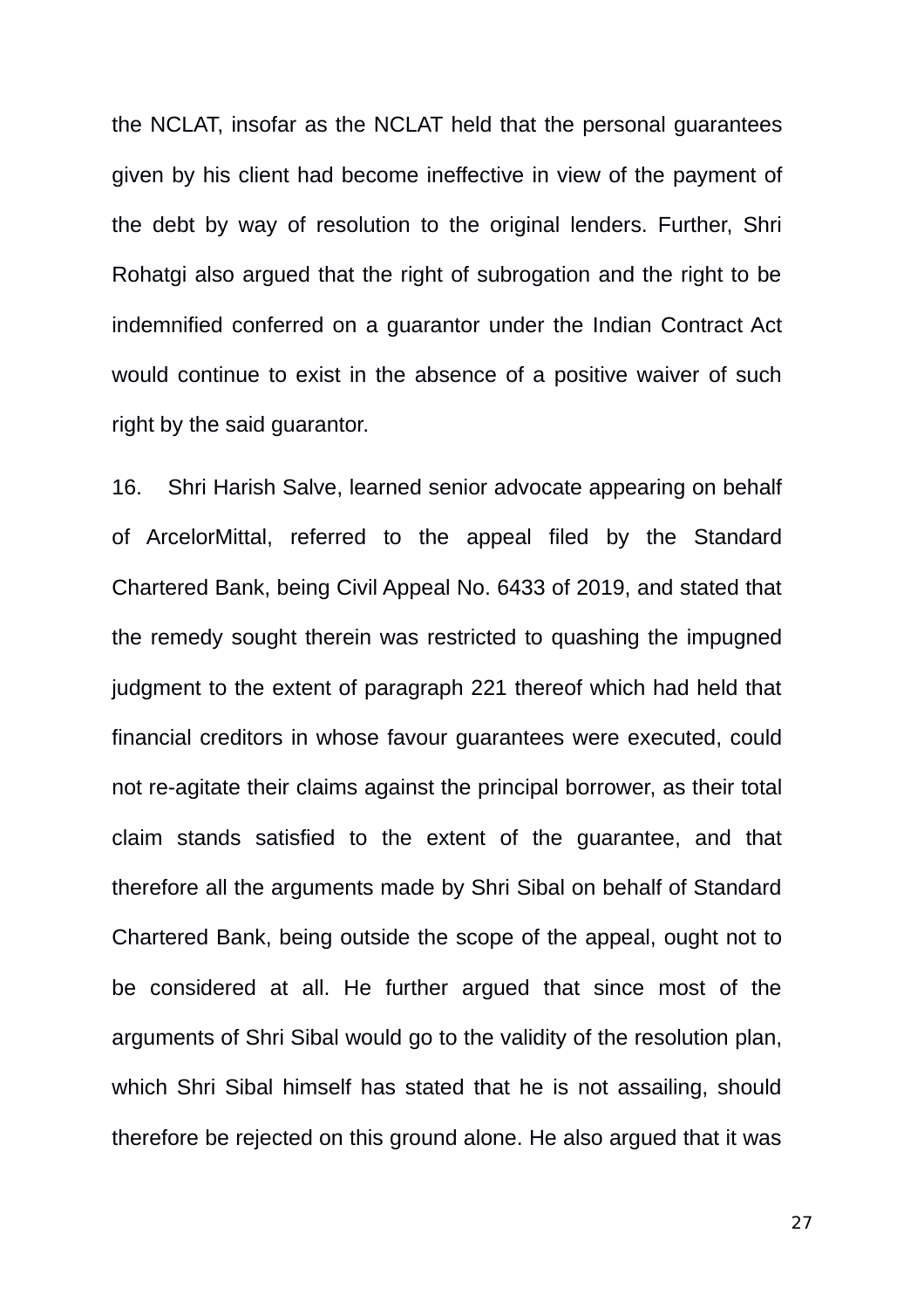wholly incorrect to say that only INR 39,500 crores would be an upfront payment. He read to us certain documents which would show that the guaranteed upfront payment INR 42,000 crores which his client had committed very much continued and that INR 2,500 crores which formed part of this figure was allowed by the Committee of Creditors while negotiating with his client for very good reason.

17. Shri Neeraj Kishan Kaul, learned senior counsel also appearing on behalf of ArcelorMittal, stressed the fact that the importance of the insolvency resolution process is that not only is the corporate debtor to be put back on its feet, but that the resolution applicant whose plan is accepted must be able to start on a fresh slate. This being the case, obviously Shri Rohatgi's argument, that the personal guarantees of the erstwhile promoters do not stand extinguished and that, at the very least, the right of subrogation cannot be taken away, would boomerang upon the successful resolution applicant if such right of subrogation were to be allowed to continue. Shri Salman Khurshid and Shri P. Tripathi, learned senior advocates appearing on behalf of Deutsche Bank, stressed that it was important to recognise separate classes of creditors and reiterated the arguments made on behalf of a number of their forbears as to how it is important to make a sub-classification among financial creditors, as also among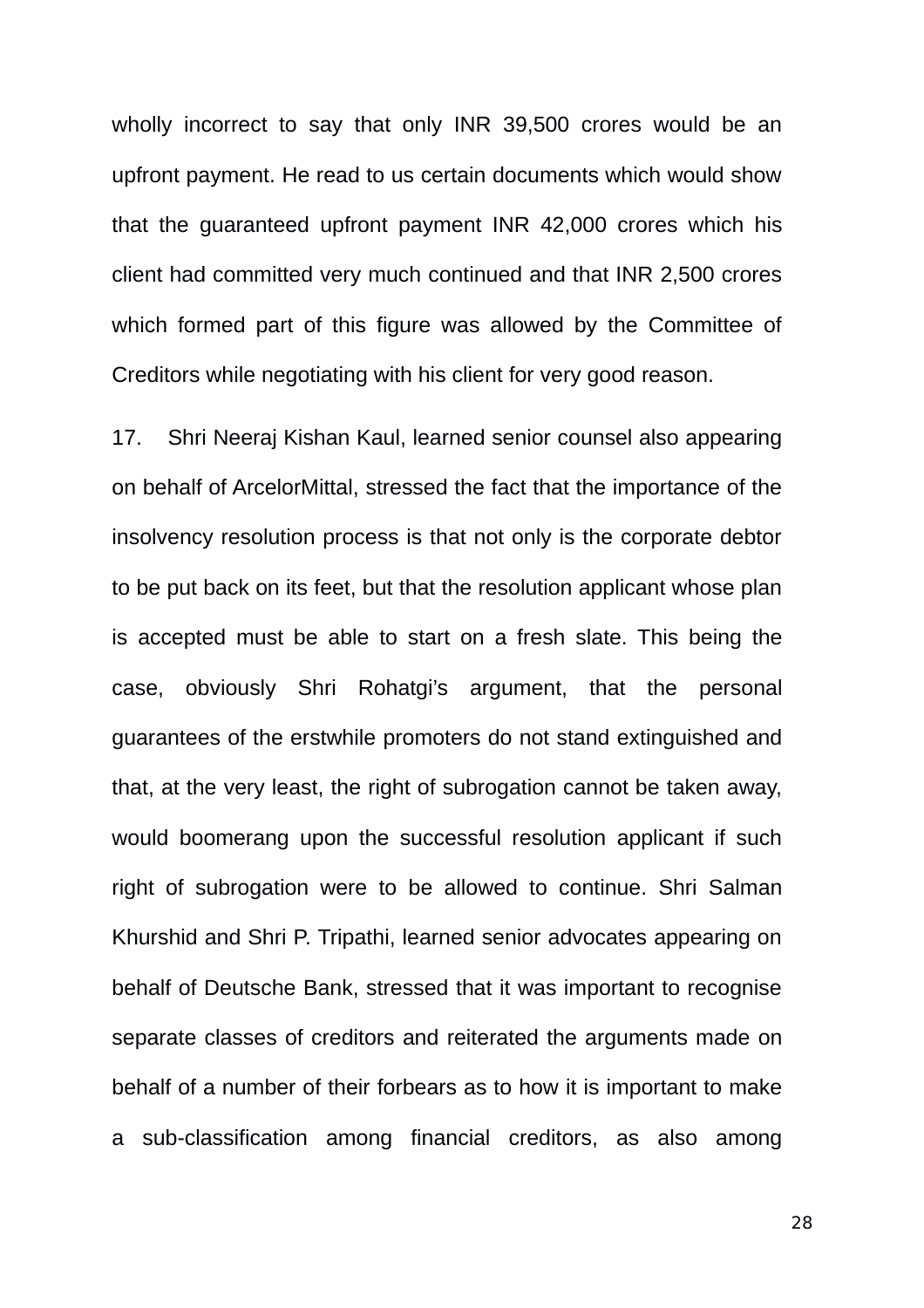operational creditors, so that there may be real equality, that is, equality among equals. Shri Vikas Mehta, learned advocate appearing on behalf of GAIL, adverted to paragraph 84 of the impugned NCLAT judgment and argued that the facts qua his client were wrongly stated inasmuch as the admitted claim figures are wrongly stated.

18. Mrs. Madhavi Divan, learned Additional Solicitor General of India, replied to the arguments of Standard Chartered Bank and the operational creditors as to the constitutional invalidity of Sections 4 and 6 of the Amending Act, 2019. She argued that the amendments further the objects sought to be achieved by the Code, which is maximisation of value of the assets of the corporate debtor in a timebound frame. She pithily stated that the value of assets and the passage of time within which insolvency resolution takes place are in inverse proportion as the passage of time erodes the value of these assets. She pointed out the previous experiments that had failed and adverted to certain judgments to show that the failure of previous acts such as The Sick Industrial Companies (Special Provisions) Act, 1985 (hereinafter referred to as "SICA") and the Recovery of Debts Due to Banks and Financial Institutions Act, 1993 (hereinafter referred to as "Recovery of Debts Act") were due to enormous delays in disposal of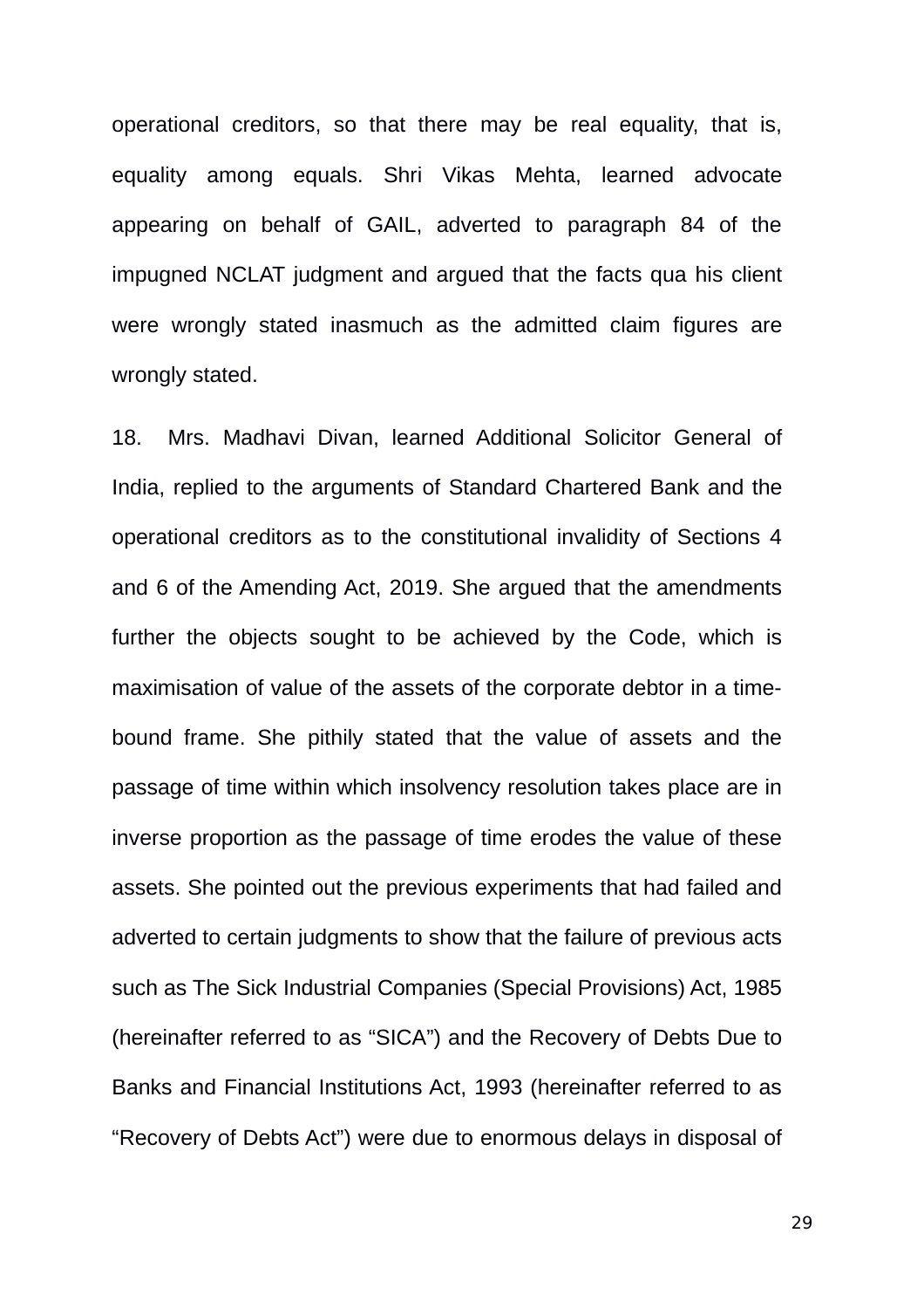cases. It is this loophole that was sought to be plugged in accordance with the original conception for the framework of the Insolvency Code that is to be found in the BLRC Report of 2015. She also referred to Regulation 39-C of the 2016 Regulations and 32(e) and (f) of the Insolvency and Bankruptcy Board of India (Liquidation Process) Regulations, 2016 (hereinafter referred to as "Liquidation Process Regulations") together with Regulation 32-A(4) of Liquidation Process Regulations, to state that a longer period than was originally given by Section 12 of the Code is now given so that, taking into account court proceedings, there must now be an outer limit within which either resolution takes place or the company goes into liquidation. The Regulations pointed out also show that even if the corporate debtor goes into liquidation, 90 days is given to sell the undertaking of the corporate debtor as a going concern so that 90 days over and above 330 days are also available to dispose of the corporate debtor as a going concern. So far as the challenge to Section 6 of the Amending Act of 2019 is concerned, she argued that there is a symbiotic relationship between a resolution applicant and the Committee of Creditors, who alone are to take a commercial decision by the requisite majority whether or not to put the corporate debtor back on its feet. The reason for Explanation 1 to Section 30(2)(b) is that, what is fair and equitable must be determined within the framework of the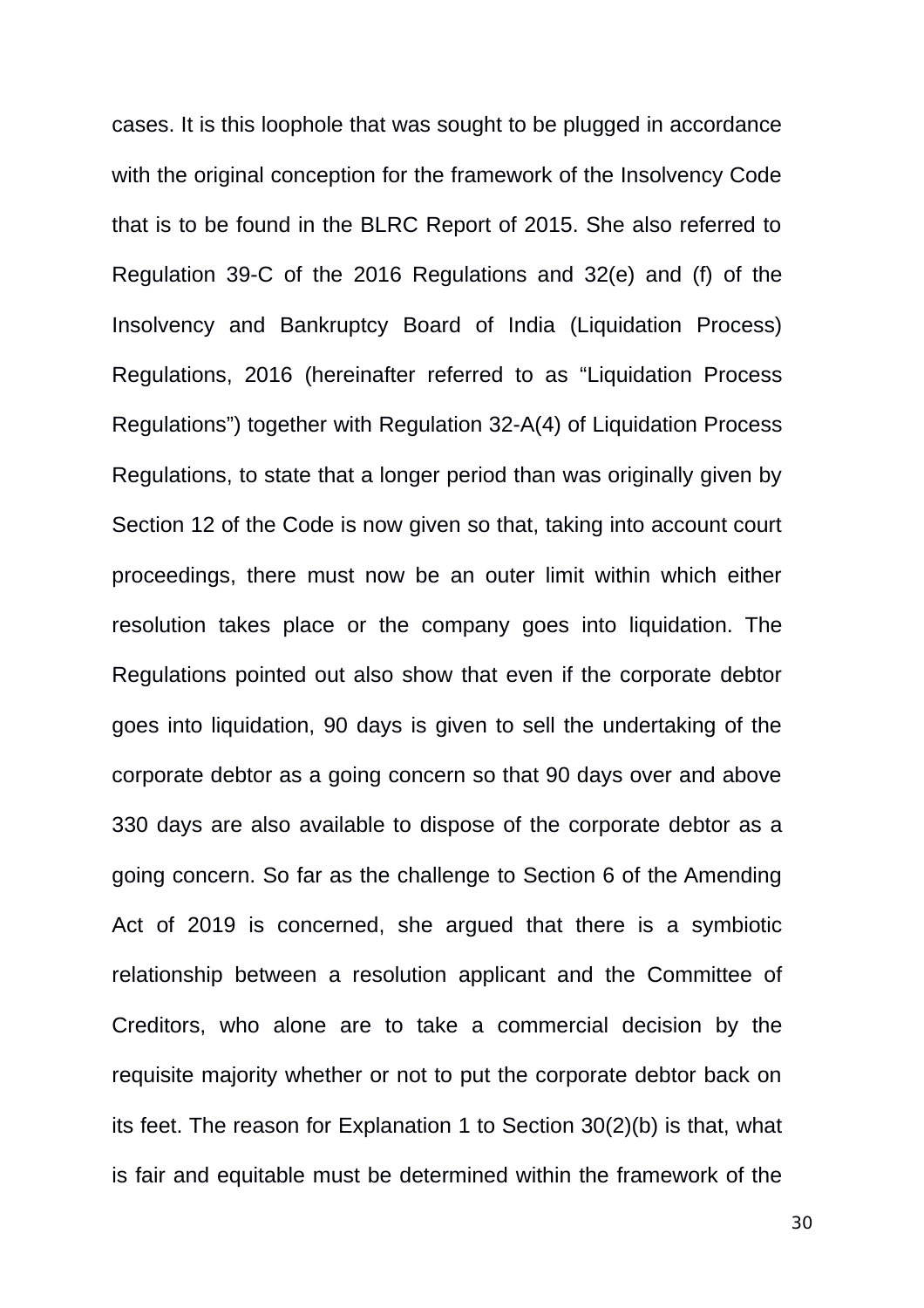Code, which is the commercial wisdom of the Committee of Creditors, subject to certain minimum guidelines to be observed. Thus, operational creditors who were originally to be paid only a minimum calculated on the basis of what they would be paid in the event of liquidation of a corporate debtor, are now to be paid the higher of two amounts, thereby raising the threshold of what is to be paid by a resolution applicant by way of a minimum to operational creditors, being enhanced under the amended provision. Further, even dissentient financial creditors are now to be paid a minimum guaranteed amount for the first time, as 66% of the financial creditors may give a certain class of financial creditors 'nil' recovery, in which case this provision now comes to their rescue stating that they shall not be given anything less than the amount to be paid to such creditors in accordance with Section 53(1) of the Code. She also argued that it is important to realise that the mention made of Section 53 in Section 6 of the Amending Act of 2019 is not in order that the priorities as to liquidation be apportioned among creditors, but only in order that a minimum amount be calculated so as to see that operational creditors and dissentient financial creditors get something more than what they would have got pre-amendment. So far as the Explanation 2 of the substituted Section 30(2)(b) is concerned, she relied upon this Court's judgment in **ArcelorMittal India** (supra) and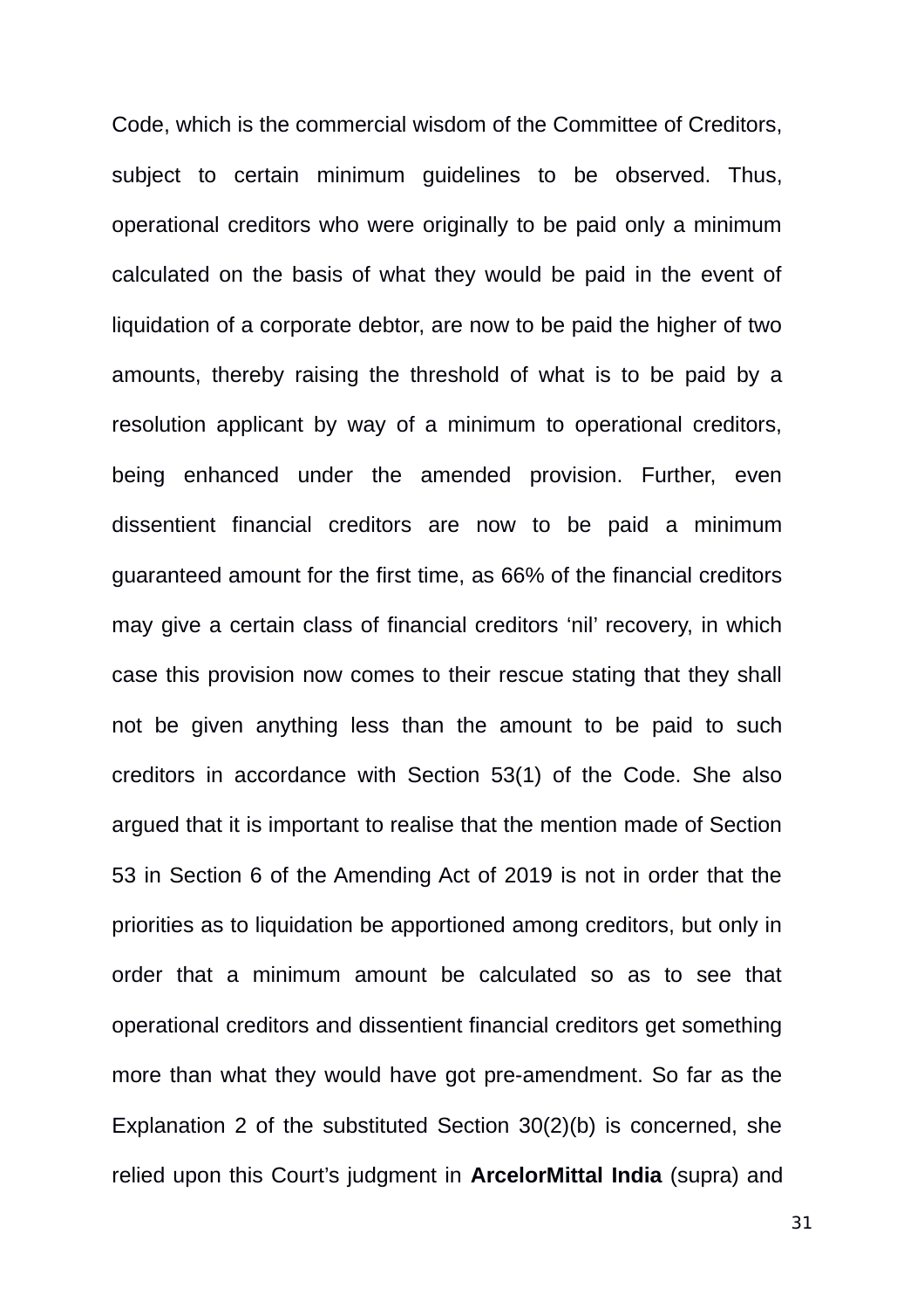**Swiss Ribbons** (supra), for the proposition that there is no vested right in a resolution applicant to have its plan accepted. This being the case, and an appeal being a continuation of the proceedings, there is nothing wrong with applying the amended law in the three cases that have been mentioned by Explanation 2. So far as the addition to Section 30(4) by the Amending Act of 2019 is concerned, the idea was to get over the judgment of the Appellate Tribunal in this very case stating that sub-classification among different classes of creditors may be done by the Committee of Creditors also on the basis of the value of the security interest of a secured creditor. She also read in copious detail, the Rajya Sabha Debate held on 29.07.2019 in which the Hon'ble Minister piloted this amendment. According to her, the Federation of Indian Chambers of Commerce and Industry (hereinafter referred to as "FICCI") gave a representation dated 17.07.2019 to the Secretary, Ministry of Corporate Affairs pointing out the flawed judgment of the NCLAT in this very case and asking the Government to swiftly amend the Code so as to reinstate the law as it originally stood, to which the Government and Parliament responded by enacting the Amending Act of 2019.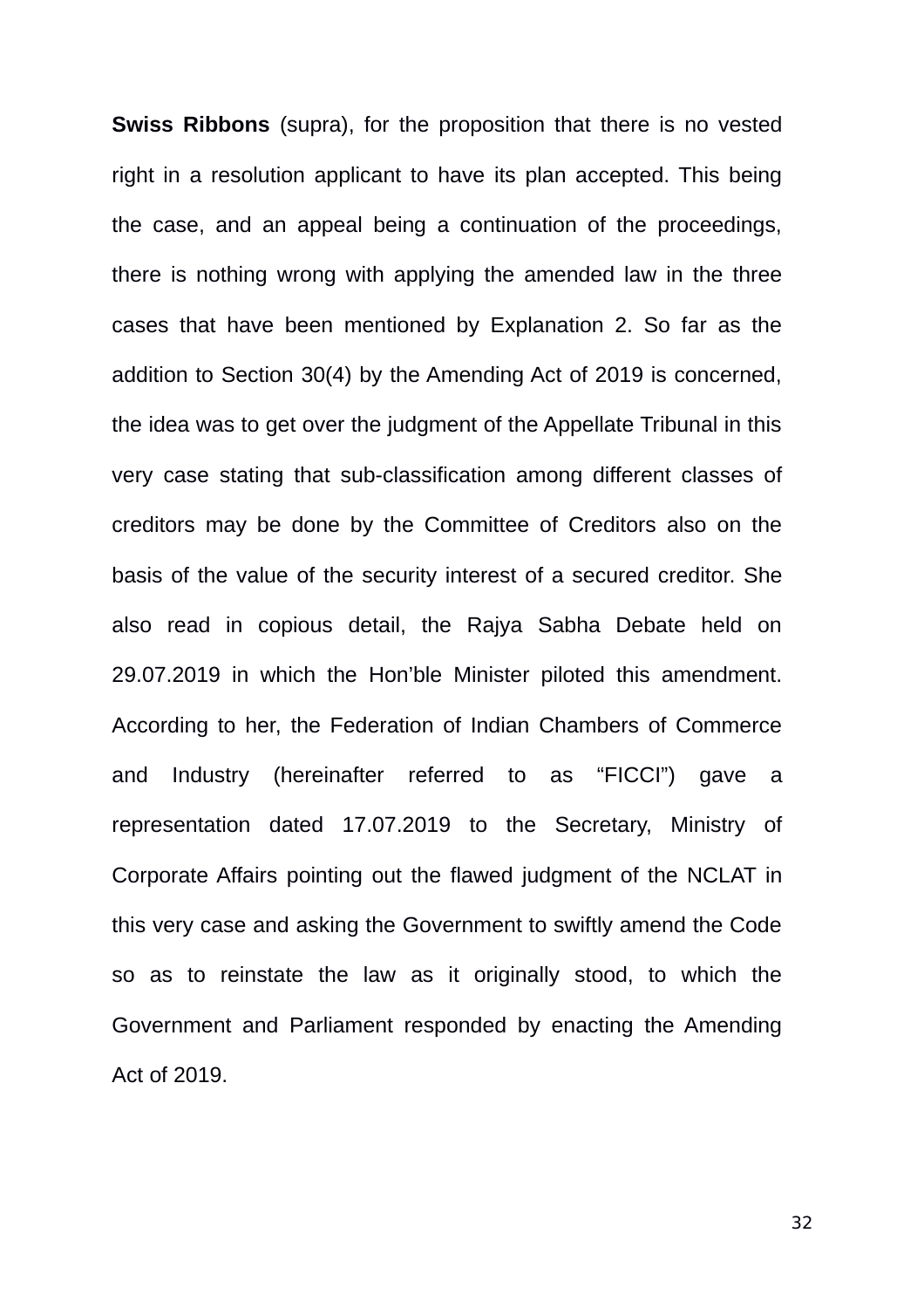19. Shri Tushar Mehta, learned Solicitor General of India, has supplemented the submissions of the learned Additional Solicitor General by written arguments. He has argued that it is well settled that the legislature can always take away the basis of a judicial decision without directly interfering with the judgment of the Court, and has cited several decisions to buttress this point. He also argued that Shri Sibal's assault on the constitutional validity of Sections 4 and 6 of the Amending Act of 2019 on the ground that the Amendment was tailor-made to do away with the judgment in this very matter, so that his client may walk away without anything, is answered by the well settled principle that an Act of the legislature cannot be attacked on the ground of improper or bad motive, and cited certain judgments of this Court in support of the same.

### **Role of the resolution professional**

20. The role of the resolution professional in the revival of the corporate debtor is stated in detail in several Sections of the Code read with the 2016 Regulations.

21. The ball starts rolling with the Adjudicating Authority, after admitting an application under either Sections 7, 9 or 10, ordering that a public announcement of the initiation of the CIRP together with calling for the submission of claims under Section 15 shall be made –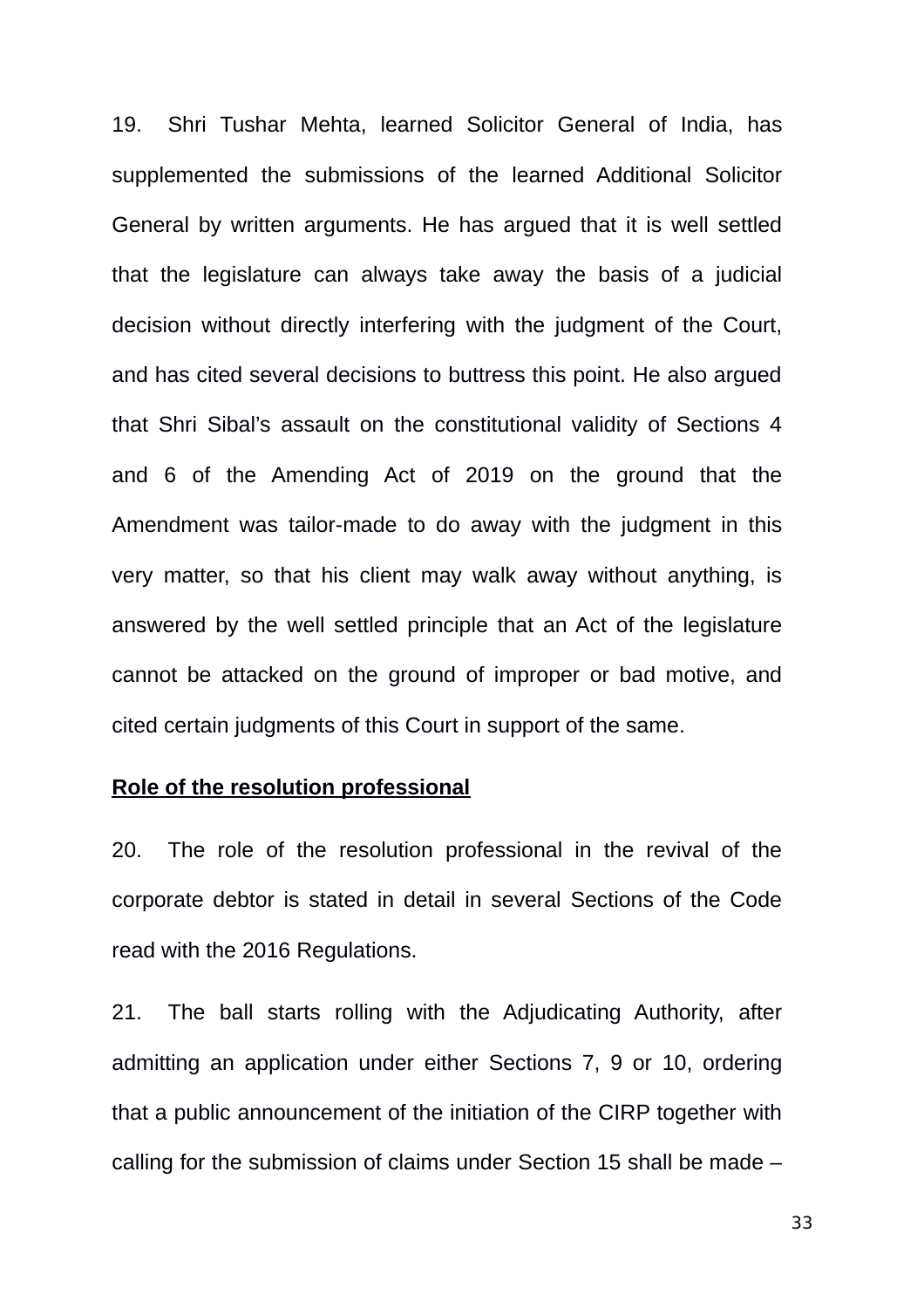see Section 13(1)(b) of the Code. For this purpose, the Adjudicating Authority appoints an interim resolution professional in the manner laid down in Section  $16$  – see Section  $13(1)(c)$  of the Code. In the public announcement of the CIRP, under Section 15(1), information as to the last date for submission of claims, as may be specified, is to be given; details of the interim resolution professional, who shall be vested with the management of the corporate debtor and be responsible for receiving claims, shall also be given, and the date on which the CIRP shall close is also to be given – see Section 15(1)(c), (d) and (f) of the Code. Under Section 17 of the Code, the management of the affairs of the corporate debtor shall vest in the interim resolution professional, the Board of Directors of the corporate debtor standing suspended by law. Among the important duties of the interim resolution professional is the receiving and collating of all claims submitted by creditors and the constitution of a Committee of Creditors – see Section 18(1)(b) and (c) of the Code. Under Section 20 of the Code, the interim resolution professional is to make every endeavour to protect and preserve the value of the property of the corporate debtor and manage the operations of the corporate debtor as a going concern.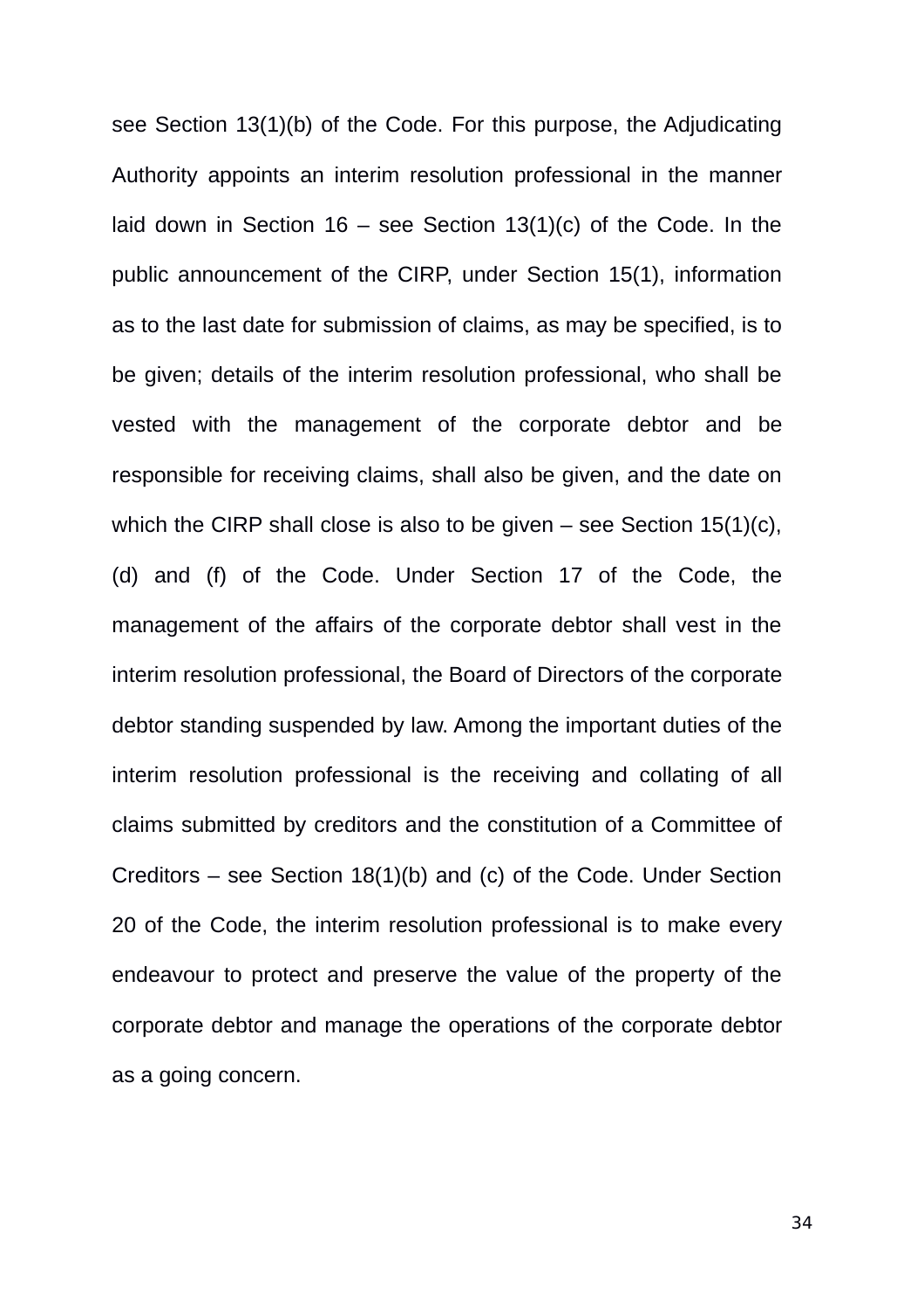22. At the first meeting of the Committee of Creditors, which shall be held within 7 days of its constitution, the Committee, by majority vote of not less than 66% of the voting share of financial creditors, must immediately resolve to appoint the interim resolution professional as a resolution professional, or to replace the interim resolution professional by another resolution professional – see Section 22(1) and (2) of the Code. Under Section 23(1), the resolution professional shall conduct the entire CIRP and manage the operations of the corporate debtor during the same. Importantly, all meetings of the Committee of Creditors are to be conducted by the resolution professional, who shall give notice of such meetings to the members of the Committee of Creditors, the members of the suspended board of directors, and operational creditors, provided the amount of their aggregate dues is not less than 10% of the entire debt owed. Like the duties of the interim resolution professional under Section 18 of the Code, it shall be the duty of the resolution professional to preserve and protect assets of the corporate debtor including the continued business operations of the corporate debtor – see Section 25(1) of the Code. For this purpose, he is to maintain an updated list of claims; convene and attend all meetings of the Committee of Creditors; prepare the information memorandum in accordance with Section 29 of the Code; invite prospective resolution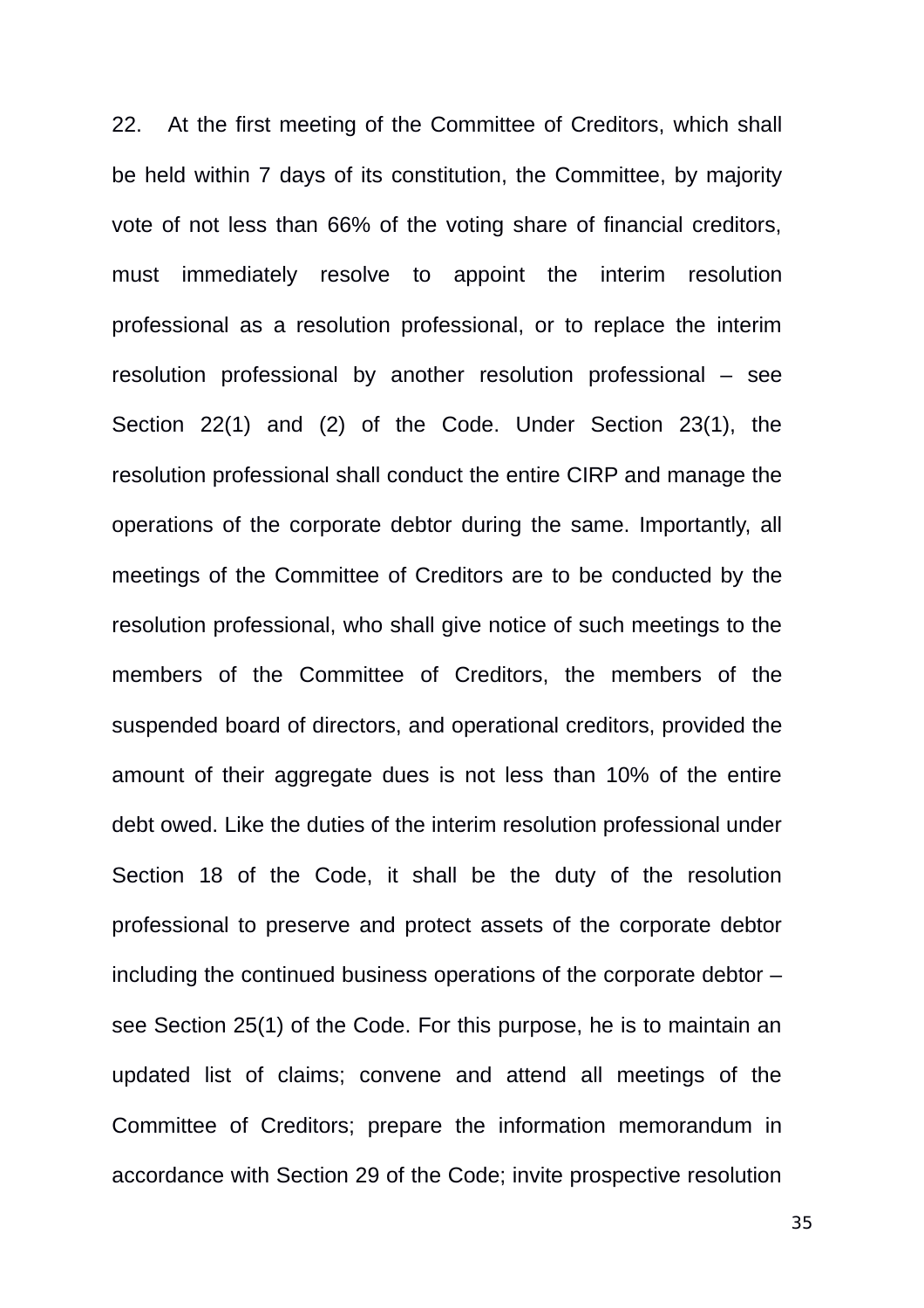applicants; and present all resolution plans at the meetings of the Committee of Creditors – see Section 25(2)(e) to (i) of the Code. Under Section 29(1) of the Code, the resolution professional shall prepare an information memorandum containing all relevant information, as may be specified, so that a resolution plan may then be formulated by a prospective resolution applicant. Under Section 30 of the Code, the resolution applicant must then submit a resolution plan to the resolution professional, prepared on the basis of the information memorandum. After this, the resolution professional must present to the Committee of Creditors, for its approval, such resolution plans which conform to the conditions referred to in Section 30(2) of the Code – see Section 30(3) of the Code. If the resolution plan is approved by the requisite majority of the Committee of Creditors, it is then the duty of the resolution professional to submit the resolution plan as approved by the Committee of Creditors to the Adjudicating Authority – see Section 30(6) of the Code.

23. The aforesaid provisions of the Code are then fleshed out in the 2016 Regulations. Under Chapter IV of the aforesaid Regulations, claims by operational creditors, financial creditors, other creditors, workmen and employees are to be submitted to the resolution professional along with proofs thereof – see Regulations 7 to 12.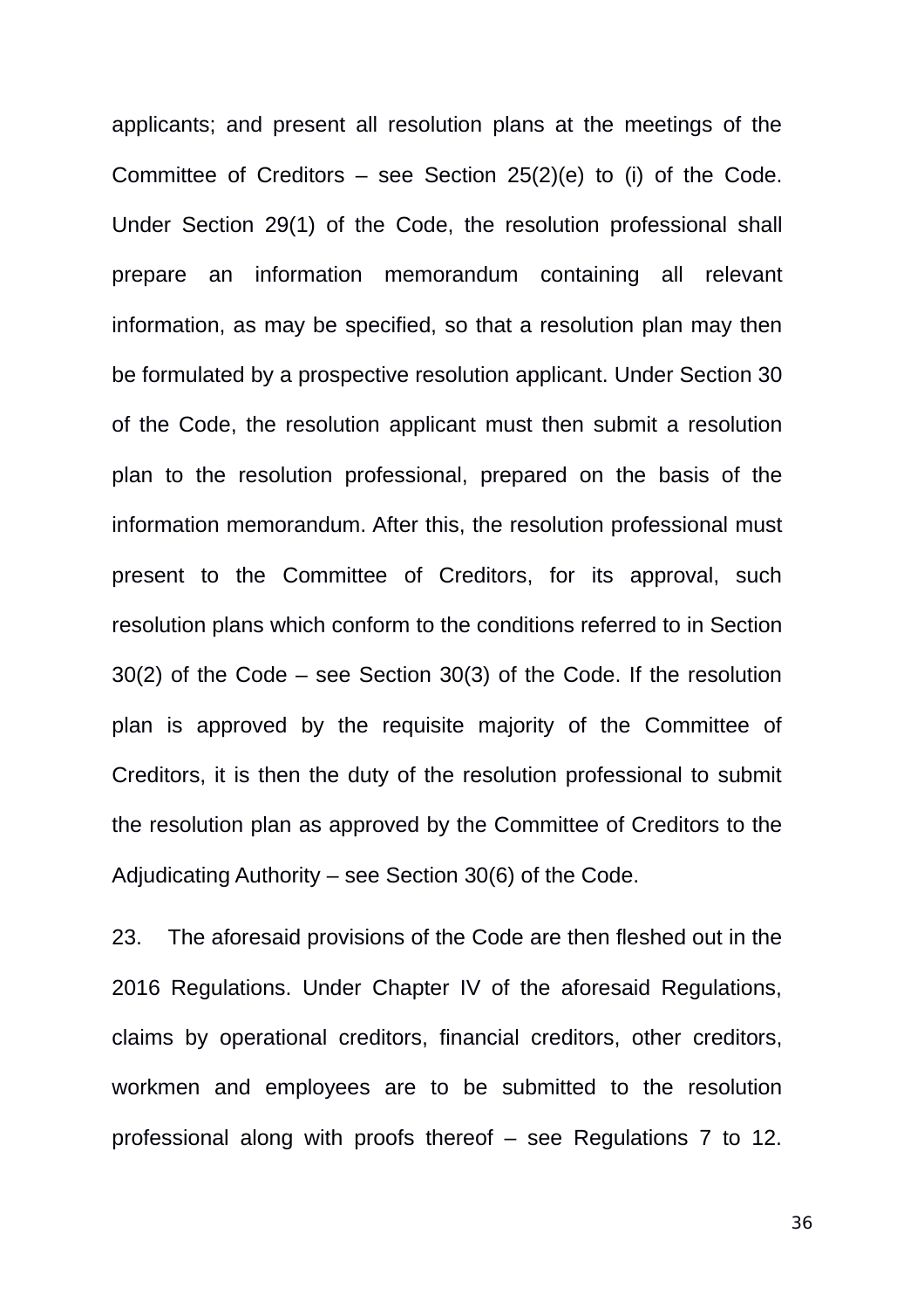Thereafter, under Regulation 13, the resolution professional shall verify each claim as on the insolvency commencement date, and thereupon maintain a list of creditors containing the names of creditors along with the amounts claimed by them, the amounts admitted by him, and the security interest, if any, in respect of such claims, and constantly update the aforesaid list – see Regulation 13(1).

24. Chapter X of the Regulations then deals with resolution plans that are submitted. Under Regulation 35, "fair value" as defined by Regulation  $2(hb)^1$  $2(hb)^1$  and "liquidation value" as defined by Regulation  $2(k)^2$  $2(k)^2$  shall be determined by two registered valuers appointed under Regulation 27, which shall be handed over the resolution professional.

25. After receipt of the resolution plans in accordance with the Code and the Regulations, the resolution professional shall then provide the fair value and liquidation value to every member of the Committee of Creditors – see Regulation 35(2). Regulation 36 is

<span id="page-36-0"></span><sup>1</sup> Under Regulation 2(hb), Insolvency and Bankruptcy Board of India (Insolvency Resolution Process for Corporate Persons) Regulations, 2016 - "fair value" means the estimated realizable value of the assets of the corporate debtor, if they were to be exchanged on the insolvency commencement date between a willing buyer and a willing seller in an arm's length transaction, after proper marketing and where the parties had acted knowledgeably, prudently and without compulsion

<span id="page-36-1"></span><sup>2</sup> *Id.* Under Regulation 2(k) - "liquidation value" means the estimated realizable value of the assets of the corporate debtor, if the corporate debtor were to be liquidated on the insolvency commencement date.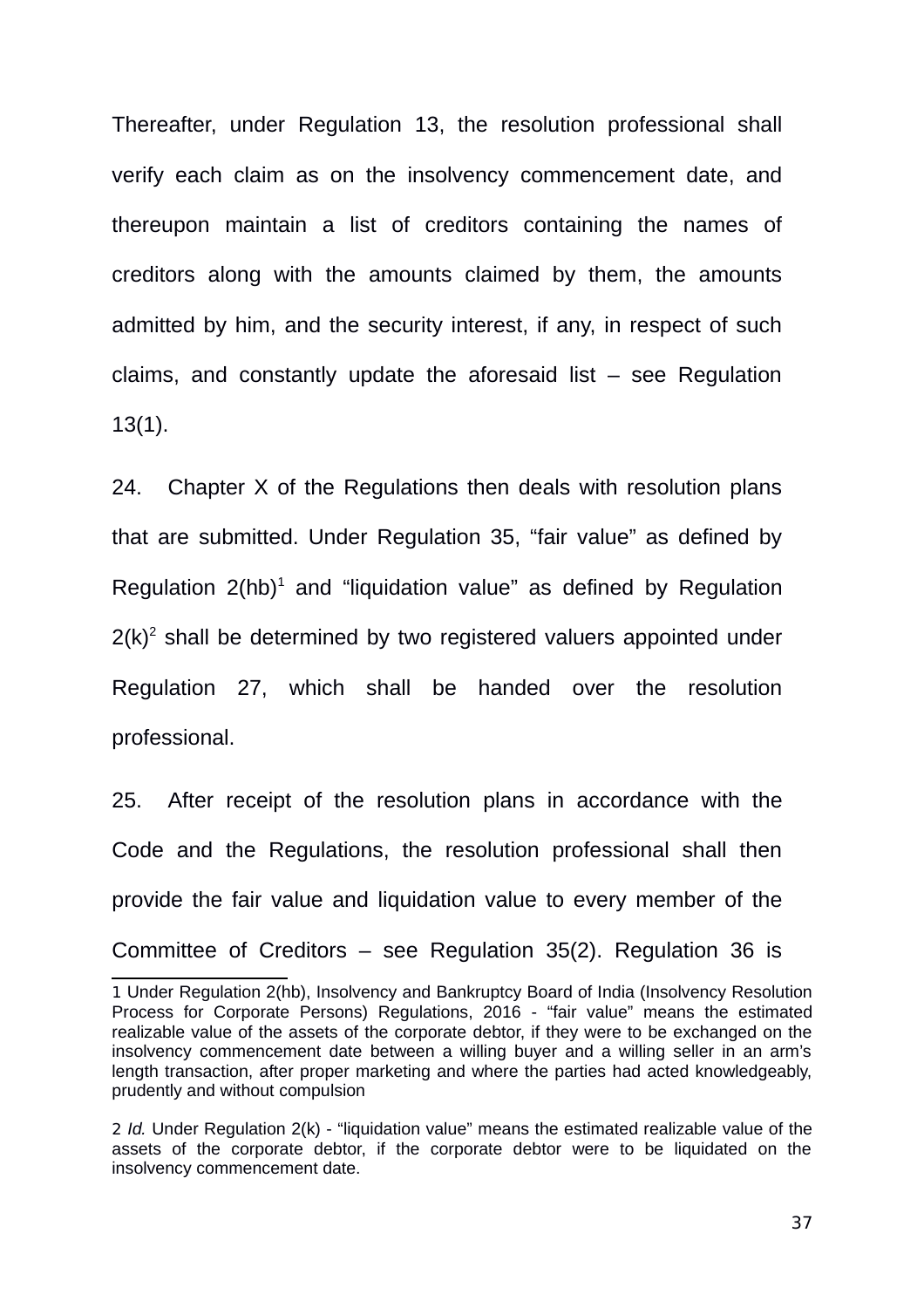important as it forms the basis for the submission of a resolution plan.

The information memorandum, spoken of by this regulation, must

contain the following:

"(a) assets and liabilities with such description, as on the insolvency commencement date, as are generally necessary for ascertaining their values.

Explanation: "Description" includes the details such as date of acquisition, cost of acquisition, remaining useful life, identification number, depreciation charged, book value, and any other relevant details.

(b) the latest annual financial statements;

(c) audited financial statements of the corporate debtor for the last two financial years and provisional financial statements for the current financial year made up to a date not earlier than fourteen days from the date of the application;

(d) a list of creditors containing the names of creditors, the amounts claimed by them, the amount of their claims admitted and the security interest, if any, in respect of such claims;

(e) particulars of a debt due from or to the corporate debtor with respect to related parties;

(f) details of guarantees that have been given in relation to the debts of the corporate debtor by other persons, specifying which of the guarantors is a related party;

(g) the names and addresses of the members or partners holding at least one per cent stake in the corporate debtor along with the size of stake;

(h) details of all material litigation and an ongoing investigation or proceeding initiated by Government and statutory authorities;

(i) the number of workers and employees and liabilities of the corporate debtor towards them;

 $(i)$  \*\*\*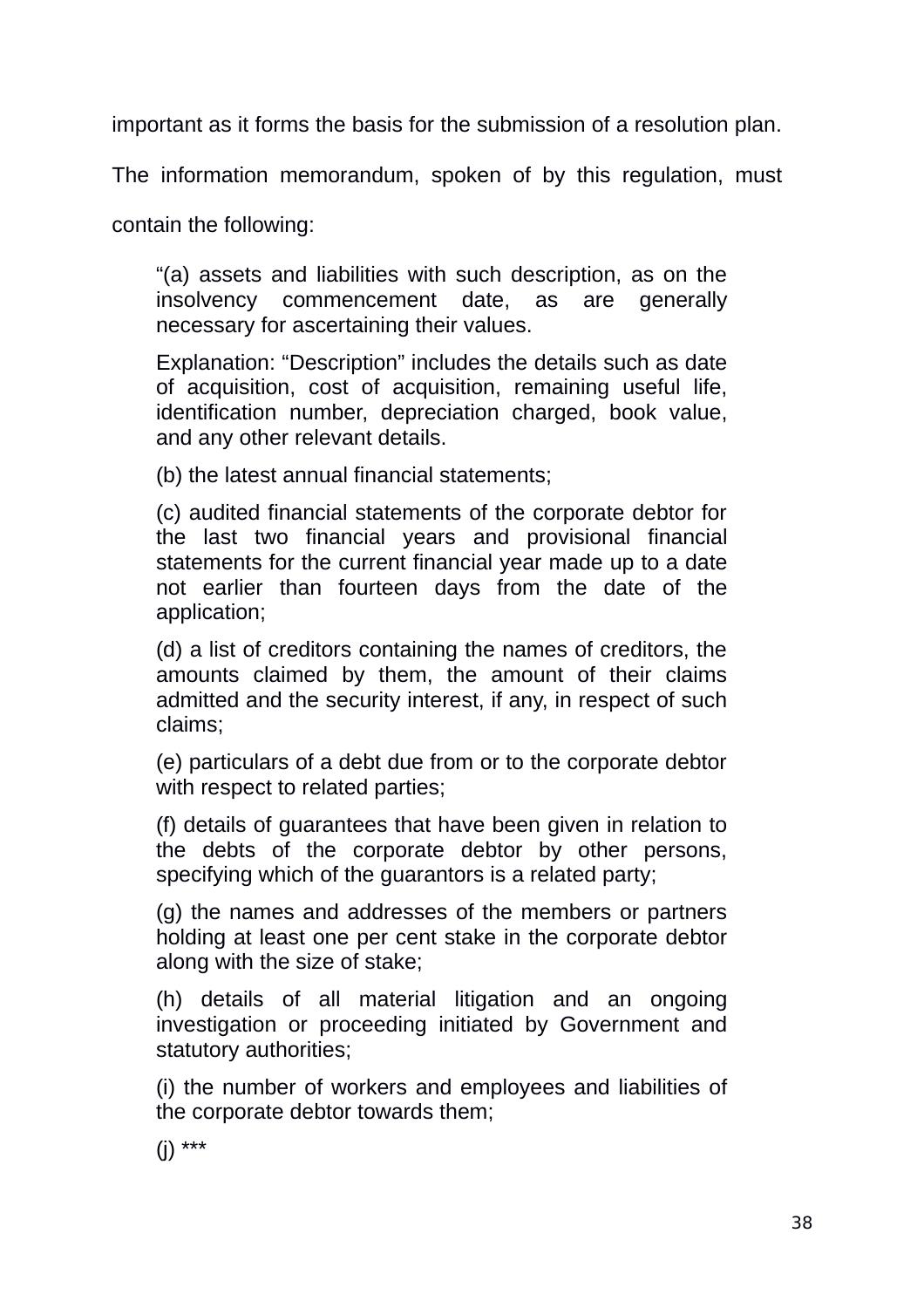(k) \*\*\*

(l) other information, which the resolution professional deems relevant to the committee."

26. Under Regulation 36-A, the resolution professional shall then publish brief particulars of the invitation for expression of interest in Form G of the Schedule. This document must also, *inter alia*, provide for such basic information about the corporate debtor as may be required by a prospective resolution applicant for its expression of interest – see Regulation 36-A (4)(c). The resolution professional, once he receives a proposed resolution plan, must then conduct due diligence based on the material on record, in order that the prospective resolution applicant complies with Section 25(2)(h) of the Code (which, *inter alia*, requires prospective resolution applicants to fulfil such criteria as may be laid down, having regard to the complexity and scale of operations of the business of the corporate debtor); the provisions of Section 29-A; and other requirements as may be specified in the invitation for expression of interest – see Regulation 36-A(8). Once this is done, the resolution professional shall issue a provisional list of eligible prospective resolution applicants to the Committee of Creditors, and after considering any objection to their inclusion or exclusion, shall then issue the final list of prospective resolution applicants to the Committee of Creditors – see Regulation 36-A (10) to (12). Under Regulation 36-B, the

39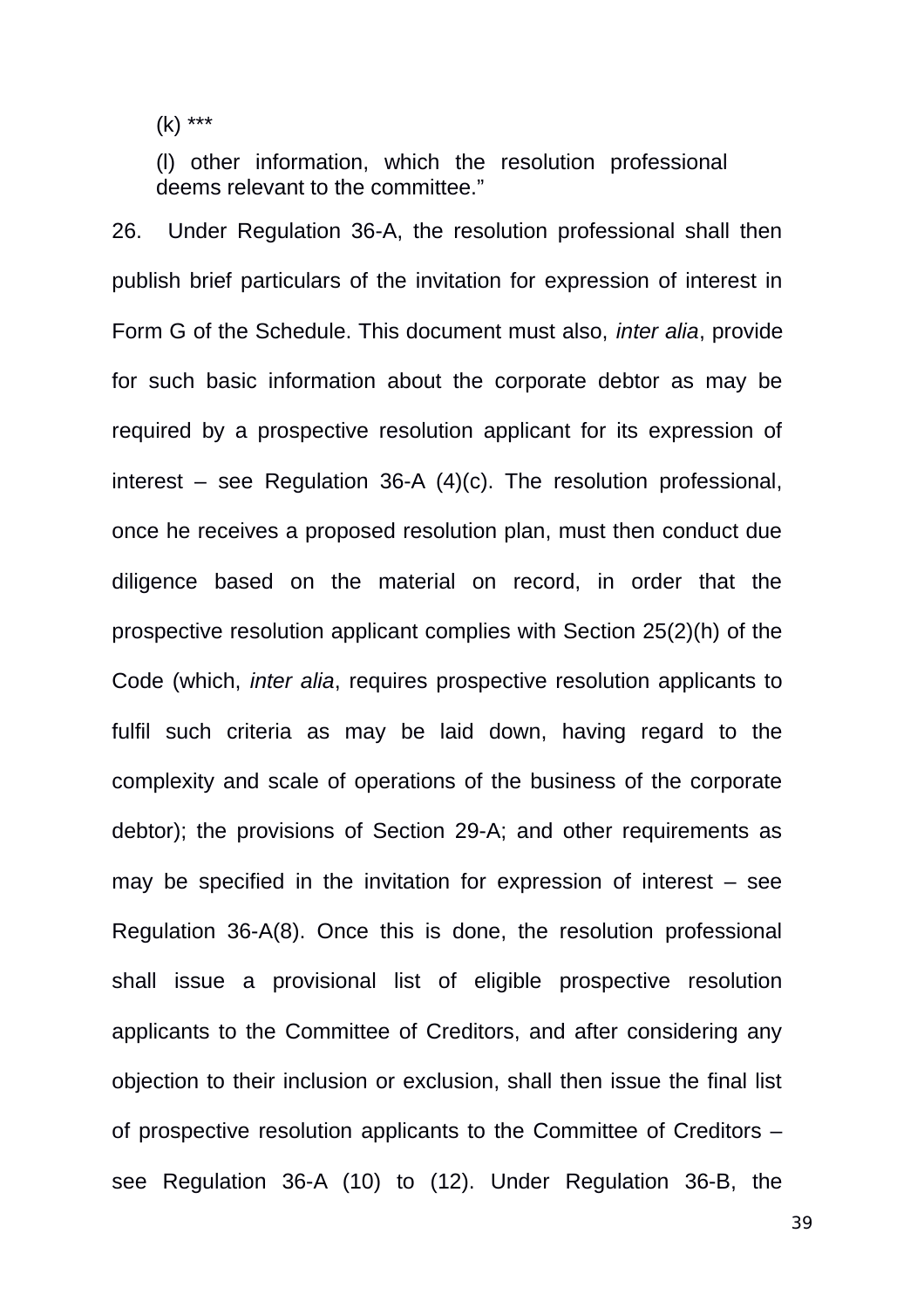resolution professional shall issue the information memorandum, evaluation matrix, as defined by Regulation 2(h)(a) $^3$  $^3$ , and a request for resolution plan within the time stated. Importantly, the resolution professional shall endeavour to submit the resolution plan approved by the Committee of Creditors to the Adjudicating Authority, at least 15 days before the maximum period for completion of CIRP, along with a compliance certificate in Form H of the Schedule.

27. The detailed provisions that have been stated hereinabove make it clear that the resolution professional is a person who is not only to manage the affairs of the corporate debtor as a going concern from the stage of admission of an application under Sections 7, 9 or 10 of the Code till a resolution plan is approved by the Adjudicating Authority, but is also a key person who is to appoint and convene meetings of the Committee of Creditors, so that they may decide upon resolution plans that are submitted in accordance with the detailed information given to resolution applicants by the resolution professional. Another very important function of the resolution professional is to collect, collate and finally admit claims of all creditors, which must then be examined for payment, in full or in part or not at all, by the resolution applicant and be finally negotiated and

<span id="page-39-0"></span><sup>3</sup> Under Regulation 2(ha), Insolvency and Bankruptcy Board of India (Insolvency Resolution Process for Corporate Persons) Regulations, 2016 – (ha) - "evaluation matrix" means such parameters to be applied and the manner of applying such parameters, as approved by the committee, for consideration of resolution plans for its approval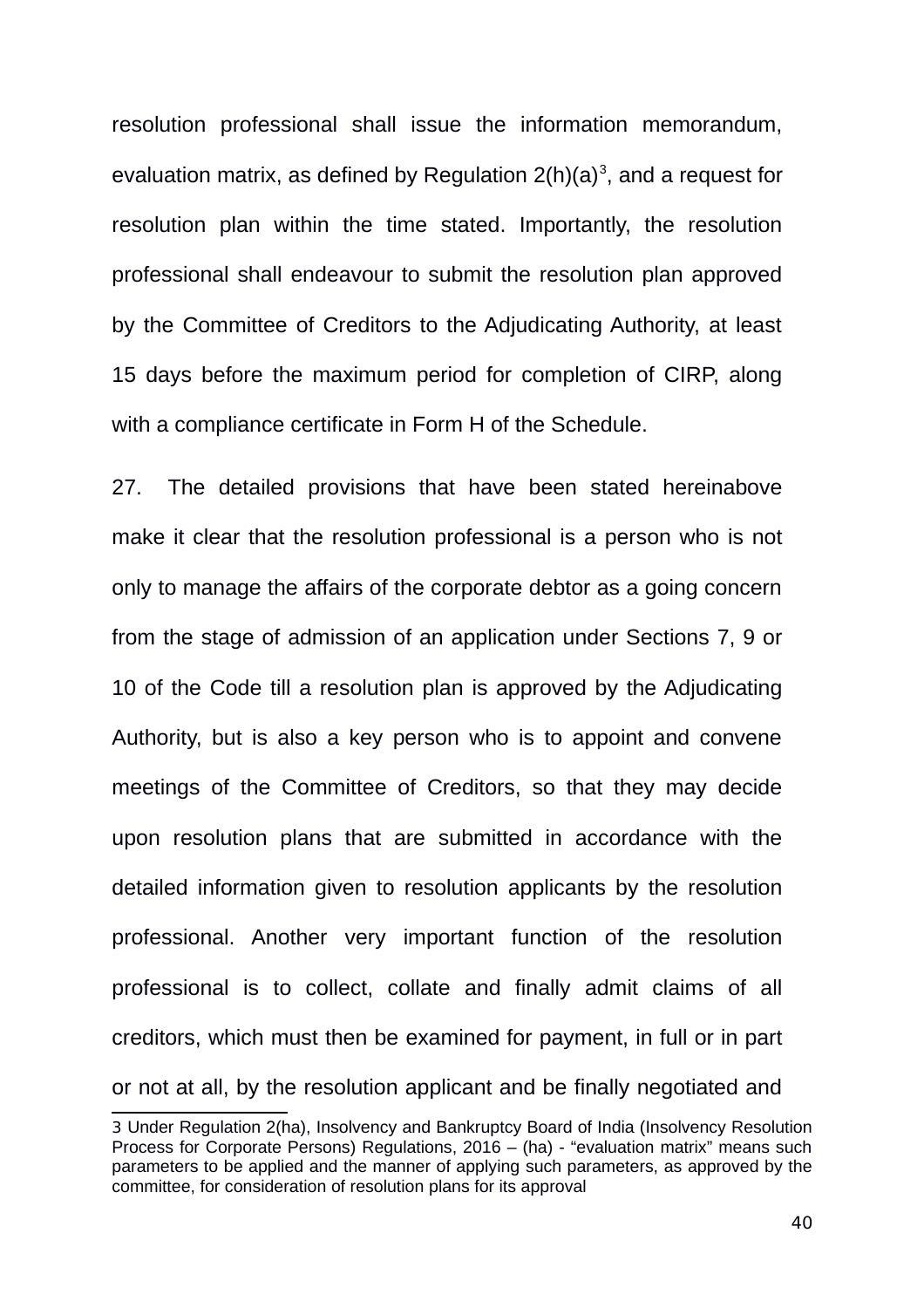decided by the Committee of Creditors. In fact, in **ArcelorMital India** (supra), this Court referred to the role of the resolution professional under the Code and the aforesaid Regulations, making it clear that the said role is not adjudicatory but administrative, in the following terms:

"**80.** However, it must not be forgotten that a Resolution Professional is only to "examine" and "confirm" that each resolution plan conforms to what is provided by Section 30(2). Under Section 25(2)(*i*), the Resolution Professional shall undertake to present all resolution plans at the meetings of the Committee of Creditors. This is followed by Section 30(3), which states that the Resolution Professional shall present to the Committee of Creditors, for its approval, such resolution plans which confirm the conditions referred to in sub-section (2). This provision has to be read in conjunction with Section 25(2)(*i*), and with the second proviso to Section 30(4), which provides that where a resolution applicant is found to be ineligible under Section 29-A(*c*), the resolution applicant shall be allowed by the Committee of Creditors such period, not exceeding 30 days, to make payment of overdue amounts in accordance with the proviso to Section 29-A(*c*). A conspectus of all these provisions would show that the Resolution Professional is required to examine that the resolution plan submitted by various applicants is complete in all respects, before submitting it to the Committee of Creditors. The Resolution Professional is not required to take any decision, but merely to ensure that the resolution plans submitted are complete in all respects before they are placed before the Committee of Creditors, who may or may not approve it. The fact that the Resolution Professional is also to confirm that a resolution plan does not contravene any of the provisions of law for the time being in force, including Section 29-A of the Code, only means that his prima facie opinion is to be given to the Committee of Creditors that a law has or has not been contravened. Section 30(2)(*e*) does not empower the Resolution Professional to "*decide*" whether the resolution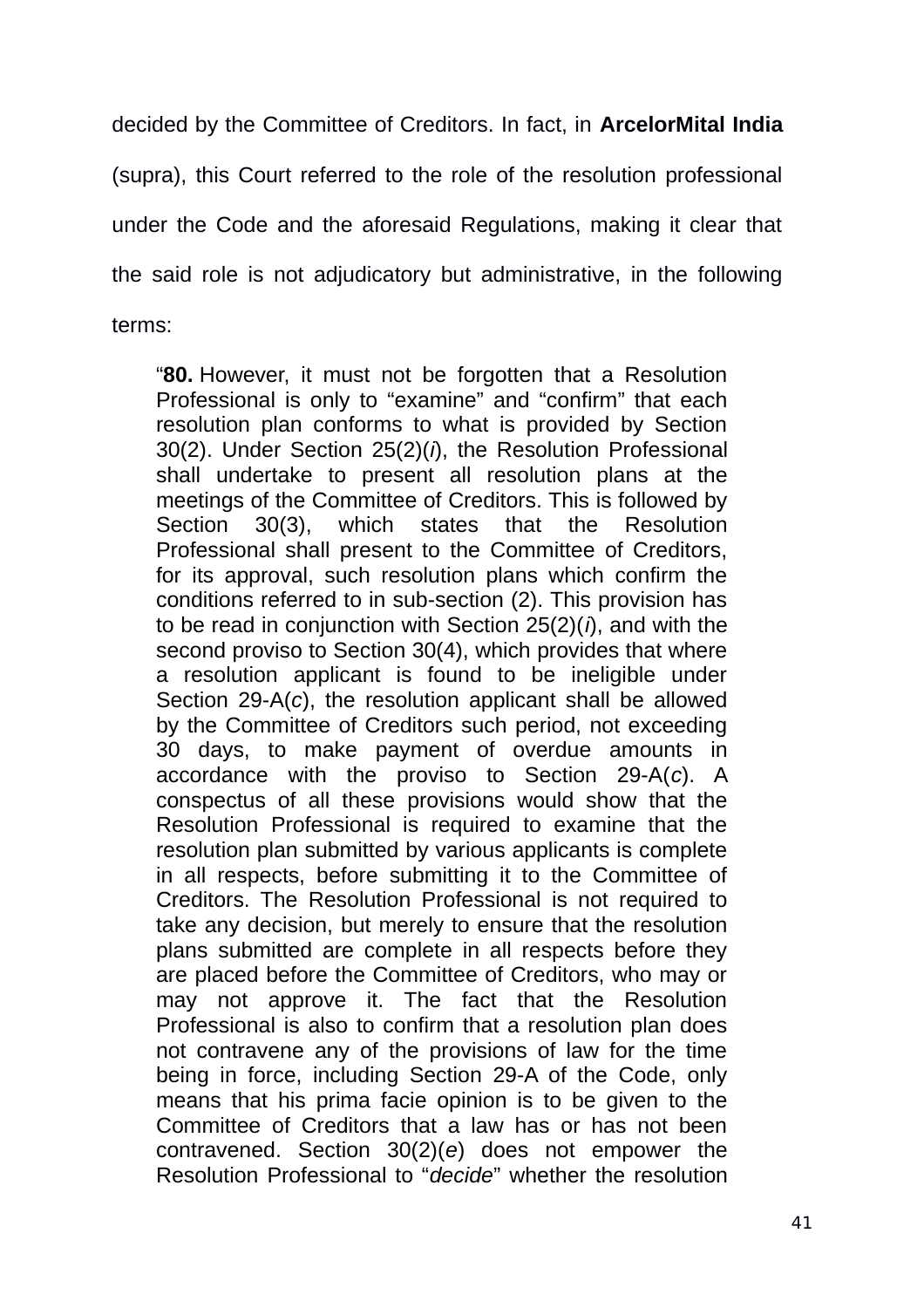plan does or does not contravene the provisions of law. Regulation 36-A of the CIRP Regulations specifically provides as follows:

"**36-A. (8)** The resolution professional shall conduct due diligence based on the material on record in order to satisfy that the prospective resolution applicant complies with—

(*a*) the provisions of clause (*h*) of sub-section (2) of Section 25;

(*b*) the applicable provisions of Section 29-A, and

(*c*) other requirements, as specified in the invitation for expression of interest.

**(9)** The resolution professional may seek any clarification or additional information or document from the prospective resolution applicant for conducting due diligence under sub-regulation (8).

**(10)** The resolution professional shall issue a provisional list of eligible prospective resolution applicants within ten days of the last date for submission of expression of interest to the committee and to all prospective resolution applicants who submitted the expression of interest.

**(11)** Any objection to inclusion or exclusion of a prospective resolution applicant in the provisional list referred to in subregulation (10) may be made with supporting documents within five days from the date of issue of the provisional list. **(12)** On considering the objections received under subregulation (11), the resolution professional shall issue the final list of prospective resolution applicants within ten days of the last date for receipt of objections, to the committee."

**81.** Thus, the importance of the Resolution Professional is to ensure that a resolution plan is complete in all respects, and to conduct a due diligence in order to report to the Committee of Creditors whether or not it is in order. Even though it is not necessary for the Resolution Professional to give reasons while submitting a resolution plan to the Committee of Creditors, it would be in the fitness of things if he appends the due diligence report carried out by him with respect to each of the resolution plans under consideration, and to state briefly as to why it does or does not conform to the law."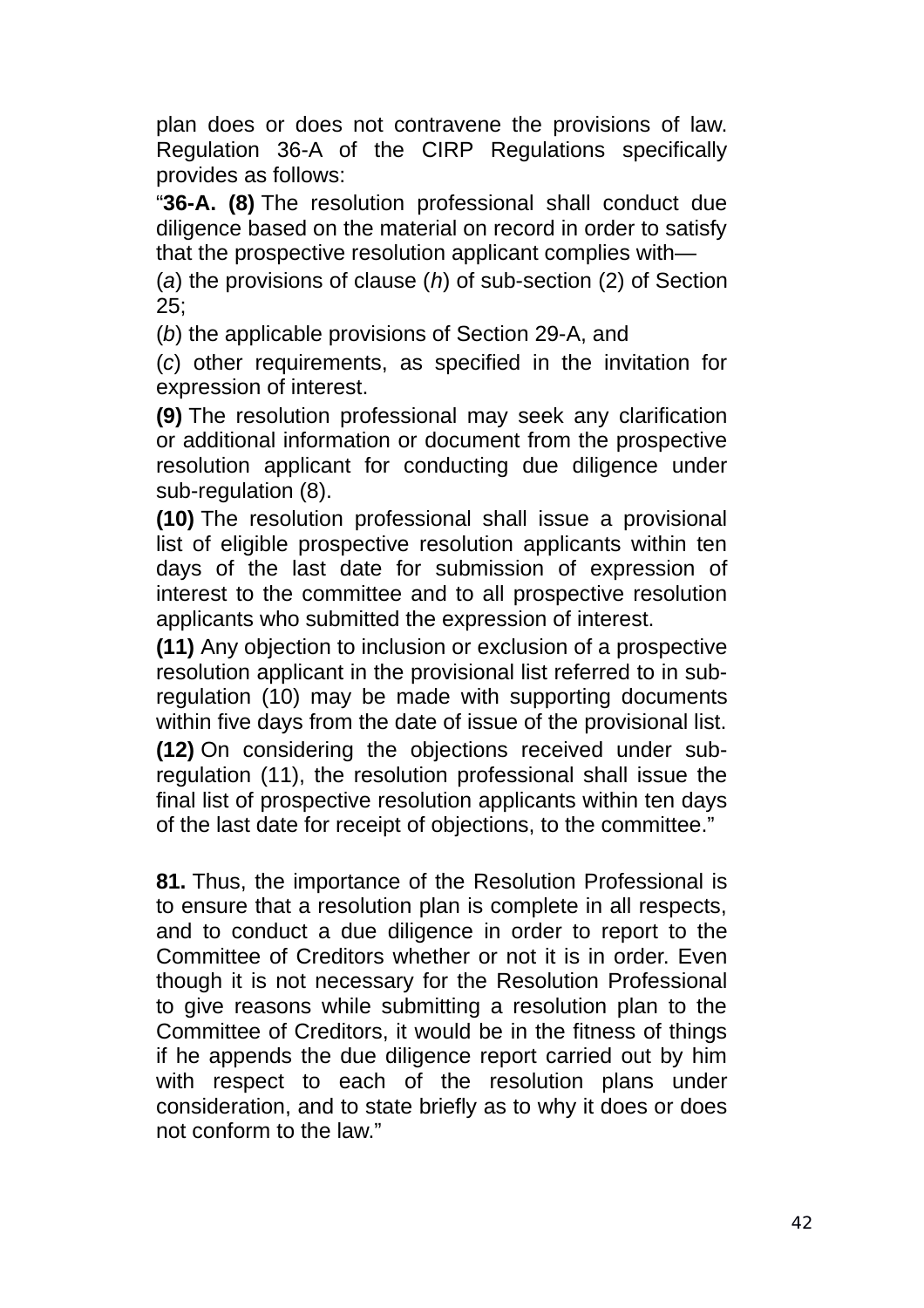# **Role of the prospective resolution applicant**

28. The UNCITRAL Legislative Guide discusses what ought to be the contents of a resolution plan in an Insolvency Code in the following terms:

"**4.** The plan

xxx xxx xxx

**18.** The question of what is to be included in the plan is closely related to the procedure for approval of the plan, that is, which creditors are required to approve the plan and the level of support required for approval, the effect of the plan once approved, that is, will it bind dissenting creditors and secured creditors and who will be responsible for implementation of the plan and for ongoing management of the debtor, and whether or not there is a requirement for court confirmation. Many insolvency laws include provisions addressing the content of the reorganization plan. Some laws address the content of the plan by reference to general criteria, such as requirements that the reorganization plan should adequately and clearly disclose to all parties information regarding both the financial condition of the debtor and the transformation of legal rights that is being proposed in the plan, or by reference to minimal requirements, such as that the plan must make provision for payment of certain preferred claims. It should be noted that a plan need not modify or otherwise affect the rights of every class of creditor.

**19.** Other laws set out more specific requirements as to what information is required in relation to the debtor's financial situation and the proposals that can be included in a plan. Information on the financial situation of the debtor could include asset and liability statements; cash flow statements; and information relating to the causes or reasons for the financial situation of the debtor. Information relating to what is proposed by the plan could include, depending upon the objective of the plan and the circumstances of a particular debtor, details of classes of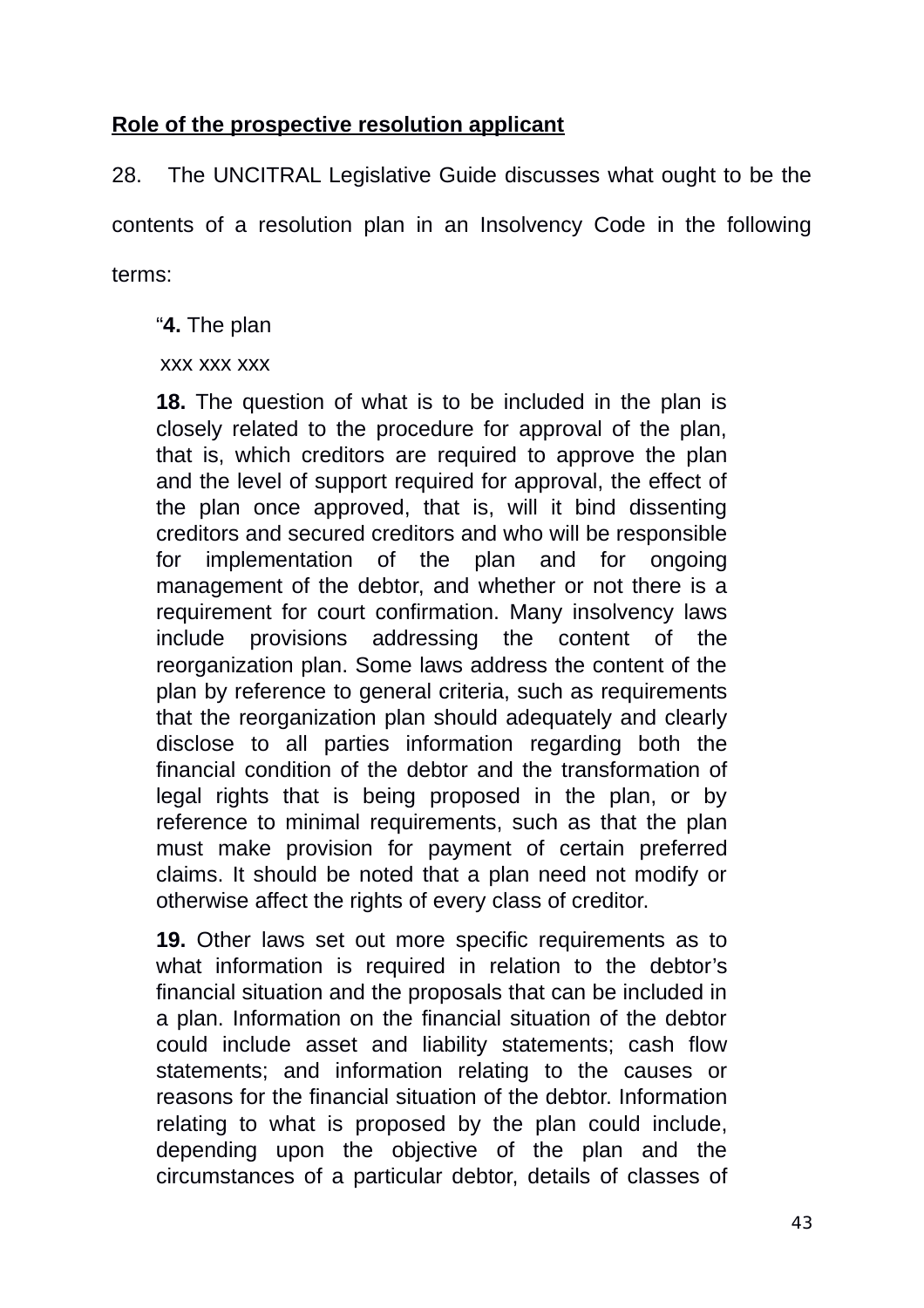claims; claims modified or affected under the plan and the treatment to be accorded to each class under the plan; the continuation or rejection of contracts that are not fully executed; the treatment of unexpired leases; measures and arrangements for dealing with the debtor's assets (e.g. transfer, liquidation or retention); the sale or other treatment of encumbered assets; the disclosure and acceptance procedure; the rights of disputed claims to take part in the voting and provisions for disputed claims to be resolved; arrangements concerning personnel of the debtor; remuneration of management of the debtor; financing implementation of the plan; extension of the maturity date or a change in the interest rate or other term of outstanding security interests; the role to be played by the debtor in implementation of the plan and identification of those to be responsible for future management of the debtor's business; the settlement of claims and how the amount that creditors will receive will be more than they would have received in liquidation; payment of interest on claims; distribution of all or any part of the assets of the estate among those having an interest in those assets; possible changes to the instrument or organic document constituting the debtor (e.g. changes to by-laws or articles of association) or the capital structure of the debtor or merger or consolidation of the debtor with one or more persons; the basis upon which the business will be able to keep trading and can be successfully reorganized; supervision of the implementation of the plan; and the period of implementation of the plan, including in some cases a statutory maximum period.

**20.** Rather than specifying a wide range of detailed information to be included in a plan, it may be desirable for the insolvency law to identify the minimum content of a plan, focusing upon the key objectives of the plan and procedures for implementation. For example, the insolvency law may require the plan to detail the classes of creditors and the treatment each is to be accorded in the plan; the terms and conditions of the plan (such as treatment of contracts and the ongoing role of the debtor); and what is required for implementation of the plan (such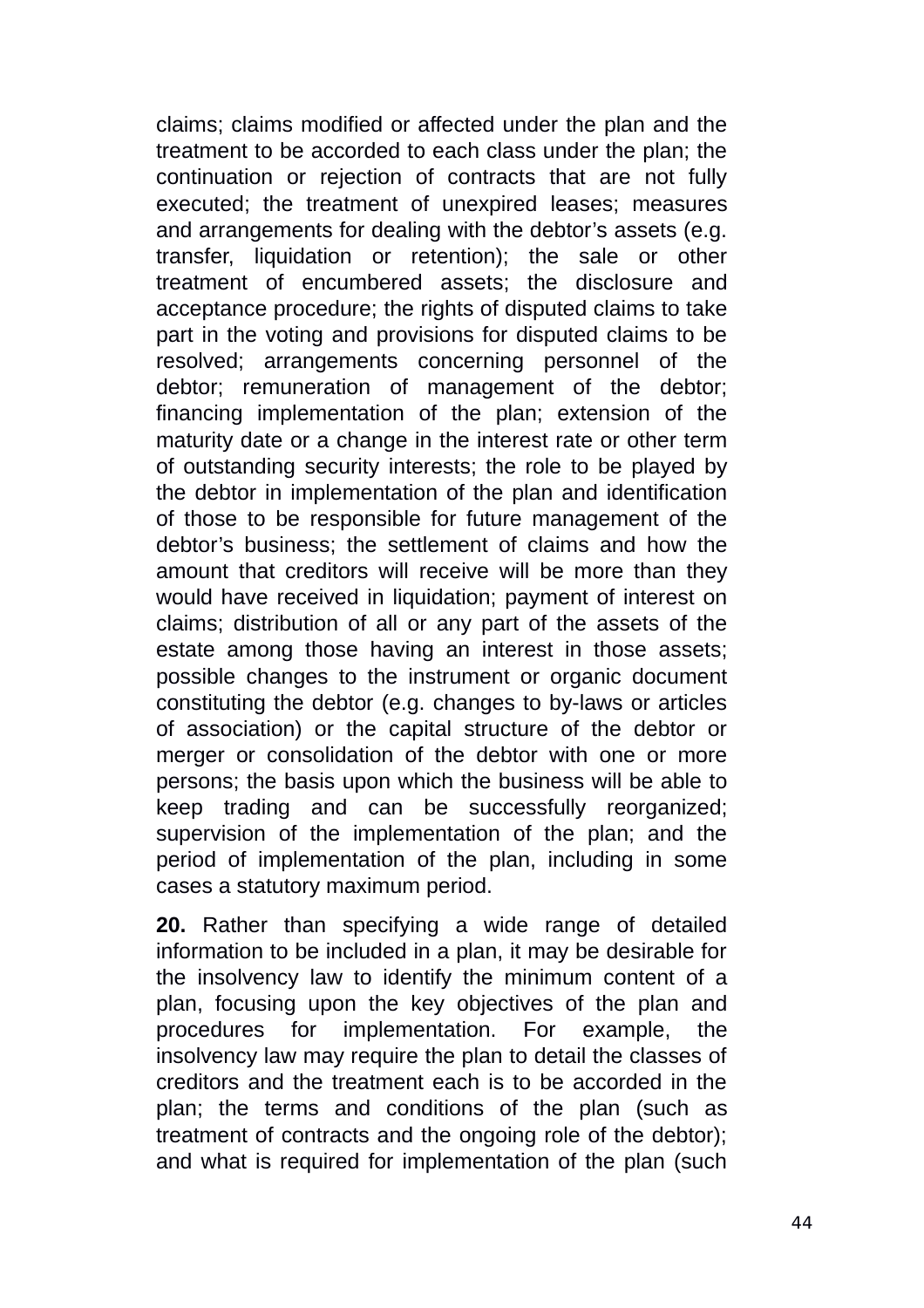as sale of assets or parts of the business, extension of maturity dates, changes to capital structure of the business and supervision of implementation)."

29. Under the Code, the prospective resolution applicant has a right

to receive complete information as to the corporate debtor, debts

owed by it, and its activities as a going concern, prior to the

admission of an application under section 7, 9 or 10 of the Code. For

this purpose, it has a right to receive information contained in the

information memorandum as well as the evaluation matrix mentioned

in Regulation 36-B. Once it evinces an expression of interest, what

follows is laid down in Regulation 36-A(7) which reads as follows:

# "36-A. **Invitation for Expression of Interest**

xxx xxx xxx

(7) An expression of interest shall be unconditional and be accompanied by-

(a) an undertaking by the prospective resolution applicant that it meets the criteria specified by the committee under clause (h) of sub-section (2) of section 25;

(b) relevant records in evidence of meeting the criteria under clause (a);

(c) an undertaking by the prospective resolution applicant that it does not suffer from any ineligibility under section 29A to the extent applicable;

(d) relevant information and records to enable an assessment of ineligibility under clause (c);

(e) an undertaking by the prospective resolution applicant that it shall intimate the resolution professional forthwith if it becomes ineligible at any time during the corporate insolvency resolution process;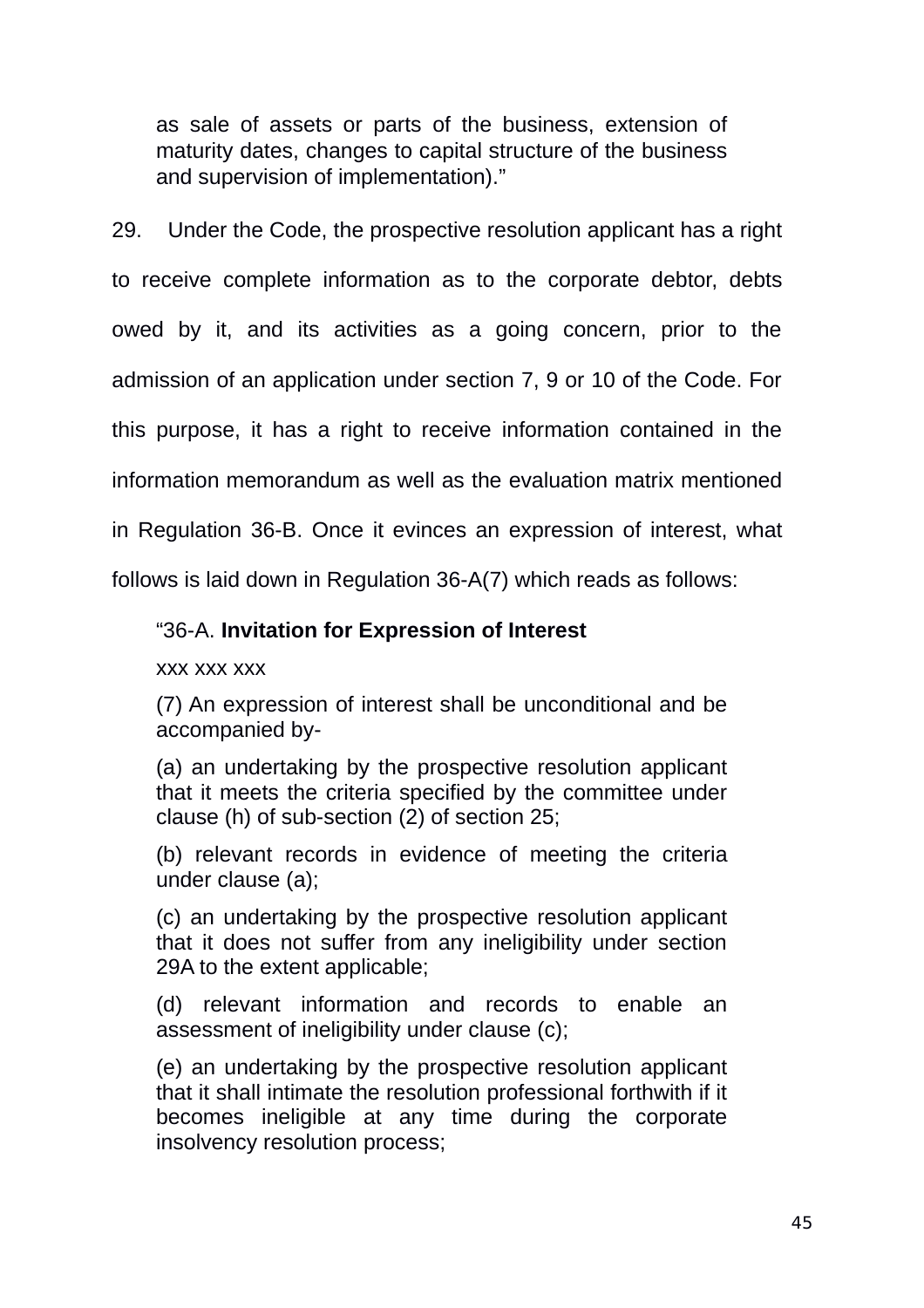(f) an undertaking by the prospective resolution applicant that every information and records provided in expression of interest is true and correct and discovery of any false information or record at any time will render the applicant ineligible to submit resolution plan, forfeit any refundable deposit, and attract penal action under the Code; and

(g) an undertaking by the prospective resolution applicant to the effect that it shall maintain confidentiality of the information and shall not use such information to cause an undue gain or undue loss to itself or any other person and comply with the requirements under sub-section (2) of section 29"

Thereafter, the resolution plan submitted by the prospective resolution applicant must provide for measures as may be necessary for the insolvency resolution of the corporate debtor for maximisation of the value of its assets, which may include transfer or sale of assets or part thereof, whether subject to security interests or not. The plan may provide for either satisfaction or modification of any security interest of a secured creditor and may also provide for reduction in the amount payable to different classes of creditors – see Regulation 37.

30. Accordingly, Regulation 38 then deals with the mandatory contents of a resolution plan, making it clear that such plan must contain a provision that the amount due to operational creditors shall be given priority in payment over financial creditors – see Regulation 38(1). Such plan must also include provisions as to how to deal with the interests of all stakeholders including financial creditors and

46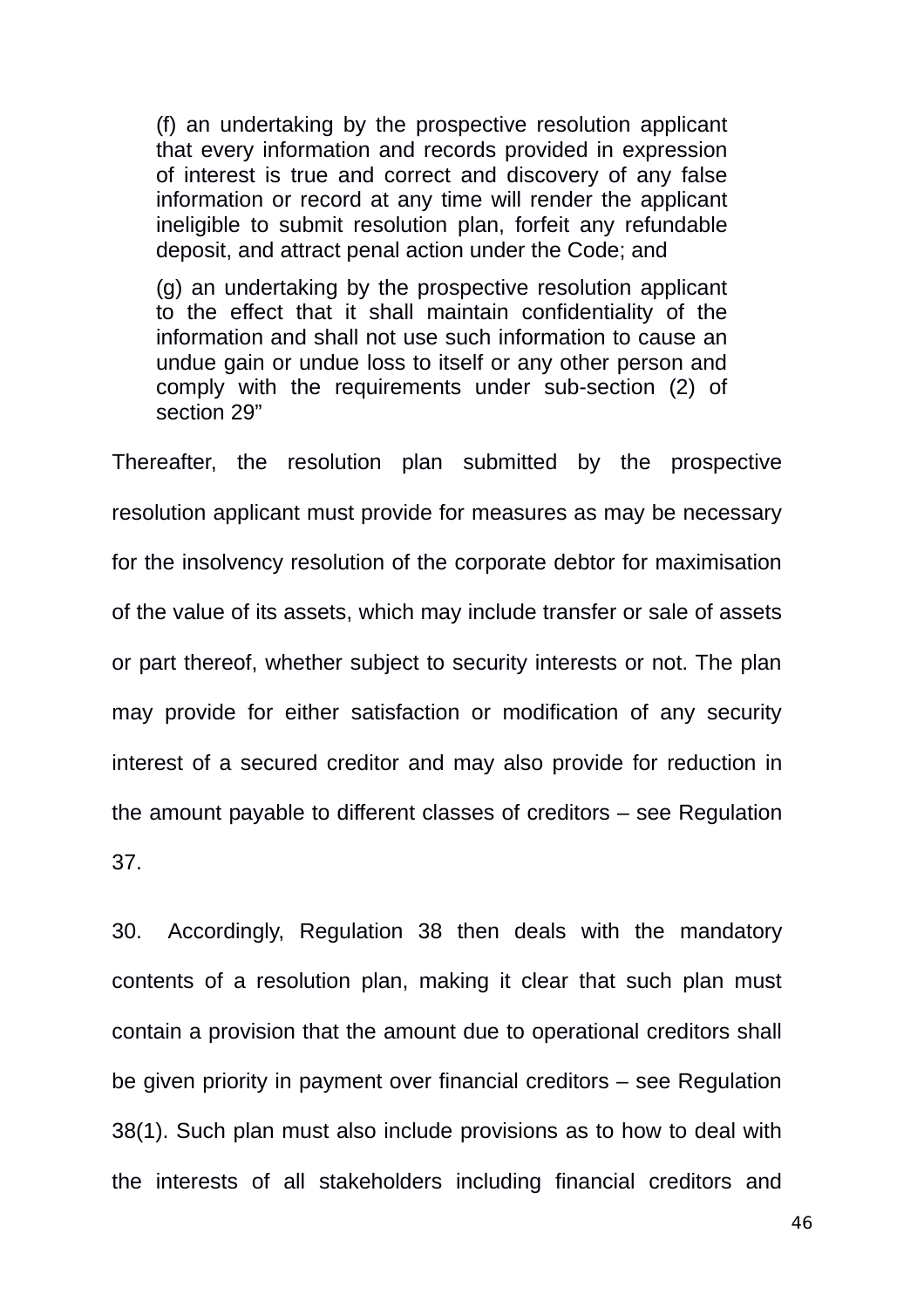operational creditors of the corporate debtor – Regulation 38 (1A). It

must then provide for the term of the plan, management and control

of the business of the corporate debtor during such term, and its

implementation. It must also demonstrate that it is feasible and viable,

and that the resolution applicant has the capability to implement the

said plan. Regulation 38, being important, is set out hereinbelow:

# "**38. Mandatory contents of the resolution plan**

(1) The amount due to the operational creditors under a resolution plan shall be given priority in payment over financial creditors.

(1A) A resolution plan shall include a statement as to how it has dealt with the interests of all stakeholders, including financial creditors and operational creditors, of the corporate debtor.

(2) A resolution plan shall provide:

(a) the term of the plan and its implementation schedule;

(b) the management and control of the business of the corporate debtor during its term; and

- (c) adequate means for supervising its implementation.
- (3) A resolution plan shall demonstrate that –
- (a) it addresses the cause of default;
- (b) it is feasible and viable;
- (c) it has provisions for its effective implementation;
- (d) it has provisions for approvals required and the timeline for the same; and

 (e) the resolution applicant has the capability to implement the resolution plan."

# **Role of the committee of creditors in the corporate resolution process**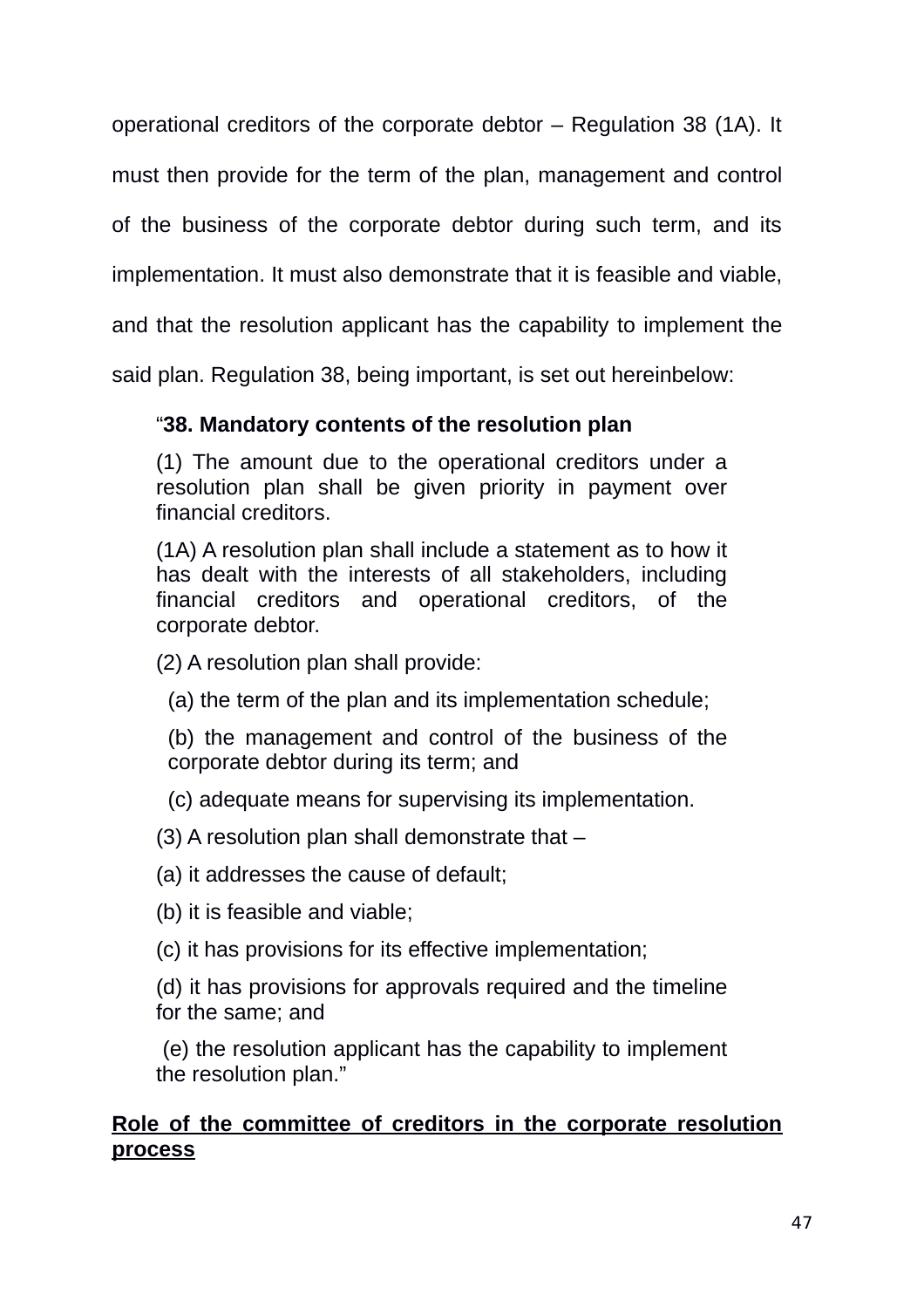31. Since it is the commercial wisdom of the Committee of Creditors that is to decide on whether or not to rehabilitate the corporate debtor by means of acceptance of a particular resolution plan, the provisions of the Code and the Regulations outline in detail the importance of setting up of such Committee, and leaving decisions to be made by the requisite majority of the members of the aforesaid Committee in its discretion. Thus, Section 21(2) of the Code mandates that the Committee of Creditors shall comprise all financial creditors of the corporate debtor. "Financial creditors" are defined in Section 5(7) of the Code as meaning persons to whom a financial debt is owed and includes a person to whom such debt has been legally assigned or transferred. "Financial debt" is then defined in Section 5(8) of the Code as meaning a debt along with interest, if any, which is disbursed against the consideration for the time value of money. "Secured creditor" is separately defined in Section 3(30) of the Code as meaning a creditor in favour of whom a security interest is created and "security interest" is defined by Section 3(31) as follows:

"3. **Definitions**. – In this Code, unless the context otherwise requires. –

#### xxx xxx xxx

(31) "security interest" means right, title or interest or a claim to property, created in favour of, or provided for a secured creditor by a transaction which secures payment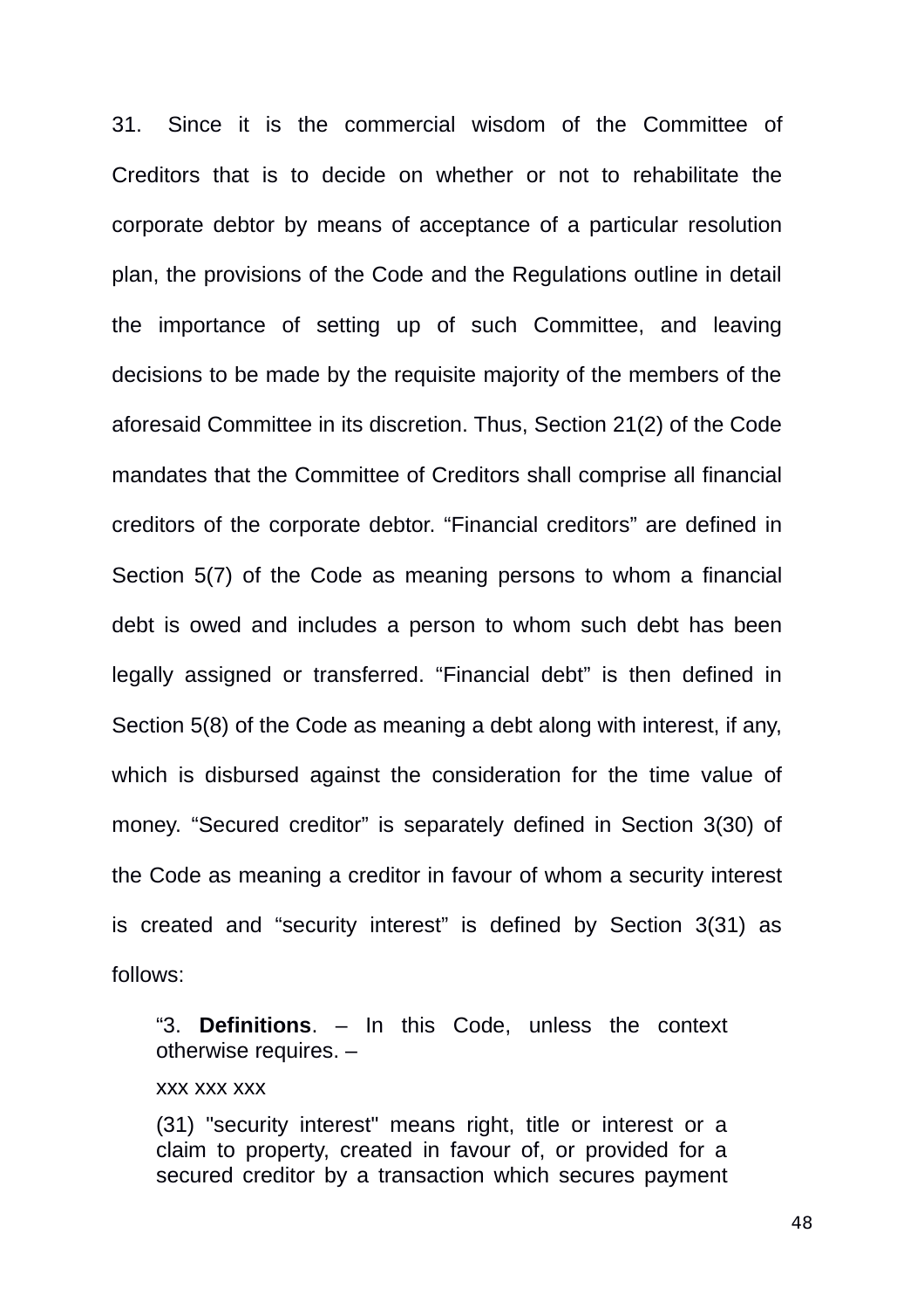or performance of an obligation and includes mortgage, charge, hypothecation, assignment and encumbrance or any other agreement or arrangement securing payment or performance of any obligation of any person:

Provided that security interest shall not include a performance guarantee;"

32. It is settled by several judgments of this Court that in order to trigger application of the Code, a neat division has been made between financial creditors and operational creditors. It has also been noticed in some of our judgments that most financial creditors are secured creditors and most operational creditors are unsecured creditors. The rationale for only financial creditors handling the affairs of the corporate debtor and resolving them is for reasons that have been deliberated upon by the BLRC Report of 2015, which formed the basis for the enactment of the Insolvency Code.

33. At this juncture, it is important to set out the relevant extracts from the aforementioned report:

### "2. **Executive Summary**

xxx xxx xxx

## **The key economic question in the bankruptcy process**

#### xxx xxx xxx

The Committee believes that there is only one correct forum for evaluating such possibilities, and making a decision: a creditors committee, where all financial creditors have votes in proportion to the magnitude of debt that they hold. In the past, laws in India have brought arms of the government (legislature, executive or judiciary) into this question. This has been strictly avoided by the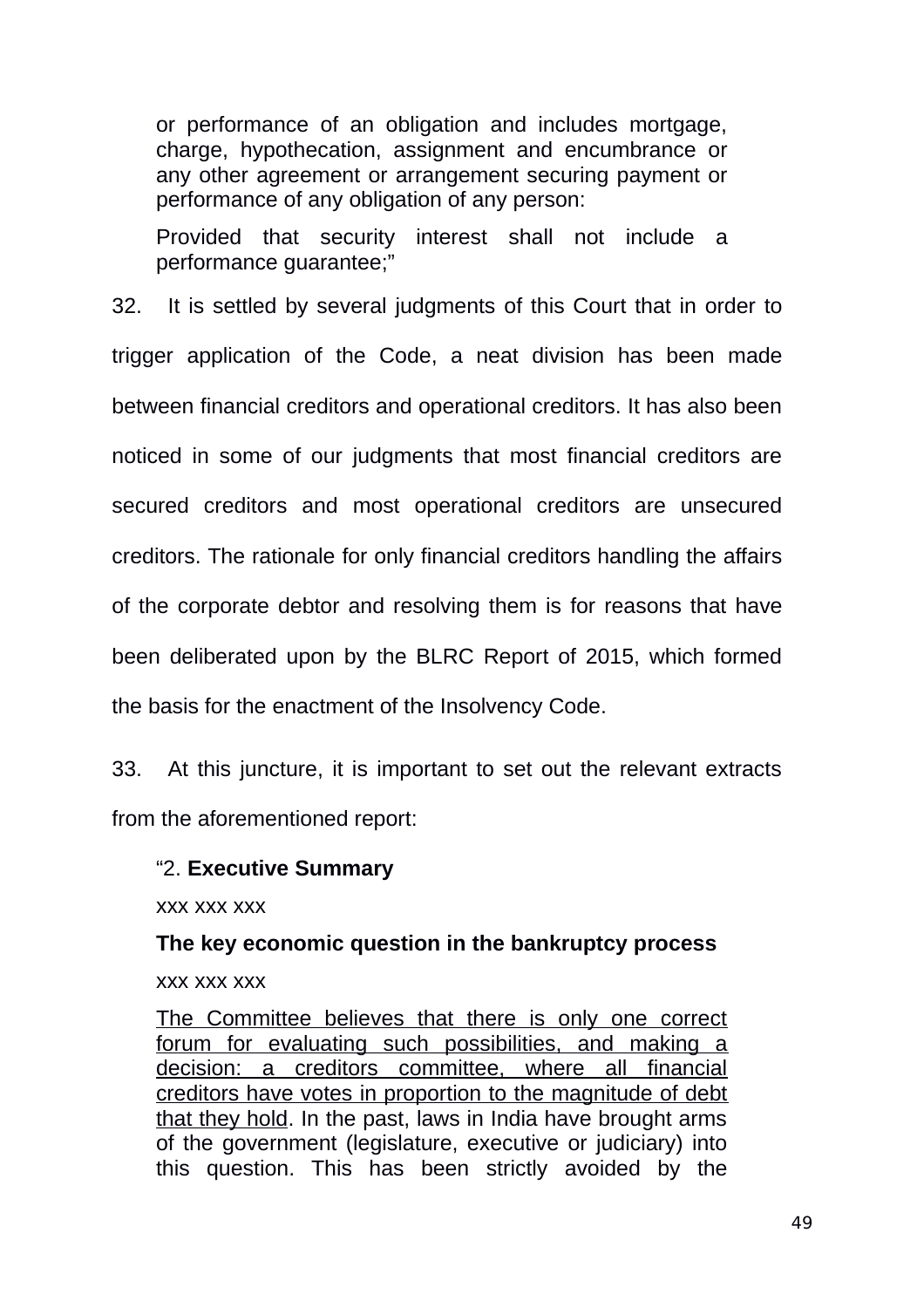Committee. The appropriate disposition of a defaulting firm is a business decision, and only the creditors should make it.

xxx xxx xxx

### 5. **Process for legal entities**

xxx xxx xxx

#### **Business decisions by a creditor committee**

All decisions on matters of business will be taken by a committee of the financial creditors. This includes evaluating proposals to keep the entity as a going concern, including decisions about the sale of business or units, retiring or restructuring debt. The debtor will be a nonvoting member on the creditors committee, and will be invited to all meetings. The voting of the creditors committee will be by majority, where the majority requires more than 75 percent of the vote by weight.

#### xxx xxx xxx

### **No prescriptions on solutions to resolve the insolvency**

The choice of the solution to keep the entity as a going concern will be voted on by the creditors committee. There are no constraints on the proposals that the Resolution Professional can present to the creditors committee. Other than the majority vote of the creditors committee, the Resolution Professional needs to confirm to the Adjudicator that the final solution complies with three additional requirements. The first is that the solution must explicitly require the repayment of any interim finance and costs of the insolvency resolution process will be paid in priority to other payments. Secondly, the plan must explicitly include payment to all creditors not on the creditors committee, within a reasonable period after the solution is implemented. Lastly, the plan should comply with existing laws governing the actions of the entity while implementing the solutions.

xxx xxx xxx

### 5.3.1 **Steps at the start of the IRP**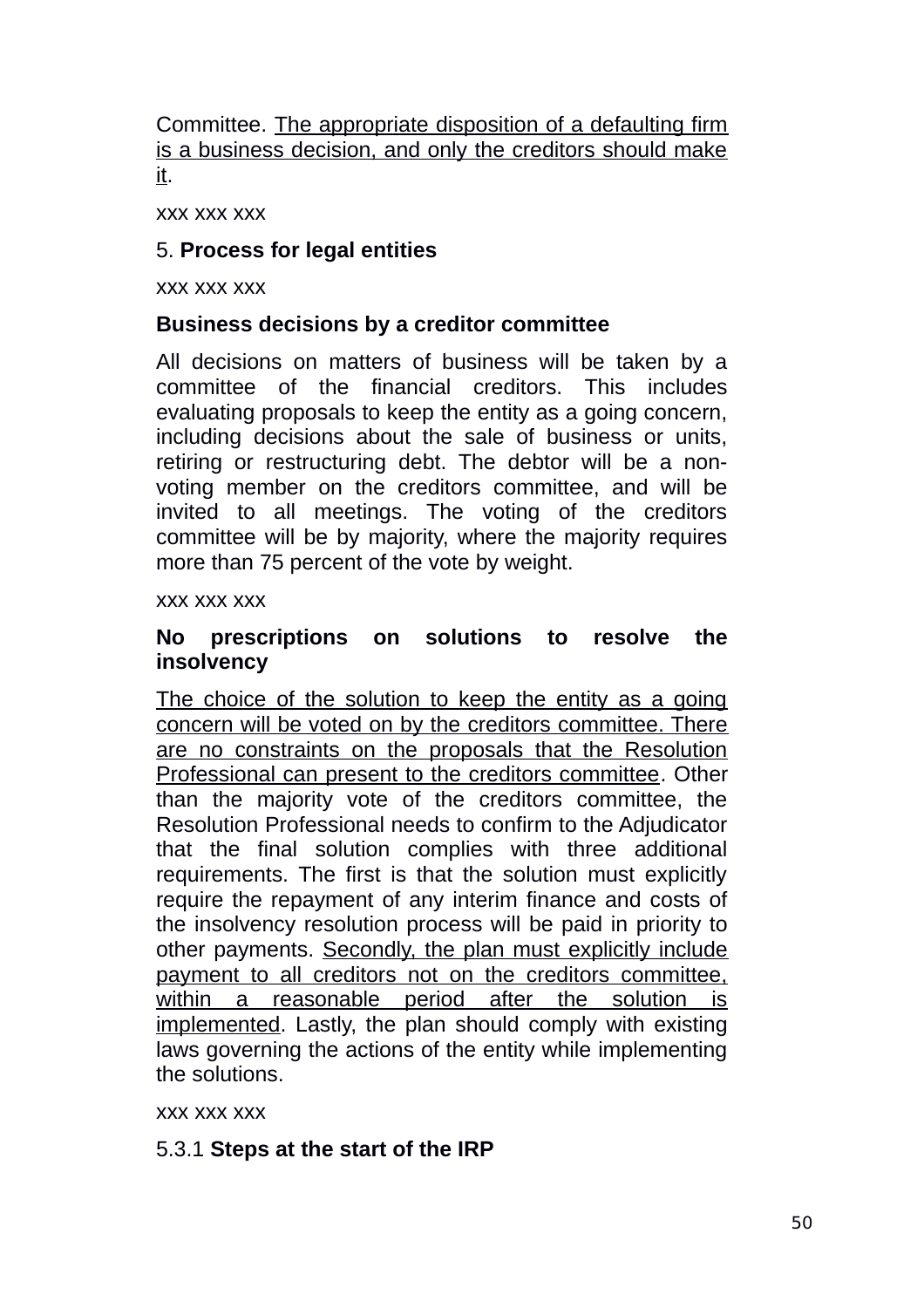# 4. **Creation of the creditors committee**

The creditors committee will have the power to decide the final solution by majority vote in the negotiations. The majority vote requires more than or equal to 75 percent of the creditors committee by weight of the total financial liabilities. The majority vote will also involve a cram down option on any dissenting creditors once the majority vote is obtained…The Committee deliberated on who should be on the creditors committee, given the power of the creditors committee to ultimately keep the entity as a going concern or liquidate it. The Committee reasoned that members of the creditors committee have to be creditors both with the capability to assess viability, as well as to be willing to modify terms of existing liabilities in negotiations. Typically, operational creditors are neither able to decide on matters regarding the insolvency of the entity, nor willing to take the risk of postponing payments for better future prospects for the entity. The Committee concluded that, for the process to be rapid and efficient, the Code will provide that the creditors committee should be restricted to only the financial creditors.

## 5.3.3 **Obtaining the resolution to insolvency in the IRP**

The Committee is of the opinion that there should be freedom permitted to the overall market to propose solutions on keeping the entity as a going concern. Since the manner and the type of possible solutions are specific to the time and environment in which the insolvency becomes visible, it is expected to evolve over time, and with the development of the market. The Code will be open to all forms of solutions for keeping the entity going without prejudice, within the rest of the constraints of the IRP. Therefore, how the insolvency is to be resolved will not be prescribed in the Code. There will be no restriction in the Code on possible ways in which the business model of the entity, or its financial model, or both, can be changed so as to keep the entity as a going concern. The Code will not state that the entity is to be revived, or the debt is to be restructured, or the entity is to be liquidated. This decision will come from the deliberations of the creditors committee in response to the solutions proposed by the market."

(emphasis supplied)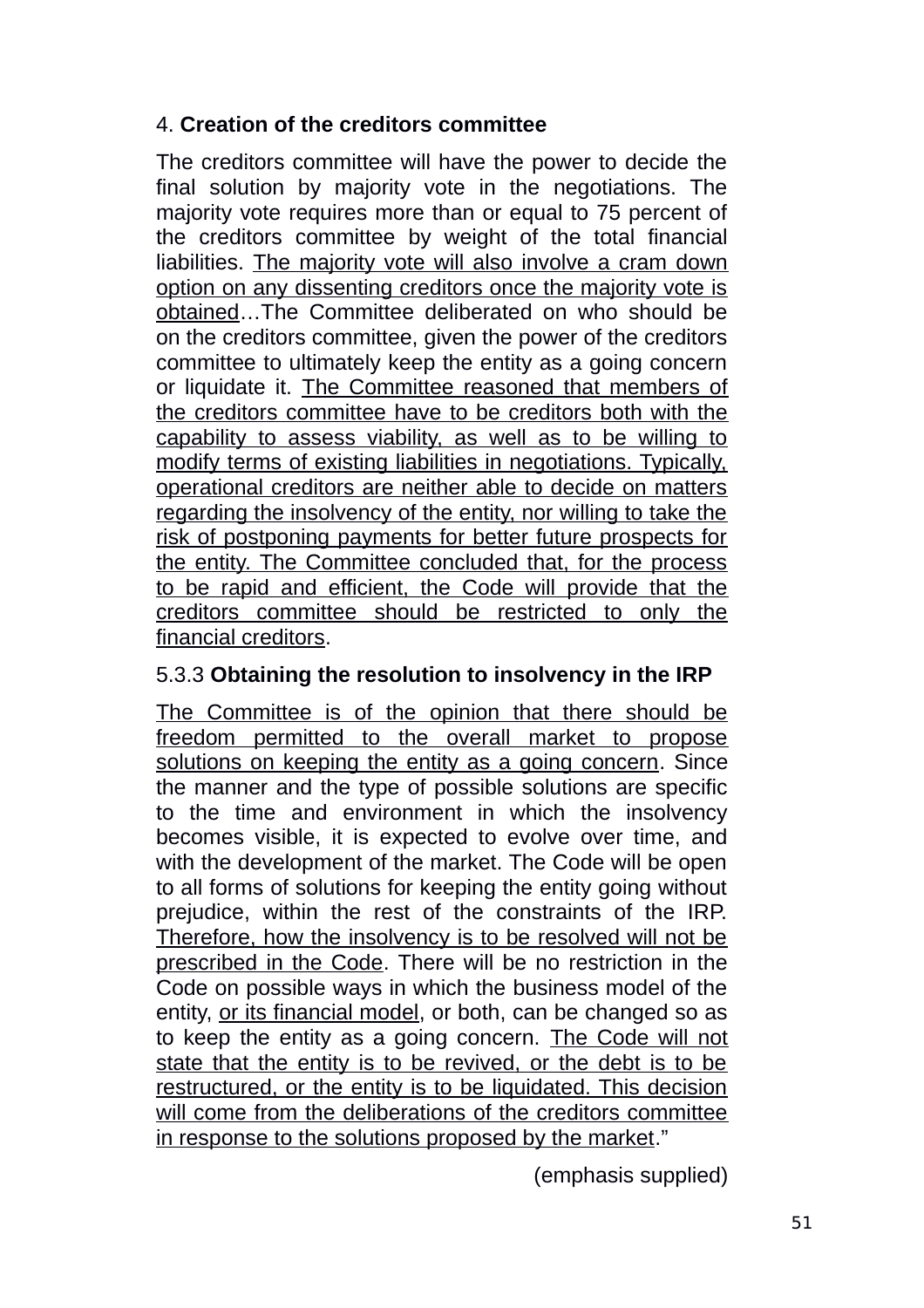## 34. The aforesaid extracts follow what is stated in the UNCITRAL

Legislative Guide which prescribes as follows:

### "**2.** Nature or form of a plan

**3.** The purpose of reorganization is to maximize the possible eventual return to creditors, providing a better result than if the debtor were to be liquidated and to preserve viable businesses as a means of preserving jobs for employees and trade for suppliers. With different constituents involved in reorganization proceedings, each may have different views of how the various objectives can best be achieved. Some creditors, such as major customers or suppliers, may prefer continued business with the debtor to rapid repayment of their debt. Some creditors may favour taking an equity stake in the business, while others will not. Typically, therefore, there is a range of options from which to select in a given case**. If an insolvency law adopts a prescriptive approach to the range of options available or to the choice to be made in a particular case, it is likely to be too constrictive**. It is desirable that the law not restrict reorganization plans to those designed only to fully rehabilitate the debtor; prohibit debt from being written off; restrict the amount that must eventually be paid to creditors by specifying a minimum percentage; or prohibit exchange of debt for equity**. A nonintrusive approach that does not prescribe such limitations is likely to provide sufficient flexibility to allow the most suitable of a range of possibilities to be chosen for a particular debtor.**

#### xxx xxx xxx

**20. Rather than specifying a wide range of detailed information to be included in a plan, it may be desirable for the insolvency law to identify the minimum content of a plan, focusing upon the key objectives of the plan and procedures for implementation**. For example, the insolvency law may require the plan to detail the classes of creditors and the treatment each is to be accorded in the plan; the terms and conditions of the plan (such as treatment of contracts and the ongoing role of the debtor); and what is required for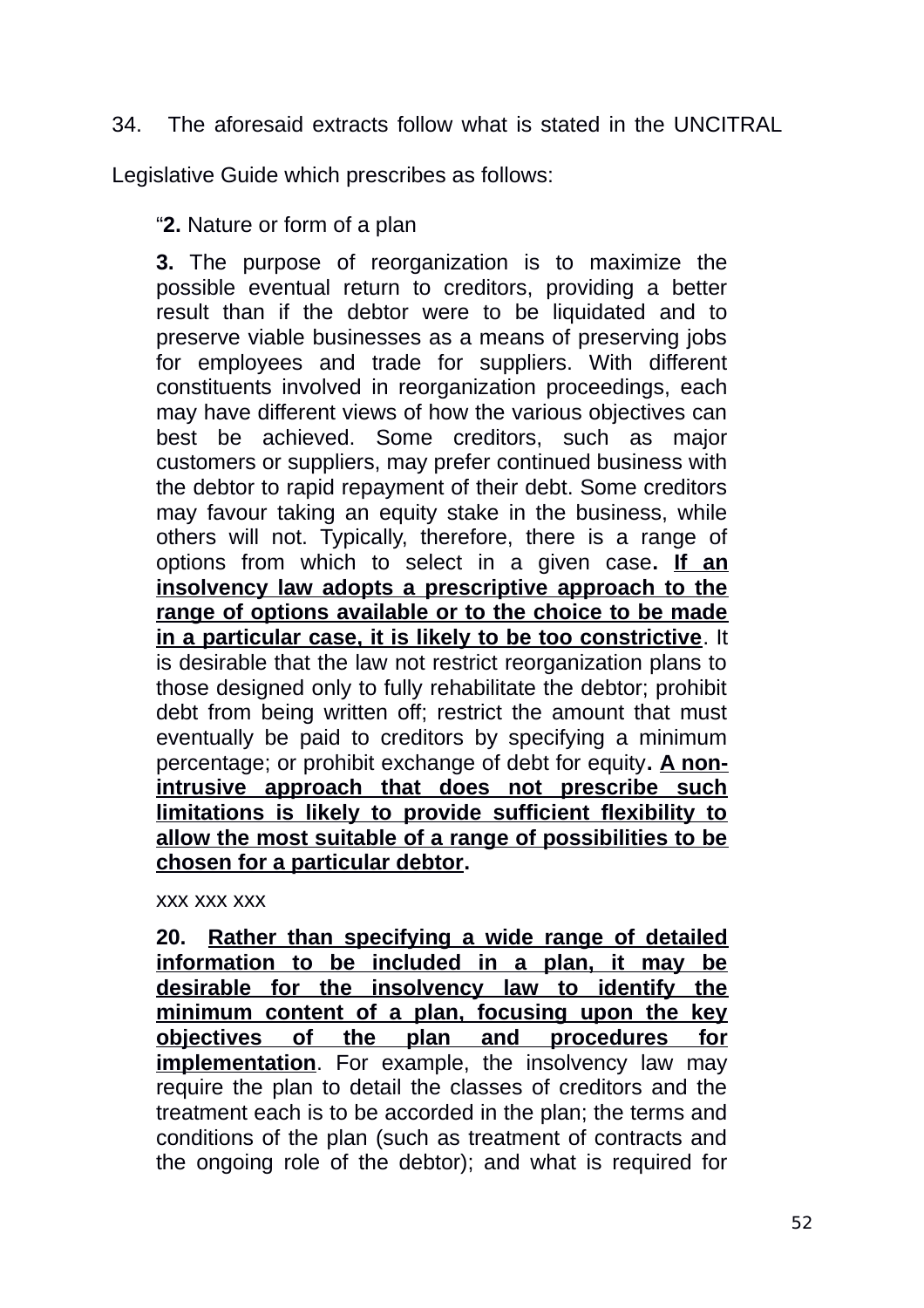implementation of the plan (such as sale of assets or parts of the business, extension of maturity dates, changes to capital structure of the business and supervision of implementation)."

(emphasis supplied)

35. Section 24 of the Code deals with meetings of the Committee of Creditors. Though voting on the approval of a resolution plan is only with the financial creditors who form the Committee of Creditors, yet the resolution professional is to conduct the aforesaid meeting at which members of the suspended board of directors may be present, together with one representative of operational creditors, provided that the aggregate dues owed to all operational creditors is not less than 10% of the entire debt owed  $-$  see Sections 24(2), (3) and (4) of the Code. Voting shall be in accordance with the voting share assigned to each financial creditor, which is based on the financial debts owed to such creditors – see Section 24(6) of the Code.

36. Even though it is the resolution professional who is to run the business of the corporate debtor as a going concern during the intermediate period, yet, such resolution professional cannot take certain decisions relating to management of the corporate debtor without the prior approval of at least 66% of the votes of the Committee of Creditors. Section 28 of the Code is important and is set out hereinbelow:

53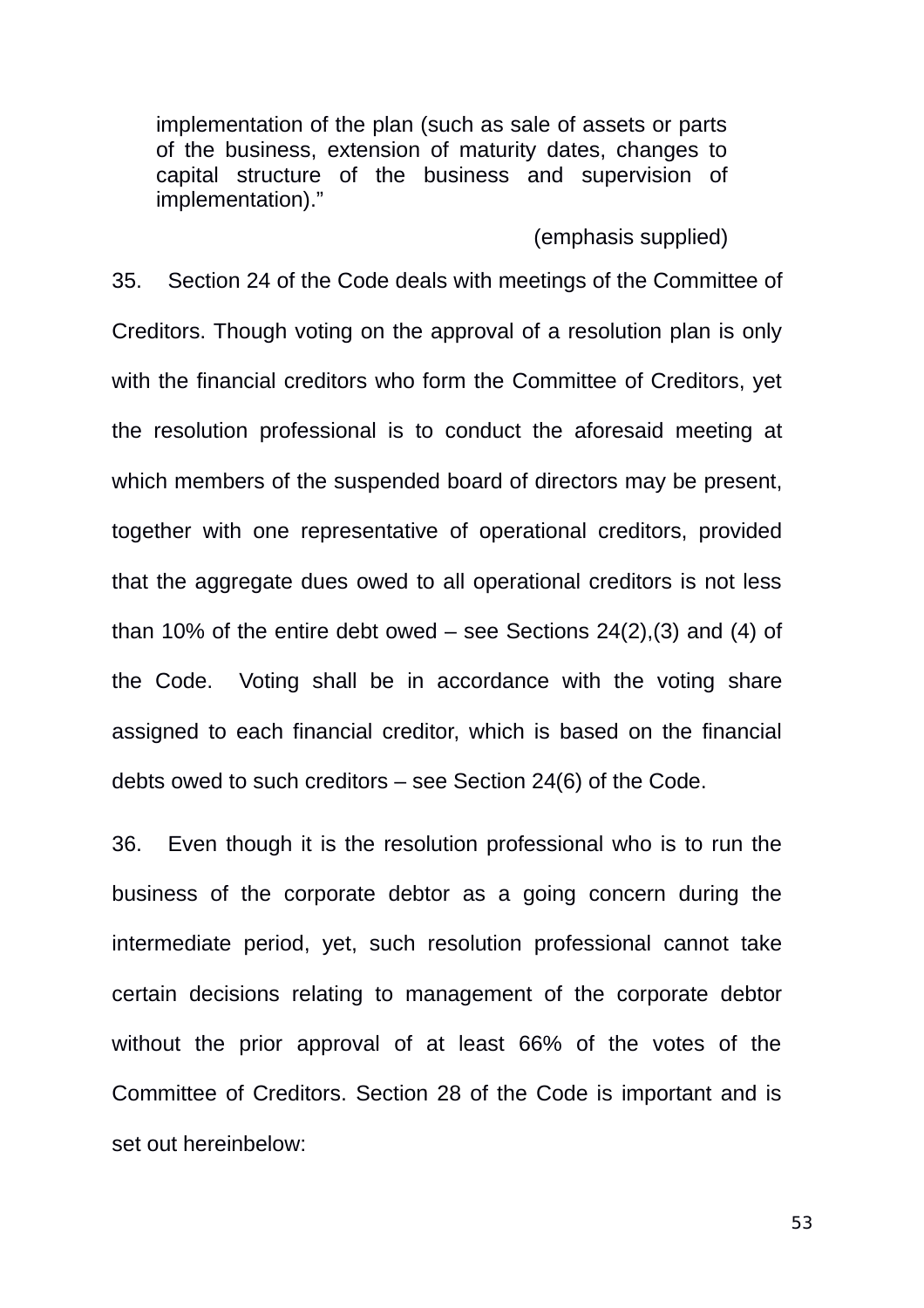## "28. **Approval of committee of creditors for certain actions**

(1) Notwithstanding anything contained in any other law for the time being in force, the resolution professional, during the corporate insolvency resolution process, shall not take any of the following actions without the prior approval of the committee of creditors namely:—

(a) raise any interim finance in excess of the amount as may be decided by the committee of creditors in their meeting;

(b) create any security interest over the assets of the corporate debtor;

(c) change the capital structure of the corporate debtor, including by way of issuance of additional securities, creating a new class of securities or buying back or redemption of issued securities in case the corporate debtor is a company;

(d) record any change in the ownership interest of the corporate debtor;

 (e) give instructions to financial institutions maintaining accounts of the corporate debtor for a debit transaction from any such accounts in excess of the amount as may be decided by the committee of creditors in their meeting;

(f) undertake any related party transaction;

(g) amend any constitutional documents of the corporate debtor;

(h) delegate its authority to any other person;

(i) dispose of or permit the disposal of shares of any shareholder of the corporate debtor or their nominees to third parties;

(j) make any change in the management of the corporate debtor or its subsidiary;

(k) transfer rights or financial debts or operational debts under material contracts otherwise than in the ordinary course of business;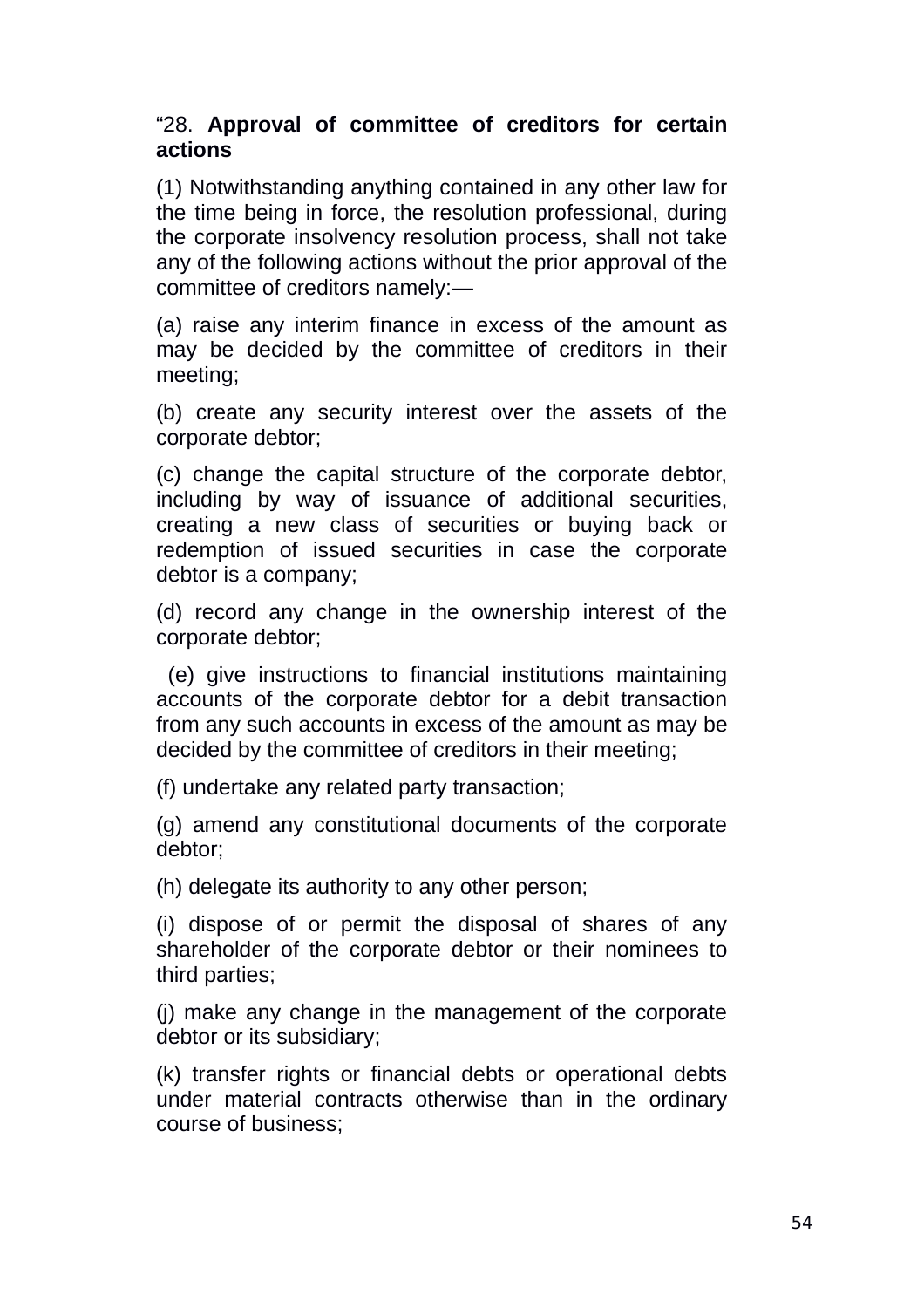(l) make changes in the appointment or terms of contract of such personnel as specified by the committee of creditors; or

(m) make changes in the appointment or terms of contract of statutory auditors or internal auditors of the corporate debtor

(2) The resolution professional shall convene a meeting of the committee of creditors and seek the vote of the creditors prior to taking any of the actions under subsection  $(1)$ .

(3) No action under sub-section (1) shall be approved by the committee of creditors unless approved by a vote of sixty-six per cent of the voting shares.

(4) Where any action under sub-section (1) is taken by the resolution professional without seeking the approval of the committee of creditors in the manner as required in this section, such action shall be void.

(5) The committee of creditors may report the actions of the resolution professional under sub-section (4) to the Board for taking necessary actions against him under this Code."

Thus, it is clear that since corporate resolution is ultimately in the hands of the majority vote of the Committee of Creditors, nothing can be done qua the management of the corporate debtor by the resolution professional which impacts major decisions to be made in the interregnum between the taking over of management of the corporate debtor and corporate resolution by the acceptance of a resolution plan by the requisite majority of the Committee of Creditors. Most importantly, under Section 30(4), the Committee of Creditors may approve a resolution plan by a vote of not less than 66% of the voting share of the financial creditors, after considering its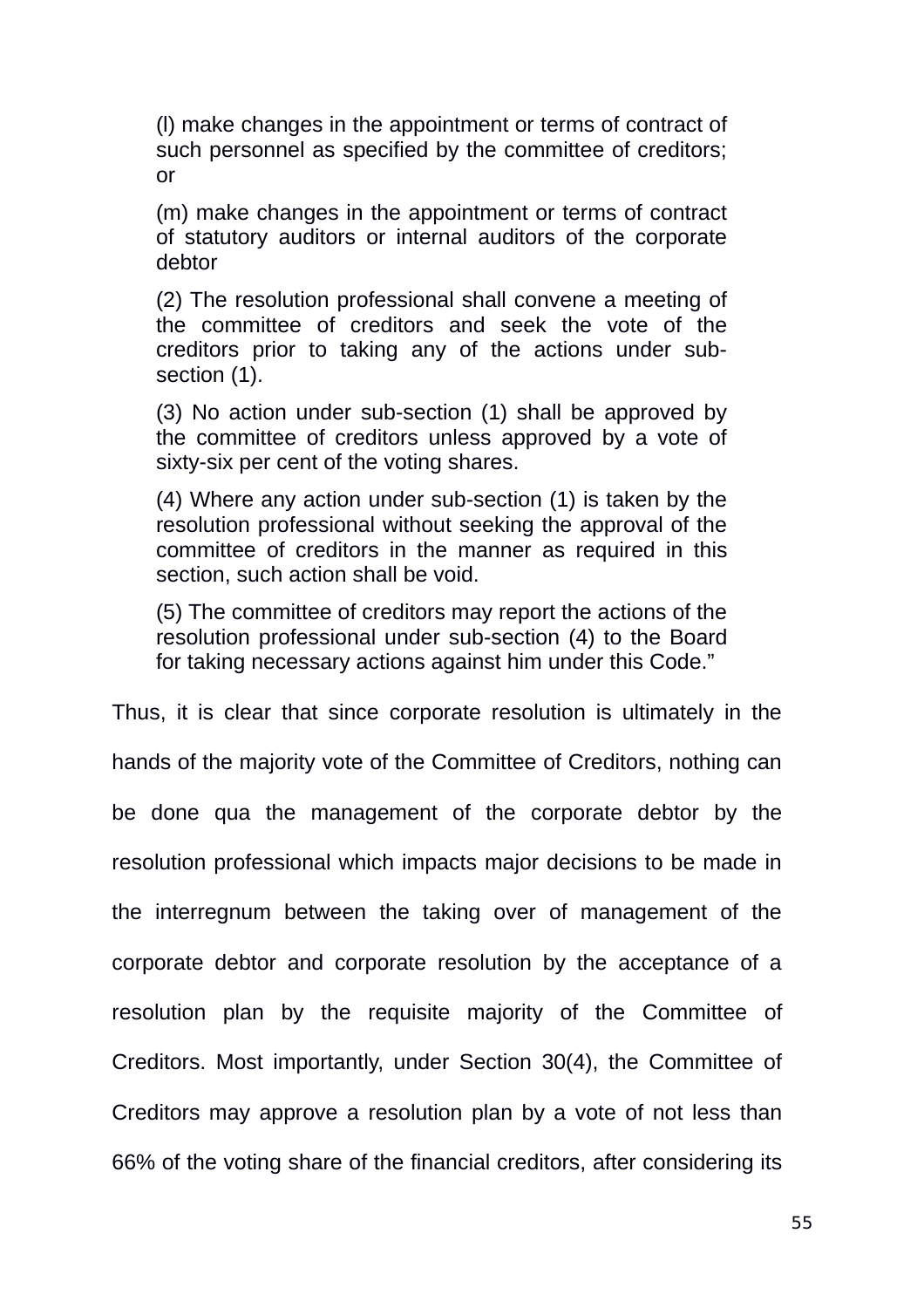feasibility and viability, and various other requirements as may be prescribed by the Regulations.

37. Regulation 18 to 26 of the 2016 Regulations deal with meetings to be conducted by the Committee of Creditors. The quorum at the meeting is fixed by Regulation 22, and the conduct of the meeting is to take place as under Regulation 24. Voting takes place under Regulation 25 and 26. Most importantly, Regulation 39(3) states:

#### "39. **Approval of resolution plan**

xxx xxx xxx

(3) The committee shall evaluate the resolution plans received under sub-regulation (1) strictly as per the evaluation matrix to identify the best resolution plan and may approve it with such modifications as it deems fit

Provided that the committee may approve any resolution plan with such modifications as it deems fit."

38. This Regulation fleshes out Section 30(4) of the Code, making it clear that ultimately it is the commercial wisdom of the Committee of Creditors which operates to approve what is deemed by a majority of such creditors to be the best resolution plan, which is finally accepted after negotiation of its terms by such Committee with prospective resolution applicants.

39. In **K. Sashidhar** (supra), the role of the Committee of Creditors in the corporate resolution process was laid down by this Court thus:

"**20.** The CoC is constituted as per Section 21 of the I&B Code, which consists of financial creditors. The term

56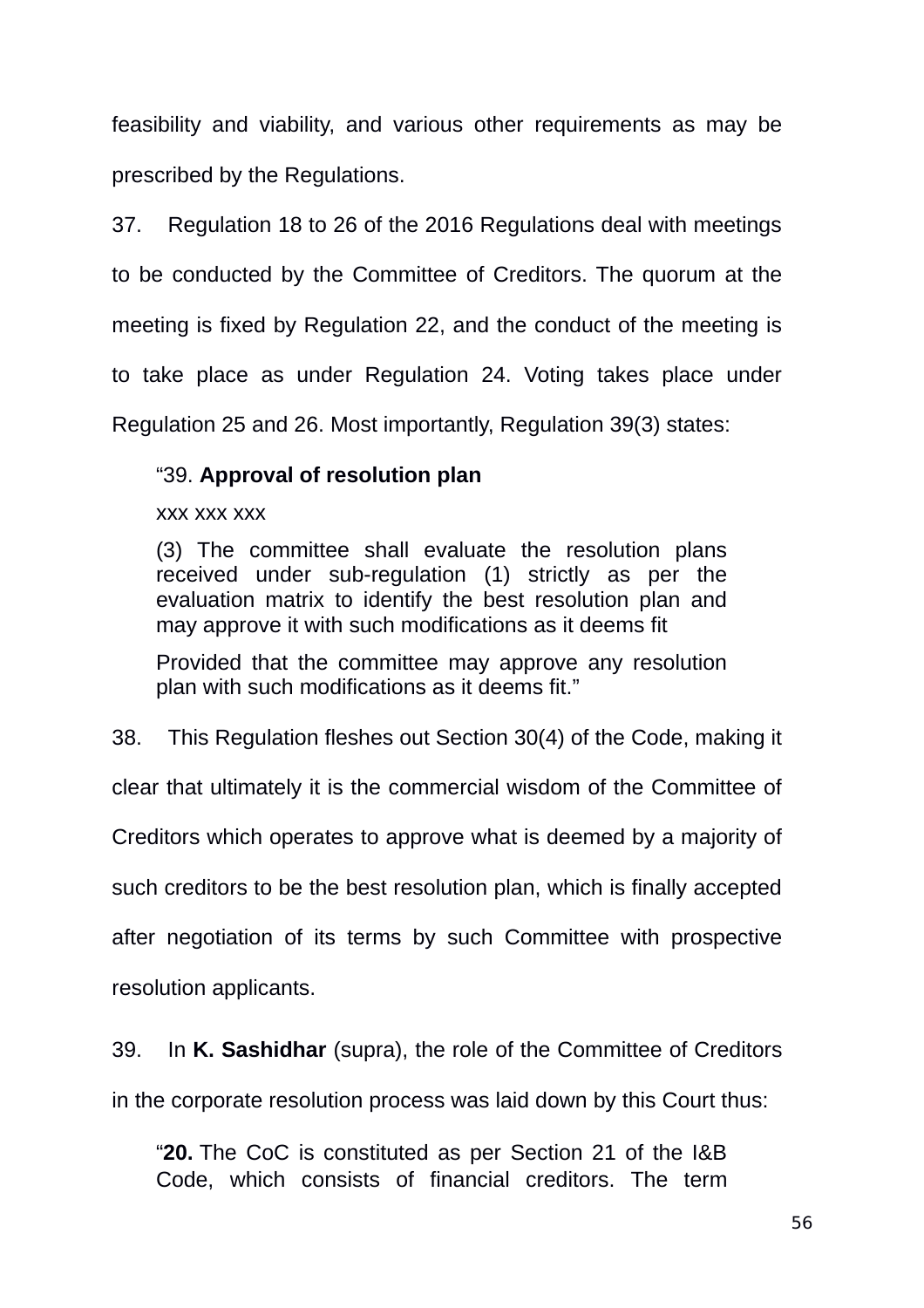'financial creditor' has been defined in Section 5(7) of the I&B Code to mean any person to whom a financial debt is owed and includes a person to whom such debt has been legally assigned or transferred to. Be it noted that the process of insolvency resolution and liquidation concerning corporate debtors has been codified in Part II of the I&B Code, comprising of seven Chapters. Chapter I predicates that Part II shall apply in matters relating to the insolvency and liquidation of corporate debtor where the minimum amount of default is Rs. 1,00,000/-. Section 5 in Chapter I is a dictionary clause specific to Part II of the Code. Chapter II deals with the gamut of procedure to be followed for the corporate insolvency resolution process. For dealing with the issue on hand, the provisions contained in Chapter II will be significant. From the scheme of the provisions, it is clear that the provisions in Part II of the Code are selfcontained code, providing for the procedure for consideration of the resolution plan by the CoC.

**21.** The stage at which the dispute concerning the respective corporate debtors (KS&PIPL and IIL) had reached the adjudicating authority (NCLT) is ascribable to Section 30(4) of the I&B Code, which, at the relevant time in October 2017, read thus:

"**30(4)-** The committee of creditors may approve a resolution plan by a vote of not less than seventy five per cent of voting share of the financial creditors."

**22.** If the CoC had approved the resolution plan by requisite percent of voting share, then as per Section 30(6) of the I&B Code, it is imperative for the resolution professional to submit the same to the adjudicating authority (NCLT). On receipt of such a proposal, the adjudicating authority (NCLT) is required to satisfy itself that the resolution plan as approved by CoC meets the requirements specified in Section 30(2). No more and no less. This is explicitly spelt out in Section 31 of the I&B Code, which read thus (as in October 2017):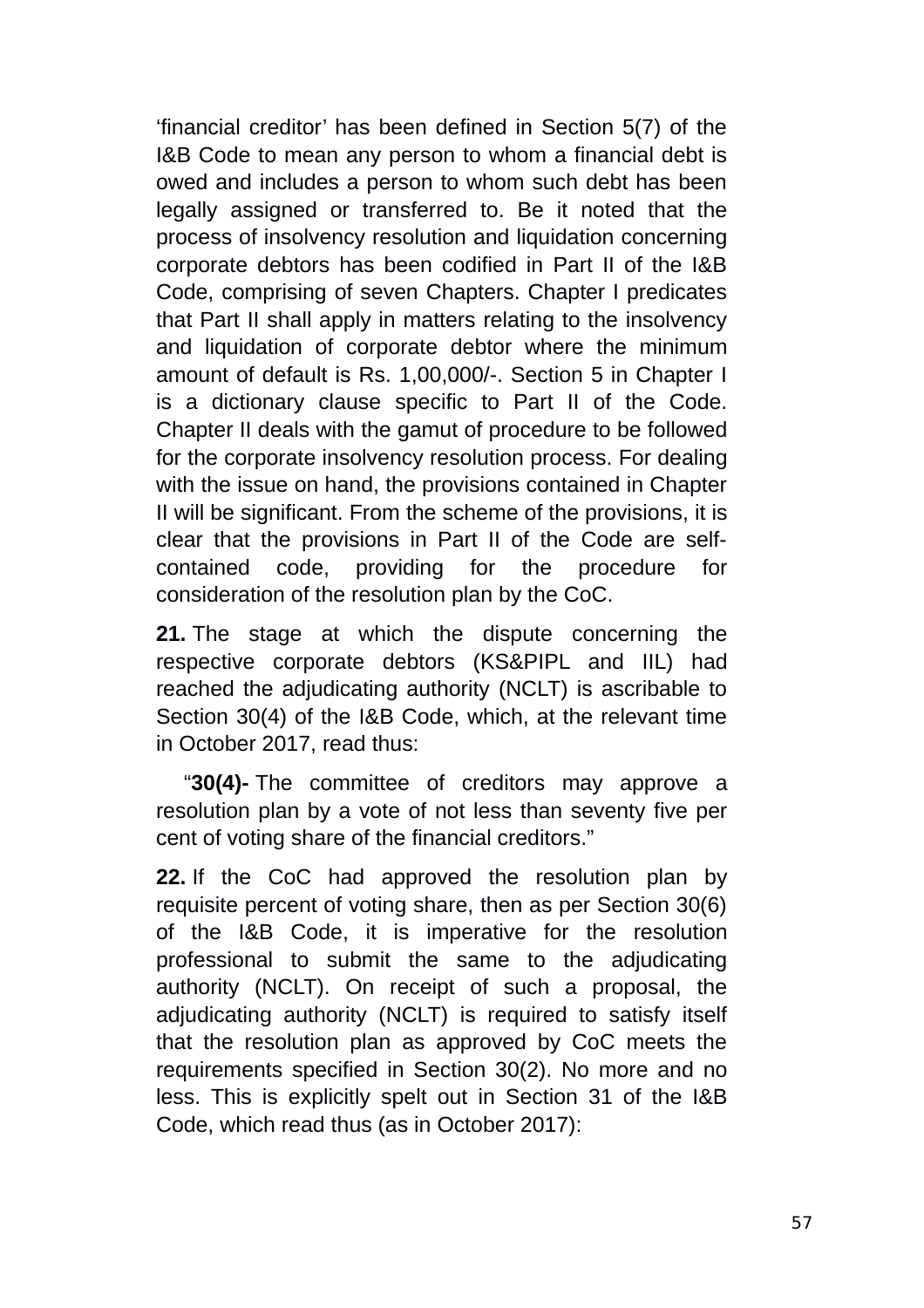"**31. Approval of resolution plan.**-(1) If the Adjudicating Authority is satisfied that the resolution plan as approved by the committee of creditors under sub-section (4) of section 30 meets the requirements as referred to in subsection(2) of section 30, it shall by order approve the resolution plan which shall be binding on the corporate debtor and its employees, members, creditors, guarantors and other stakeholders involved in the resolution plan.

(2) Where the Adjudicating Authority is satisfied that the resolution plan does not confirm to the requirements referred to in sub-section (1), it may, by an order, reject the resolution plan.

(3) After the order of approval under sub-section (1),-

(a) the moratorium order passed by the Adjudicating Authority under section 14 shall cease to have effect; and

(b) the resolution professional shall forward all records relating to the conduct of the corporate insolvency resolution process and the resolution plan to the Board to be recorded on its database."

## xxx xxx xxx

**39.** As aforesaid, upon receipt of a "rejected" resolution plan the adjudicating authority (NCLT) is not expected to do anything more; but is obligated to initiate liquidation process under Section 33(1) of the I&B Code. The legislature has not endowed the adjudicating authority (NCLT) with the jurisdiction or authority to analyse or evaluate the commercial decision of the CoC muchless to enquire into the justness of the rejection of the resolution plan by the dissenting financial creditors. From the legislative history and the background in which the I&B Code has been enacted, it is noticed that a completely new approach has been adopted for speeding up the recovery of the debt due from the defaulting companies. In the new approach, there is a calm period followed by a swift resolution process to be completed within 270 days (outer limit) failing which, initiation of liquidation process has been made inevitable and mandatory. In the earlier regime, the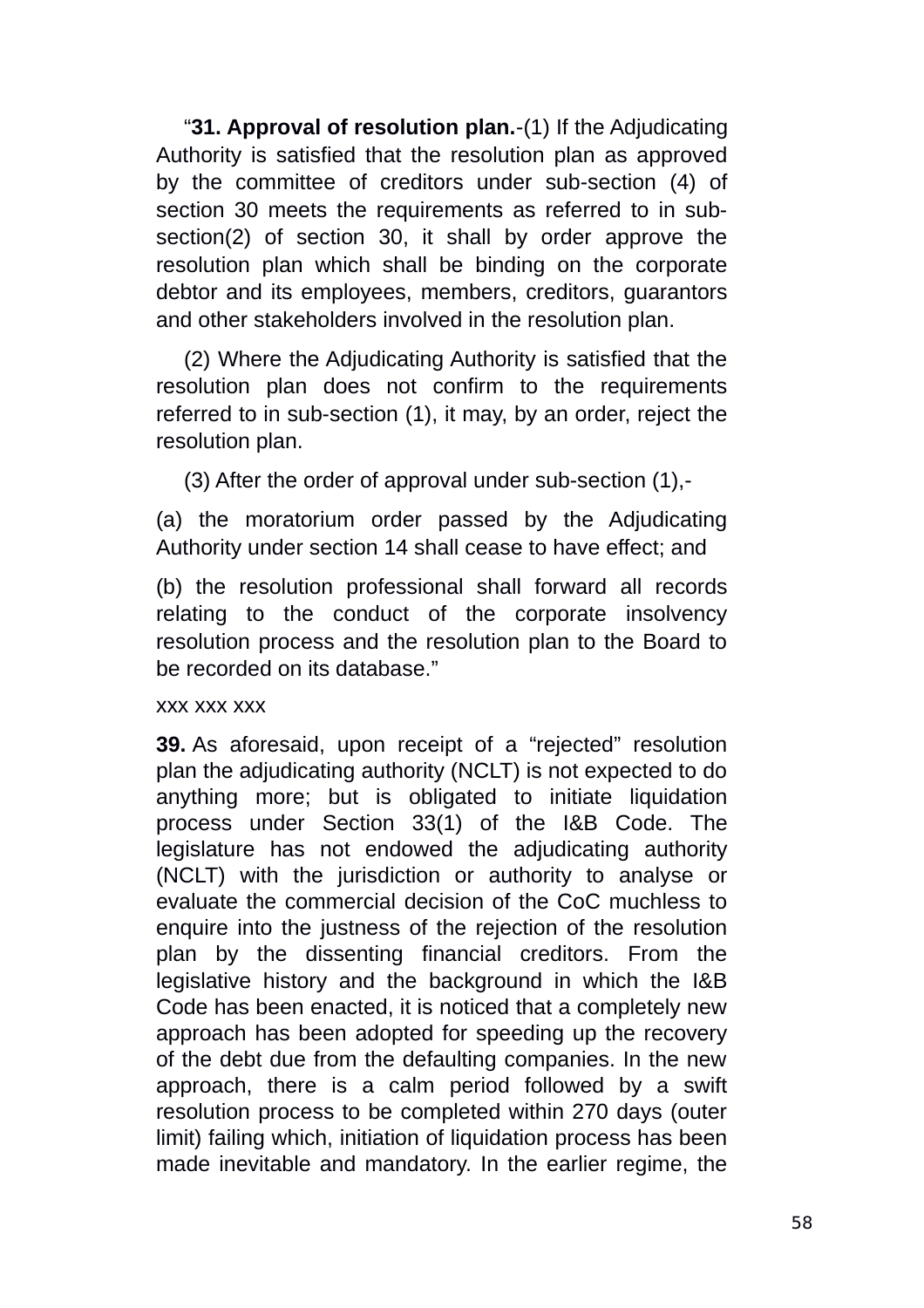corporate debtor could indefinitely continue to enjoy the protection given under Section 22 of Sick Industrial Companies Act, 1985 or under other such enactments which has now been forsaken. Besides, the commercial wisdom of the CoC has been given paramount status without any judicial intervention, for ensuring completion of the stated processes within the timelines prescribed by the I&B Code. There is an intrinsic assumption that financial creditors are fully informed about the viability of the corporate debtor and feasibility of the proposed resolution plan. They act on the basis of thorough examination of the proposed resolution plan and assessment made by their team of experts. The opinion on the subject matter expressed by them after due deliberations in the CoC meetings through voting, as per voting shares, is a collective business decision. The legislature, consciously, has not provided any ground to challenge the "commercial wisdom" of the individual financial creditors or their collective decision before the adjudicating authority. That is made nonjusticiable."

40. The importance of the majority decision of the Committee of

Creditors is then stated in Section 31(1) of the Code which is set out

as follows:

### "31. **Approval of resolution plan**

(1) If the Adjudicating Authority is satisfied that the resolution plan as approved by the committee of creditors under sub-section (4) of section 30 meets the requirements as referred to in sub-section (2) of section 30, it shall by order approve the resolution plan which shall be binding on the corporate debtor and its employees, members, creditors, guarantors and other stakeholders involved in the resolution plan."

Thus, what is left to the majority decision of the Committee of Creditors is the "feasibility and viability" of a resolution plan, which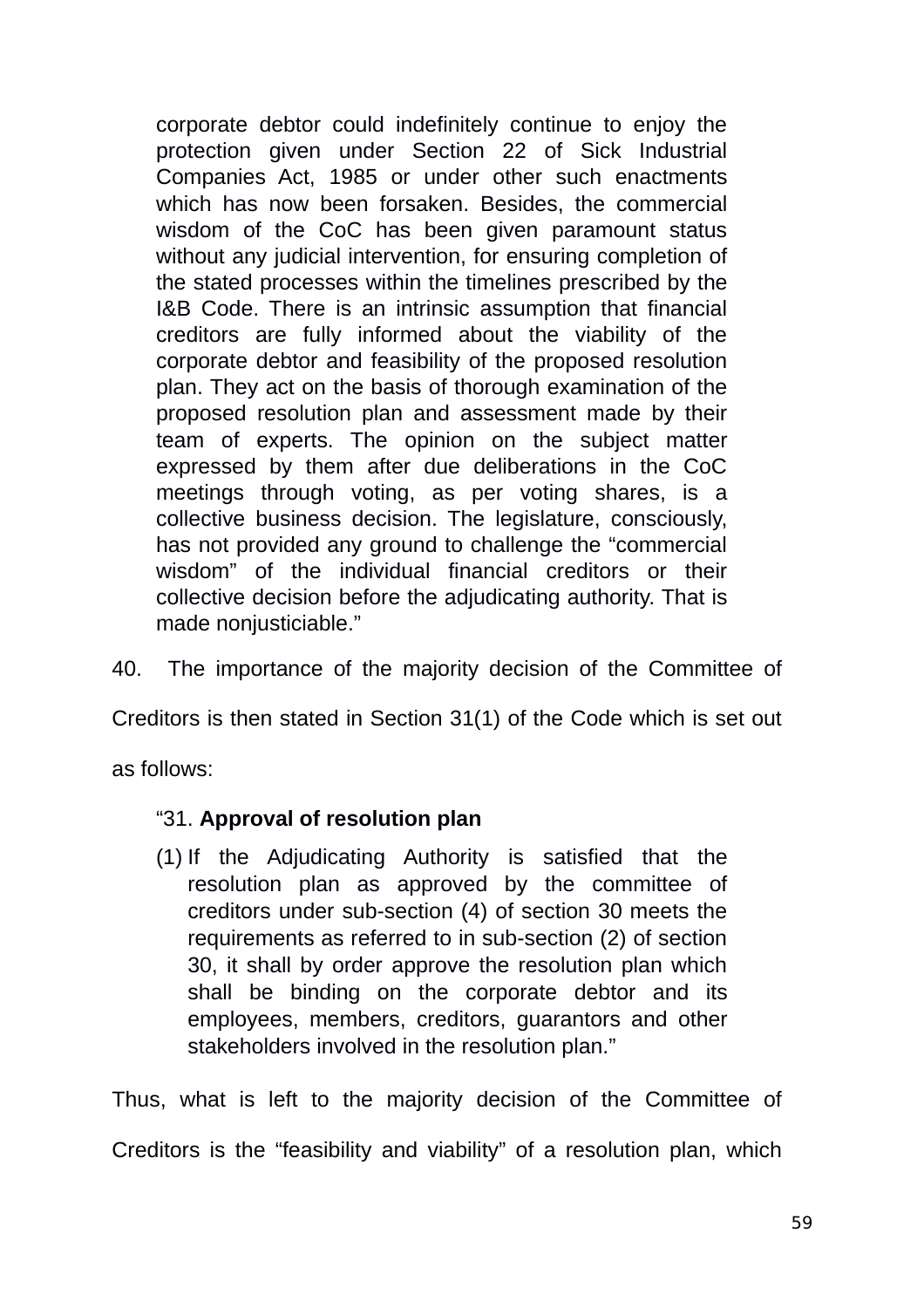obviously takes into account all aspects of the plan, including the manner of distribution of funds among the various classes of creditors. As an example, take the case of a resolution plan which does not provide for payment of electricity dues. It is certainly open to the Committee of Creditors to suggest a modification to the prospective resolution applicant to the effect that such dues ought to be paid in full, so that the carrying on of the business of the corporate debtor does not become impossible for want of a most basic and essential element for the carrying on of such business, namely, electricity. This may, in turn, be accepted by the resolution applicant with a consequent modification as to distribution of funds, payment being provided to a certain type of operational creditor, namely, the electricity distribution company, out of upfront payment offered by the proposed resolution applicant which may also result in a consequent reduction of amounts payable to other financial and operational creditors. What is important is that it is the commercial wisdom of this majority of creditors which is to determine, through negotiation with the prospective resolution applicant, as to how and in what manner the corporate resolution process is to take place.

# **Jurisdiction of the Adjudicating Authority and the Appellate Tribunal**

60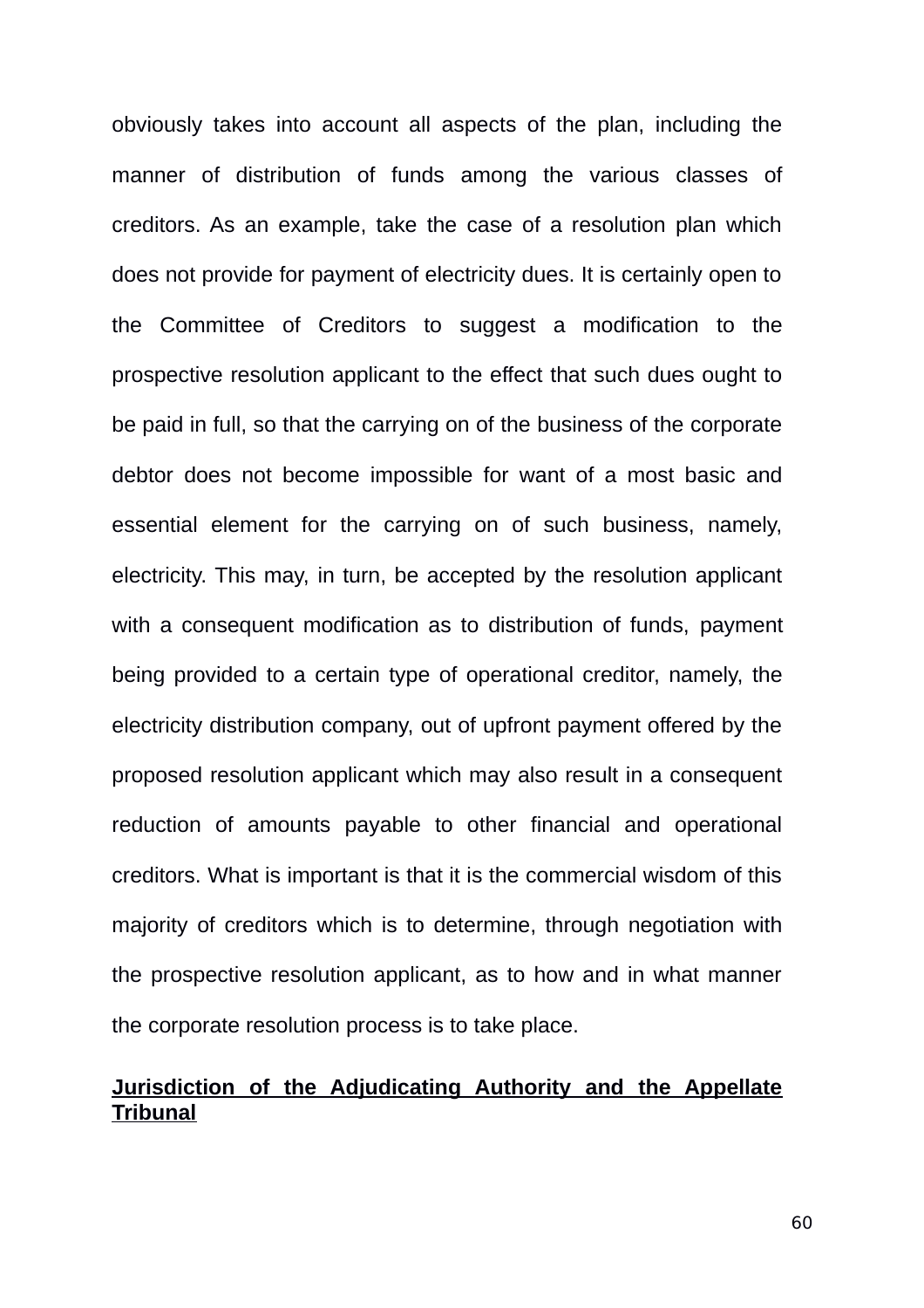41. As has already been seen hereinabove, it is the Adjudicating Authority which first admits an application by a financial or operational creditor, or by the corporate debtor itself under Section 7, 9 and 10 of the Code. Once this is done, within the parameters fixed by the Code, and as expounded upon by our judgments in **Innoventive Industries Ltd. v. ICICI Bank**, (2018) 1 SCC 407 and **Macquarie Bank Ltd v. Shilpi Cable Technologies Ltd.** (2018) 2 SCC 674, the Adjudicating Authority then appoints an interim resolution professional who takes administrative decisions as to the day to day running of the corporate debtor; collation of claims and their admissions; and the calling for resolution plans in the manner stated above. After a resolution plan is approved by the requisite majority of the Committee of Creditors, the aforesaid plan must then pass muster of the Adjudicating Authority under Section 31(1) of the Code. The Adjudicating Authority's jurisdiction is circumscribed by Section 30(2) of the Code. In this context, the decision of this court in **K. Sashidhar** (supra) is of great relevance.

42. In **K. Sashidhar** (supra) this Court was called upon to decide upon the scope of judicial review by the Adjudicating Authority. This Court set out the questions to be determined as follows:

"**18.** Having heard learned counsel for the parties, the moot question is about the sequel of the approval of the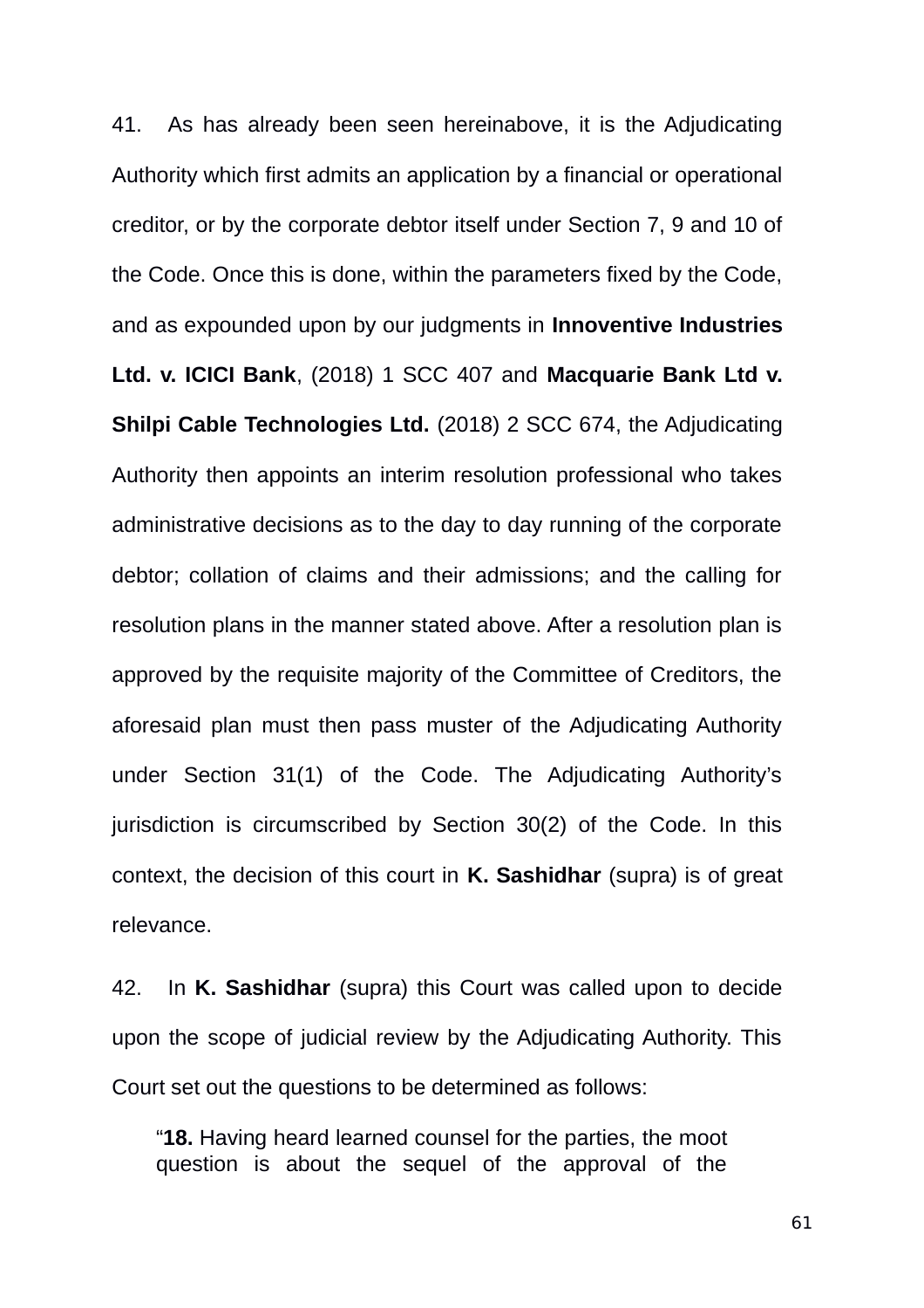resolution plan by the CoC of the respective corporate debtor, namely KS&PIPL and IIL, by a vote of less than seventy five percent of voting share of the financial creditors; and about the correctness of the view taken by the NCLAT that the percentage of voting share of the financial creditors specified in Section 30(4) of the I&B Code is mandatory. Further, is it open to the adjudicating authority/appellate authority to reckon any other factor (other than specified in Sections 30(2) or 61(3) of the I&B Code as the case may be) which, according to the resolution applicant and the stakeholders supporting the resolution plan, may be relevant?

#### xxx xxx xxx

**25.** The Court, however, was not called upon to deal with the specific issue that is being considered in the present cases namely, the scope of judicial review by the adjudicatory authority in relation to the opinion expressed by the CoC on the proposal for approval of the resolution plan."

After adverting to the 2016 Regulations, the Court set out the

jurisdiction of the Adjudicating Authority as well as the Appellate

Tribunal as follows:

"**42.** Whereas, the discretion of the adjudicating authority (NCLT) is circumscribed by Section 31 limited to scrutiny of the resolution plan "as approved" by the requisite percent of voting share of financial creditors. Even in that enquiry, the grounds on which the adjudicating authority can reject the resolution plan is in reference to matters specified in Section 30(2), when the resolution plan does not conform to the stated requirements. Reverting to Section 30(2), the enquiry to be done is in respect of whether the resolution plan provides: (i) the payment of insolvency resolution process costs in a specified manner in priority to the repayment of other debts of the corporate debtor, (ii) the repayment of the debts of operational creditors in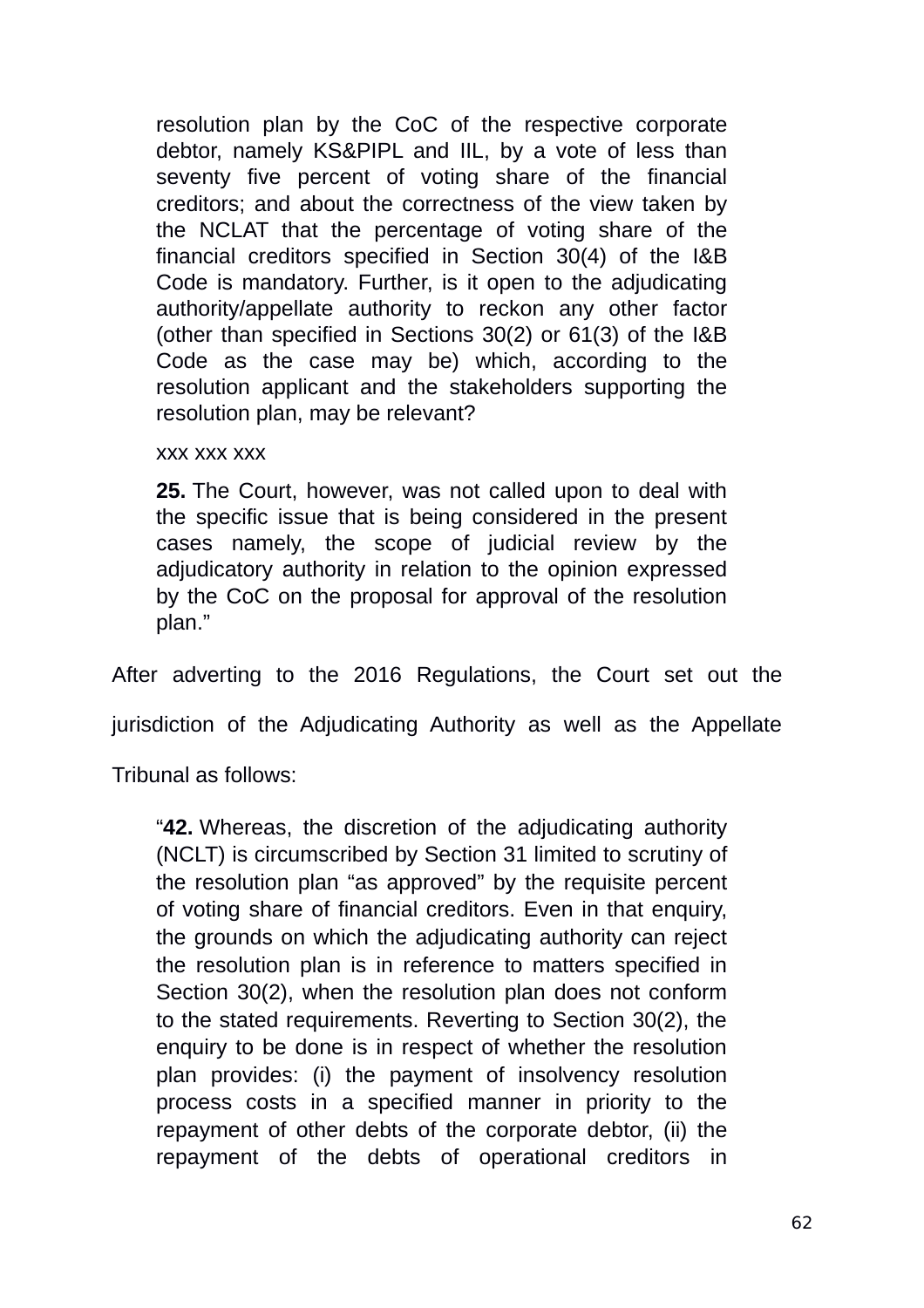prescribed manner, (iii) the management of the affairs of the corporate debtor, (iv) the implementation and supervision of the resolution plan, (v) does not contravene any of the provisions of the law for the time being in force, (vi) conforms to such other requirements as may be specified by the Board. The Board referred to is established under Section 188 of the I&B Code. The powers and functions of the Board have been delineated in Section 196 of the I&B Code. None of the specified functions of the Board, directly or indirectly, pertain to regulating the manner in which the financial creditors ought to or ought not to exercise their commercial wisdom during the voting on the resolution plan under Section 30(4) of the I&B Code. The subjective satisfaction of the financial creditors at the time of voting is bound to be a mixed baggage of variety of factors. To wit, the feasibility and viability of the proposed resolution plan and including their perceptions about the general capability of the resolution applicant to translate the projected plan into a reality. The resolution applicant may have given projections backed by normative data but still in the opinion of the dissenting financial creditors, it would not be free from being speculative. These aspects are completely within the domain of the financial creditors who are called upon to vote on the resolution plan under Section 30(4) of the I&B Code.

**43.** For the same reason, even the jurisdiction of the NCLAT being in continuation of the proceedings would be circumscribed in that regard and more particularly on account of Section 32 of the I&B Code, which envisages that any appeal from an order approving the resolution plan shall be in the manner and on the grounds specified in Section 61(3) of the I&B Code. Section 61(3) of the I&B Code reads thus:

"61. Appeals and Appellate Authority.-(1) Notwithstanding anything to the contrary contained under the Companies Act, 2013 (18 of 2013), any person aggrieved by the order of the Adjudicating Authority under this part may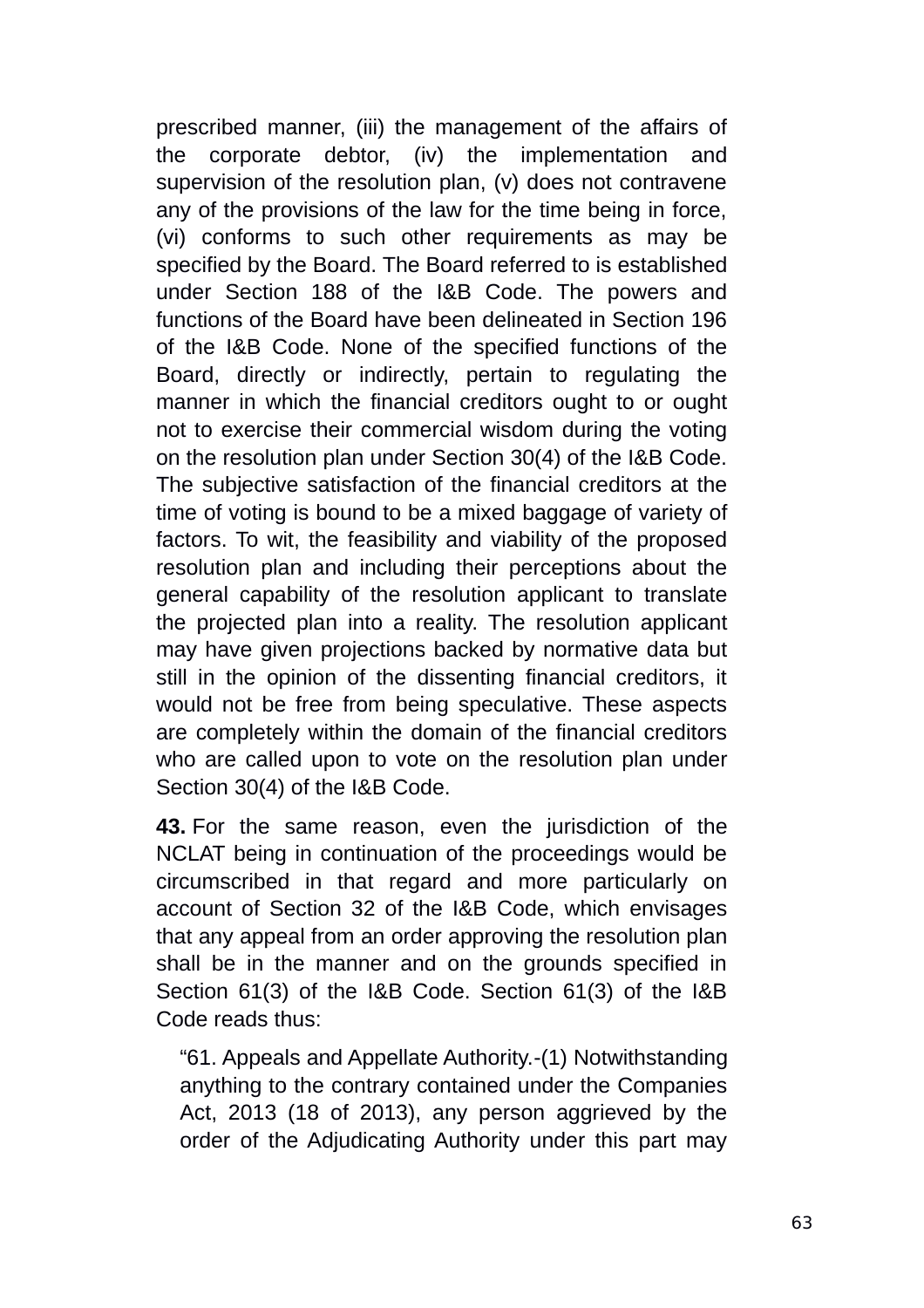prefer an appeal to the National Company Law Appellate Tribunal.

(2) xxx xxx xxx

(3) An appeal against an order approving a resolution plan under section 31 may be filed on the following grounds, namely:—

(i) the approved resolution plan is in contravention of the provisions of any law for the time being in force;

(ii) there has been material irregularity in exercise of the powers by the resolution professional during the corporate insolvency resolution period;

(iii) the debts owed to operational creditors of the corporate debtor have not been provided for in the resolution plan in the manner specified by the Board;

(iv) the insolvency resolution process costs have not been provided for repayment in priority to all other debts; or

(v) the resolution plan does not comply with any other criteria specified by the Board.

xxxxxxxxx."

**44.** On a bare reading of the provisions of the I&B Code, it would appear that the remedy of appeal under Section 61(1) is against an "order passed by the adjudicating authority (NCLT)" - which we will assume may also pertain to recording of the fact that the proposed resolution plan has been rejected or not approved by a vote of not less than 75% of voting share of the financial creditors. Indubitably, the remedy of appeal including the width of jurisdiction of the appellate authority and the grounds of appeal, is a creature of statute. The provisions investing jurisdiction and authority in the NCLT or NCLAT as noticed earlier, has not made the commercial decision exercised by the CoC of not approving the resolution plan or rejecting the same, justiciable. This position is reinforced from the limited grounds specified for instituting an appeal that too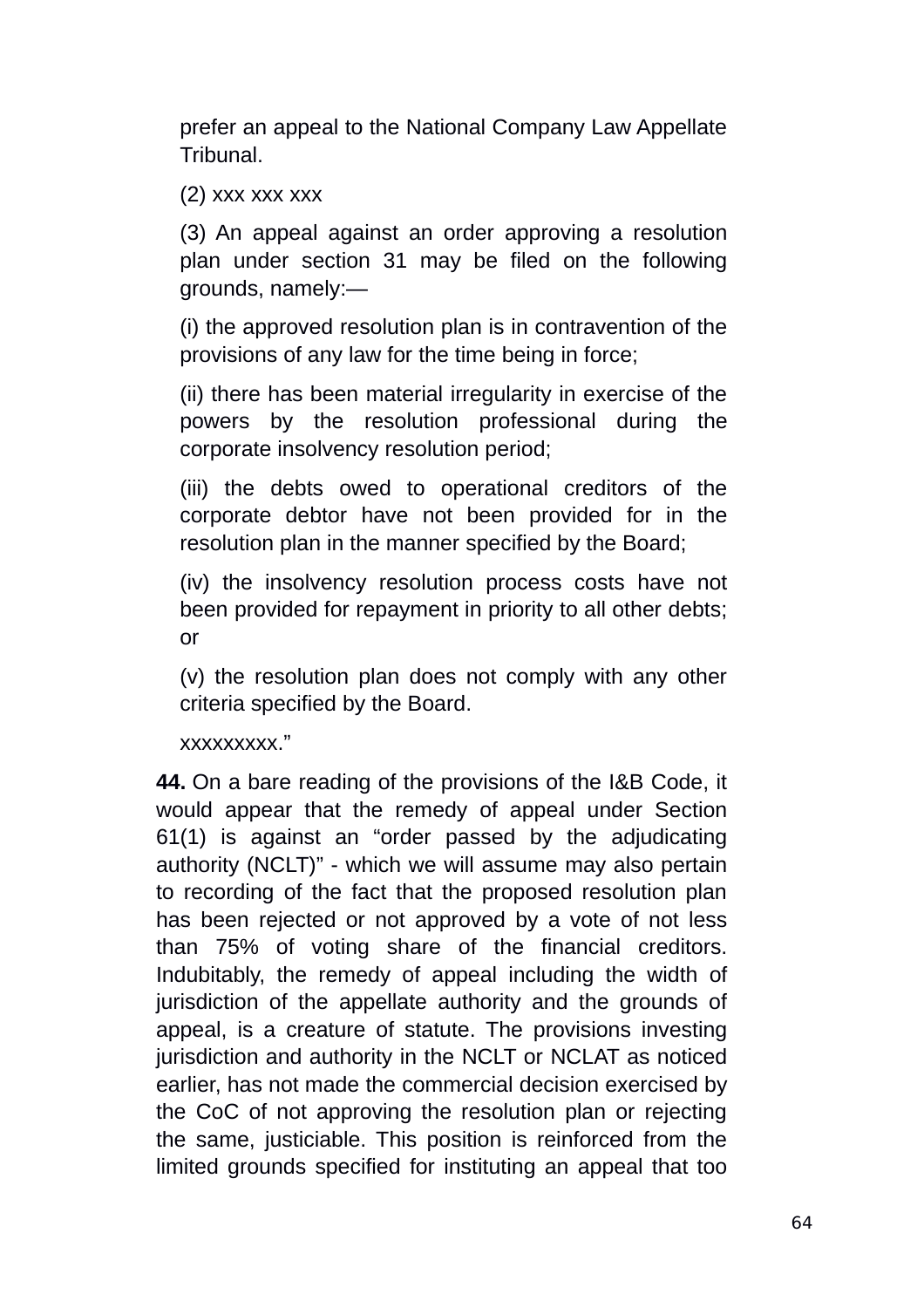against an order "approving a resolution plan" under Section 31. First, that the approved resolution plan is in contravention of the provisions of any law for the time being in force. Second, there has been material irregularity in exercise of powers "by the resolution professional" during the corporate insolvency resolution period. Third, the debts owed to operational creditors have not been provided for in the resolution plan in the prescribed manner. Fourth, the insolvency resolution plan costs have not been provided for repayment in priority to all other debts. Fifth, the resolution plan does not comply with any other criteria specified by the Board. Significantly, the matters or grounds - be it under Section 30(2) or under Section 61(3) of the I&B Code - are regarding testing the validity of the "approved" resolution plan by the CoC; and not for approving the resolution plan which has been disapproved or deemed to have been rejected by the CoC in exercise of its business decision.

**45.** Indubitably, the inquiry in such an appeal would be limited to the power exercisable by the resolution professional under Section 30(2) of the I&B Code or, at best, by the adjudicating authority (NCLT) under Section 31(2) read with 31(1) of the I&B Code. No other inquiry would be permissible. Further, the jurisdiction bestowed upon the appellate authority (NCLAT) is also expressly circumscribed. It can examine the challenge only in relation to the grounds specified in Section 61(3) of the I&B Code, which is limited to matters "other than" enquiry into the autonomy or commercial wisdom of the dissenting financial creditors. Thus, the prescribed authorities (NCLT/NCLAT) have been endowed with limited jurisdiction as specified in the I&B Code and not to act as a court of equity or exercise plenary powers.

**46.** In our view, neither the adjudicating authority (NCLT) nor the appellate authority (NCLAT) has been endowed with the jurisdiction to reverse the commercial wisdom of the dissenting financial creditors and that too on the specious ground that it is only an opinion of the minority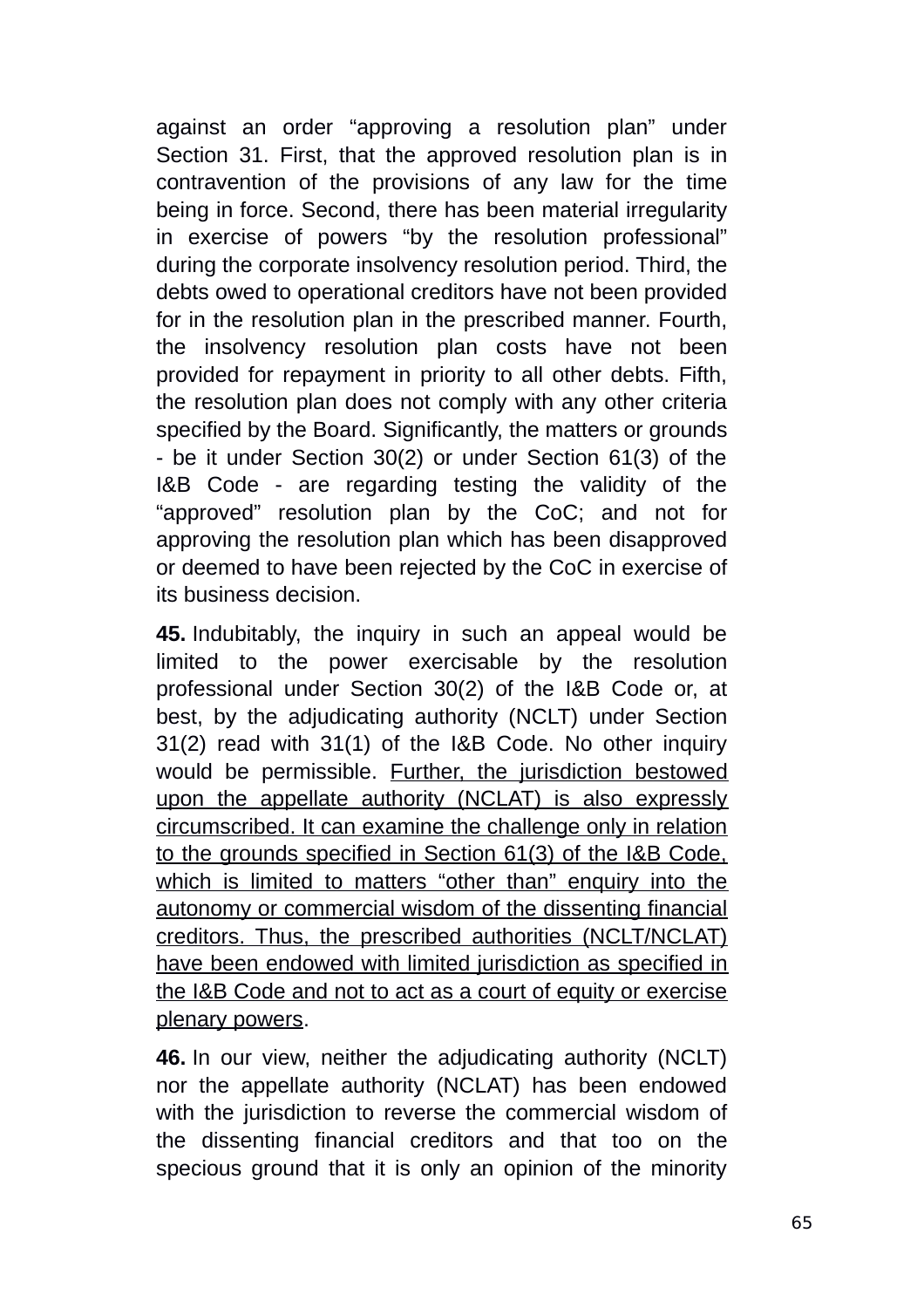financial creditors. The fact that substantial or majority percent of financial creditors have accorded approval to the resolution plan would be of no avail, unless the approval is by a vote of not less than 75% (after amendment of 2018 w.e.f. 06.06.2018, 66%) of voting share of the financial creditors. To put it differently, the action of liquidation process postulated in Chapter-III of the I&B Code, is avoidable, only if approval of the resolution plan is by a vote of not less than 75% (as in October, 2017) of voting share of the financial creditors. Conversely, the legislative intent is to uphold the opinion or hypothesis of the minority dissenting financial creditors. That must prevail, if it is not less than the specified percent (25% in October, 2017; and now after the amendment w.e.f. 06.06.2018, 44%). The inevitable outcome of voting by not less than requisite percent of voting share of financial creditors to disapprove the proposed resolution plan, de jure, entails in its deemed rejection.

#### xxx xxx xxx

**49.** The argument, though attractive at the first blush, but if accepted, would require us to re-write the provisions of the I&B Code. It would also result in doing violence to the legislative intent of having consciously not stipulated that as a ground - to challenge the commercial wisdom of the minority (dissenting) financial creditors. Concededly, the process of resolution plan is necessitated in respect of corporate debtors in whom their financial creditors have lost hope of recovery and who have turned into nonperformer or a chronic defaulter. The fact that the concerned corporate debtor was still able to carry on its business activities does not obligate the financial creditors to postpone the recovery of the debt due or to prolong their losses indefinitely. Be that as it may, the scope of enquiry and the grounds on which the decision of "approval" of the resolution plan by the CoC can be interfered with by the adjudicating authority (NCLT), has been set out in Section 31(1) read with Section 30(2) and by the appellate tribunal (NCLAT) under Section 32 read with Section 61(3) of the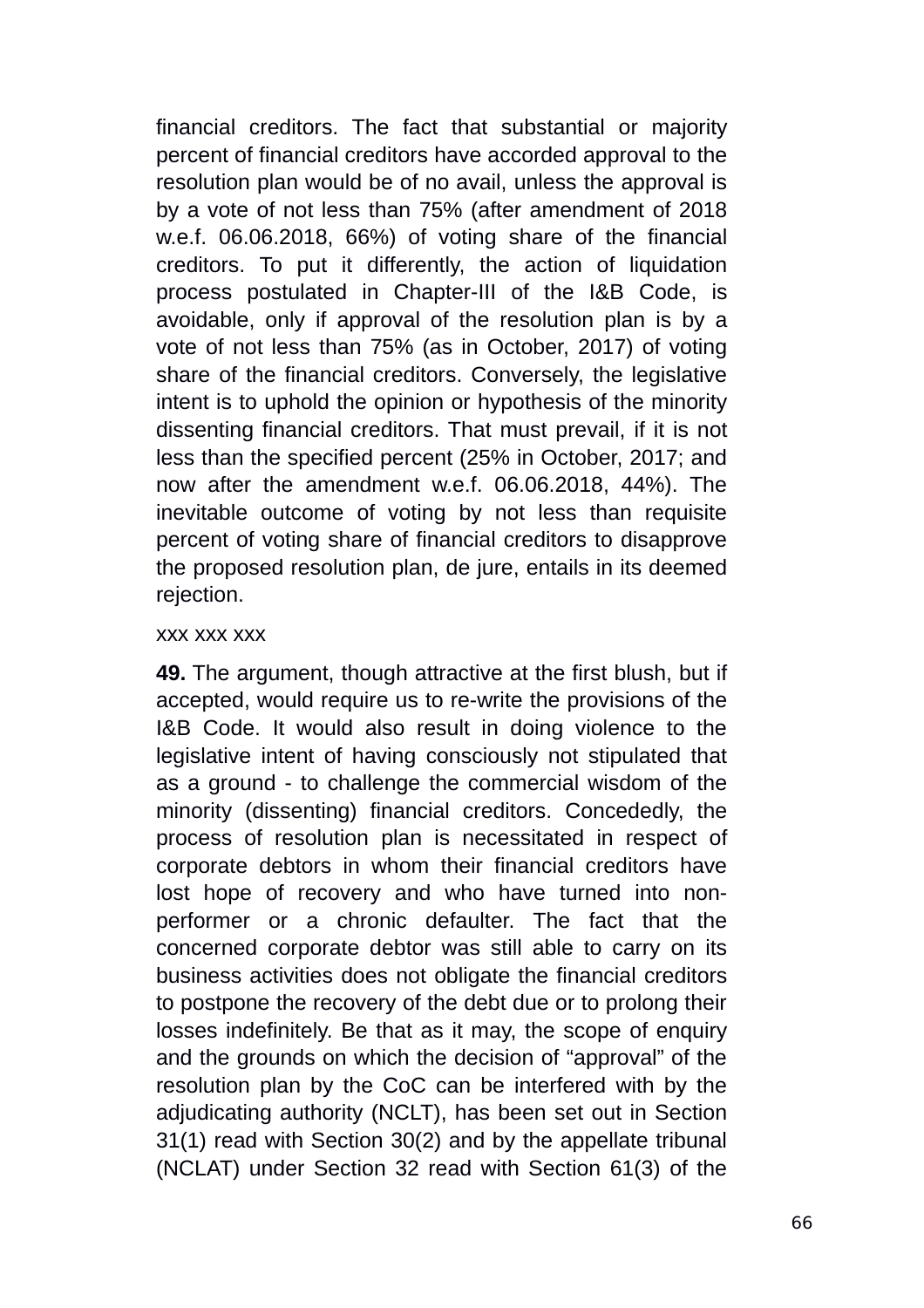I&B Code. No corresponding provision has been envisaged by the legislature to empower the resolution professional, the adjudicating authority (NCLT) or for that matter the appellate authority (NCLAT), to reverse the "commercial decision" of the CoC muchless of the dissenting financial creditors for not supporting the proposed resolution plan. Whereas, from the legislative history there is contra indication that the commercial or business decisions of the financial creditors are not open to any judicial review by the adjudicating authority or the appellate authority.

**51.** Suffice it to observe that in the I&B Code and the regulations framed thereunder as applicable in October 2017, there was no need for the dissenting financial creditors to record reasons for disapproving or rejecting a resolution plan. Further, as aforementioned, there is no provision in the I&B Code which empowers the adjudicating authority (NCLT) to oversee the justness of the approach of the dissenting financial creditors in rejecting the proposed resolution plan or to engage in judicial review thereof. Concededly, the inquiry by the resolution professional precedes the consideration of the resolution plan by the CoC. The resolution professional is not required to express his opinion on matters within the domain of the financial creditor(s), to approve or reject the resolution plan, under Section 30(4) of the I&B Code. At best, the Adjudicating Authority (NCLT) may cause an enquiry into the "approved" resolution plan on limited grounds referred to in Section 30(2) read with Section 31(1) of the I&B Code. It cannot make any other inquiry nor is competent to issue any direction in relation to the exercise of commercial wisdom of the financial creditors - be it for approving, rejecting or abstaining, as the case may be. Even the inquiry before the Appellate Authority (NCLAT) is limited to the grounds under Section 61(3) of the I&B Code. It does not postulate jurisdiction to undertake scrutiny of the justness of the opinion expressed by financial creditors at the time of voting. To take any other view would enable even the minority dissenting financial creditors to question the logic or justness of the commercial opinion expressed by the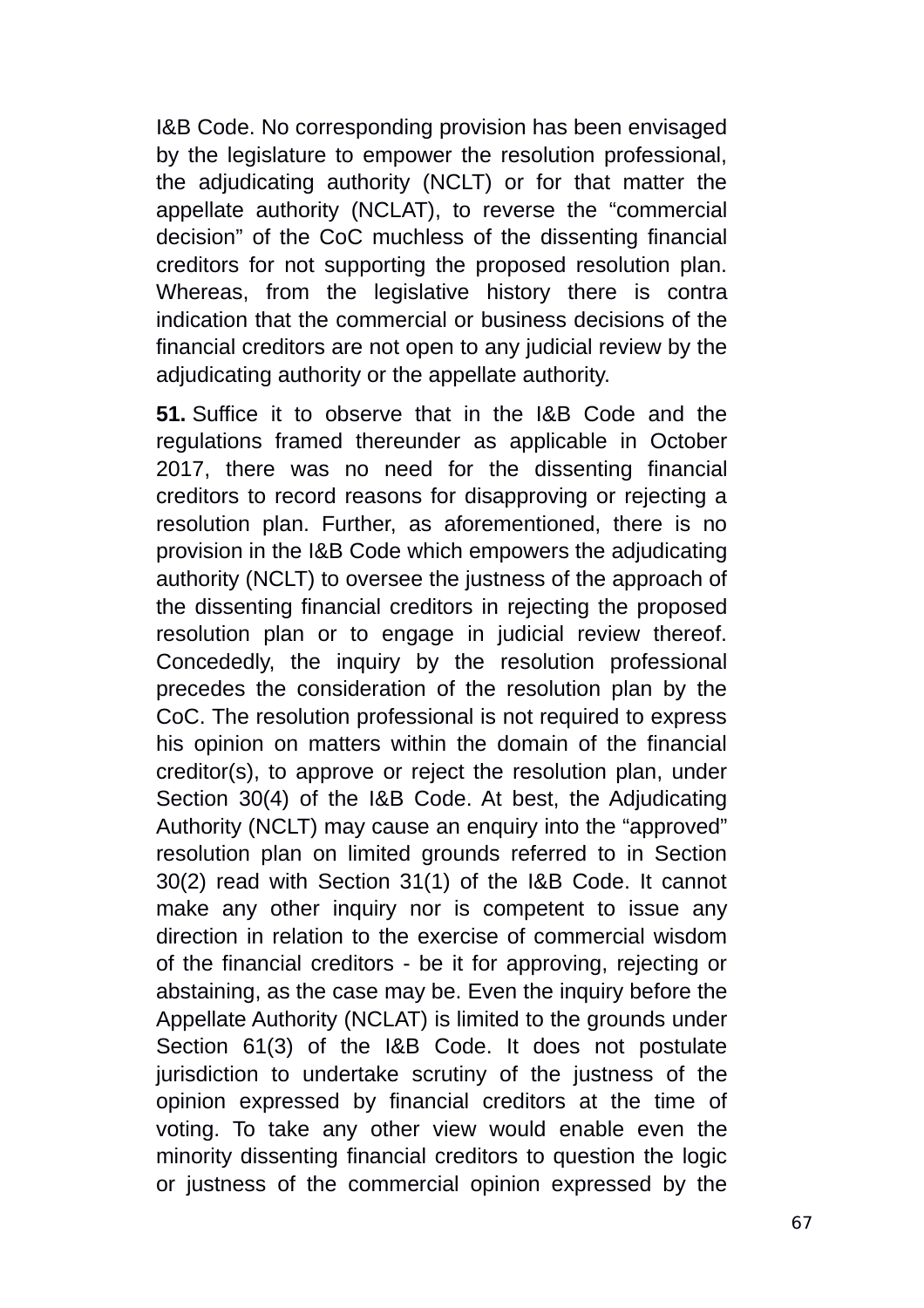majority of the financial creditors albeit by requisite percent of voting share to approve the resolution plan; and in the process authorize the adjudicating authority to reject the approved resolution plan upon accepting such a challenge. That is not the scope of jurisdiction vested in the adjudicating authority under Section 31 of the I&B Code dealing with approval of the resolution plan."

Thus, it is clear that the limited judicial review available, which can in no circumstance trespass upon a business decision of the majority of the Committee of Creditors, has to be within the four corners of Section 30(2) of the Code, insofar as the Adjudicating Authority is concerned, and Section 32 read with Section 61(3) of the Code, insofar as the Appellate Tribunal is concerned, the parameters of such review having been clearly laid down in **K. Sashidhar** (supra).

43. However, Shri Sibal exhorted us to hold that **K. Sashidhar** (supra) missed a very vital provision of the Code which is contained in Section 60(5) of the Code. Section 60(5) reads as follows:

### "60. **Adjudicating Authority for corporate persons**

xxx xxx xxx

(5) Notwithstanding anything to the contrary contained in any other law for the time being in force, the National Company Law Tribunal shall have jurisdiction to entertain or dispose of—

(a) any application or proceeding by or against the corporate debtor or corporate person;

(b) any claim made by or against the corporate debtor or corporate person, including claims by or against any of its subsidiaries situated in India; and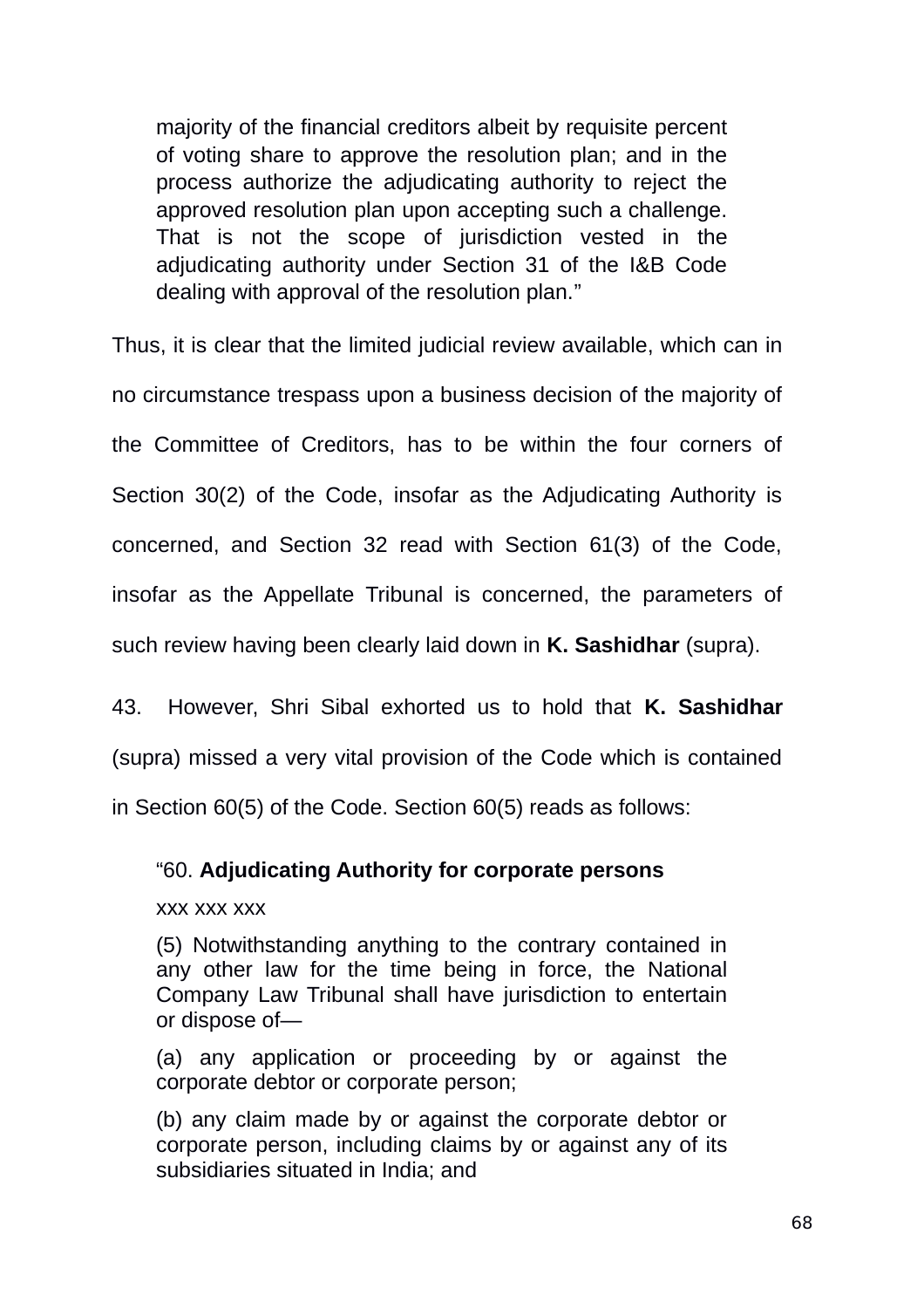(c) any question of priorities or any question of law or facts, arising out of or in relation to the insolvency resolution or liquidation proceedings of the corporate debtor or corporate person under this Code."

It will be noticed that the non-obstante clause of Section 60(5) speaks of any other law for the time being in force, which obviously cannot include the provisions of the Code itself. Secondly, Section 60(5)(c) is in the nature of a residuary jurisdiction vested in the NCLT so that the NCLT may decide all questions of law or fact arising out of or in relation to insolvency resolution or liquidation under the Code. Such residual jurisdiction does not in any manner impact Section 30(2) of the Code which circumscribes the jurisdiction of the Adjudicating Authority when it comes to the confirmation of a resolution plan, as has been mandated by Section 31(1) of the Code. A harmonious reading, therefore, of Section 31(1) and Section 60(5) of the Code would lead to the result that the residual jurisdiction of the NCLT under Section 60(5)(c) cannot, in any manner, whittle down Section 31(1) of the Code, by the investment of some discretionary or equity jurisdiction in the Adjudicating Authority outside Section 30(2) of the Code, when it comes to a resolution plan being adjudicated upon by the Adjudicating Authority. This argument also must needs be rejected.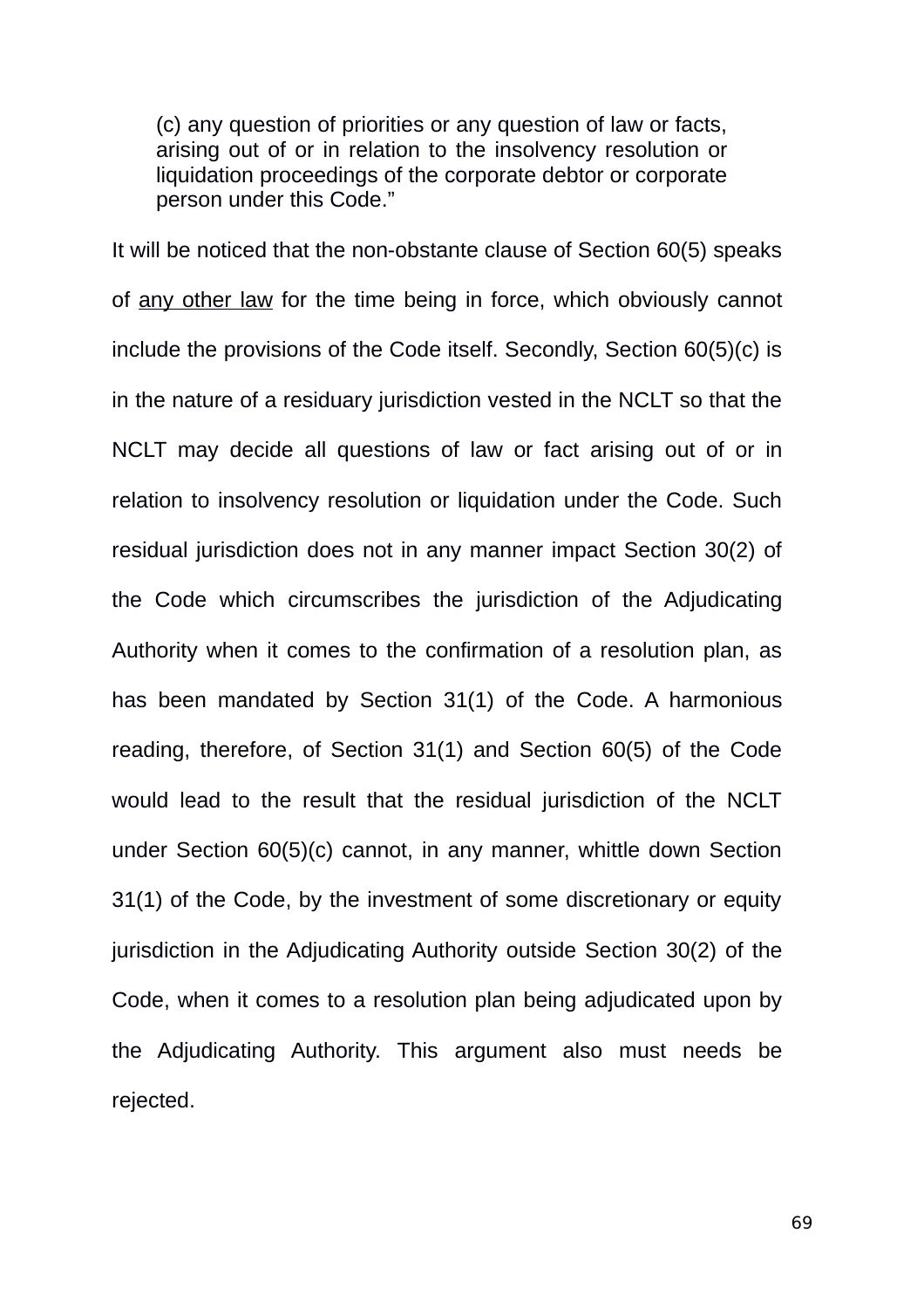44. The minimum value that is required to be paid to operational creditors under a resolution plan is set out under Section 30(2)(b) of the Code as being the amount to be paid to such creditors in the event of a liquidation of the corporate debtor under Section 53. The Insolvency Committee constituted by the Government in 2018 was tasked with studying the major issues that arise in the working of the Code and to recommend changes, if any, required to be made to the Code. The Insolvency Committee Report, 2018 (hereinafter referred to as "The Committee Report, 2018"), *inter alia*, deliberated upon the objections to Section 30(2)(b) of the Code, inasmuch as it provided for a minimum payment of a "liquidation value" to the operational creditors and nothing more, and concluded as follows:

#### "**18.** VALUE GUARANTEED TO OPERATIONAL CREDITORS UNDER A RESOLUTION PLAN

**18.1** Section 30(2)(b) of the Code requires the RP to ensure that every resolution plan provides for payment of at least the liquidation value to all operational creditors. Regulation 38(1)(b) of the CIRP Regulations provides that liquidation value must be paid to operational creditors prior in time to all financial creditors and within thirty days of approval of resolution plan by the NCLT. The BLRC Report states that the guarantee of liquidation value has been provided to operational creditors since they are not allowed to be part of the CoC which determines the fate of the corporate debtor. (BLRC Report, 2015)

**18.2** However, certain public comments received by the Committee stated that, in practice, the liquidation value which is guaranteed to the operational creditors may be negligible as they fall under the residual category of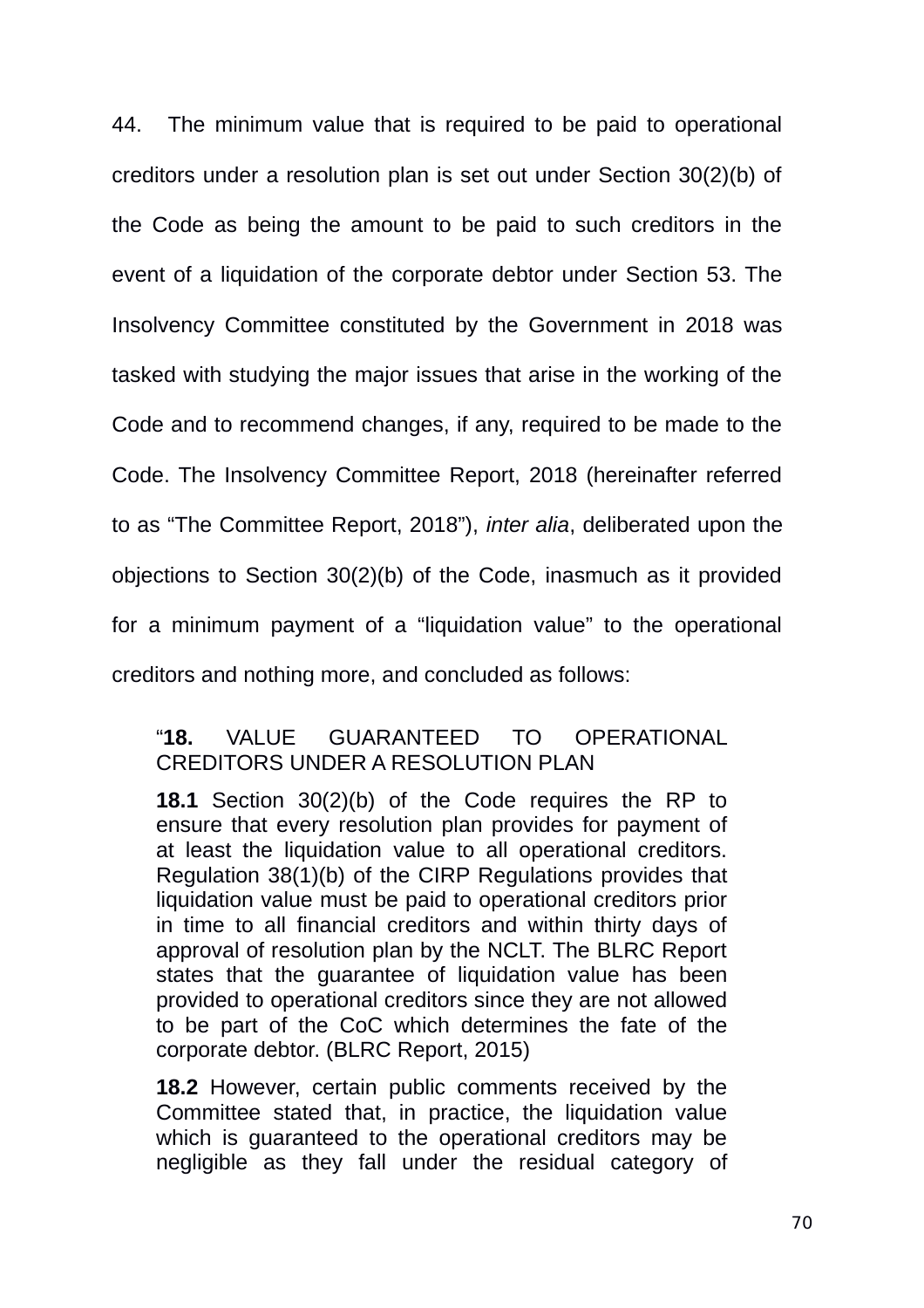creditors under section 53 of the Code. Particularly, in the case of unsecured operational creditors, it was argued that they will have no incentive to continue supplying goods or services to the corporate debtor for it to remain a 'going concern' given that their chances of recovery are abysmally low.

**18.3** The Committee deliberated on the status of operational creditors and their role in the CIRP. It considered the viability of using 'fair value' as the floor to determine the value to be given to operational creditors. Fair value is defined under regulation 2(1)(hb) of the CIRP Regulations to mean "the estimated realizable value of the assets of the corporate debtor, if they were to be exchanged on the insolvency commencement date between a willing buyer and a willing seller in an arm's length transaction, after proper marketing and where the parties had acted knowledgeably, prudently and without compulsion." However, it was felt that assessment and payment of the fair value upfront, may be difficult. The Committee also discussed the possibility of using 'resolution value' or 'bid value' as the floor to be guaranteed to operational creditors but neither of these were deemed suitable.

**18.4** It was stated to the Committee that liquidation value has been provided as a floor and in practice, many operational creditors may get payments above this value. The Committee appreciated the need to protect interests of operational creditors and particularly Micro, Small and Medium Enterprises ("MSMEs"). In this regard, the Committee observed that in practice most of the operational creditors that are critical to the business of the corporate debtor are paid out as part of the resolution plan as they have the power to choke the corporate debtor by cutting off supplies. Illustratively, in the case of *Synergies-Dooray Automative Ltd.* (Company Appeal No. 123/2017, NCLT Hyderabad, Date of decision – 02 August, 2017), the original resolution plan provided for payment to operational creditors above the liquidation value but contemplated that it would be made in a staggered manner after payment to financial creditors, easing the burden of the 30-day mandate provided under regulation 38 of the CIRP Regulations. However, the same was modified by the NCLT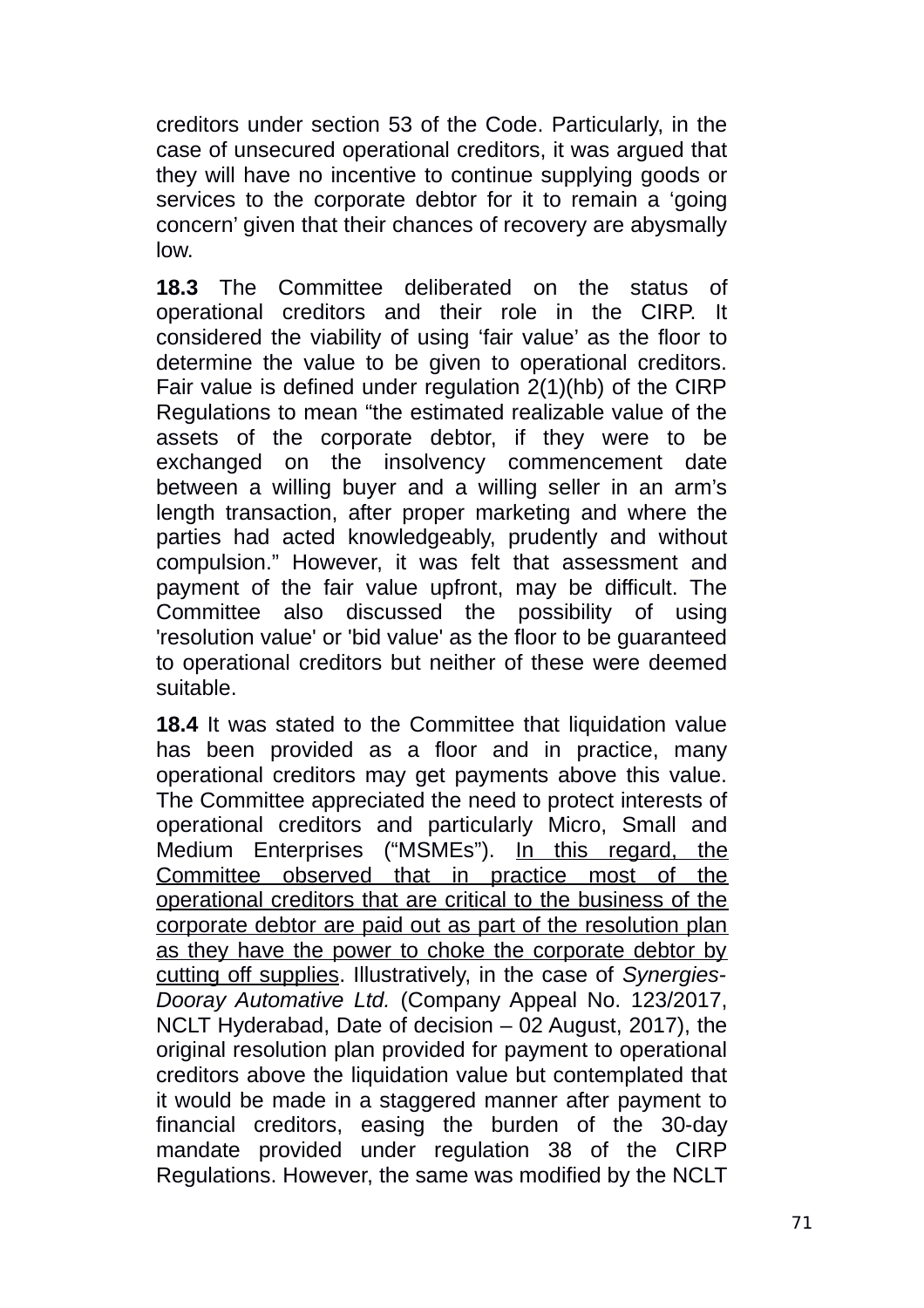and operational creditors were required to be paid prior in time, due to the quantum of debt and nature of the creditors. Similarly, the approved resolution plan in the case of *Hotel Gaudavan Pvt. Ltd.* (Company Appeal No. 37/2017, NCLT Principal Bench, Date of decision – 13 December, 2017) provided for payment of all existing dues of the operational creditors without any write-off. The Committee felt that the interests of operational creditors must be protected, not by tinkering with what minimum must be guaranteed to them statutorily, but by improving the quality of resolution plans overall. This could be achieved by dedicated efforts of regulatory bodies including the IBBI and Indian Banks' Association.

**18.5** Finally, the Committee agreed that presently, most of the resolution plans are in the process of submission and there is no empirical evidence to further the argument that operational creditors do not receive a fair share in the resolution process under the current scheme of the Code. Hence, the Committee decided to continue with the present arrangement without making any amendments to the Code."

#### (emphasis supplied)

Ultimately, the Committee decided against any amendment to be made to the existing scheme of the Code, thereby retaining the prescription as to the minimum value that was to be paid to the operational creditors under a resolution plan.

45. However, as has been correctly argued on behalf of the operational creditors, the preamble of the Code does speak of maximisation of the value of assets of corporate debtors and the balancing of the interests of all stakeholders. There is no doubt that a key objective of the Code is to ensure that the corporate debtor keeps operating as a going concern during the insolvency resolution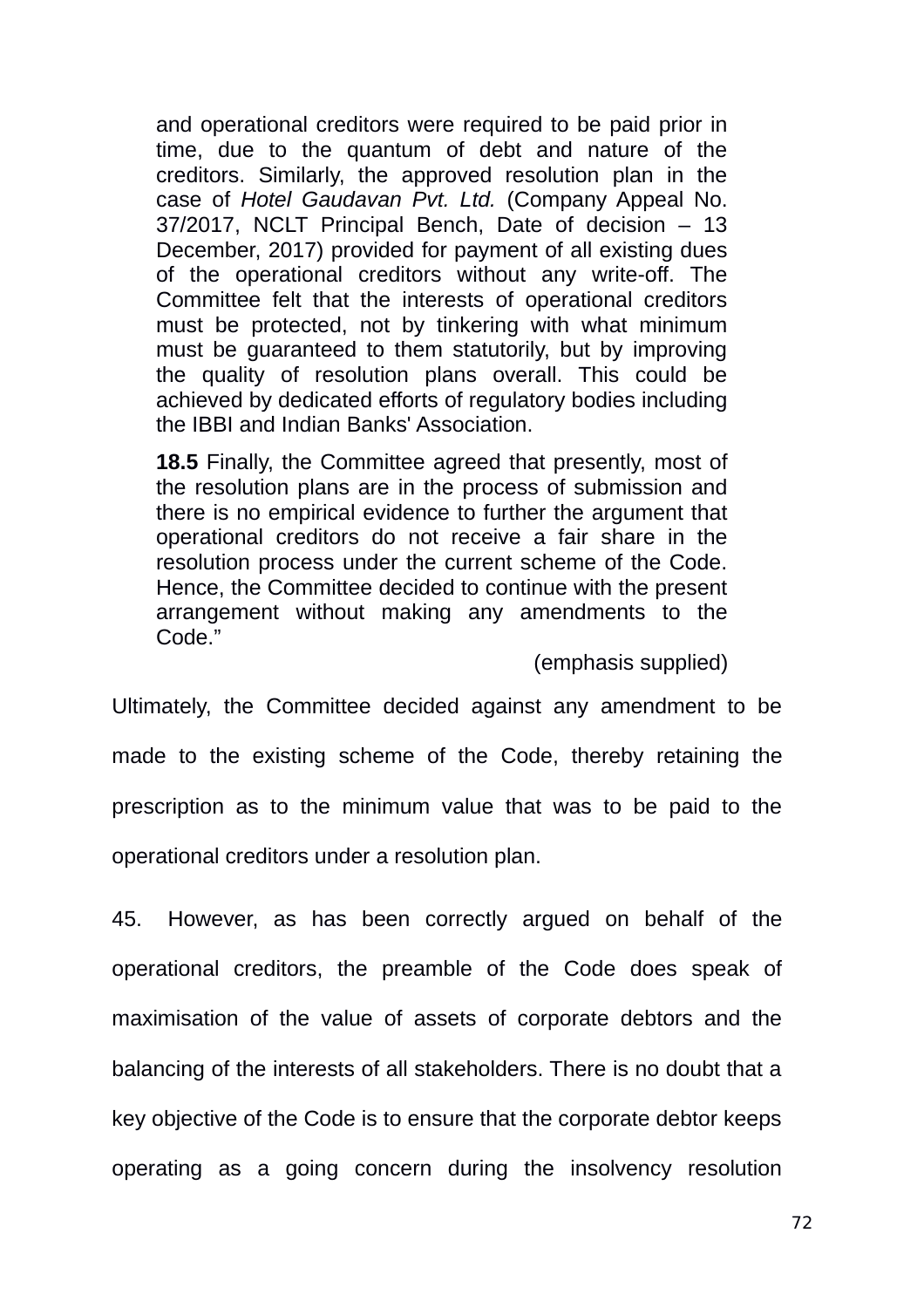process and must therefore make past and present payments to various operational creditors without which such operation as a going concern would become impossible. Sections 5(26), 14(2), 20(1), 20(2)(d) and (e) of the Code read with Regulations 37 and 38 of the 2016 Regulations all speak of the corporate debtor running as a going concern during the insolvency resolution process. Workmen need to be paid, electricity dues need to be paid, purchase of raw materials need to be made, etc. This is in fact reflected in this court's judgment in **Swiss Ribbons** (supra) as follows:

"**26.** The Preamble of the Code states as follows:

"An Act to consolidate and amend the laws relating to reorganisation and insolvency resolution of corporate persons, partnership firms and individuals in a time-bound manner for maximisation of value of assets of such persons, to promote entrepreneurship, availability of credit and balance the interests of all the stakeholders including alteration in the order of priority of payment of government dues and to establish an Insolvency and Bankruptcy Board of India, and for matters connected therewith or incidental thereto."

**27.** As is discernible, the Preamble gives an insight into what is sought to be achieved by the Code. The Code is first and foremost, a Code for reorganisation and insolvency resolution of corporate debtors. Unless such reorganisation is effected in a time-bound manner, the value of the assets of such persons will deplete. Therefore, maximisation of value of the assets of such persons so that they are efficiently run as going concerns is another very important objective of the Code. This, in turn, will promote entrepreneurship as the persons in management of the corporate debtor are removed and replaced by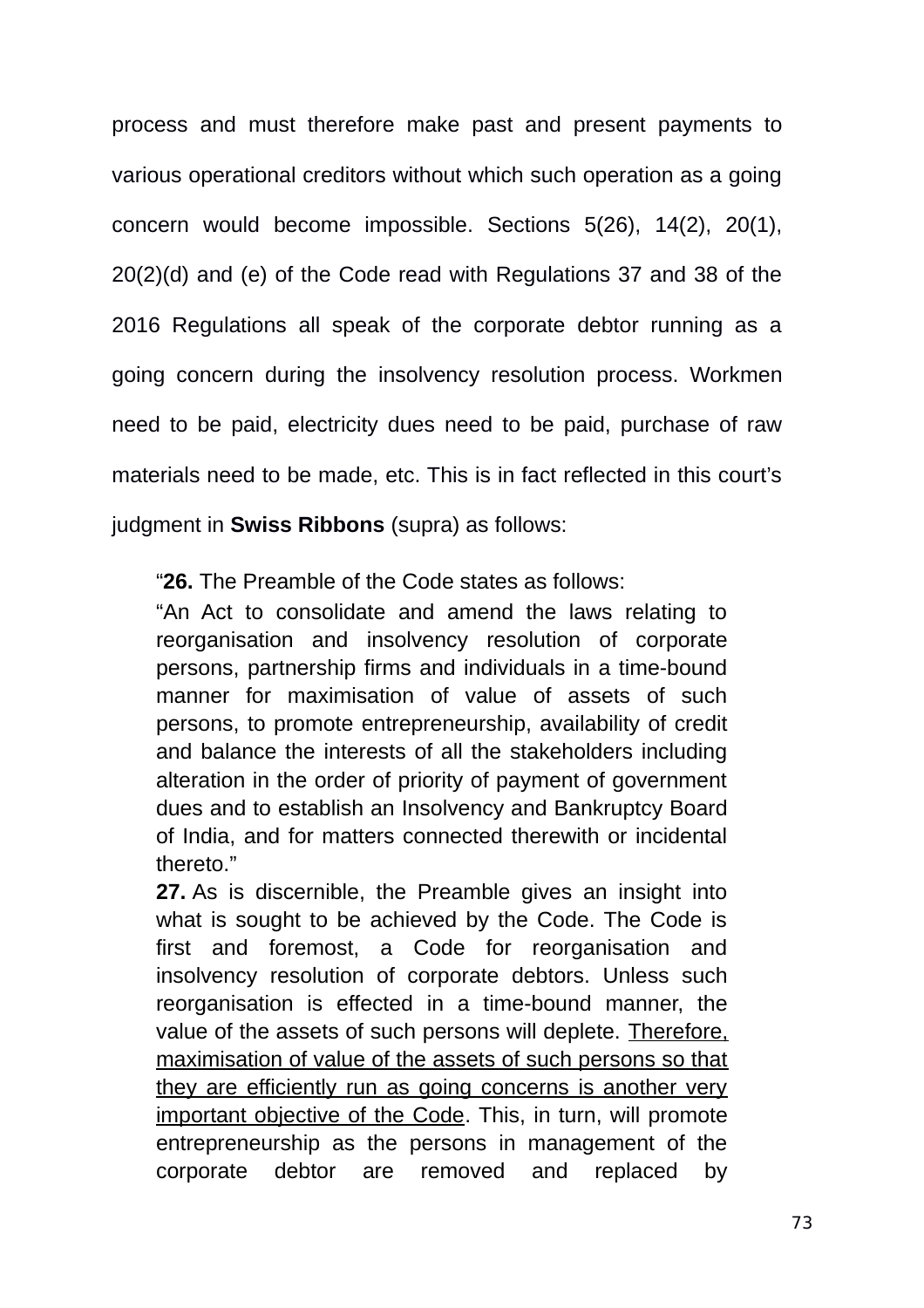entrepreneurs. When, therefore, a resolution plan takes off and the corporate debtor is brought back into the economic mainstream, it is able to repay its debts, which, in turn, enhances the viability of credit in the hands of banks and financial institutions. Above all, ultimately, the interests of all stakeholders are looked after as the corporate debtor itself becomes a beneficiary of the resolution scheme workers are paid, the creditors in the long run will be repaid in full, and shareholders/investors are able to maximise their investment. Timely resolution of a corporate debtor who is in the red, by an effective legal framework, would go a long way to support the development of credit markets. Since more investment can be made with funds that have come back into the economy, business then eases up, which leads, overall, to higher economic growth and development of the Indian economy. What is interesting to note is that the Preamble does not, in any manner, refer to liquidation, which is only availed of as a last resort if there is either no resolution plan or the resolution plans submitted are not up to the mark. Even in liquidation, the liquidator can sell the business of the corporate debtor as a going concern. (See *ArcelorMittal* [*ArcelorMittal (India) (P) Ltd.* v. *Satish Kumar Gupta*, (2019) 2 SCC 1] at para 83, fn 3)."

(emphasis supplied)

46. This is the reason why Regulation 38(1A) speaks of a resolution plan including a statement as to how it has dealt with the interests of all stakeholders, including operational creditors of the corporate debtor. Regulation 38(1) also states that the amount due to operational creditors under a resolution plan shall be given priority in payment over financial creditors. If nothing is to be paid to operational creditors, the minimum, being liquidation value - which in most cases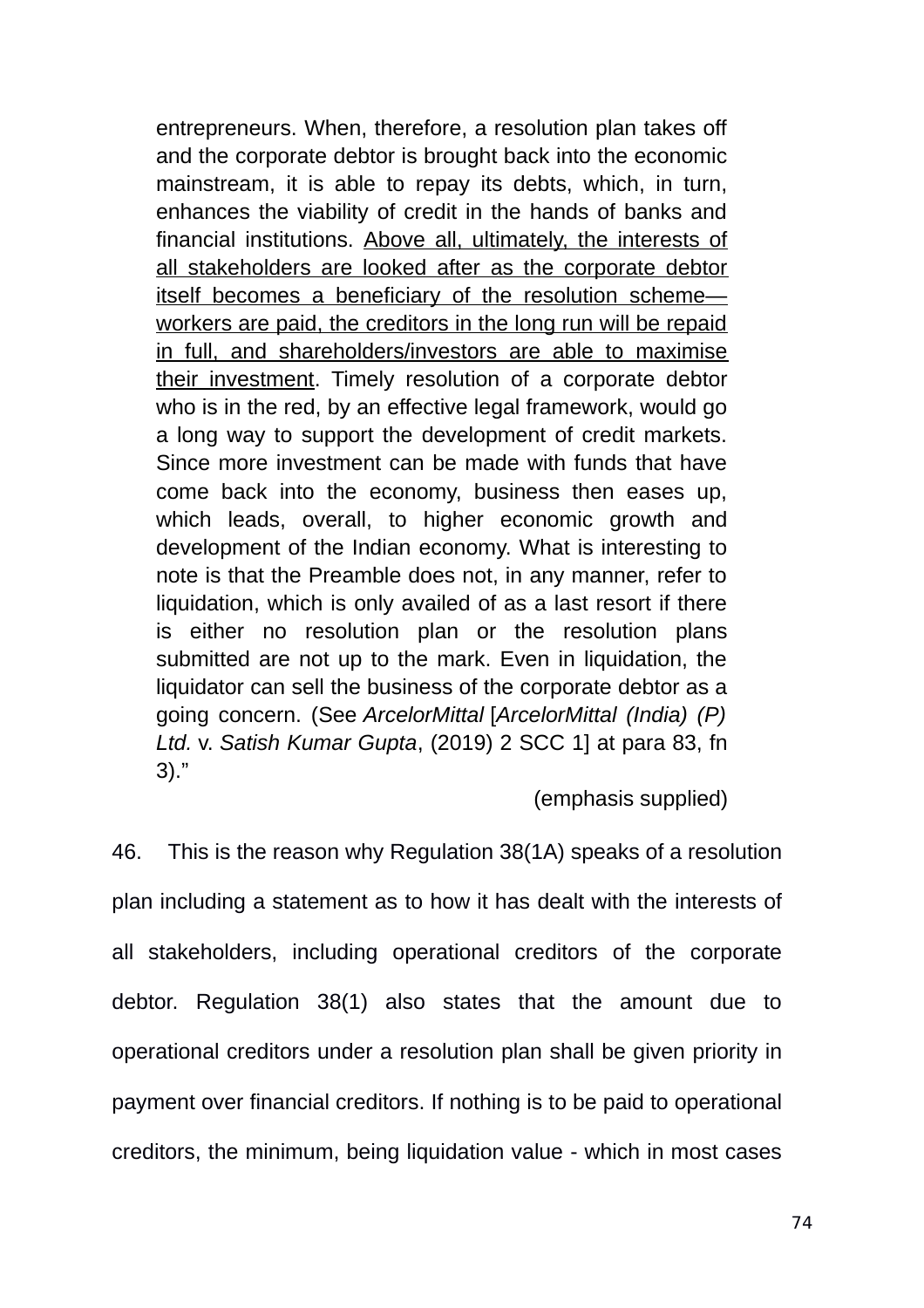would amount to nil after secured creditors have been paid - would certainly not balance the interest of all stakeholders or maximise the value of assets of a corporate debtor if it becomes impossible to continue running its business as a going concern. Thus, it is clear that when the Committee of Creditors exercises its commercial wisdom to arrive at a business decision to revive the corporate debtor, it must necessarily take into account these key features of the Code before it arrives at a commercial decision to pay off the dues of financial and operational creditors. There is no doubt whatsoever that the ultimate discretion of what to pay and how much to pay each class or subclass of creditors is with the Committee of Creditors, but, the decision of such Committee must reflect the fact that it has taken into account maximising the value of the assets of the corporate debtor and the fact that it has adequately balanced the interests of all stakeholders including operational creditors. This being the case, judicial review of the Adjudicating Authority that the resolution plan as approved by the Committee of Creditors has met the requirements referred to in Section 30(2) would include judicial review that is mentioned in Section 30(2)(e), as the provisions of the Code are also provisions of law for the time being in force. Thus, while the Adjudicating Authority cannot interfere on merits with the commercial decision taken by the Committee of Creditors, the limited judicial review available is to see

75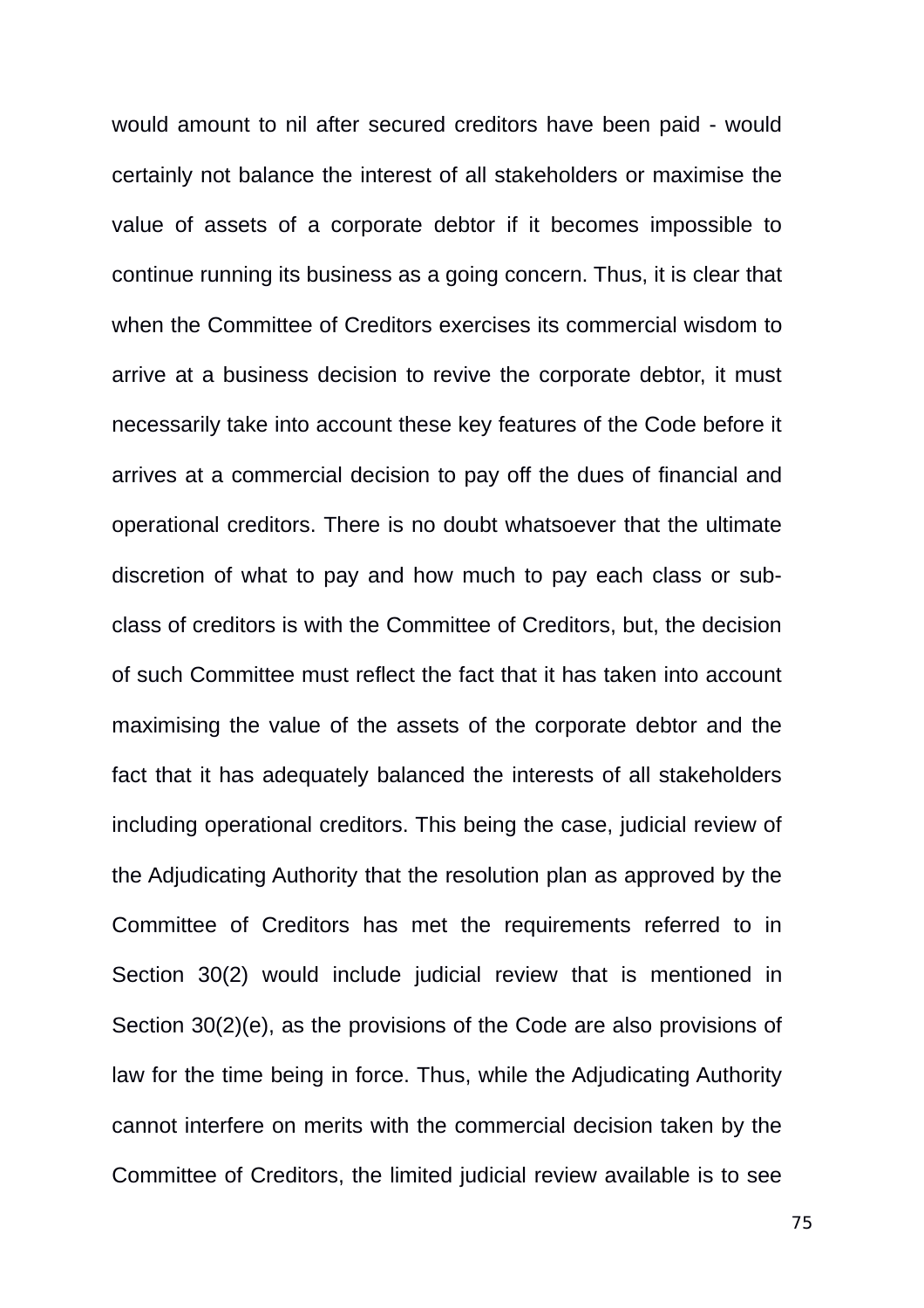that the Committee of Creditors has taken into account the fact that the corporate debtor needs to keep going as a going concern during the insolvency resolution process; that it needs to maximise the value of its assets; and that the interests of all stakeholders including operational creditors has been taken care of. If the Adjudicating Authority finds, on a given set of facts, that the aforesaid parameters have not been kept in view, it may send a resolution plan back to the Committee of Creditors to re-submit such plan after satisfying the aforesaid parameters. The reasons given by the Committee of Creditors while approving a resolution plan may thus be looked at by the Adjudicating Authority only from this point of view, and once it is satisfied that the Committee of Creditors has paid attention to these key features, it must then pass the resolution plan, other things being equal.

#### **Secured and unsecured creditors; the equality principle**

47. The impugned NCLAT judgment has applied an equality principle down the board stating that whether creditors are secured or unsecured, financial or operational, equitable treatment demands that they all be treated as one group of creditors similarly situate, as a result of which no differences can be made in terms of the amount of debt to be repaid to them based on whether they are secured or

76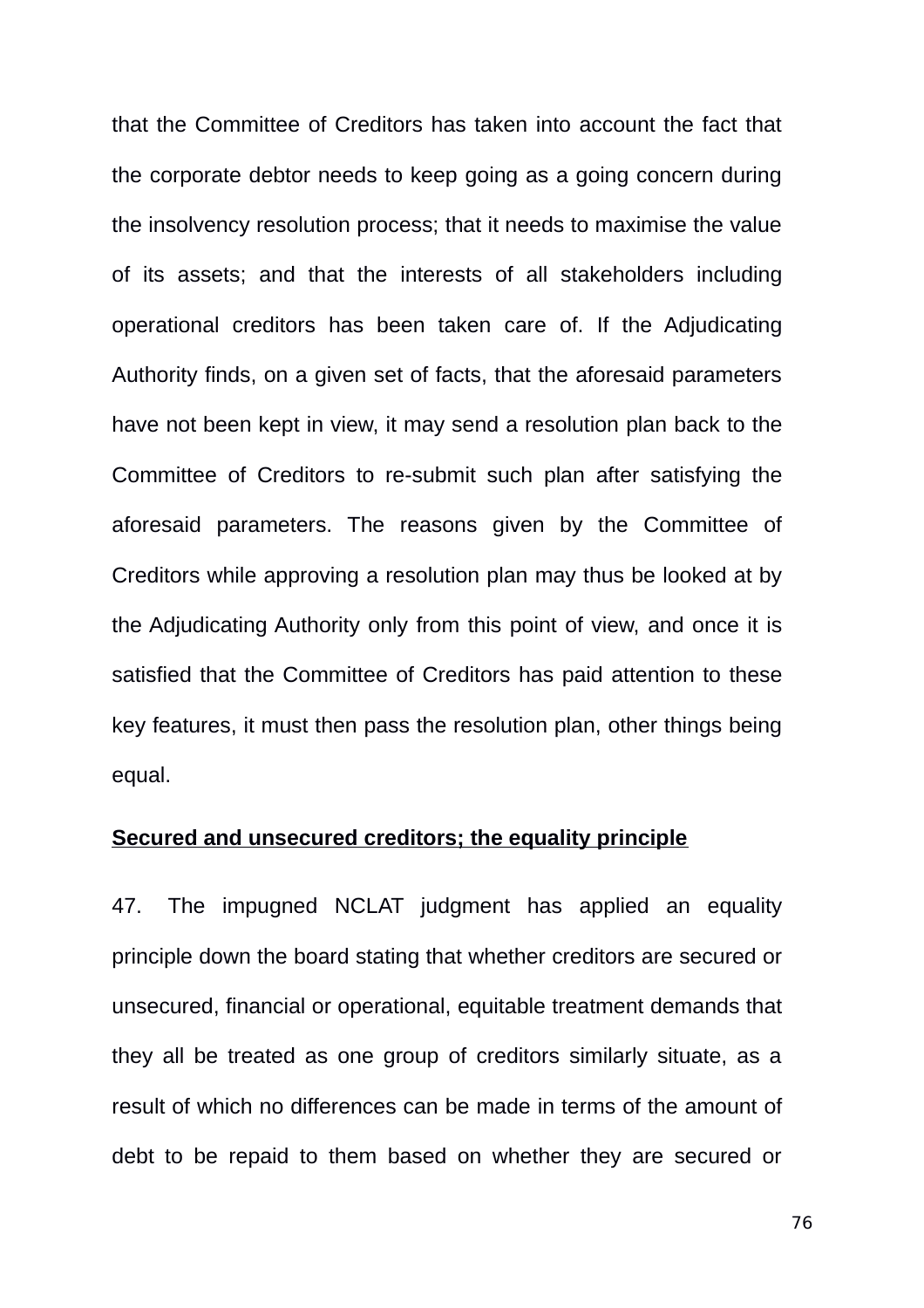unsecured, and whether they are financial or operational creditors.

The aforesaid judgment relies upon certain paragraphs of this Court's

judgment in **Swiss Ribbons** (supra) to buttress the aforesaid finding.

48. The UNCITRAL Legislative Guide states:-

## "**Designing the key objectives and structure of an effective and efficient insolvency law**

xxx xxx xxx

**4.** Ensuring equitable treatment of similarly situated

creditors

**7.** The objective of equitable treatment is based on the notion that, in collective proceedings, creditors with similar legal rights should be treated fairly, receiving a distribution on their claim in accordance with their relative ranking and interests. This key objective recognizes that all creditors do not need to be treated identically, but in a manner that reflects the different bargains they have struck with the debtor. This is less relevant as a defining factor where there is no specific debt contract with the debtor, such as in the case of damage claimants (e.g. for environmental damage) and tax authorities. Even though the principle of equitable treatment may be modified by social policy on priorities and give way to the prerogatives pertaining to holders of claims or interests that arise, for example, by operation of law, it retains its significance by ensuring that the priority accorded to the claims of a similar class affects all members of the class in the same manner. The policy of equitable treatment permeates many aspects of an insolvency law, including the application of the stay or suspension, provisions to set aside acts and transactions and recapture value for the insolvency estate, classification of claims, voting procedures in reorganization and distribution mechanisms. An insolvency law should address problems of fraud and favouritism that may arise in cases of financial distress by providing, for example, that acts and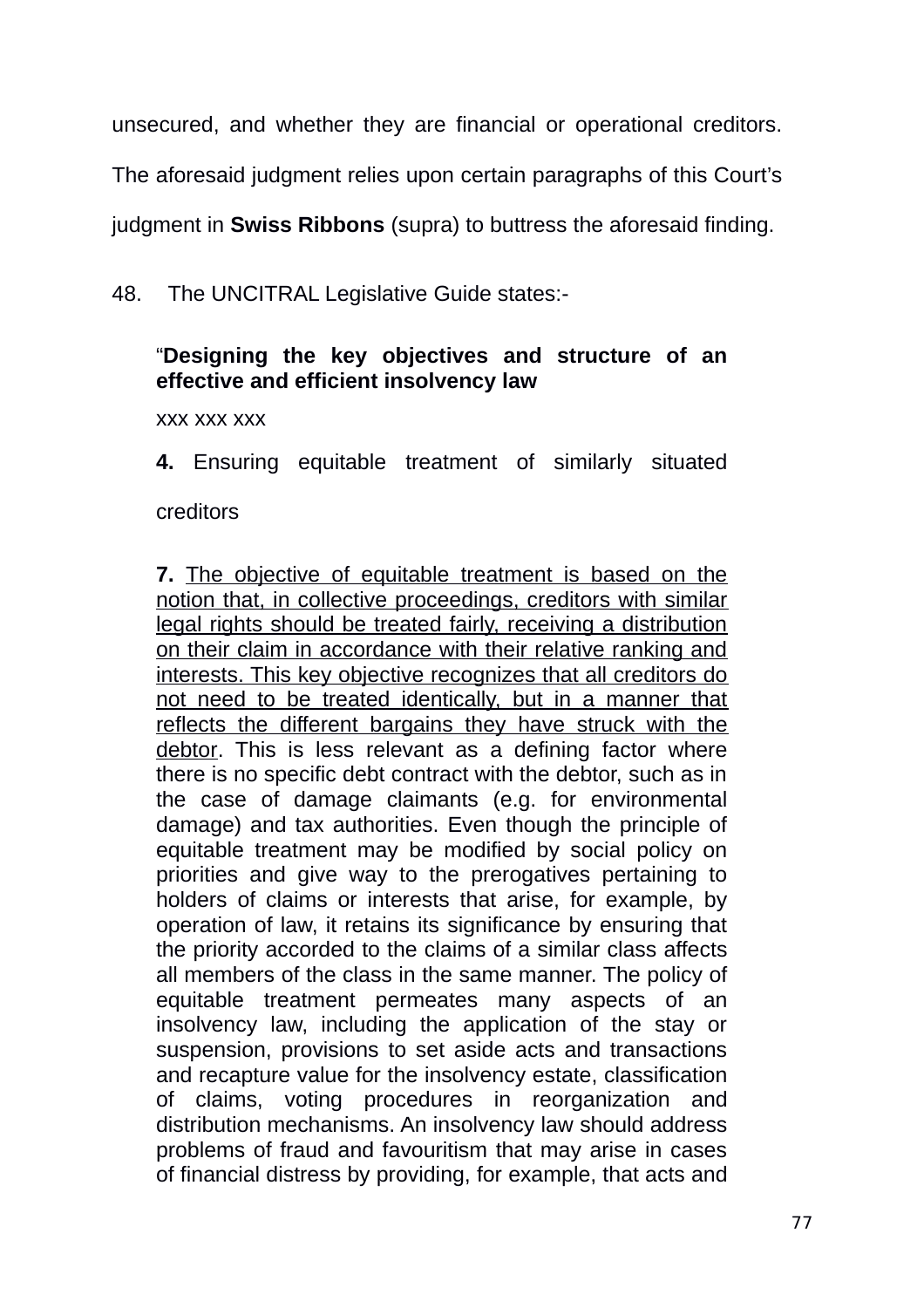transactions detrimental to equitable treatment of creditors can be avoided.

xxx xxx xxx

**5.** Approval of a plan

xxx xxx xxx

**(i)** Classification of claims

**27.** The primary purpose of classifying claims is to satisfy the requirements to provide fair and equitable treatment to creditors, treating similarly situated claims in the same manner and ensuring that all creditors in a particular class are offered the same menu of terms by the reorganization plan. It is one way to ensure that priority claims are treated in accordance with the priority established under the insolvency law. It may also make it easier to treat the claims of major creditors who can be persuaded to receive different treatment from the general class of unsecured creditors, where that treatment may be necessary to make the plan feasible. Classification can, however, increase the complexity and costs of the insolvency proceedings, depending upon how many different classes are identified. An alternative, to ensure that creditors who should receive special treatment are not oppressed by the majority, may be to give those groups the opportunity to challenge the decision of the majority in court if they have not been treated in a fair and equitable manner. The fact that such a facility exists may operate to discourage majorities from making proposals that would unfairly disadvantage priority creditors.

**(ii)** Treatment of dissenting creditors

**28.** As to the treatment of dissenting creditors, it will be essential to provide a way of imposing a plan agreed by the majority of a class upon the dissenting minority in order to increase the chances of success of the reorganization. It may also be necessary, depending upon the mechanism that is chosen for voting on the plan and whether creditors vote in classes, to consider whether the plan can be made binding upon dissenting classes of creditors and other affected parties.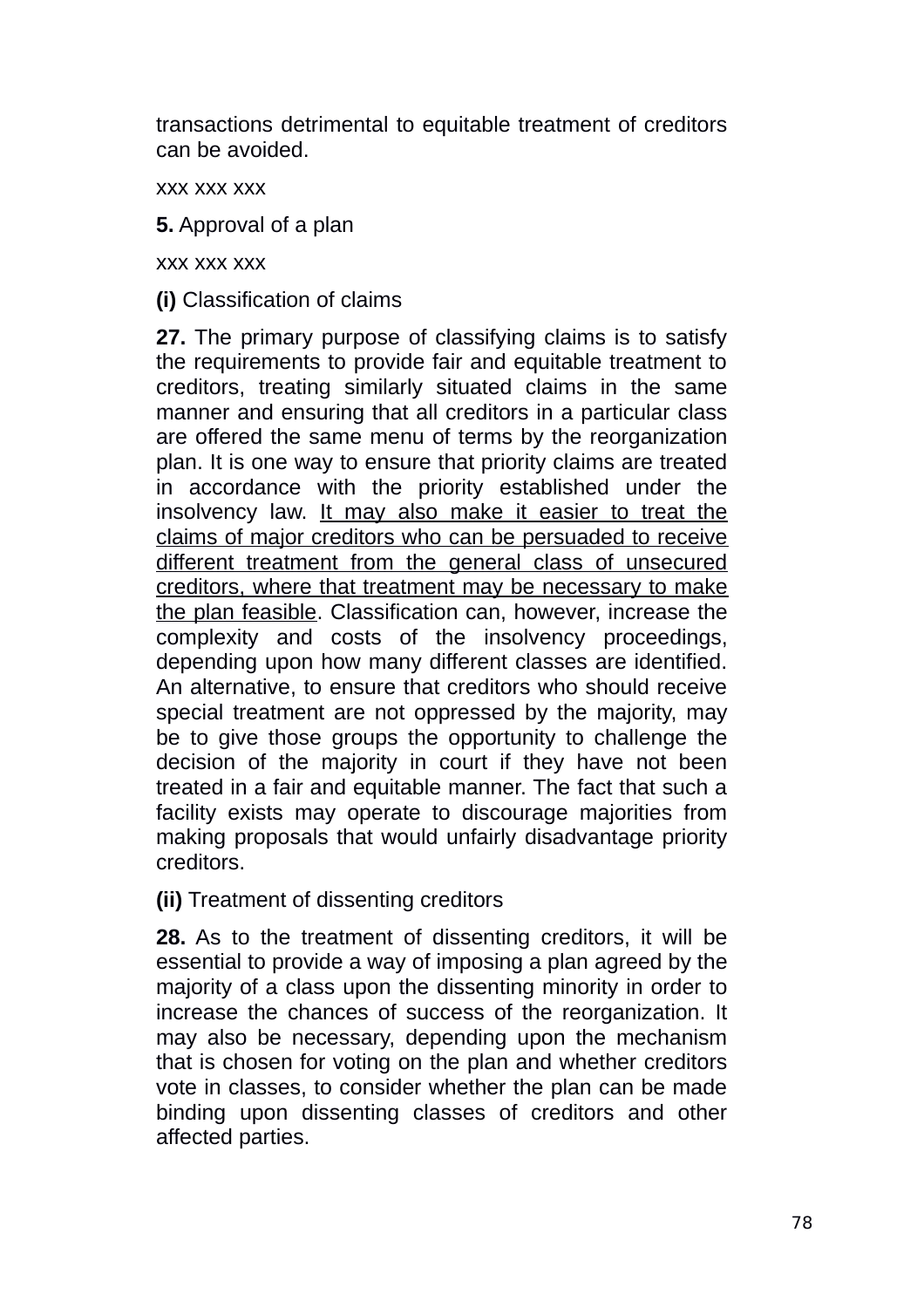**29.** To the extent that a plan can be approved and enforced upon dissenting parties, there will be a need to ensure that the content of the plan provides appropriate protection for those dissenting parties and, in particular, that their rights are not unfairly affected. The law might provide, for example, that dissenting creditors can not be bound unless assured of certain treatment. As a general principle, that treatment might be that the creditors will receive at least as much under the plan as they would have received in liquidation proceedings. If the creditors are secured, the treatment required may be that the creditor receives payment of the value of its security interest, while in the case of unsecured creditors it may be that any junior interests, including equity holders, receive nothing. To the extent that the approval procedure results in a significant impairment of the claims of creditors and other affected parties without their consent (in particular secured creditors), there is a risk that creditors will be unwilling to provide credit in the future. The mechanism for approval of the plan, and the availability of appropriate safeguards, is therefore of considerable importance to the protection of these interests.

#### xxx xxx xxx

- **(c)** Approval by secured and priority creditors
- **(i)** The need for secured and priority creditors to vote

**34.** In many cases of insolvency, secured claims will represent a significant portion of the value of the debt owed by the debtor. Different approaches can be taken to approval of the plan by secured and priority creditors. As a general principle, however, the extent to which a secured creditor is entitled to vote will depend upon the manner in which the insolvency regime treats secured creditors, the extent to which a reorganization plan can affect the security interest of the secured creditor and the extent to which the value of encumbered assets will satisfy the secured creditor's claim.

**35.** Under one approach, where the insolvency law does not affect secured creditors and, in particular, does not preclude them from enforcing their rights against the encumbered assets, there is no need to give these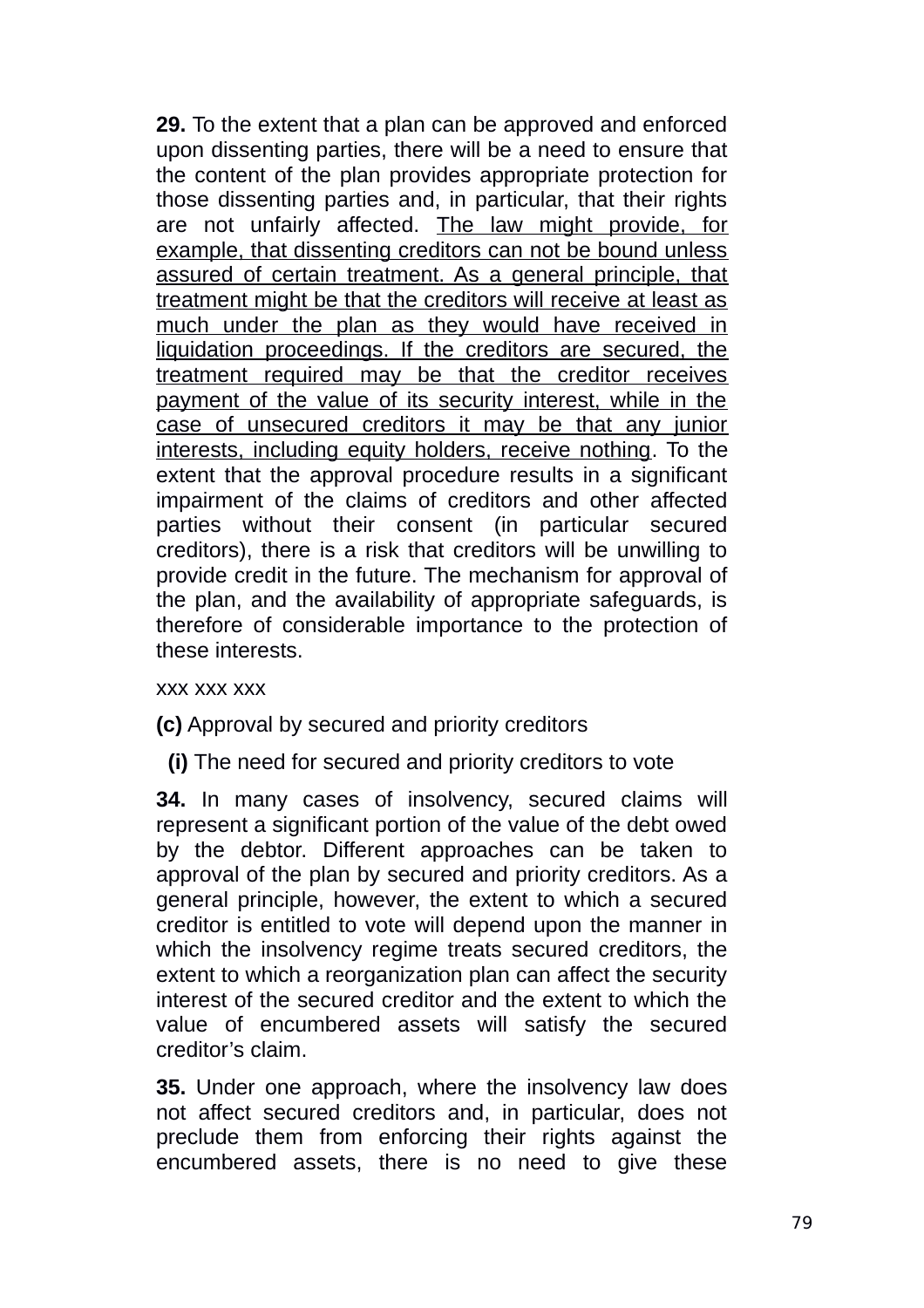creditors the right to vote since their security interests will not be affected by the plan. Priority creditors are in a similar position under this approach—the plan cannot impair the value of their claims and they are entitled to receive full payment before creditors without priority are paid. The limitation of this approach, however, is that it may reduce the chances for a successful reorganization where the encumbered assets or modification of the rights of such creditors are key to the success of the plan. If the secured creditor is not bound by the plan, the election by the secured creditor to enforce its rights, such as by repossessing and selling the encumbered asset, may make reorganization of the business impossible to implement. Similarly, there may be circumstances where ensuring a successful reorganization requires that priority creditors receive less than the full value of their claims upon approval of the plan. The prospects for reorganization may improve if priority creditors will accept payment over time and if secured creditors will acquiesce when the terms of the secured debt are modified over time. If these creditors are not included in the plan and entitled to vote on proposals affecting their rights, modification of those rights cannot be achieved.

**(ii)** Classes of secured and priority creditors

**36.** Recognizing the need for secured and priority creditors to participate, a second approach provides for these creditors to vote as classes separate from unsecured creditors on a plan that would modify or affect the terms of their claims, or to otherwise consent to be bound by the plan. Adopting such an approach provides a minimum safeguard for the adequate protection of these creditors and recognizes that the respective rights and interests of secured and priority creditors differ from those of unsecured creditors. In many cases, however, the rights of secured and priority creditors will differ from each other and it may not be feasible to require all secured creditors or all priority creditors to vote in a single class. In such cases, some laws provide that each secured creditor with separate rights to encumbered assets forms a class of its own. Those laws also provide that, where secured creditors do vote as a class (e.g. where there are multiple holders of bonds that are secured by the same assets), the requisite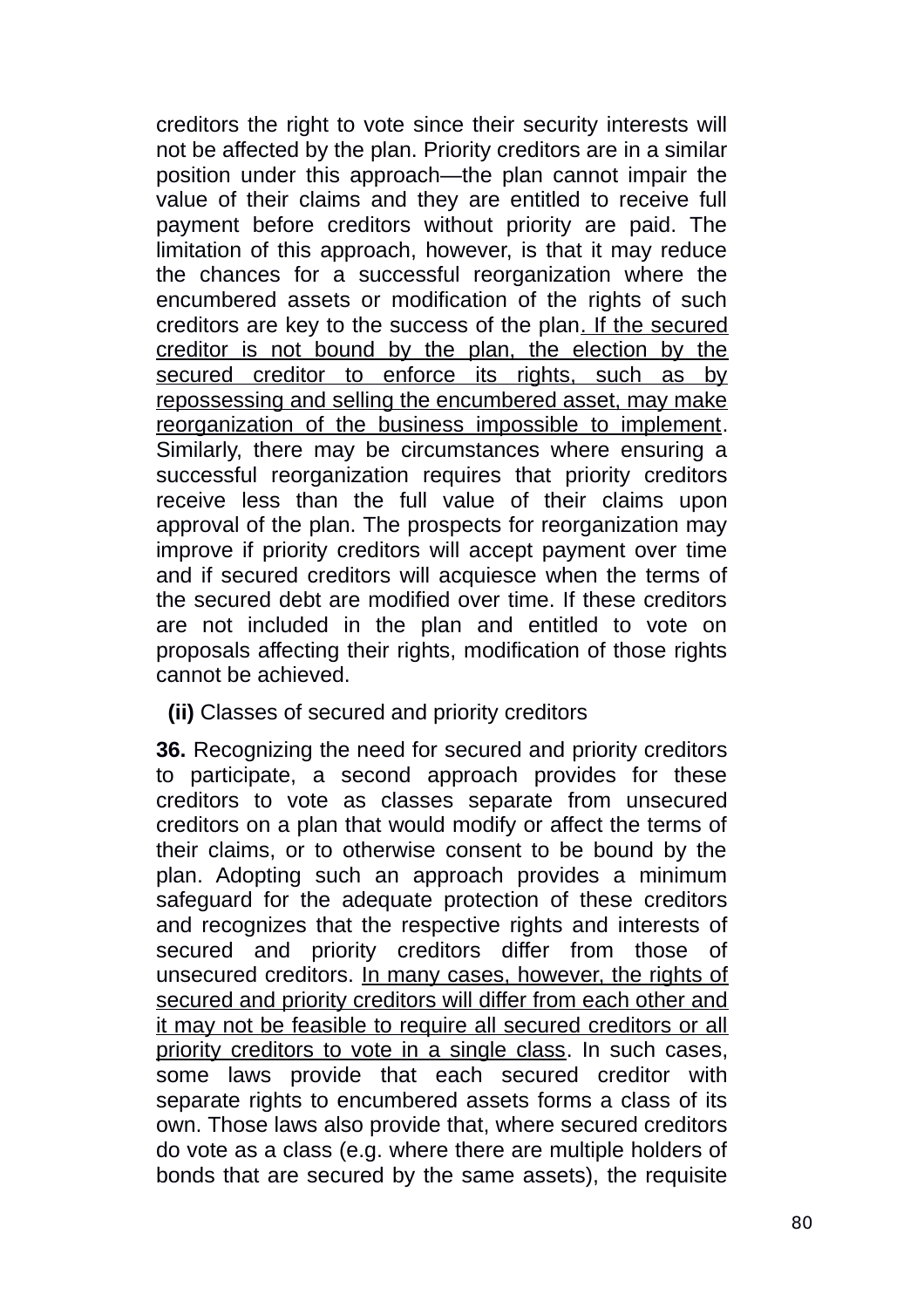majority of a class of secured creditors would generally be the same as that required for approval by unsecured creditors, although there are examples of laws that require different majorities depending upon the manner in which secured creditors rights are to be affected by the plan (e.g. one law provides that a three-quarter majority is required where the maturity date is to be extended and a four-fifths majority where the rights are to be otherwise impaired). Similarly, each rank of priority claims would be a separate class under those laws.

#### xxx xxx xxx

**(iii)** Where secured creditors are not fully secured

**38.** To the extent that the value of the encumbered asset will not satisfy the full amount of the secured creditor's claim, a number of insolvency laws provide that those secured creditors should vote with ordinary unsecured creditors in respect of the unsatisfied portion of the claim. This may raise difficult questions of valuation in order to determine whether, and to what extent, a secured creditor is in fact secured. For example, where three creditors hold security interests over the same asset, the value of that asset may only support the claim first in priority and part of the second in priority. The second creditor therefore may have a right to vote only in respect of the unsecured portion of its claim, while the third creditor will be totally unsecured. The valuation of the asset is therefore crucial to determining the extent to which these secured creditors are secured and whether or not they are entitled to vote as unsecured creditors with respect to any portion of their claim.

**39.** In determining which approach should be taken to this issue, it will be important to assess the effect of the desired approach upon the availability and cost of secured financing and to provide as much certainty and predictability as possible, balancing this against the objectives of insolvency law and the benefits to an economy of successful reorganization."

(emphasis supplied)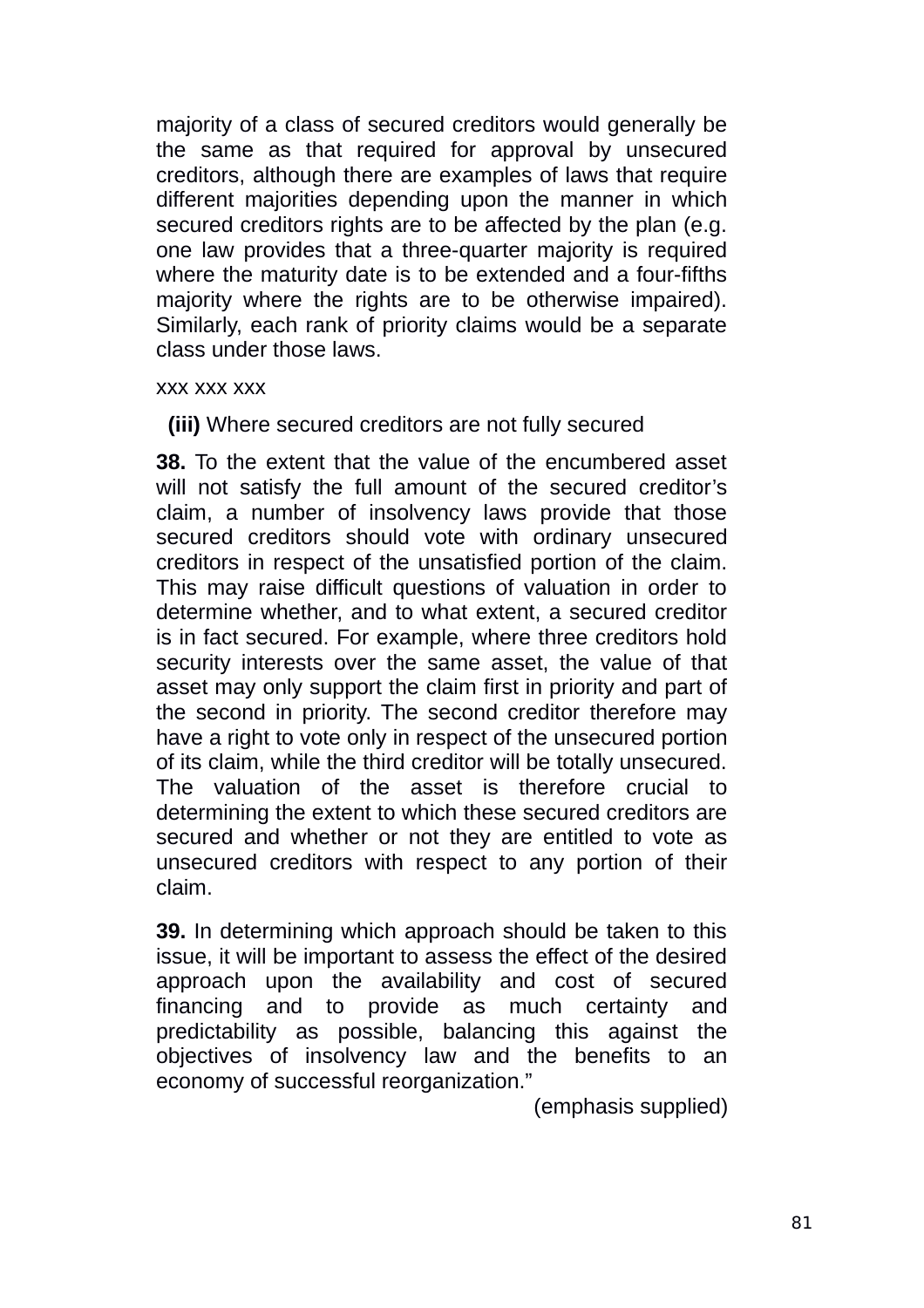The BLRC Report, 2015 is of great help in understanding what is

meant by respecting the rights of all creditors equally. Paragraph

3.4.2 of the said report states:

# "**3.4.2 Principles driving the design**

The Committee chose the following principles to design the new insolvency and bankruptcy resolution framework:

**IV.** The Code will ensure a collective process.

**9.** The law must ensure that all key stakeholders will participate to collectively assess viability. The law must ensure that all creditors who have the capability and the willingness to restructure their liabilities must be part of the negotiation process. The liabilities of all creditors who are not part of the negotiation process must also be met in any negotiated solution.

**V.** The Code will respect the rights of all creditors equally.

**10.** The law must be impartial to the type of creditor in counting their weight in the vote on the final solution in resolving insolvency.

**VI.** The Code must ensure that, when the negotiations fail to establish viability, the outcome of bankruptcy must be binding.

**11.** The law must order the liquidation of an enterprise which has been found unviable. This outcome of the negotiations should be protected against all appeals other than for very exceptional cases.

**VII.** The Code must ensure clarity of priority, and that the rights of all stakeholders are upheld in resolving bankruptcy.

**12.** The law must clearly lay out the priority of distributions in bankruptcy to all stakeholders. The priority must be designed so as to incentivise all stakeholders to participate in the cycle of building enterprises with confidence.

**13.** While the law must incentivise collective action in resolving bankruptcy, there must be a greater flexibility to allow individual action in resolution and recovery during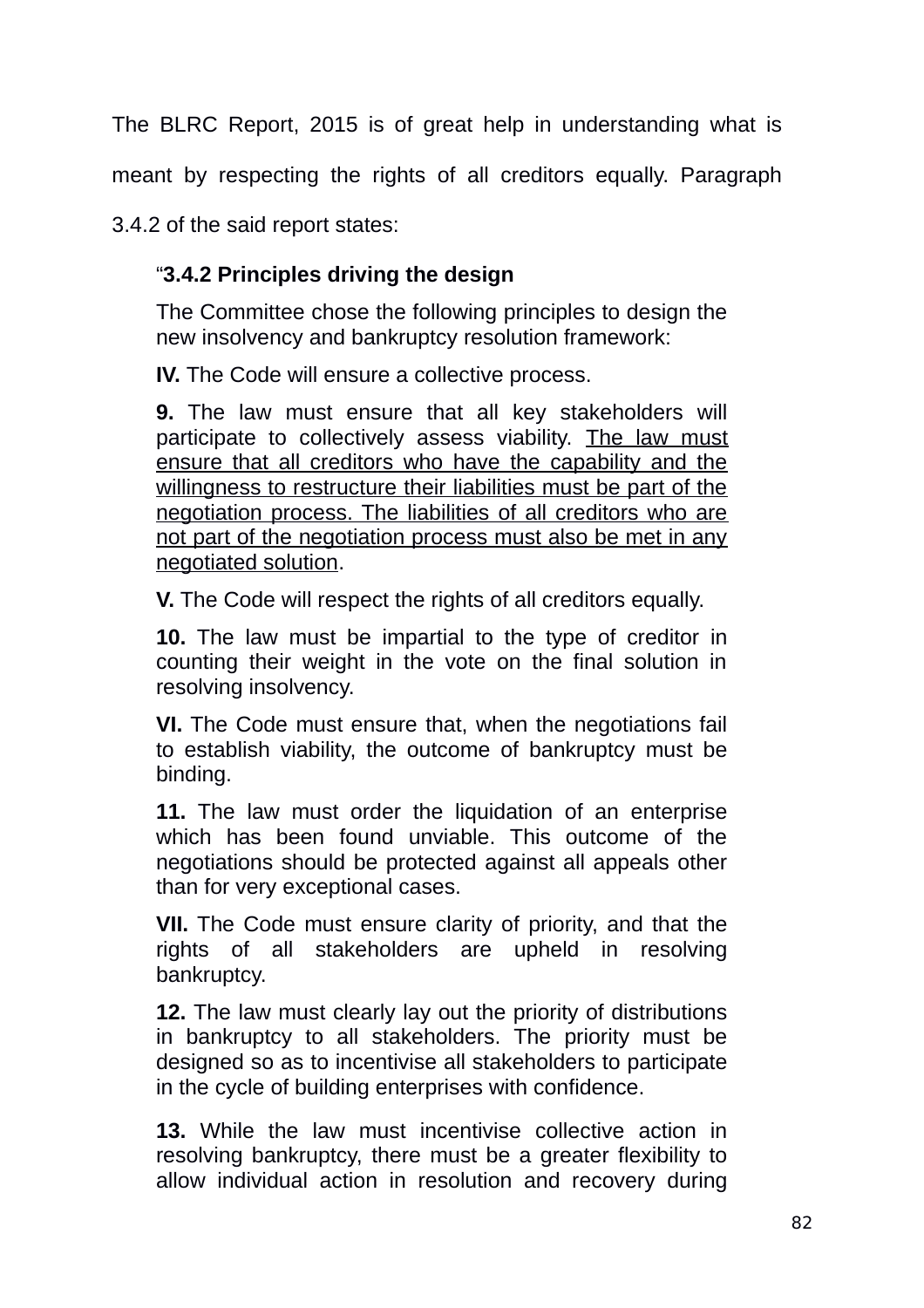bankruptcy compared with the phase of insolvency resolution."

(emphasis supplied)

49. That equitable treatment of creditors is equitable treatment only

within the same class is echoed in American Jurisprudence, 2d,

Volume 9 (hereinafter referred to as "American Jurisprudence") as

follows:

# "§ **6. Distribution**

Equality of distribution is the theme of a bankruptcy act and a prime bankruptcy policy. The bankruptcy system is designed to distribute an estate as equally as possible among similarly situated creditors. Thus, creditors of equal status must be treated equally and equitably.

One of the conditions placed upon the debtor's use of the Bankruptcy Code to obtain a fresh start is that the debtor treat all creditors fairly.

The bankruptcy process is the process by which a res, under the constructive possession of the bankruptcy court, is administered for the purpose of allowing, disallowing, organizing, and prioritizing claims of creditors in, to, and upon the res. Although the central policy of the Bankruptcy Code is equality of distribution among all creditors, exceptions are made by granting priority to certain claims and subordinating others. Pursuant to the central policy, creditors of equal priority should receive a pro rata share of the debtor's property; thus, when there is not enough to go around, the bankruptcy judge must establish priorities and apportion assets among creditors with the same priority."

(emphasis supplied)

Shri Sibal, however, relied upon the following statements in American

Jurisprudence, which read as follows:

"Chapter 11 reorganization, specifically, has been called a collective remedy, designed to find the optimum solution for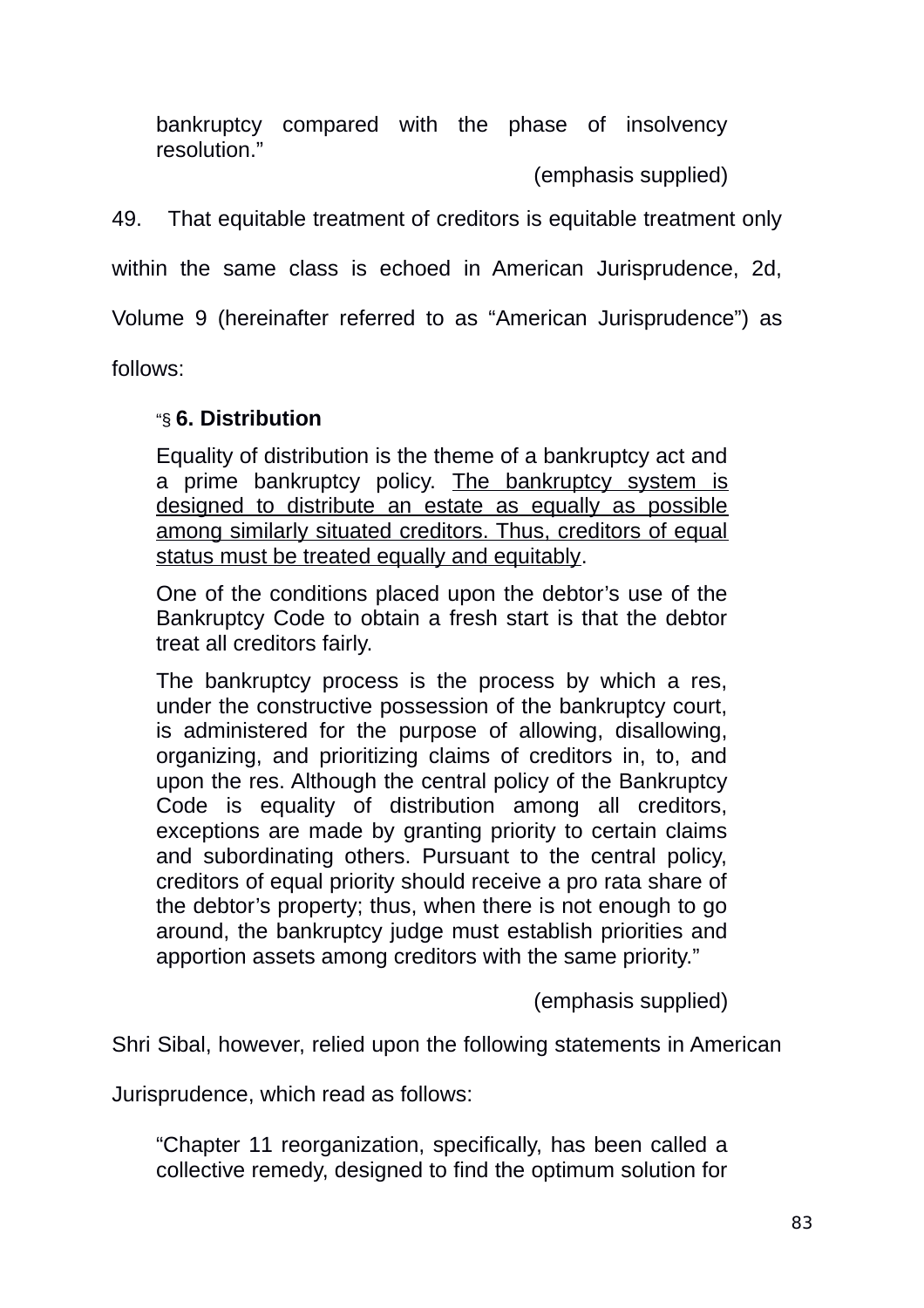all parties connected with a business – not solely for the business itself and not solely for its creditors.

xxx xxx xxx

Protecting creditors in general is an important objective as is protecting creditors from each other."

There is no doubt that even under our Code, reorganisation is a

collective remedy designed to find an optimum solution for all parties

connected with a business in the manner provided by the Code.

Protecting creditors in general is, no doubt, an important objective -

the observation that protecting creditors from each other is also

important, which must be read with footnote 7 in the American

Jurisprudence, which reads as under:

"In re First Central Financial Corp., 377 F.3d 209 (2d Cir. 2004)

The Bankruptcy Code generally does not imbue creditors with greater rights in a bankruptcy proceeding than they would enjoy under otherwise applicable non-bankruptcy law unless it is to serve some bankruptcy purpose. In re Vermont Elec. Generation & Transmission Co-op., Inc., 240 B.R. 476 (Bankr. D. Vt. 1999)"

A reading of this footnote will show that what is meant by protecting creditors from each other is only that a Bankruptcy Code should not be read so as to imbue creditors with greater rights in a bankruptcy proceeding than they would enjoy under the general law, unless it is to serve some bankruptcy purpose.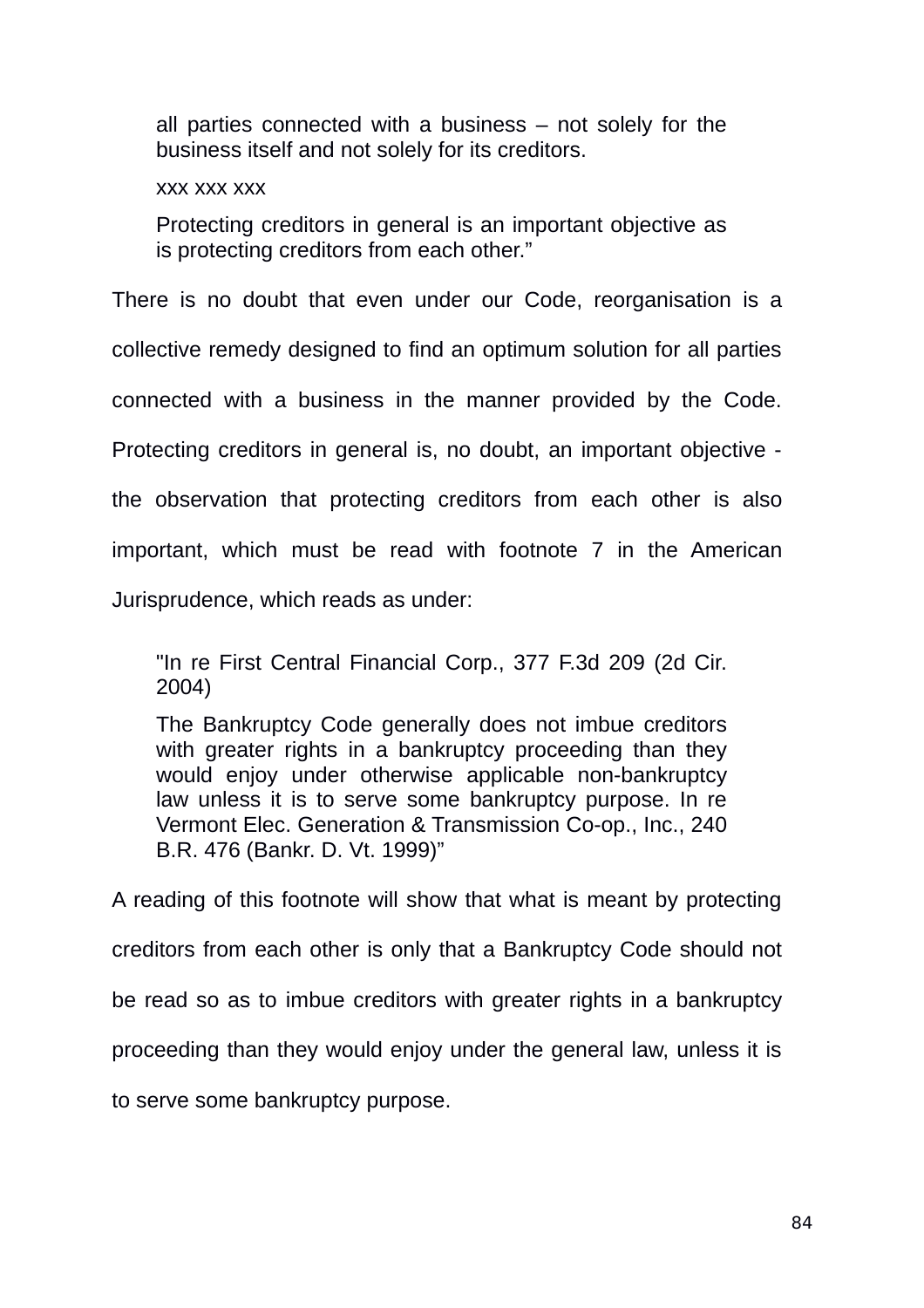50. The importance of valuing security interests separately from interests of creditors who do not have security is well set out in the IMF paper on Development of Standards for Security Interest by Pascale De Boeck and Thomas Laryea, Counsel, IMF Legal Department. The learned authors state:

#### "**I.**VALUE OF SECURITY INTERESTS

In developing standards for the legal framework of security interests, it is important to recognize that security interests serve discernable economic goals. Security interests reduce credit risk by increasing the creditor's likelihood to be repaid, not only when payment is due, but also in the event of a default by its debtor. This increased likelihood of repayment produces wider economic benefits. First, the availability of credit is enhanced; borrowers obtain credit in cases where they would have otherwise failed absent a security interest. Second, credit is also made available on better terms involving, for instance, lower interest rates and longer maturities. The relative cost of secured credit under that of unsecured credit reflects the commercial recognition of the advantages of secured credit in connection with the recovery of the debt.

The efficiency of the legal framework for secured credit is a critical factor in the strengthening of financial systems. In the face of financial sector crises, an effective legal framework of security interests enables banks and other credit institutions to mitigate the deterioration of their claims, it also facilitates corporate restructuring by providing tools to support interim financing. In the longer term, an effective framework for security interests fosters economic growth. Specifically, it supports access to affordable credit, thereby facilitating the acquisition of goods. Further, it increases the capacity of enterprises to finance expansion fueled by the supply of credit. Also, an effective framework for security interests can support the development of a sound banking system and promotion of capital markets founded on the efficient allocation of credit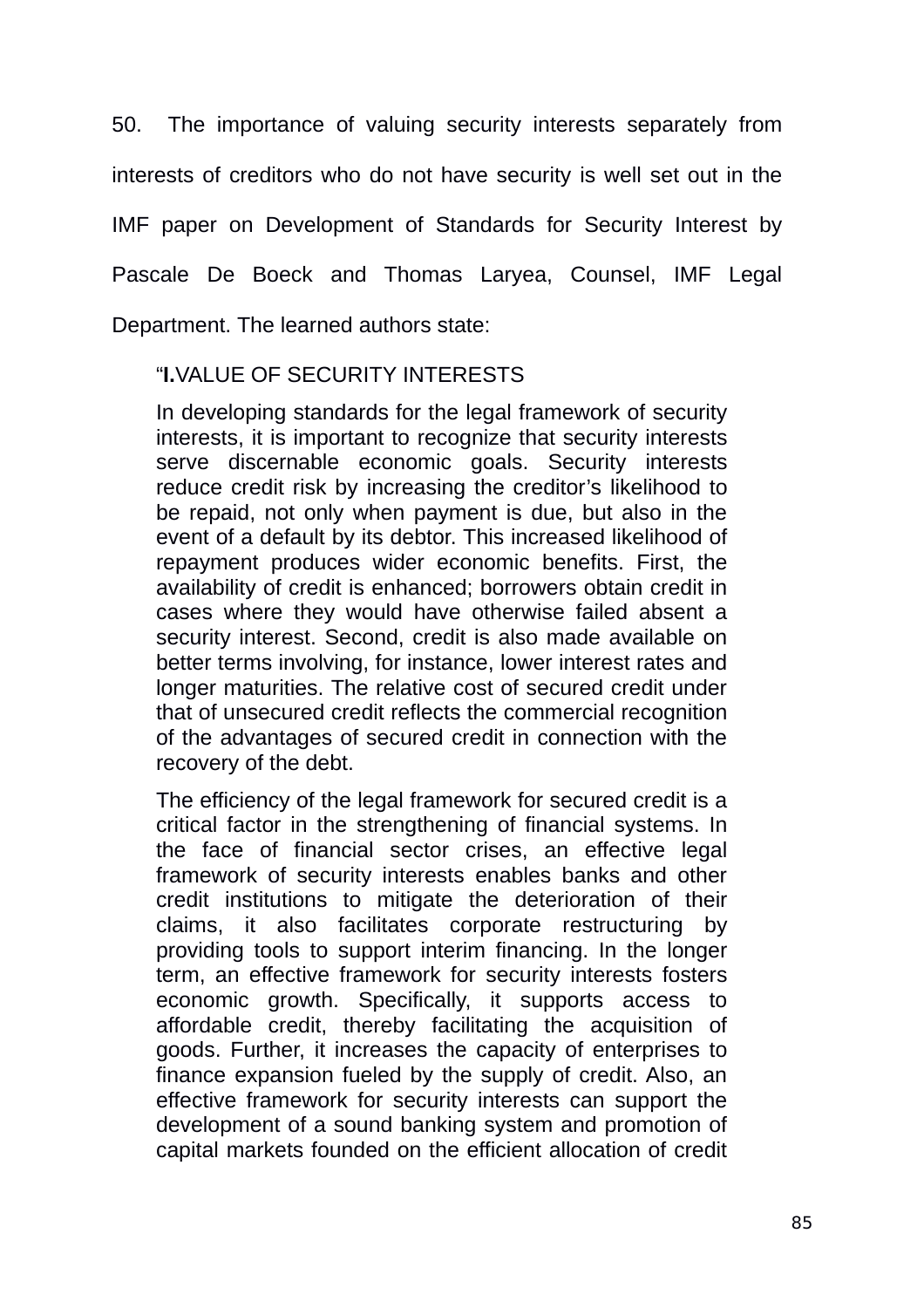and effective and predictable mechanisms for realizing credit claims.

xxx xxx xxx

**III.** General Principles

xxx xxx xxx

• Establish clear and predictable priority rules

The issue of priorities between various security interest devices and between various types of creditors is extremely complex, largely due to the myriad of possible competing interests. Whatever priority rules a legal framework establishes, they ought to be clear, predictable and transparent. They need to allow creditors to assess their position before creating a security interest and to enforce their rights in case of default in a timely, predictable and cost-efficient manner.

• Facilitate the enforcement of creditor rights

Enforcement is a critical factor in the law and functioning of secured credit. A security interest is of little value to a creditor unless the creditor is able to enforce it in a predictable, efficient and timely manner vis-à-vis the debtor and third parties. An effective framework needs to allow quick and predictable enforcement both within and outside insolvency proceedings."

51. Likewise the World Bank Report of 2015 titled Principles for

Effective Insolvency and Creditor/Debtor Regimes states:

### "**Claims and Claims Resolution Procedures**

### **Treatment of Stakeholder Rights and Priorities**

C12.1 The rights of creditors and the priorities of claims established prior to insolvency proceedings under commercial or other applicable laws should be upheld in an insolvency proceeding to preserve the legitimate expectations of creditors and encourage greater predictability in commercial relationships. Deviations from this general rule should occur only where necessary to promote other compelling policies, such as the policy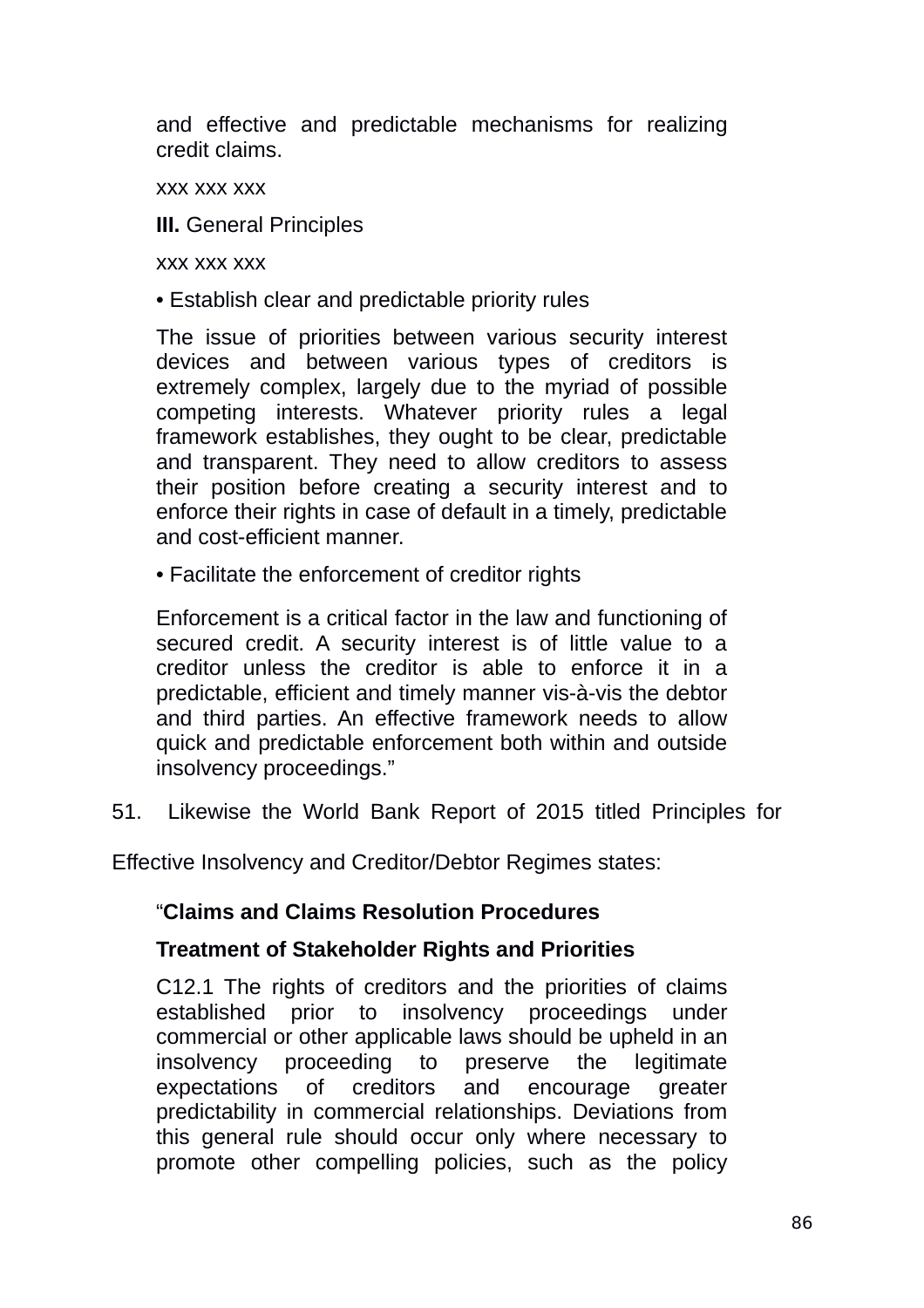supporting reorganization, or to maximize the insolvency estate's value. Rules of priority should enable creditors to manage credit efficiently, consistent with the following additional principles:

C12.2 The priority of secured creditors in their collateral should be upheld and, absent the secured creditor's consent, its interest in the collateral should not be subordinated to other priorities granted in the course of the insolvency proceeding. Distributions to secured creditors should be made as promptly as possible.

C12.3 Following distributions to secured creditors from their collateral and the payment of claims related to the costs and expenses of administration, proceeds available for distribution should be distributed pari passu to the remaining general unsecured creditors, unless there are compelling reasons to justify giving priority status to a particular class of claims. Public interests generally should not be given precedence over private rights. The number of priority classes should be kept to a minimum.

C12.4 Workers are a vital part of an enterprise, and careful consideration should be given to balancing the rights of employees with those of other creditors."

However, Shri Sibal stated that this report should not be relied upon

as an earlier World Bank Report of 2010, titled "A Global View of

Business Insolvency Systems" (hereinafter referred to as the "2010

Report") had opined to the contrary.

52. Quite apart from the fact that the 2010 report is an earlier report, which opined on the basis of the French system, that creditors are divided into two separate classes without any further subclassification and that the advantage of such system is that it avoids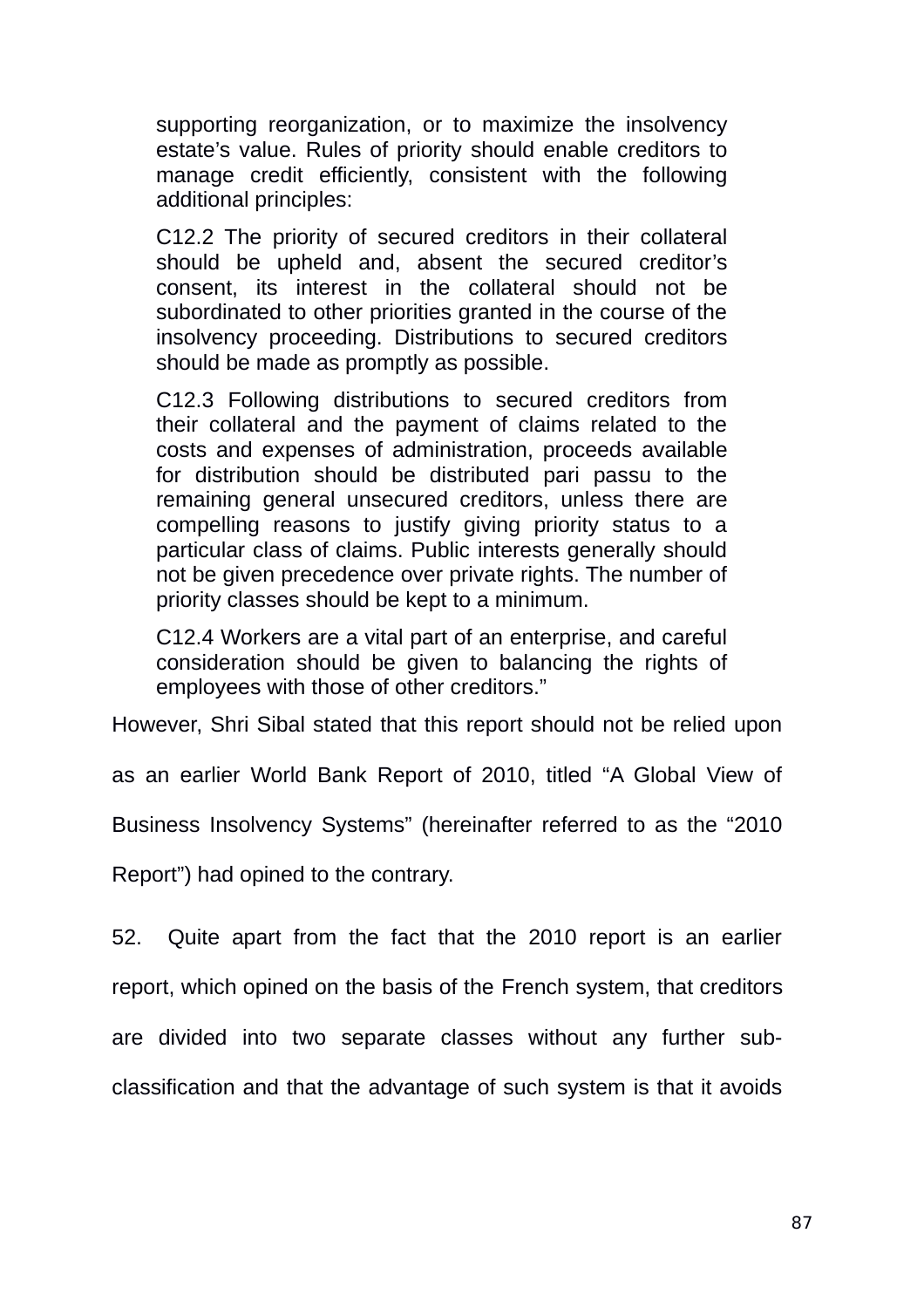potential conflict of interest among creditors in a particular class, the

report then goes on to state:

"In some cases, classification makes it easier to treat the claims of major creditors, who may be persuaded to opt to receive a different treatment from the general class of unsecured creditors, where such treatment is necessary to render the plan feasible. In such cases, the treatment for these major creditors is generally on less favorable terms than other, similarly situated creditors. Finally, classification may be a useful means of overriding the vote of a class of creditors that votes against the plan where the class is otherwise treated in a fair and equitable manner.<sup>[4](#page-87-0)</sup>"

Even according to this report, therefore, a "cramdown" on dissentient

creditors would pass muster under an insolvency law if such creditors

will receive, under a resolution plan, an amount at least equal to what

such creditors would receive in a liquidation proceeding being

"liquidation value".

53. Also, Philip R. Wood's book titled "Principles of International Insolvency" states:

"Secured creditors are super-priority creditors on insolvency. Security must stand up on insolvency which is when it is needed most. Security which is valid between the parties but not as against the creditors of the debtor is futile. Bankruptcy law which freeze or delay or weaken or de-prioritise security on insolvency destroy what the law

<span id="page-87-0"></span><sup>4</sup> This override, which has come to be known as a "cramdown" based on its effect, allows the court to conclude that a rejecting class should be compelled to accept the plan where the class is paid in strict accordance with the relative priority of creditor claims and will receive under the plan a distribution in an amount equal to or greater than such creditors would receive in a liquidation proceeding. The rationale is that these creditors cannot claim "foul" if their recovery is at least as good as they would have received if they had prevailed in having the enterprise liquidated.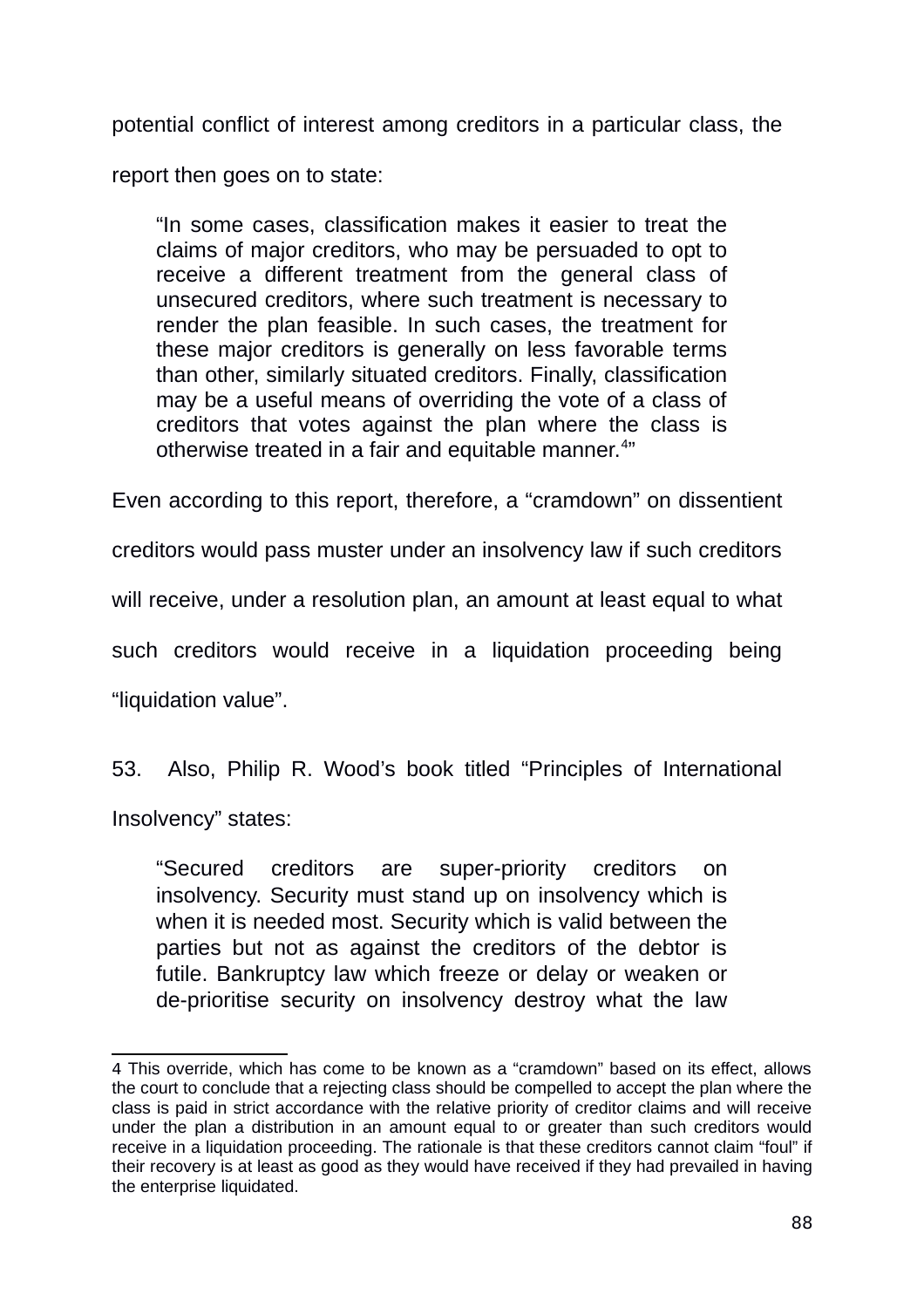created. Hence the end is more important than the beginning.

**Rationale of security** - The main purposes and policies of security are: protection of creditors on insolvency; the limitation of cascade or domino insolvencies; security encourages capital, e.g. enterprise finance; security reduces the cost of credit, e.g. margin collateral in markets; he who pays for the asset should have the right to the asset; security encourages the private rescue since the bank feels safer; security is defensive control, especially in the case of project finance; security is a fair exchange for the credit.

**Main Objections to security** The objections to security are mainly historical, but they resurrect and live on. The hostility may stem from: debtor-protection stirred by the ancient hostility to usurers and money-lending and now expressed in consumer protection statutes; the prevention of false wealth, i.e. the debtor has many possessions but few assets – this is usually met by a requirement for possession (inefficient because not public) or public registration; unsecured creditors get less on insolvency and this is seen as a violation of bankruptcy equality, although more often it is motivated by desire to protect unpaid employees and small creditors; security disturbs the safety of commercial transactions because of priority risks, e.g. the purchaser of goods; the secured creditor can disrupt a rescue by selling an essential asset."

54. Indeed, if an "equality for all" approach recognising the rights of different classes of creditors as part of an insolvency resolution process is adopted, secured financial creditors will, in many cases, be incentivised to vote for liquidation rather than resolution, as they would have better rights if the corporate debtor was to be liquidated rather than a resolution plan being approved. This would defeat the entire objective of the Code which is to first ensure that resolution of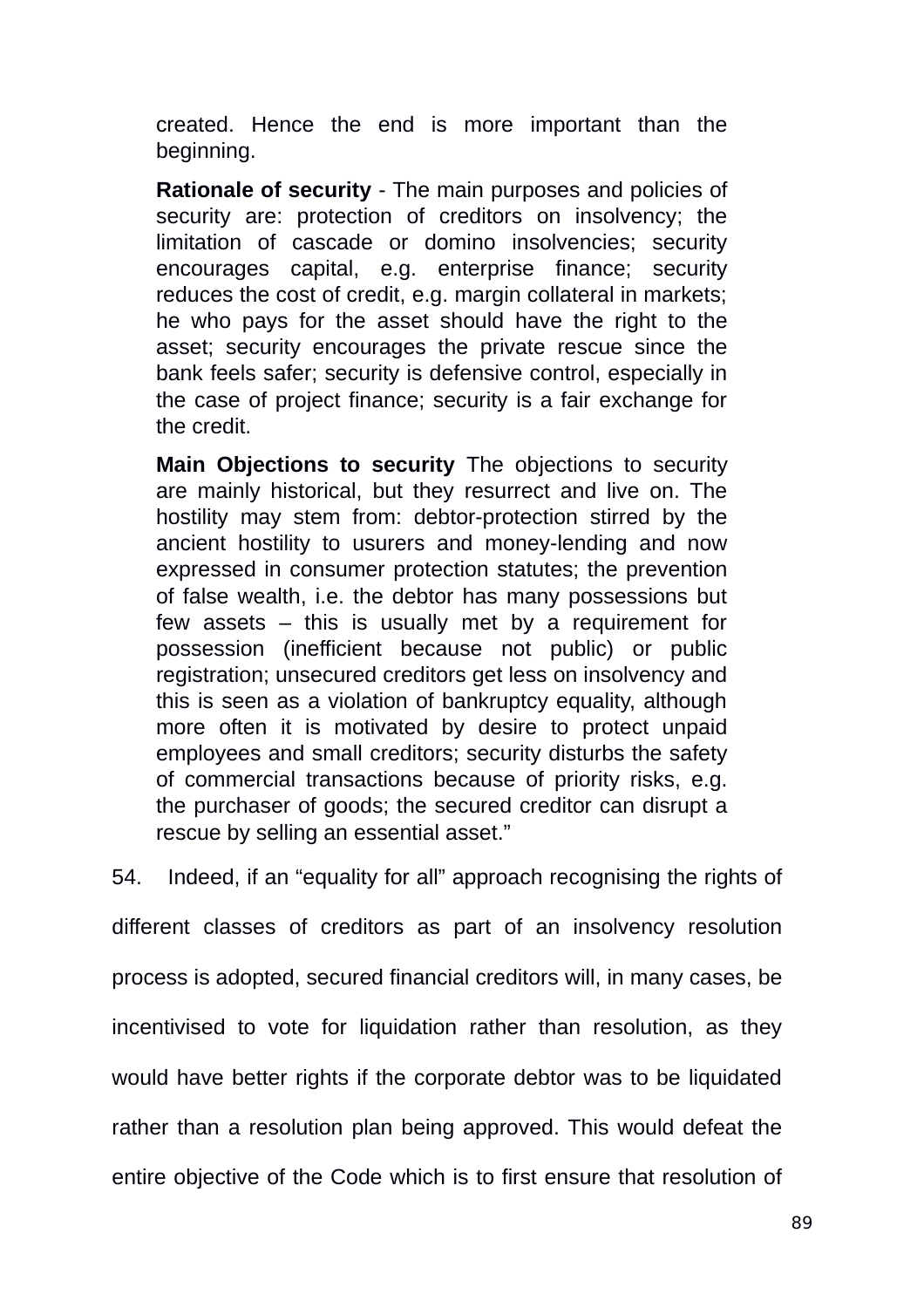distressed assets takes place and only if the same is not possible should liquidation follow.

55. Financial creditors are in the business of lending money. The RBI report on Trend and Progress of Banking in India, 2017-2018 reflects that the net interest margin of Indian banks for the financial year 2017-2018 is averaged at 2.5%. Likewise, the global trend for net interest margin was at 3.3% for banks in the USA and 1.6% for banks in the UK in the year 2016, as per the data published on the website of the bank. Thus, it is clear that financial creditors earn profit by earning interest on money lent with low margins, generally being between 1 to 4%. Also, financial creditors are capital providers for companies, who in turn are able to purchase assets and provide a working capital to enable such companies to run their business operation, whereas operational creditors are beneficiaries of amounts lent by financial creditors which are then used as working capital, and often get paid for goods and services provided by them to the corporate debtor, out of such working capital. On the other hand, market research carried out by India Brand Equity Foundation, a trust established by the Ministry of Commerce and Industry, as regards the Oil and Gas sector, has stated that the business risk of operational creditors who operate with higher profit margins and shorter cyclical

90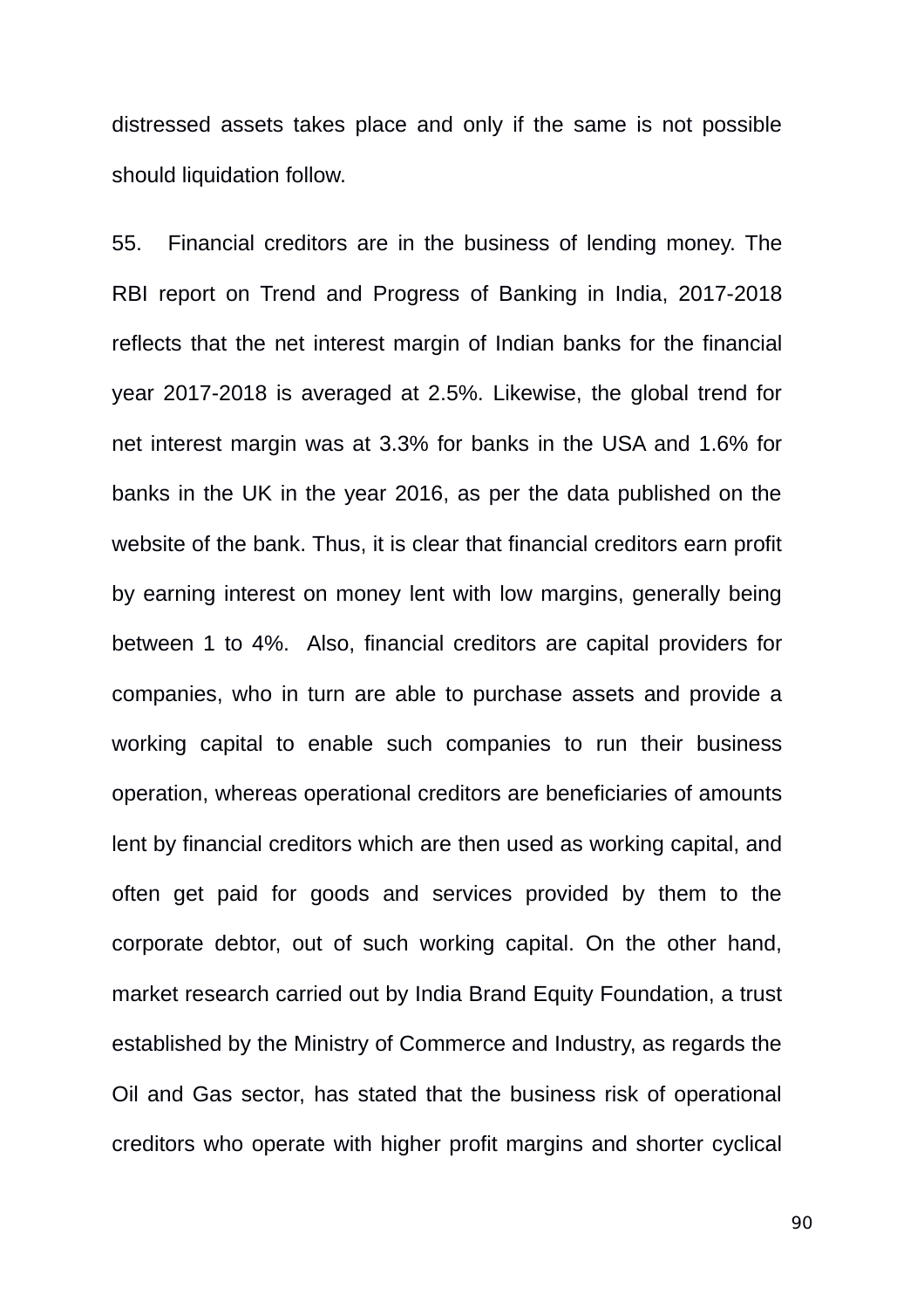repayments must needs be higher. Also, operational creditors have an immediate exit option, by stopping supply to the corporate debtor, once corporate debtors start defaulting in payment. Financial creditors may exit on their long-term loans, either upon repayment of the full amount or upon default, by recalling the entire loan facility and/or enforcing the security interest which is a time consuming and lengthy process which usually involves litigation. Financial creditors are also part of a regulated banking system which involves not merely declaring defaulters as non-performing assets but also involves restructuring such loans which often results in foregoing unpaid amounts of interest either wholly or partially. All these differences between financial and operational creditors have been reflected, albeit differently, in the judgment of **Swiss Ribbons** (supra). Thus, this Court in dealing with some of the differences has held:

"**50.** According to us, it is clear that most financial creditors, particularly banks and financial institutions, are secured creditors whereas most operational creditors are unsecured, payments for goods and services as well as payments to workers not being secured by mortgaged documents and the like. The distinction between secured and unsecured creditors is a distinction which has obtained since the earliest of the Companies Acts both in the United Kingdom and in this country. Apart from the above, the nature of loan agreements with financial creditors is different from contracts with operational creditors for supplying goods and services. Financial creditors generally lend finance on a term loan or for working capital that enables the corporate debtor to either set up and/or operate its business. On the other hand, contracts with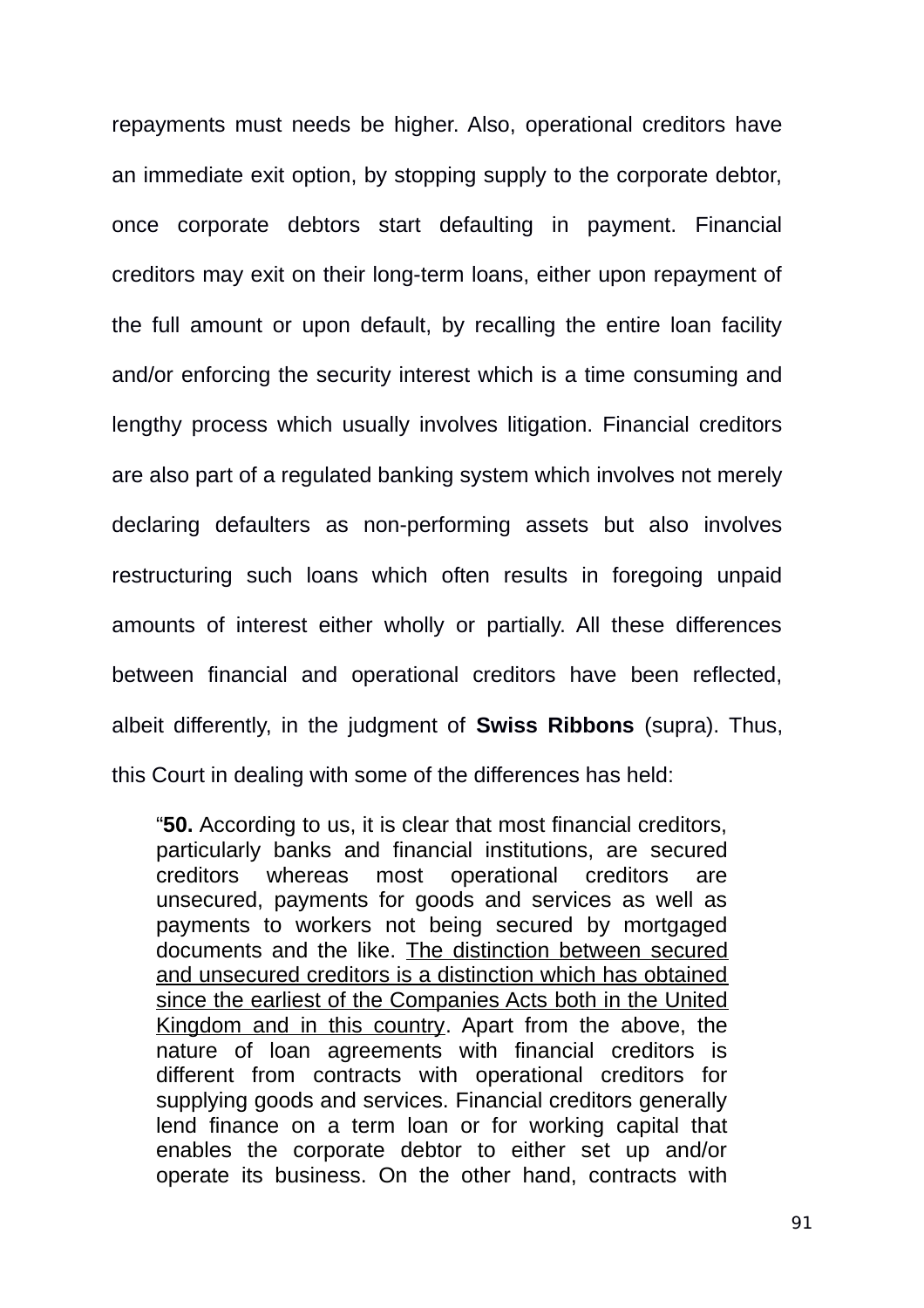operational creditors are relatable to supply of goods and services in the operation of business. Financial contracts generally involve large sums of money. By way of contrast, operational contracts have dues whose quantum is generally less. In the running of a business, operational creditors can be many as opposed to financial creditors, who lend finance for the set-up or working of business. Also, financial creditors have specified repayment schedules, and defaults entitle financial creditors to recall a loan in totality. Contracts with operational creditors do not have any such stipulations. Also, the forum in which dispute resolution takes place is completely different. Contracts with operational creditors can and do have arbitration clauses where dispute resolution is done privately. Operational debts also tend to be recurring in nature and the possibility of genuine disputes in case of operational debts is much higher when compared to financial debts. A simple example will suffice. Goods that are supplied may be substandard. Services that are provided may be substandard. Goods may not have been supplied at all. All these qua operational debts are matters to be proved in arbitration or in the courts of law. On the other hand, financial debts made to banks and financial institutions are well documented and defaults made are easily verifiable.

**51.** Most importantly, financial creditors are, from the very beginning, involved with assessing the viability of the corporate debtor. They can, and therefore do, engage in restructuring of the loan as well as reorganisation of the corporate debtor's business when there is financial stress, which are things operational creditors do not and cannot do. Thus, preserving the corporate debtor as a going concern, while ensuring maximum recovery for all creditors being the objective of the Code, financial creditors are clearly different from operational creditors and therefore, there is obviously an intelligible differentia between the two which has a direct relation to the objects sought to be achieved by the Code.

xxx xxx xxx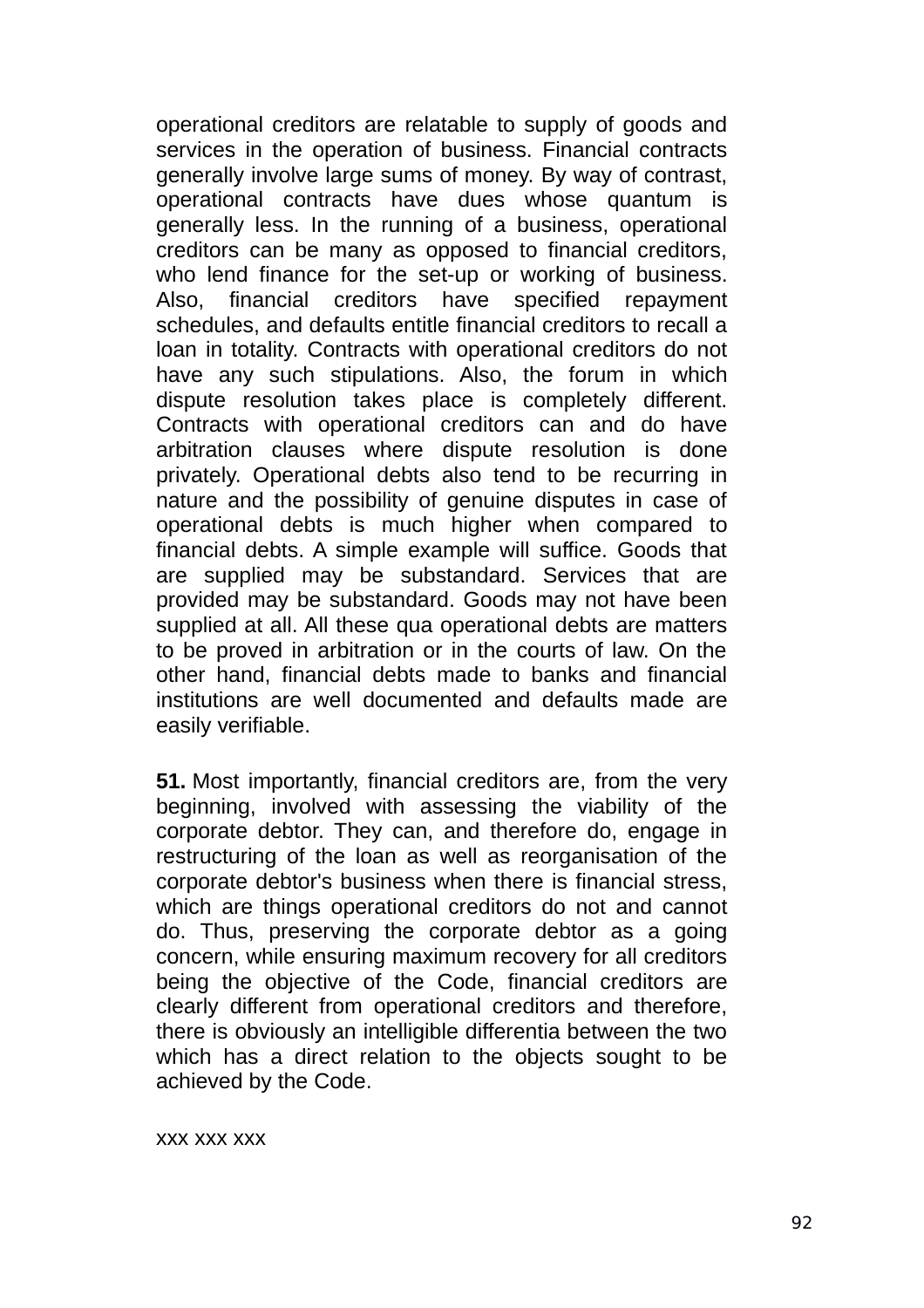**75.** Since the financial creditors are in the business of moneylending, banks and financial institutions are best equipped to assess viability and feasibility of the business of the corporate debtor. Even at the time of granting loans, these banks and financial institutions undertake a detailed market study which includes a techno-economic valuation report, evaluation of business, financial projection, etc. Since this detailed study has already been undertaken before sanctioning a loan, and since financial creditors have trained employees to assess viability and feasibility, they are in a good position to evaluate the contents of a resolution plan. On the other hand, operational creditors, who provide goods and services, are involved only in recovering amounts that are paid for such goods and services, and are typically unable to assess viability and feasibility of business. The BLRC Report, already quoted above, makes this abundantly clear.

#### xxx xxx xxx

**76.** Quite apart from this, the United Nations Commission on International Trade Law, in its *Legislative Guide on Insolvency Law (the UNCITRAL Guidelines) recognises the* importance of ensuring equitable treatment to similarly placed creditors and states as follows:

### "*Ensuring equitable treatment of similarly situated creditors*

7. The objective of equitable treatment is based on the notion that, in collective proceedings, creditors with similar legal rights should be treated fairly, receiving a distribution on their claim in accordance with their relative ranking and interests. This key objective recognises that all creditors do not need to be treated identically, but in a manner that reflects the different bargains they have struck with the debtor. This is less relevant as a defining factor where there is no specific debt contract with the debtor, such as in the case of damage claimants (e.g. for environmental damage) and tax authorities. Even though the principle of equitable treatment may be modified by social policy on priorities and give way to the prerogatives pertaining to holders of claims or interests that arise, for example, by operation of law, it retains its significance by *UNCITRAL Legislative Guide on Insolvency Law* ensuring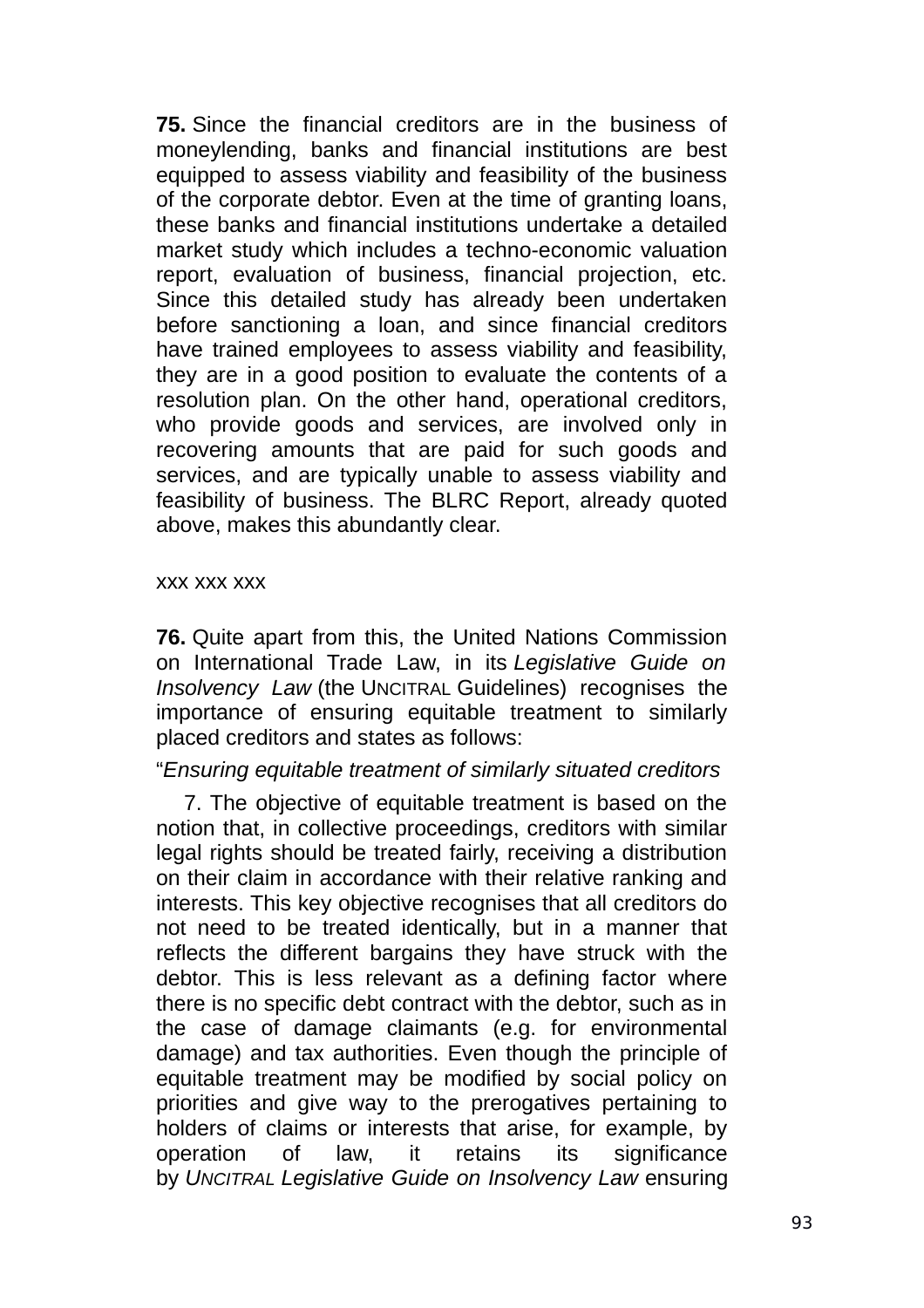that the priority accorded to the claims of a similar class affects all members of the class in the same manner. The policy of equitable treatment permeates many aspects of an insolvency law, including the application of the stay or suspension, provisions to set aside acts and transactions and recapture value for the insolvency estate, classification of claims, voting procedures in reorganisation and distribution mechanisms. An insolvency law should address problems of fraud and favouritism that may arise in cases of financial distress by providing, for example, that acts and transactions detrimental to equitable treatment of creditors can be avoided."

**77.** NCLAT has, while looking into viability and feasibility of resolution plans that are approved by the Committee of Creditors, always gone into whether operational creditors are given roughly the same treatment as financial creditors, and if they are not, such plans are either rejected or modified so that the operational creditors' rights are safeguarded. It may be seen that a resolution plan cannot pass muster under Section 30(2)(*b*) read with Section 31 unless a minimum payment is made to operational creditors, being not less than liquidation value. Further, on 5-10-2018, Regulation 38 has been amended. Prior to the amendment, Regulation 38 read as follows:

"**38.** *Mandatory contents of the resolution plan*.—(1) A resolution plan shall identify specific sources of funds that will be used to pay the—

(*a*) insolvency resolution process costs and provide that the insolvency resolution process costs, to the extent unpaid, will be paid in priority to any other creditor;

(*b*) liquidation value due to operational creditors and provide for such payment in priority to any financial creditor which shall in any event be made before the expiry of thirty days after the approval of a resolution plan by the adjudicating authority; and

(*c*) liquidation value due to dissenting financial creditors and provide that such payment is made before any recoveries are made by the financial creditors who voted in favour of the resolution plan."

Post amendment, Regulation 38 reads as follows: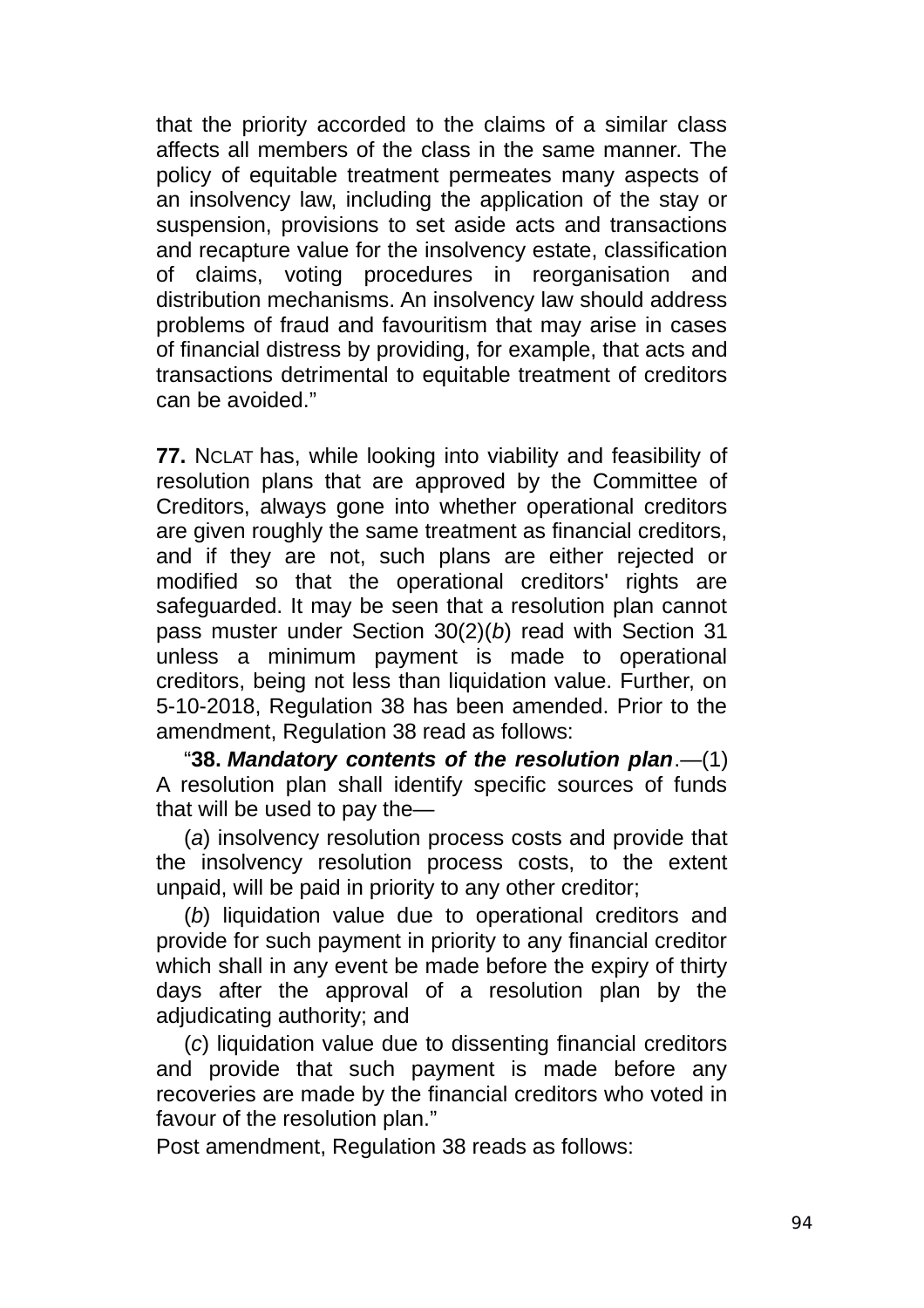"**38.** *Mandatory contents of the resolution plan*.—(1) The amount due to the operational creditors under a resolution plan shall be given priority in payment over financial creditors.

(1-A) A resolution plan shall include a statement as to how it has dealt with the interests of all stakeholders, including financial creditors and operational creditors, of the corporate debtor."

The aforesaid Regulation further strengthens the rights of operational creditors by statutorily incorporating the principle of fair and equitable dealing of operational creditors' rights, together with priority in payment over financial creditors."

(emphasis supplied)

56. By reading paragraph 77 *de hors* the earlier paragraphs, the Appellate Tribunal has fallen into grave error. Paragraph 76 clearly refers to the UNCITRAL Legislative Guide which makes it clear beyond any doubt that equitable treatment is only of similarly situated creditors. This being so, the observation in paragraph 77 cannot be read to mean that financial and operational creditors must be paid the same amounts in any resolution plan before it can pass muster. On the contrary, paragraph 77 itself makes it clear that there is a difference in payment of the debts of financial and operational creditors, operational creditors having to receive a minimum payment, being not less than liquidation value, which does not apply to financial creditors. The amended Regulation 38 set out in paragraph 77 again does not lead to the conclusion that financial and operational creditors, or secured and unsecured creditors, must be paid the same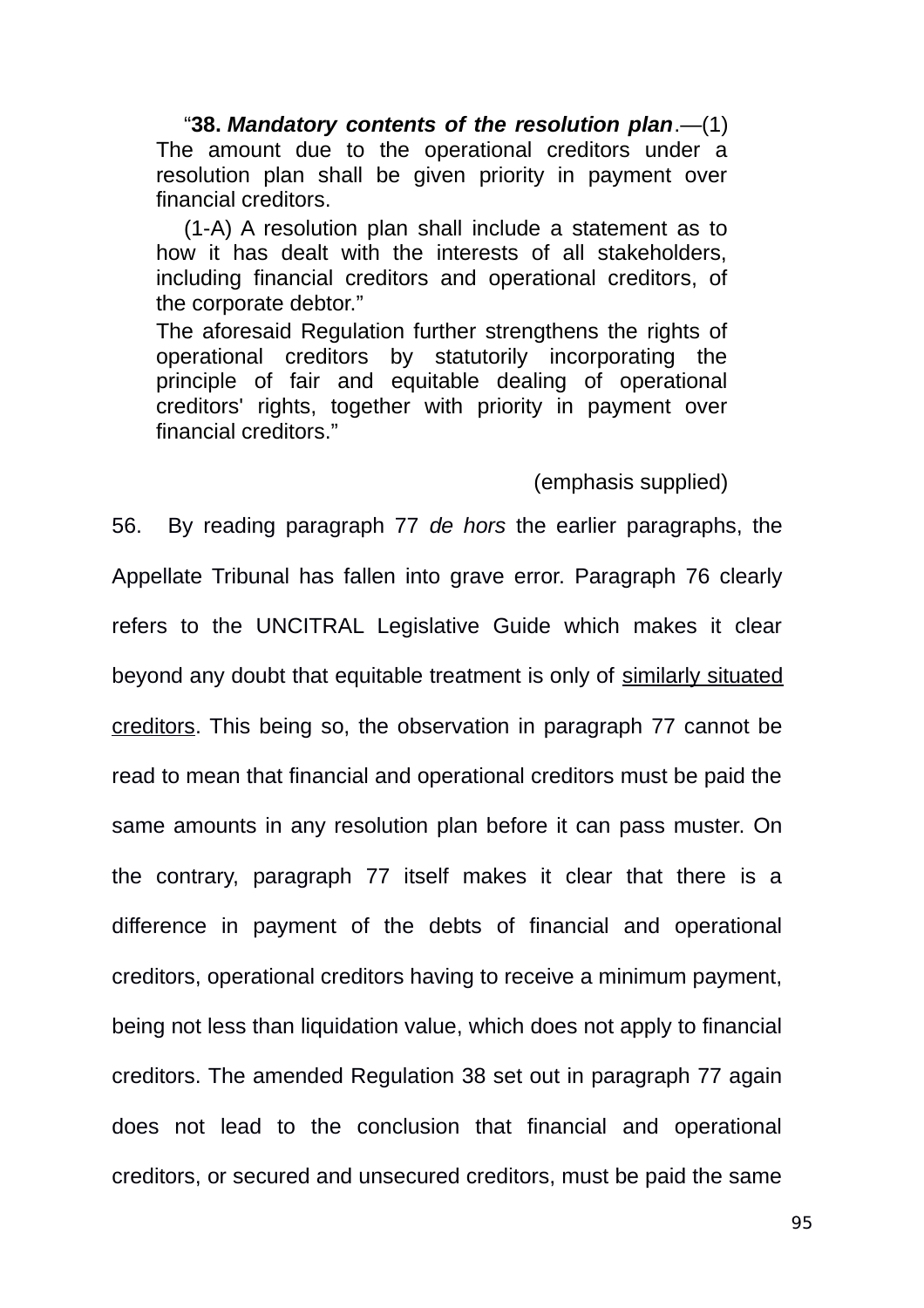amounts, percentage wise, under the resolution plan before it can pass muster. Fair and equitable dealing of operational creditors' rights under the said Regulation involves the resolution plan stating as to how it has dealt with the interests of operational creditors, which is not the same thing as saying that they must be paid the same amount of their debt proportionately. Also, the fact that the operational creditors are given priority in payment over all financial creditors does not lead to the conclusion that such payment must necessarily be the same recovery percentage as financial creditors. So long as the provisions of the Code and the Regulations have been met, it is the commercial wisdom of the requisite majority of the Committee of Creditors which is to negotiate and accept a resolution plan, which may involve differential payment to different classes of creditors, together with negotiating with a prospective resolution applicant for better or different terms which may also involve differences in distribution of amounts between different classes of creditors.

57. Indeed, by vesting the Committee of Creditors with the discretion of accepting resolution plans only with financial creditors, operational creditors having no vote, the Code itself differentiates between the two types of creditors for the reasons given above. Further, as has been reflected in **Swiss Ribbons** (supra), most

96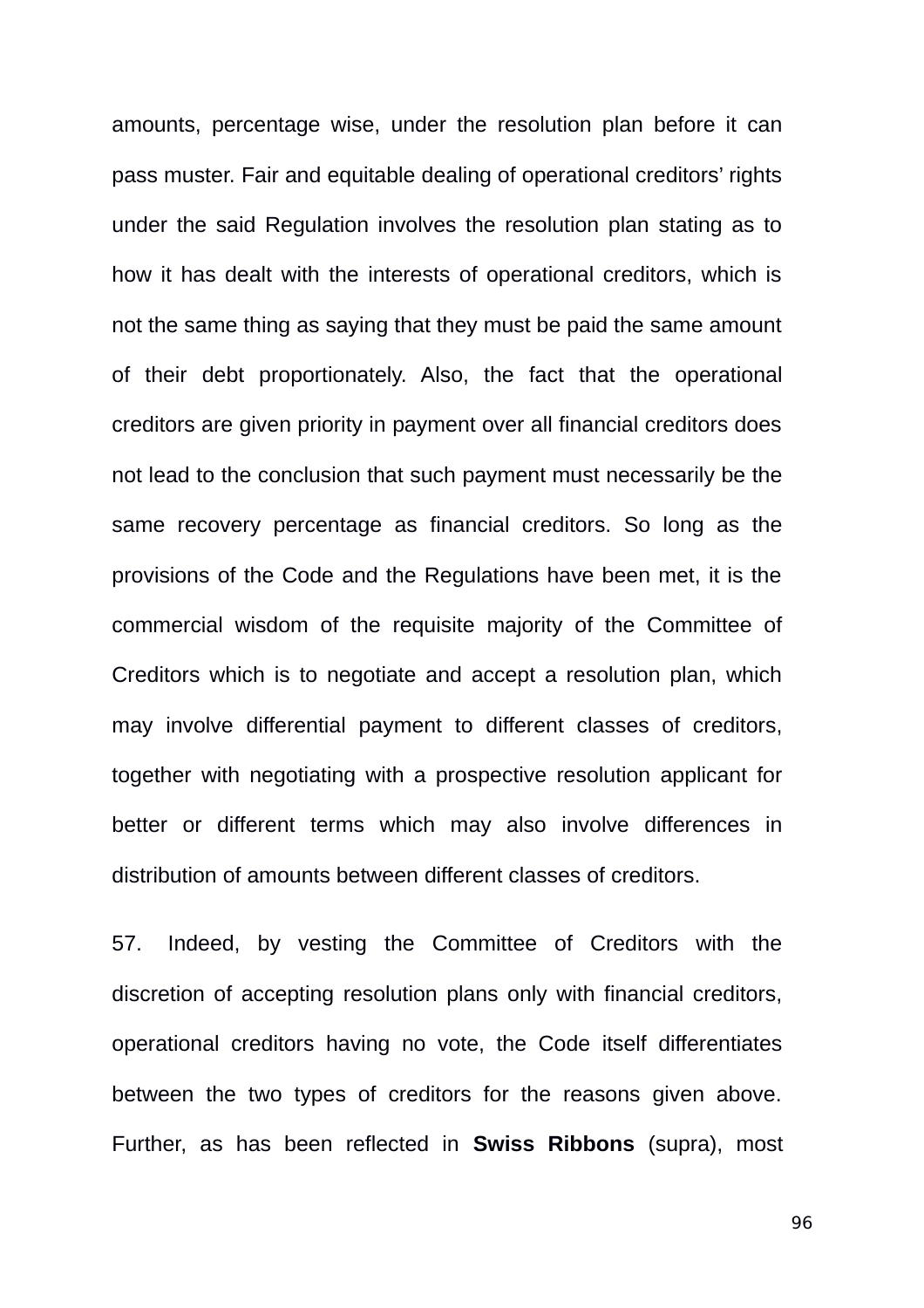financial creditors are secured creditors, whose security interests must be protected in order that they do not go ahead and realise their security in legal proceedings, but instead are incentivised to act within the framework of the Code as persons who will resolve stressed assets and bring a corporate debtor back to its feet. Shri Sibal's argument that the expression "secured creditor" does not find mention in Chapter II of the Code, which deals with the resolution process, and is only found in Chapter III, which deals with liquidation, is for the reason that secured creditors as a class are subsumed in the class of financial creditors, as has been held in **Swiss Ribbons** (supra). Indeed, Regulation 13(1) of the 2016 Regulations mandates that when the resolution professional verifies claims, the security interest of secured creditors is also looked at and gets taken care of. Similarly, Regulation 36(2)(d) when it provides for a list of creditors and the amounts claimed by them in the information memorandum (which is to be submitted to prospective resolution applicants), also provides for the amount of claims admitted and security interest in respect of such claims. Under Regulation 39(4), the compliance certificate of the resolution professional as to the CIRP being successful is contained in Form H to the Regulations. This statutory form, in paragraphs 6 and 7, states as under:

97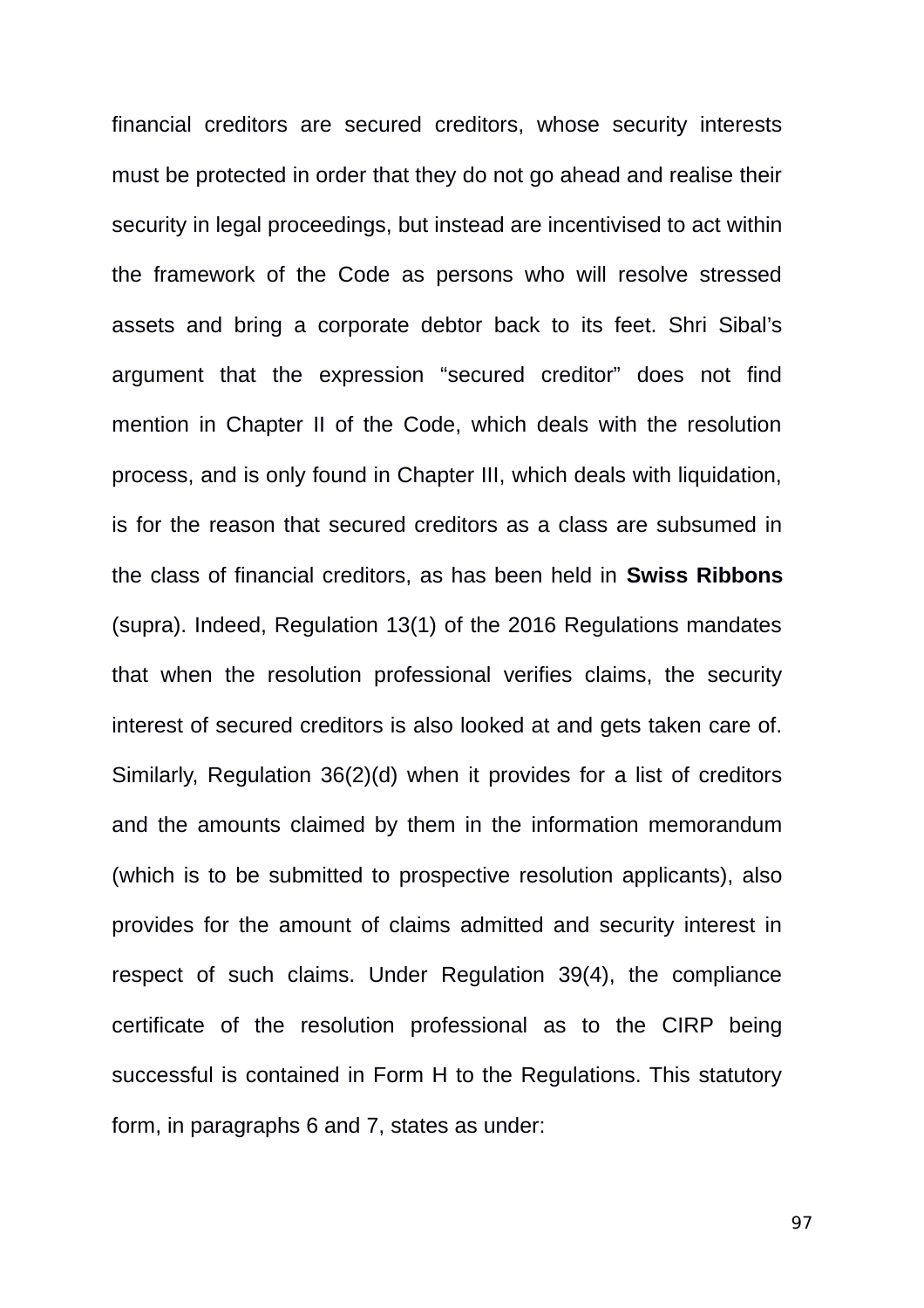"6. The Resolution Plan includes a statement under regulation 38(1A) of the CIRP Regulations as to how it has dealt with the interests of all stakeholders in compliance with the Code and regulations made thereunder.

7. The amounts provided for the stakeholders under the Resolution Plan is as under:

(Amount in Rs. Lakh)

| SI.<br>No.     | <b>of</b><br>Category<br><b>Stakeholder</b>                                 | <b>Amount</b><br><b>Claimed</b> | <b>Amount</b><br><b>Admitted</b> | <b>Amount</b><br><b>Provided</b><br>under the<br>Plan | <b>Amount</b><br><b>Provided</b><br>the<br>to<br><b>Amount</b><br><b>Claimed</b><br>(%) |
|----------------|-----------------------------------------------------------------------------|---------------------------------|----------------------------------|-------------------------------------------------------|-----------------------------------------------------------------------------------------|
| $\mathbf{1}$   | <b>Dissenting</b><br><b>Secured</b><br><b>Financial</b><br><b>Creditors</b> |                                 |                                  |                                                       |                                                                                         |
| $\overline{2}$ | Other Secured<br>Financial<br><b>Creditors</b>                              |                                 |                                  |                                                       |                                                                                         |
| 3              | <b>Dissenting</b><br>Unsecured<br><b>Financial</b><br><b>Creditors</b>      |                                 |                                  |                                                       |                                                                                         |
| $\overline{4}$ | Other<br>Unsecured<br><b>Financial</b><br><b>Creditors</b>                  |                                 |                                  |                                                       |                                                                                         |
| 5              | Operational<br><b>Creditors</b>                                             |                                 |                                  |                                                       |                                                                                         |
|                | Government                                                                  |                                 |                                  |                                                       |                                                                                         |
|                | Workmen                                                                     |                                 |                                  |                                                       |                                                                                         |
|                | <b>Employees</b>                                                            |                                 |                                  |                                                       |                                                                                         |
|                |                                                                             |                                 |                                  |                                                       |                                                                                         |
| $\overline{4}$ | Other<br><b>Debts</b><br>and Dues                                           |                                 |                                  |                                                       |                                                                                         |
| <b>Total</b>   |                                                                             |                                 |                                  |                                                       |                                                                                         |

Quite clearly, secured and unsecured financial creditors are differentiated when it comes to amounts to be paid under a resolution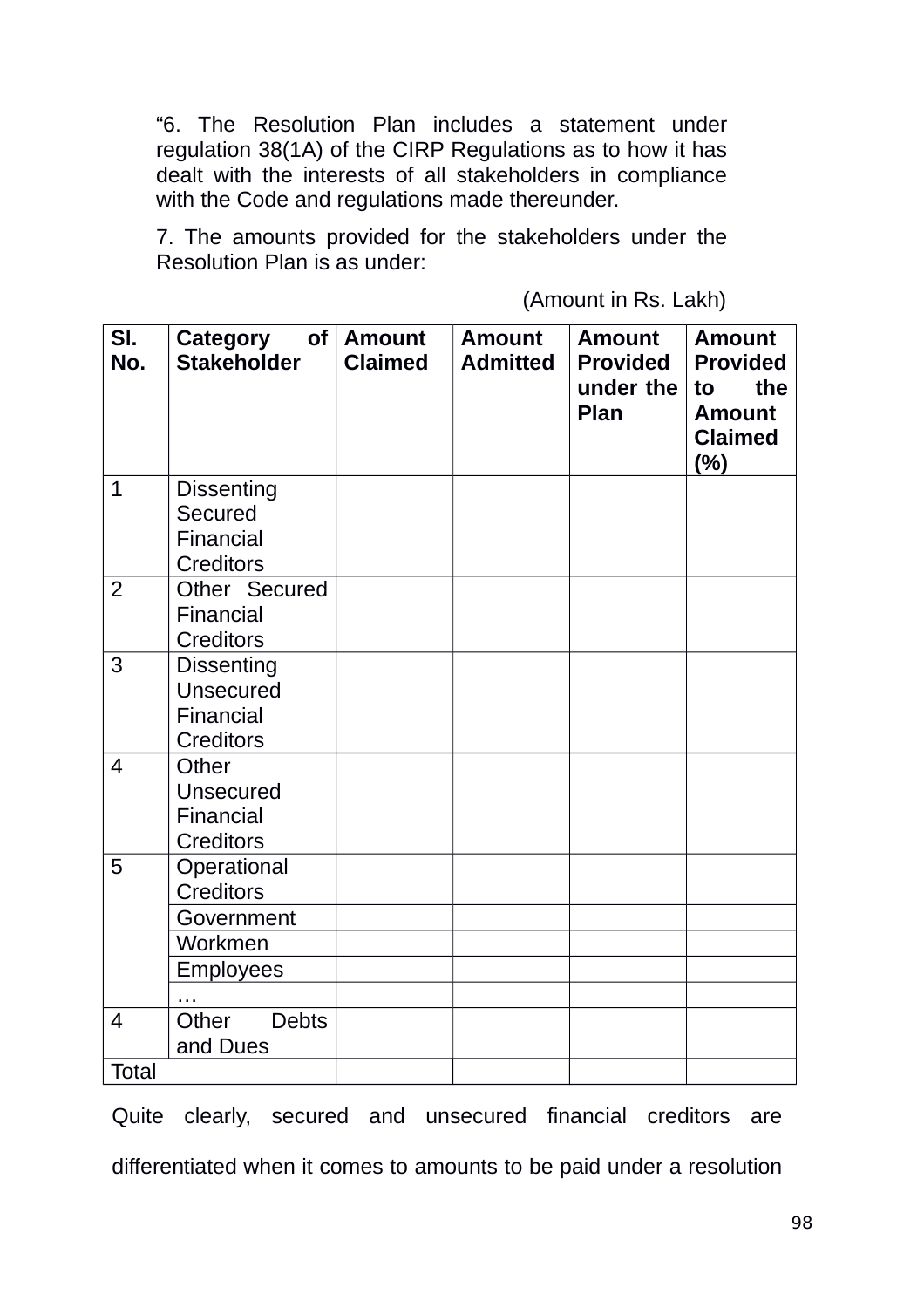plan, together with what dissenting secured or unsecured financial creditors are to be paid. And, most importantly, operational creditors are separately viewed from these secured and unsecured financial creditors in S.No.5 of paragraph 7 of statutory Form H. Thus, it can be seen that the Code and the Regulations, read as a whole, together with the observations of expert bodies and this Court's judgment, all lead to the conclusion that the equality principle cannot be stretched to treating unequals equally, as that will destroy the very objective of the Code - to resolve stressed assets. Equitable treatment is to be accorded to each creditor depending upon the class to which it belongs: secured or unsecured, financial or operational.

58. However, Shri Sibal relied strongly upon a judgment of this Court being **Mihir R. Mafatlal v. Mafatlal Industries Ltd.** (1997) 1 SCC 579, and in particular paragraph 28 thereof, which stated as follows:

"**28.** …On a conjoint reading of the relevant provisions of Sections 391 and 393 it becomes at once clear that the Company Court which is called upon to sanction such a scheme has not merely to go by the ipse dixit of the majority of the shareholders or creditors or their respective classes who might have voted in favour of the scheme by requisite majority but the Court has to consider the pros and cons of the scheme with a view to finding out whether the scheme is fair, just and reasonable and is not contrary to any provisions of law and it does not violate any public policy. This is implicit in the very concept of compromise or

99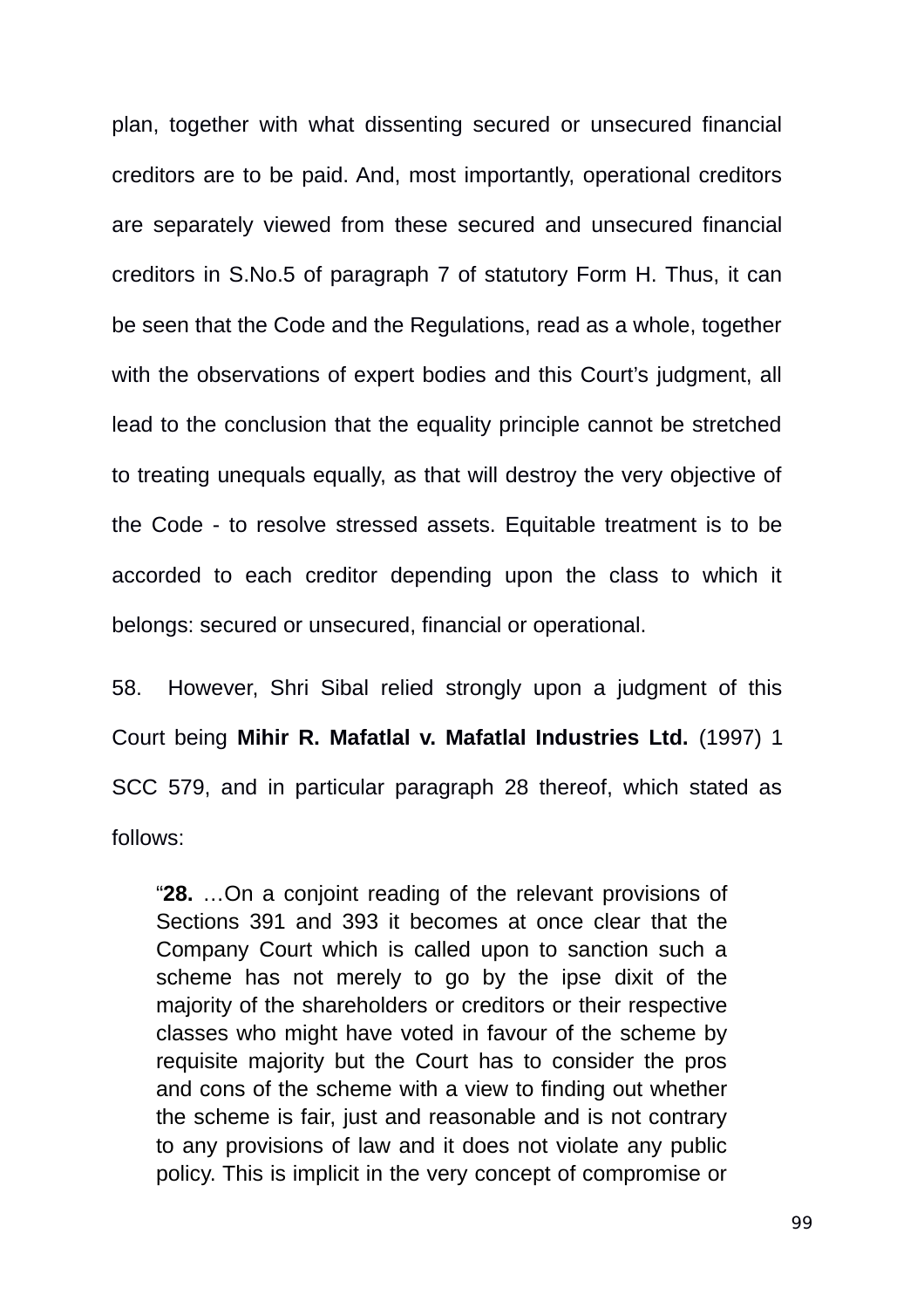arrangement which is required to receive the imprimatur of a court of law. No court of law would ever countenance any scheme of compromise or arrangement arrived at between the parties and which might be supported by the requisite majority if the Court finds that it is an unconscionable or an illegal scheme or is otherwise unfair or unjust to the class of shareholders or creditors for whom it is meant. Consequently it cannot be said that a Company Court before whom an application is moved for sanctioning such a scheme which might have got the requisite majority support of the creditors or members or any class of them for whom the scheme is mooted by the company concerned, has to act merely as a rubber stamp and must almost automatically put its seal of approval on such a scheme. It is trite to say that once the scheme gets sanctioned by the Court it would bind even the dissenting minority shareholders or creditors. Therefore, the fairness of the scheme qua them also has to be kept in view by the Company Court while putting its seal of approval on the scheme concerned placed for its sanction. It is, of course, true that so far as the Company Court is concerned as per the statutory provisions of Sections 391 and 393 of the Act the question of voidability of the scheme will have to be judged subject to the rider that a scheme sanctioned by majority will remain binding to a dissenting minority of creditors or members, as the case may be, even though they have not consented to such a scheme and to that extent absence of their consent will have no effect on the scheme. It can be postulated that even in case of such a scheme of compromise and arrangement put up for sanction of a Company Court it will have to be seen whether the proposed scheme is lawful and just and fair to the whole class of creditors or members including the dissenting minority to whom it is offered for approval and which has been approved by such class of persons with requisite majority vote."

The very next paragraph, however, states as follows: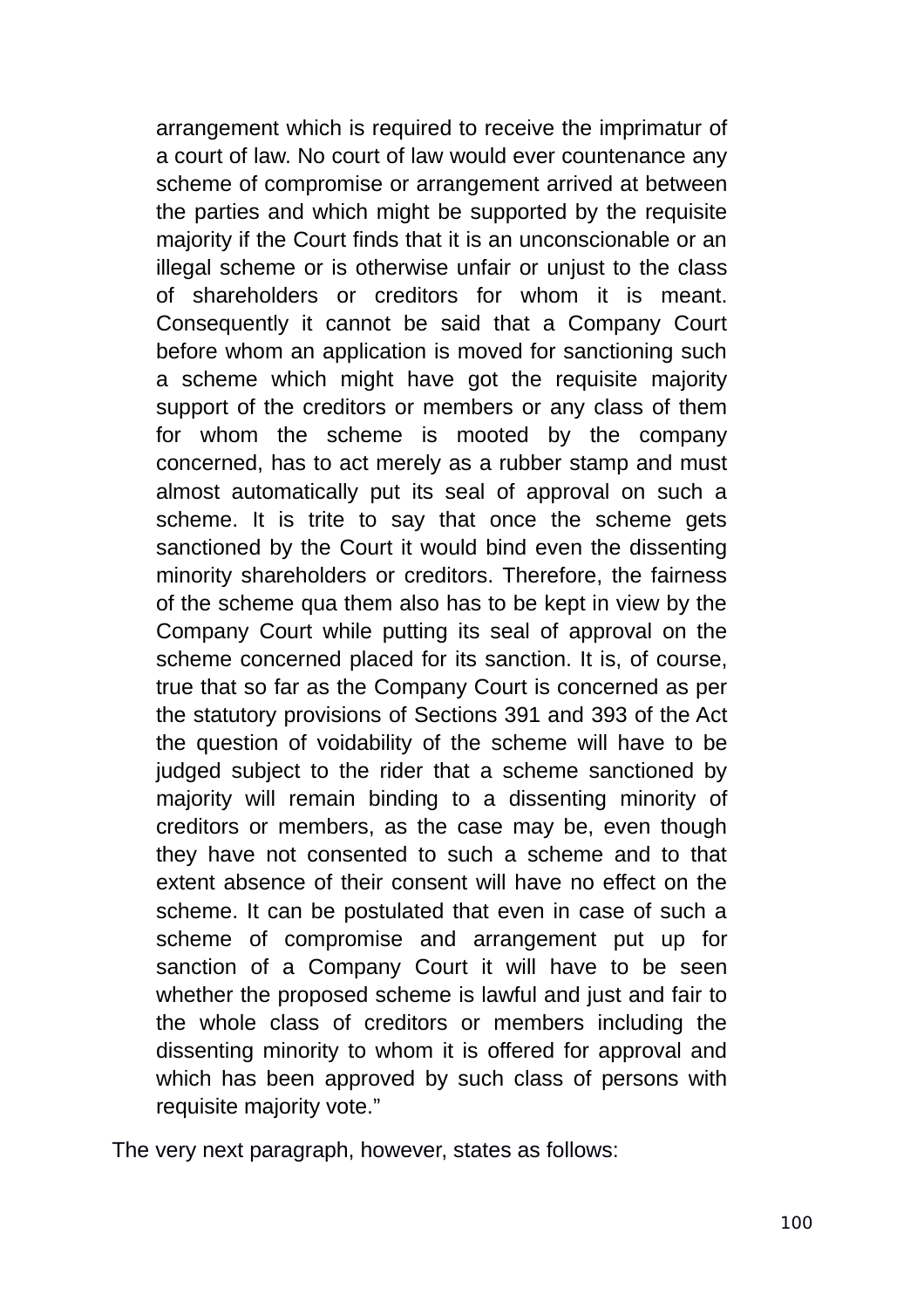"**29.** However further question remains whether the Court has jurisdiction like an appellate authority to minutely scrutinise the scheme and to arrive at an independent conclusion whether the scheme should be permitted to go through or not when the majority of the creditors or members or their respective classes have approved the scheme as required by Section 391 sub-section (2). On this aspect the nature of compromise or arrangement between the company and the creditors and members has to be kept in view. It is the commercial wisdom of the parties to the scheme who have taken an informed decision about the usefulness and propriety of the scheme by supporting it by the requisite majority vote that has to be kept in view by the Court. The Court certainly would not act as a court of appeal and sit in judgment over the informed view of the parties concerned to the compromise as the same would be in the realm of corporate and commercial wisdom of the parties concerned. The Court has neither the expertise nor the jurisdiction to delve deep into the commercial wisdom exercised by the creditors and members of the company who have ratified the Scheme by the requisite majority. Consequently the Company Court's jurisdiction to that extent is peripheral and supervisory and not appellate. The Court acts like an umpire in a game of cricket who has to see that both the teams play their game according to the rules and do not overstep the limits. But subject to that how best the game is to be played is left to the players and not to the umpire."

In **Mihir Mafatlal** (supra), the Court was dealing with schemes of amalgamation under Section 391 of the Companies Act, 1956. Under Section 392 of the said Act, the High Court is vested with a supervisory jurisdiction, which includes the power to give directions and make modifications in such schemes, as it may consider necessary, for the proper working of the said Schemes. This power in Section 392 is conspicuous by its absence when it comes to the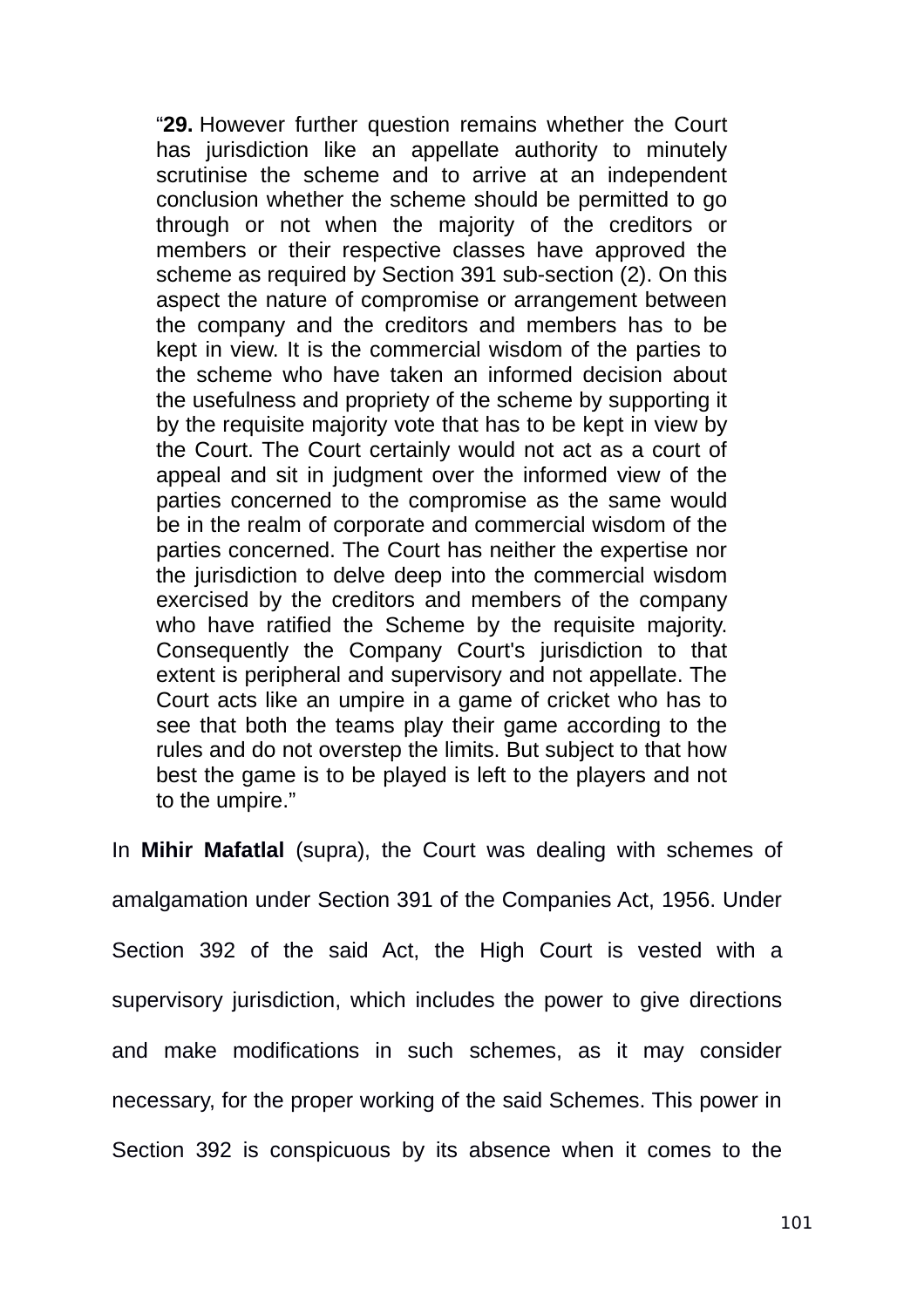Adjudicating Authority under the Code, whose jurisdiction is circumscribed by Section 30(2). It is the Committee of Creditors, under Section 30(4) read with Regulation 39(3), that is vested with the power to approve resolution plans and make modifications therein as the Committee deems fit. It is this vital difference between the jurisdiction of the High Court under Section 392 of the Companies Act, 1956 and the jurisdiction of the Adjudicating Authority under the Code that must be kept in mind when the Adjudicating Authority is to decide on whether a resolution plan passes muster under the Code. When this distinction is kept in mind, it is clear that there is no residual jurisdiction not to approve a resolution plan on the ground that it is unfair or unjust to a class of creditors, so long as the interest of each class has been looked into and taken care of. It is important to note that even under Sections 391 and 392 of the Companies Act, 1956, ultimately it is the commercial wisdom of the parties to the scheme, reflected in the 75% majority vote, which then binds all shareholders and creditors. Even under Sections 391 and 392, the High Court cannot act as a court of appeal and sit in judgment over such commercial wisdom.

## **The constitution of a sub-committee by the Committee of Creditors**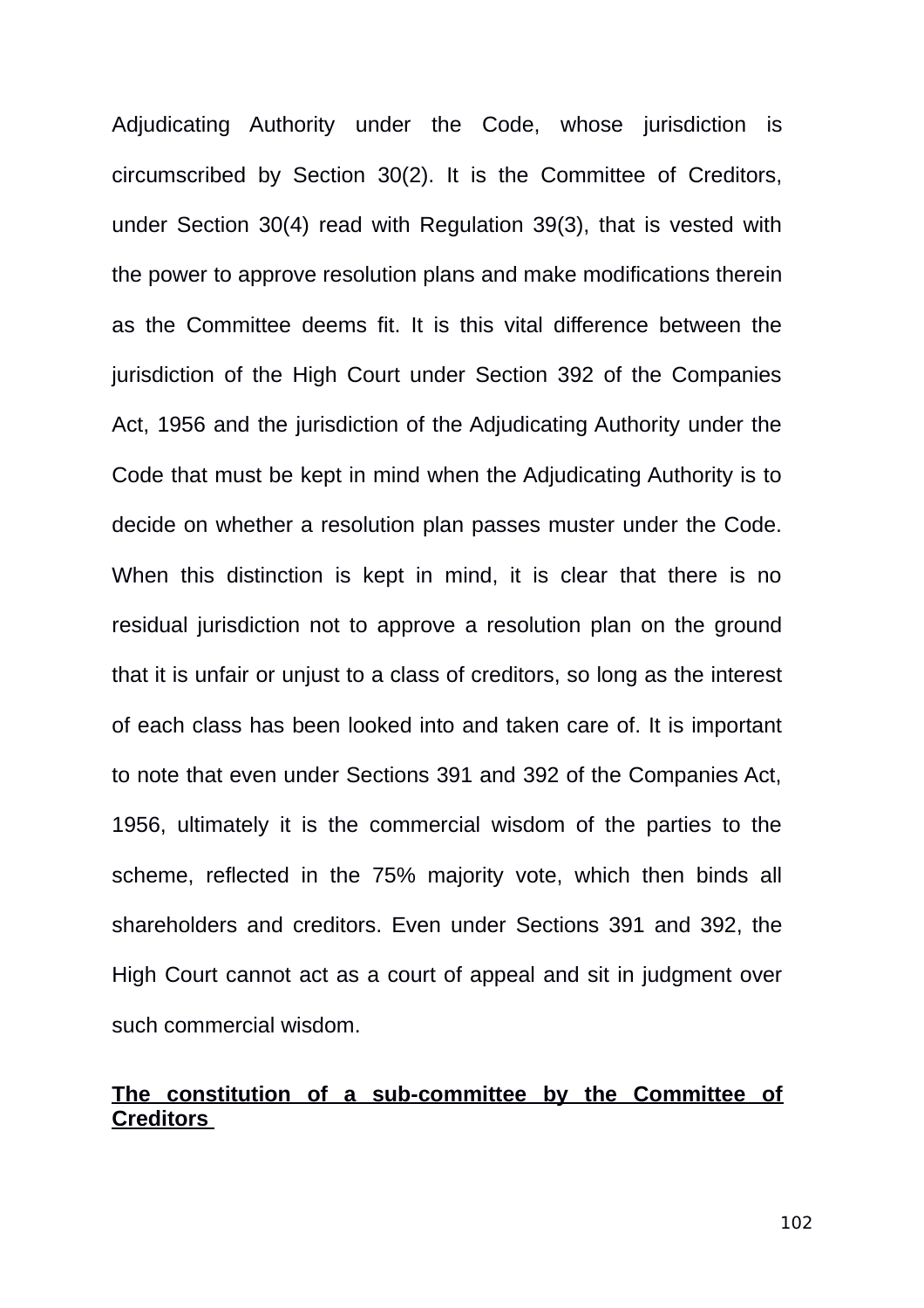59. A large part of Shri Sibal's submission was centered around the fact that the Committee of Creditors delegated its functions to a subcommittee, which delegation is impermissible. As a result of this delegation, the sub-committee secretly made negotiations with ArcelorMittal, which secret negotiations then produced a wholly inequitable result in that Standard Chartered Bank, though a financial creditor, was only paid 1.74% of its admitted claim of INR 3487 crores as opposed to other financial creditors who were paid 74.8% of what was claimed by them.

60. Under Section 21(8) of the Code, all decisions by the Committee of Creditors can be taken by a 51% majority vote, unless, a higher percentage is required under other specific provisions of the Code.

61. In **Pradyat Kumar Bhose v. The Hon'ble the Chief Justice of Calcutta High Court** (1955) 2 SCR 1331 at page 1345-1346, this Court, when dealing with the Chief Justice of the High Court of Calcutta's administrative powers held:

**"**The further subordinate objections that have been raised remain to be considered. The first objection that has been urged is that even if the Chief Justice had the power to dismiss, he was not, in exercise of that power, competent to delegate to another Judge the enquiry into the charges but should have made the enquiry himself. This contention proceeds on a misapprehension of the nature of the power.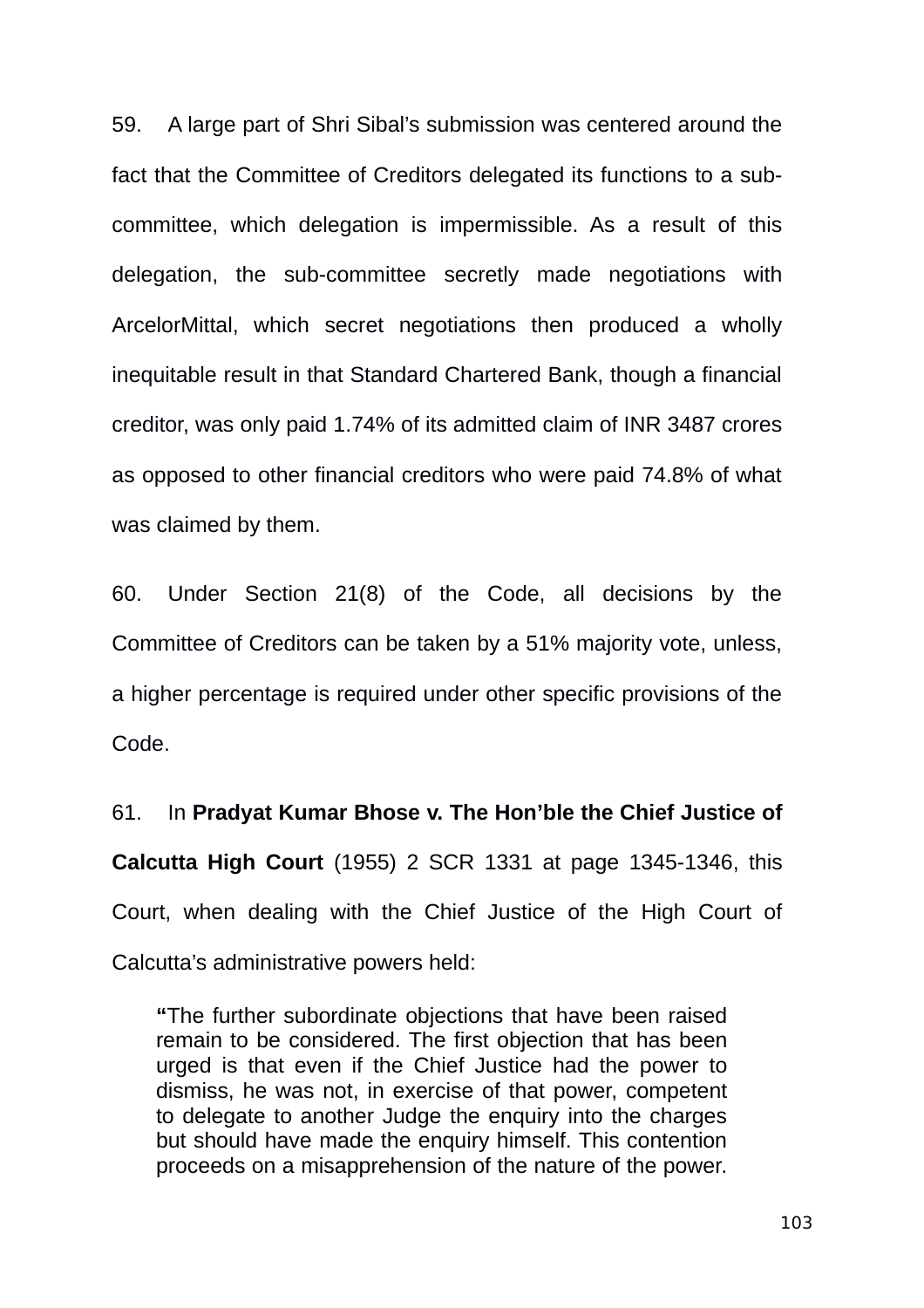As pointed out in *Barnard* v. *National Dock Labour Board* [(1953) 2 QB 18, 40] at p. 40, it is true that "no judicial tribunal can delegate its functions unless it is enabled to do so expressly or by necessary implication". But the exercise of the power to appoint or dismiss an officer is the exercise not of a judicial power but of an administrative power. It is nonetheless so, by reason of the fact that an opportunity to show cause and an enquiry simulating judicial standards have to precede the exercise thereof. It is well-recognised that a statutory functionary exercising such a power cannot be said to have delegated his functions merely by deputing a responsible and competent official to enquire and report. That is the ordinary mode of exercise of any administrative power. What cannot be delegated except where the law specifically so provides — is the ultimate responsibility for the exercise of such power. As pointed out by the House of Lords in *Board of Education* v. *Rice* [(1911) AC 179, 182] , a functionary who has to decide an administrative matter, of the nature involved in this case, can obtain the material on which he is to act in such manner as may be feasible and convenient, provided only the affected party "has a fair opportunity to correct or contradict any relevant and prejudicial material". The following passage from the speech of Lord Chancellor in *Local Government Board* v. *Arlidge* [(1915) AC 120, 133] is apposite and instructive:

"My Lords, I concur in this view of the position of an administrative body to which the decision of a question in dispute between parties has been entrusted. The result of its inquiry must, as I have said, be taken, in the absence of directions in the statute to the contrary, to be intended to be reached by its ordinary procedure. In the case of the Local Government Board it is not doubtful what this procedure is. The Minister at the head of the Board is directly responsible to Parliament like other Ministers. He is responsible not only for what he himself does but for all that is done in his department. The volume of work entrusted to him is very great and he cannot do the great bulk of it himself. He is expected to obtain his materials vicariously through his officials, and he has discharged his duty if he sees that they obtain these materials for him properly. To try to extend his duty beyond this and to insist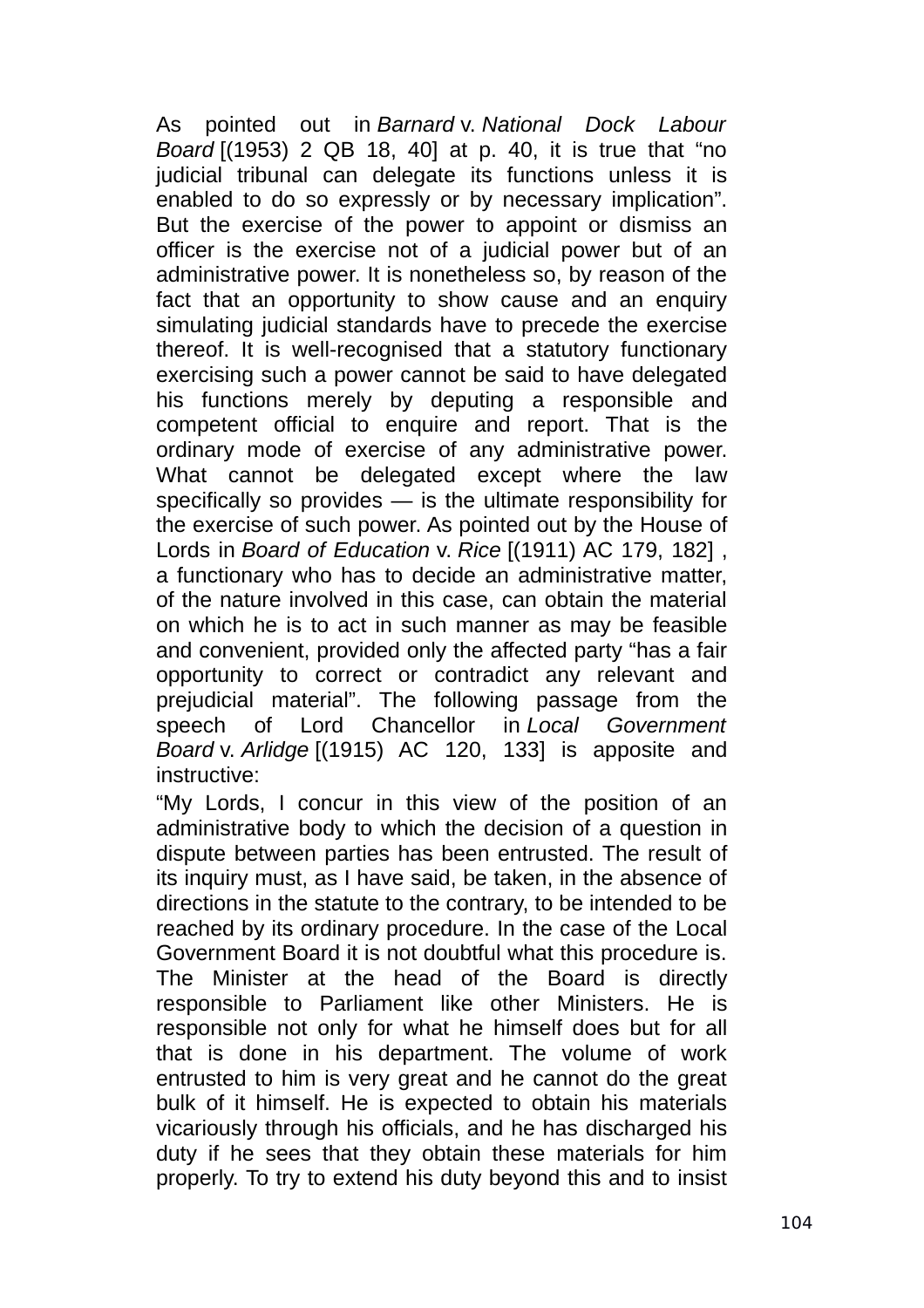that he and other members of the Board should do everything personally would be to impair his efficiency. Unlike a Judge in a Court he is not only at liberty but is compelled to rely on the assistance of his staff."

In view of the above clear statement of the law the objection to the validity of the dismissal on the ground that the delegation of the enquiry amounts to the delegation of the power itself is without any substance and must be rejected."

Likewise, in **High Court of Judicature at Bombay through its**

## **Registrar v. Shirishkumar Rangrao Patil & Anr.** (1997) 6 SCC 339,

this Court, in dealing with the constitution of various committees for

the administration of the High Court, when dealing with question of

delegation held:

"**10.** It would thus be settled law that the control of the subordinate judiciary under Article 235 is vested in the High Court. After the appointment of the judicial officers by the Governor, the power to transfer, maintain discipline and keep control over them vests in the High Court. The Chief Justice of the High Court is first among the Judges of the High Court. The action taken is by the High Court and not by the Chief Justice in his individual capacity, nor by the Committee of Judges. For the convenient transaction of administrative business in the Court, the Full Court of the Judges of the High Court generally passes a resolution authorising the Chief Justice to constitute various committees including the committee to deal with disciplinary matters pertaining to the subordinate judiciary or the ministerial staff working therein. Article 235, therefore, relates to the power of taking a decision by the High Court against a member of the subordinate judiciary. Such a decision either to hold an enquiry into the conduct of a judicial officer, subordinate or higher judiciary, or to have the enquiry conducted through a District or Additional District Judge etc. and to consider the report of the enquiry officer for taking further action is of the High Court. Equally, the decision to consider the report of the enquiry officer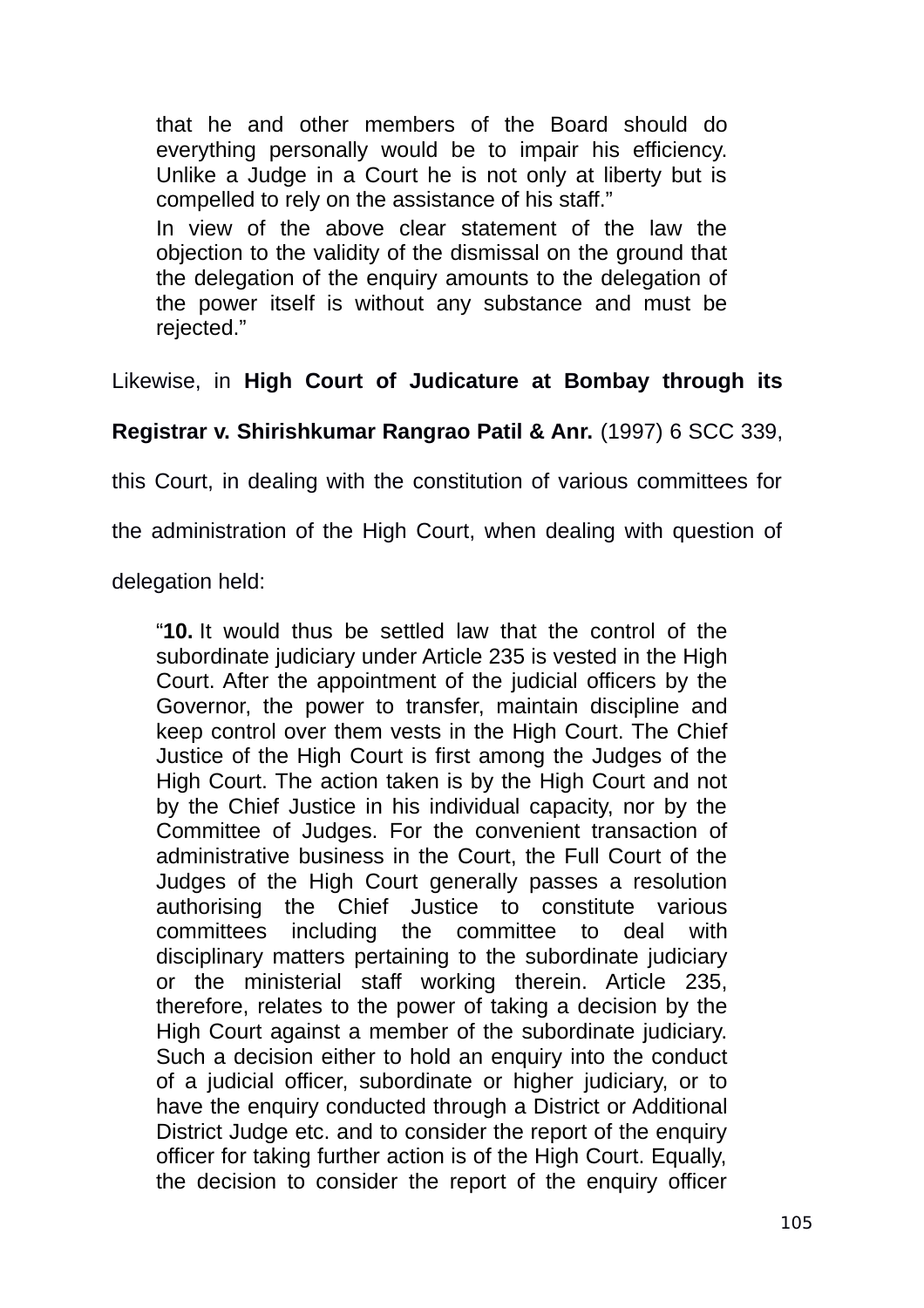and to take follow-up action and to make appropriate recommendation to the Disciplinary Committee or to the Governor, is entirely of the High Court which acts through the Committee of the Judges authorised by the Full Court. Once a resolution is passed by the Full Court of the High Court, there is no further necessity to refer the matter again to the Full Court while taking such procedural steps relating to control of the subordinate judiciary."

62. We find, that when it comes to the exercise of the Committee of Creditors' powers on questions which have a vital bearing on the running of the business of the corporate debtor, Section 28(1)(h) provides that though these powers are administrative in nature, they shall not be delegated to any other person, meaning thereby, that the Committee of Creditors alone must take the decisions mentioned in Section 28 and not any person other than such Committee. When it comes to approving a resolution plan under Section 30(4), there is no doubt whatsoever that this power also cannot be delegated to any other body as it is the Committee of Creditors alone that has been vested with this important business decision which it must take by itself. However, this does not mean that sub-committees cannot be appointed for the purpose of negotiating with resolution applicants, or for the purpose of performing other ministerial or administrative acts, provided such acts are in the ultimate analysis approved and ratified by the Committee of Creditors. We find, having gone through the minutes of all the important creditors' meetings that were held, that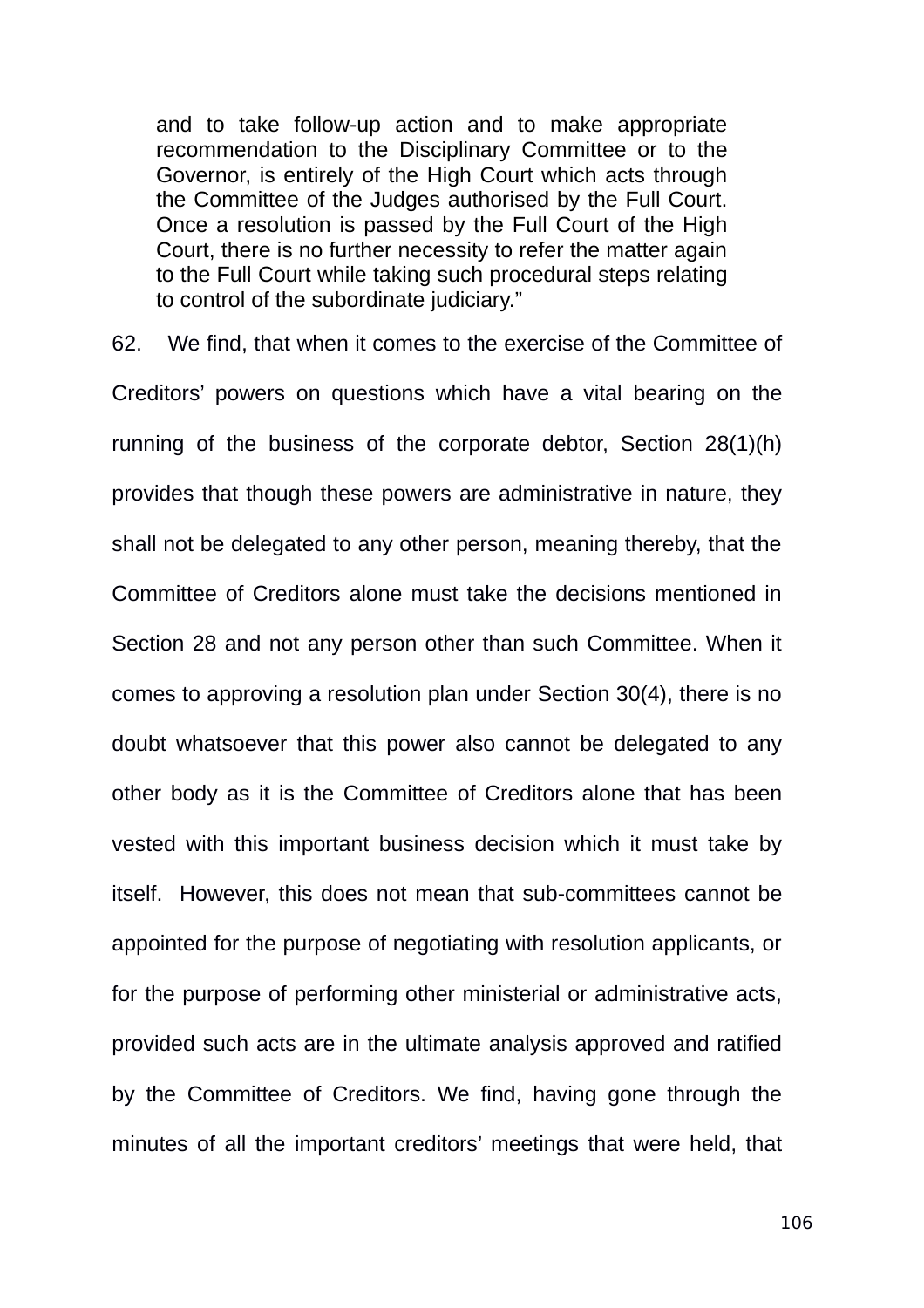every single administrative decision qua approving and administering the resolution plan submitted by ArcelorMittal was in fact done by the requisite majority of the Committee of Creditors itself, the subcommittee having been used only for purposes of initiating proceedings and negotiating with ArcelorMittal, which ultimately culminated in the resolution plan as finally negotiated, being passed by the requisite majority of creditors on 23.10.2018. In point of fact, Standard Chartered Bank voted in favour of the constitution of a subcommittee on the  $12<sup>th</sup>$  committee of creditors meeting of 02.05.2018, as also, in favour of decisions of the Committee of Creditors finalizing drafts of sub-committees on eligibility of resolution applicants at the 13<sup>th</sup> Committee of Creditors meeting on 05.05.2018. Also, as a matter of fact, on  $31.05.2018$ , at the  $16<sup>th</sup>$  Committee of Creditors meeting, a request was made by Standard Chartered Bank to be a member of the sub-committee, which request was later withdrawn. We also find that in the authorisation to the sub-committee to negotiate with ArcelorMittal, mooted at the 20<sup>th</sup> Committee of Creditors meeting on 19.10.2018, a request was made by Standard Chartered Bank for inclusion in the said sub-committee. However, Standard Chartered Bank did not agree to put the reconstitution of the sub-committee to vote by the Committee of Creditors. Given these facts, we find, therefore, that it is only when Standard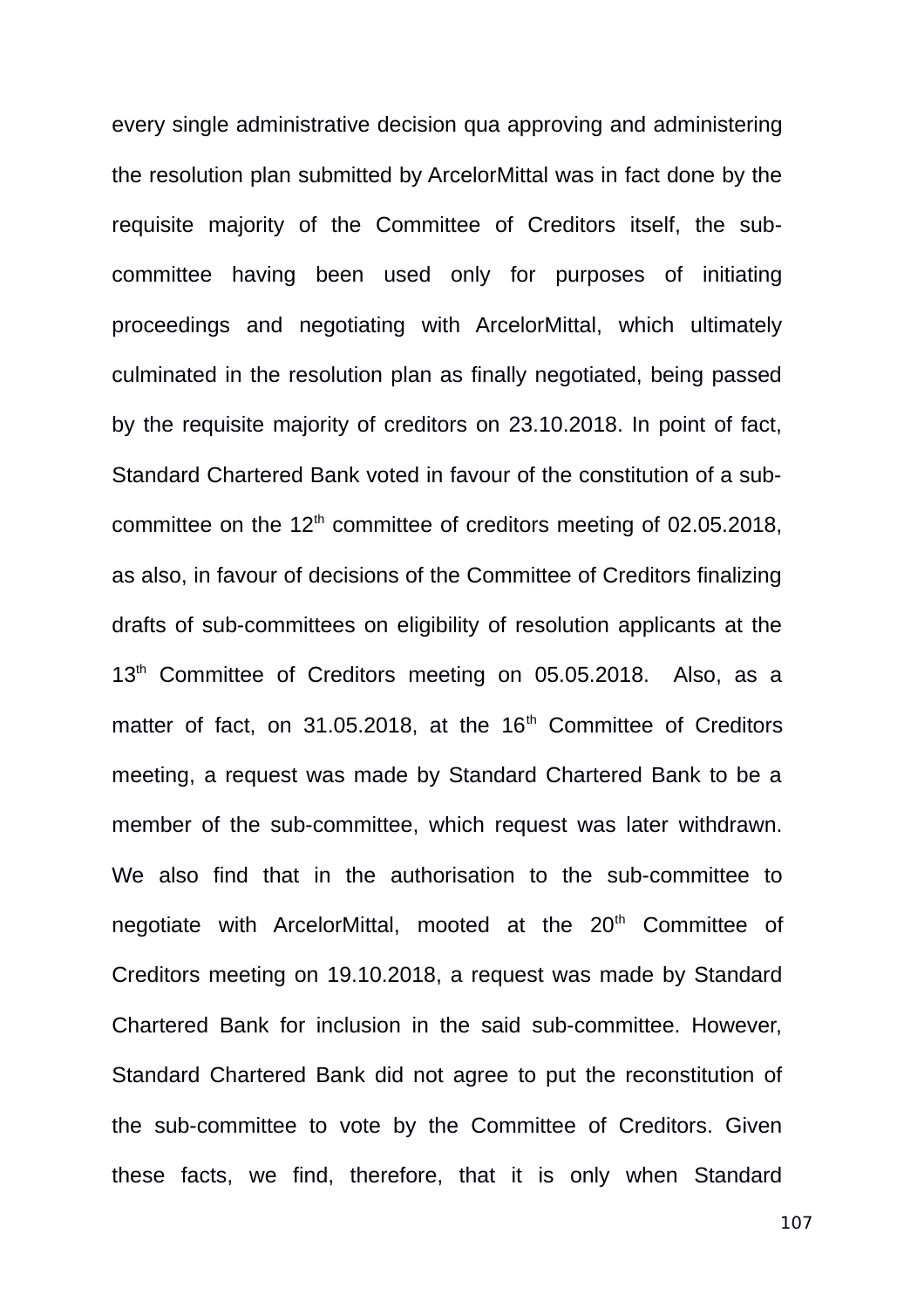Chartered Bank found that things were going against it that it started raising objections on the technical plea that sub-committees cannot be constituted under the Code. This is not a *bonafide* plea. For all these reasons, this objection of Standard Chartered Bank is also rejected.

### **Extinguishment of Personal Guarantees and Undecided Claims**

63. Shri Gopal Subramanium and Shri Rakesh Dwivedi have also appealed against the extinguishment of the rights of creditors against guarantees that were extended by the promoters/promoter group of the corporate debtor. According to them, this was done by a side wind by the Appellate Tribunal without any reasons for the same.

64. Shri Prashant Ruia a promoter/director of the corporate debtor in his personal guarantee dated 28.09.2013, specifically stated as follows:

"7. The obligations of the Guarantor under this Guarantee shall not be affected by any act, omission, matter or thing that, but for this Guarantee, would reduce, release or prejudice any of its obligations under this Guarantee (without limitation and whether or not known to it or any Secured Party) including :

#### xxx xxx xxx

(g) any insolvency or similar proceedings."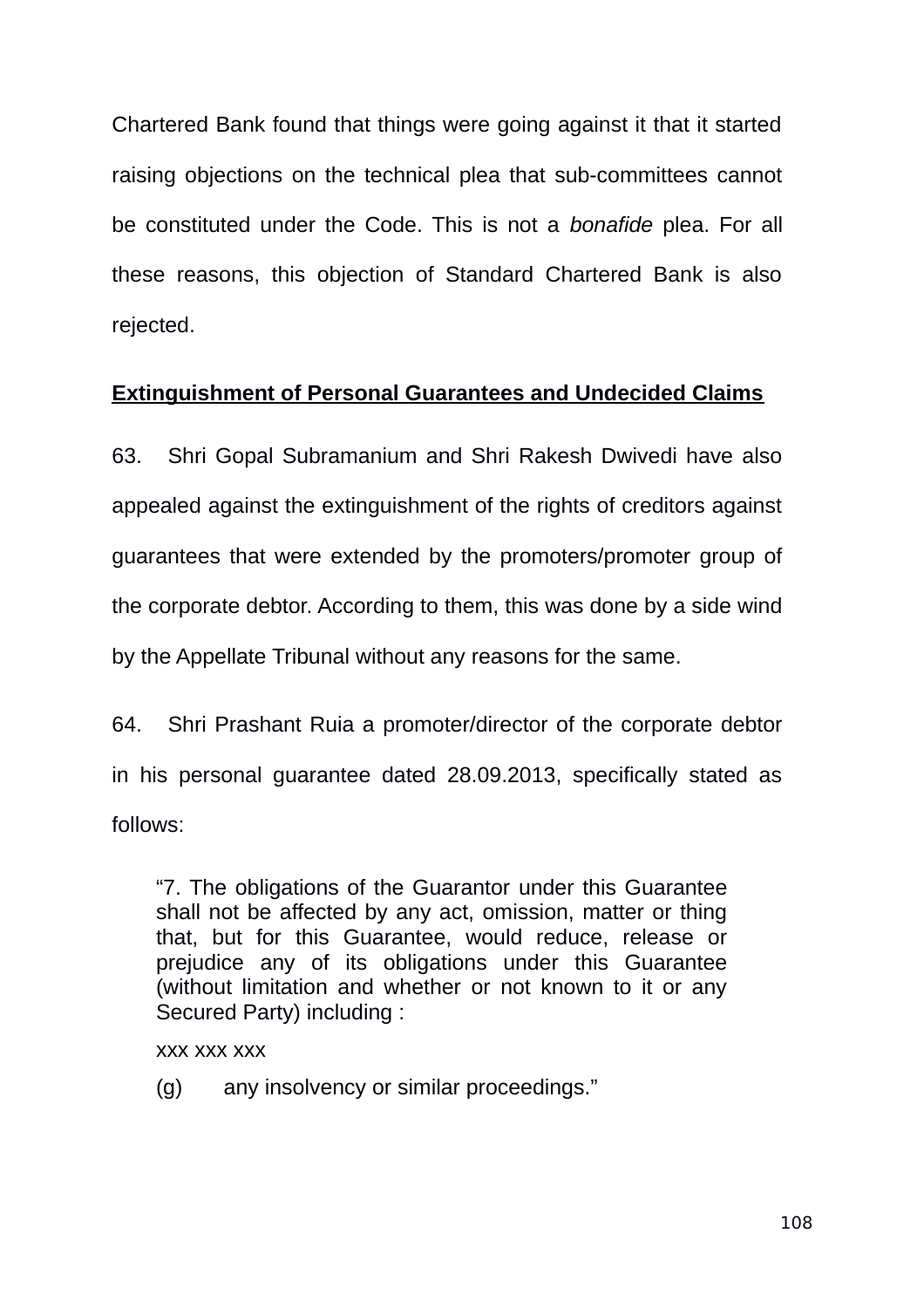Also, under the caption "terms of settlement", the final resolution plan

dated 02.04.2018, as approved on 23.10.2018, specifically provided:

"Financial Creditors:

Pursuant to the approval of this Resolution Plan by the Adjudicating Authority, each of the Financial Creditors shall be deemed to have agreed and acknowledged the following terms:

 The payment to the Financial creditors in accordance with this Resolution Plan shall be treated as full and final payment of all outstanding dues of the Corporate Debtor to each of the Financial Creditors as of the Effective Date, and all agreements and arrangements entered into by or in favour of each of the Financial Creditors, including but not limited to loan agreements and security agreements (other than corporate or personal guarantees provided in relation to the Corporate Debtor by the Existing Promoter Group or their respective affiliates) shall be deemed to have been (i) assigned / novated to the Resolution applicant, or any Person nominated by the Resolution applicant, with effect from the effective Date, with no rights subsisting or accruing to the Financial Creditors for the period prior to such assignment or novation; and (ii) to the extent not legally capable of assigned or novated- terminated with effect from the effective Date, with no rights accruing or subsisting to the Financial Creditors for the period prior to termination.

 In relation to the loan and financial assistance provided to the Corporate Debtor; each of the Financial Creditors, as the case maybe, shall:

- Assign/ novate all security given (including but not limited to Encumbrance over assets of the Corporate Debtor, pledge of shares of the Corporate Debtor (other than corporate guarantees and personal guarantees) related in any manner to the Corporate Debtor) to the Resolution Applicant and /or its Connected Persons, and /or banks or financial institutions designated by the Resolution Applicant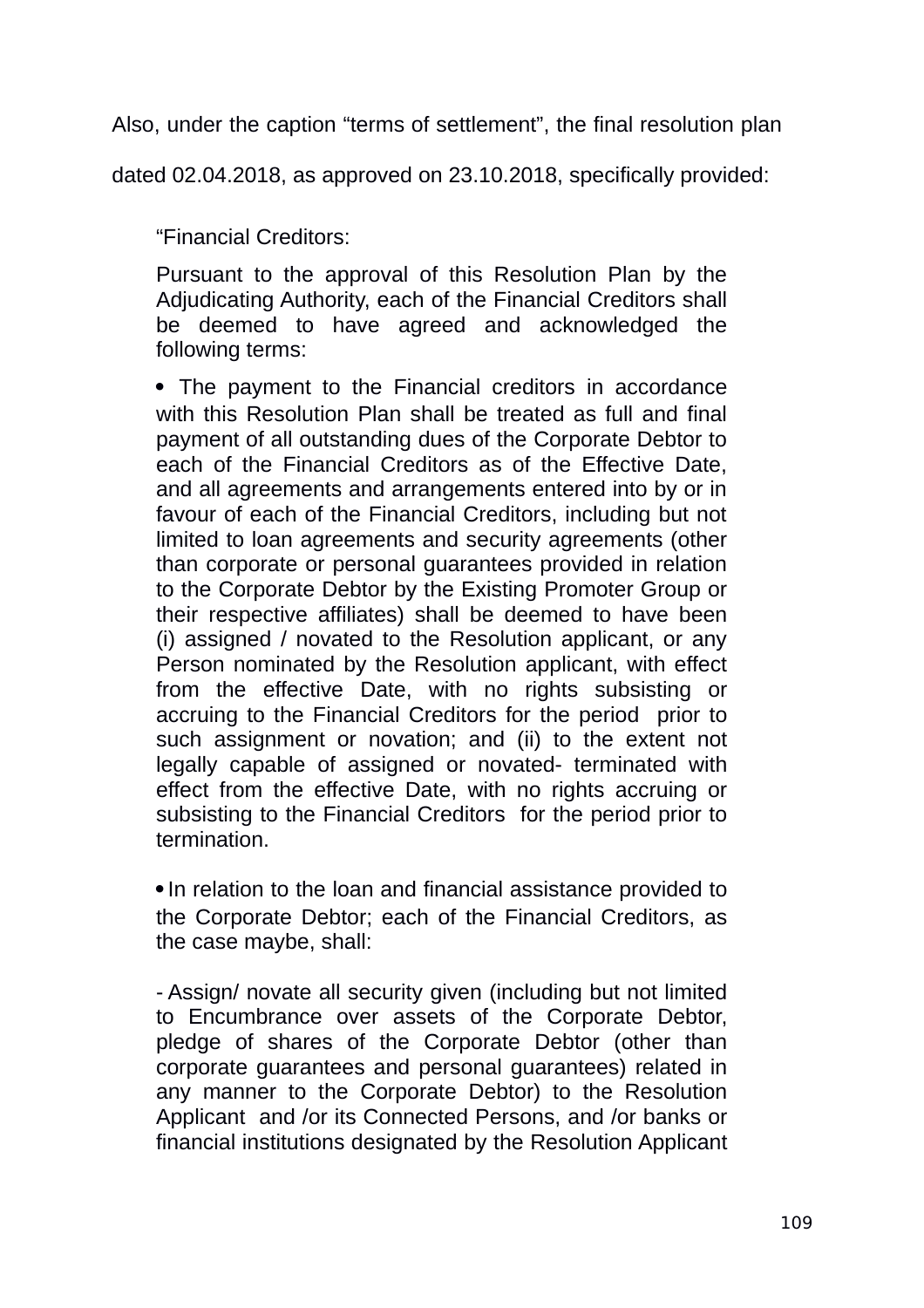in this regard, pursuant to the Acquisition Structure, with effect from the Effective Date;

- Issue such letters and communications, and take such other actions, as may be required or deemed necessary for the release, assignment or novation of (i) the Encumbrance over the assets of the Corporate Debtor; and (ii) the pledge over the shares of the Corporate Debtor; within 5(five) Business Days from the Effective Date; and

- Be deemed to have waived all claims and dues (including interest and penalty, if any) from the Corporate Debtor arising on and from the insolvency Commencement Date, until the effective Date."

65. Shri Rohatgi, learned senior advocate appearing on behalf of

Shri Prashant Ruia, also pointed out Section XIII (1)(g) of the

resolution plan dated 23.10.18, in which it is stated as follows:

"Upon the approval of the Resolution Plan by the Adjudicating Authority in relation to guarantees provided for and on behalf of, and in order to secure the financial assistance availed by the Corporate Debtor, which have been invoked prior to the Effective Date, claims of the guarantor on account of subrogation, if any, under any such guarantee shall be deemed to have been abated, released, discharged and extinguished.

It is hereby clarified that, the aforementioned clause shall not apply in any manner which may extinguish/affect the rights of the Financial Creditors to enforce the corporate guarantees and personal guarantees issued for and on behalf of the Corporate Debtor by Existing Promoter Group or their respective affiliates, which guarantees shall continue to be retained by the Financial Creditors and shall continue to be enforceable by them."

(emphasis supplied)

We were also informed by the learned senior counsel that the

personal guarantees of the promoter group have been invoked and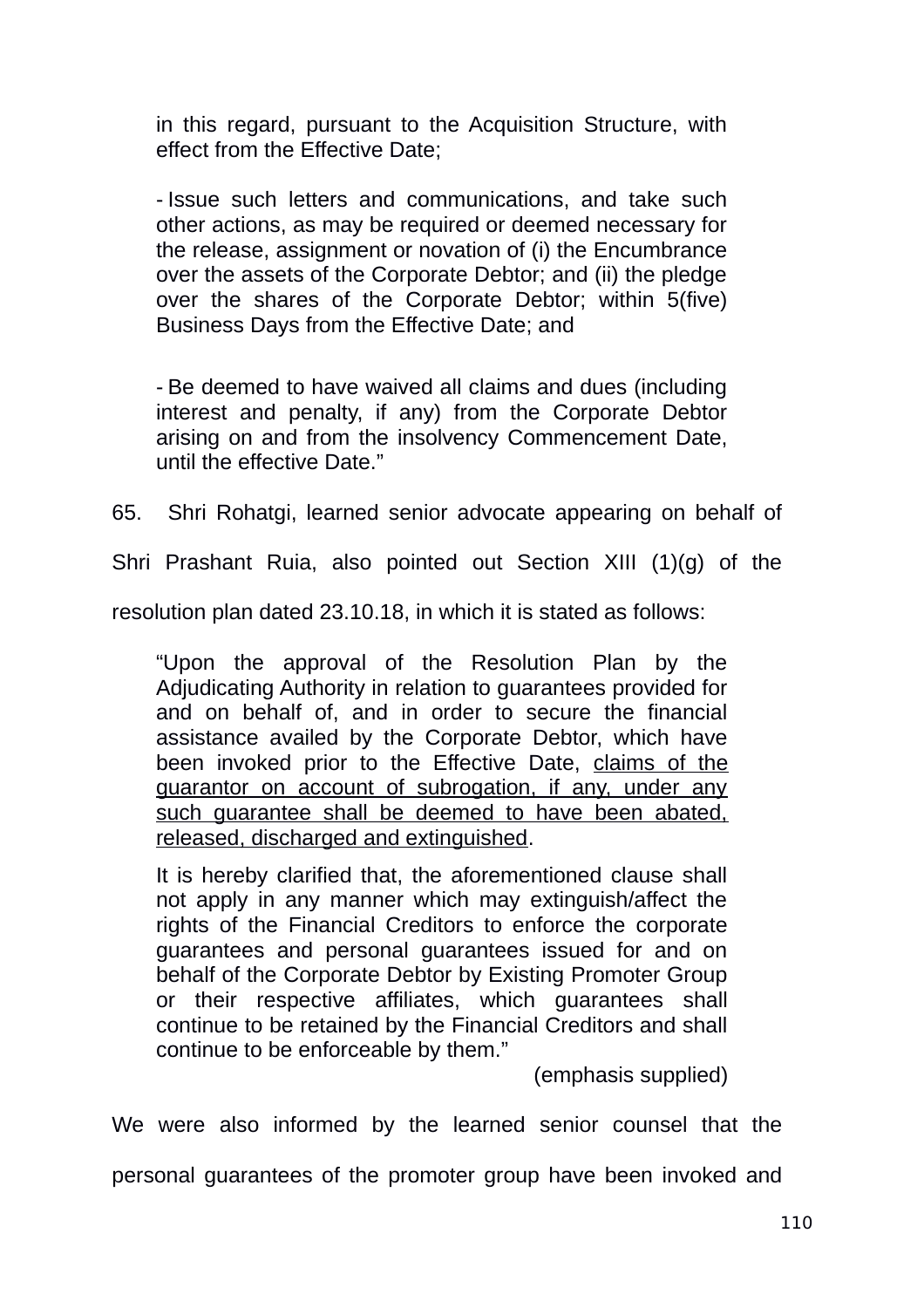legal proceedings in respect thereof are pending. It has been pointed out to us that Shri Prashant Ruia and other members of the promoter group, who are guarantors, are not parties to the resolution plan submitted by ArcelorMittal and hence, the resolution plan cannot bind them to take away rights of subrogation, which they may have if they are ordered to pay amounts guaranteed by them in the pending legal proceedings.

66. Section 31(1) of the Code makes it clear that once a resolution plan is approved by the Committee of Creditors it shall be binding on all stakeholders, including guarantors. This is for the reason that this provision ensures that the successful resolution applicant starts running the business of the corporate debtor on a fresh slate as it were. In **State Bank of India v. V. Ramakrishnan, 2018 (9) SCALE**

**597**, this Court relying upon Section 31 of the Code has held:

"**22**. Section 31 of the Act was also strongly relied upon by the Respondents. This Section only states that once a Resolution Plan, as approved by the Committee of Creditors, takes effect, it shall be binding on the corporate debtor as well as the guarantor. This is for the reason that otherwise, Under Section 133 of the Indian Contract Act, 1872, any change made to the debt owed by the corporate debtor, without the surety's consent, would relieve the guarantor from payment. Section 31(1), in fact, makes it clear that the guarantor cannot escape payment as the Resolution Plan, which has been approved, may well include provisions as to payments to be made by such guarantor. This is perhaps the reason that Annexure VI(e) to Form 6 contained in the Rules and Regulation 36(2)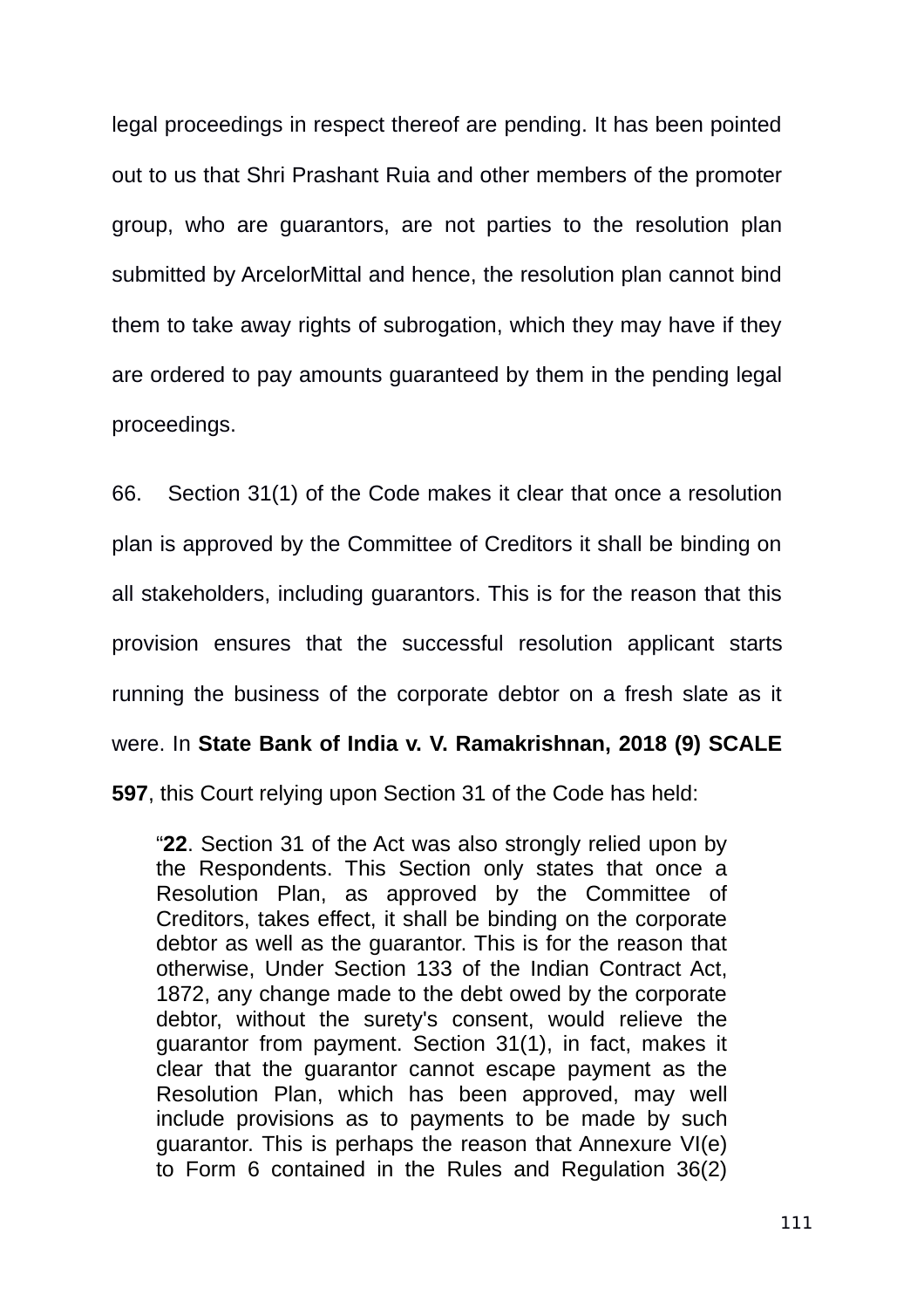referred to above, require information as to personal guarantees that have been given in relation to the debts of the corporate debtor. Far from supporting the stand of the Respondents, it is clear that in point of fact, Section 31 is one more factor in favour of a personal guarantor having to pay for debts due without any moratorium applying to save him."

Following this judgment, it is difficult to accept Shri Rohatgi's argument that that part of the resolution plan which states that the claims of the guarantor on account of subrogation shall be extinguished, cannot be applied to the guarantees furnished by the erstwhile directors of the corporate debtor. So far as the present case is concerned, we hasten to add that we are saying nothing which may affect the pending litigation on account of invocation of these guarantees. However, the NCLAT judgment being contrary to Section 31(1) of the Code and this Court's judgment in **State Bank of India** (supra), is set aside.

67. For the same reason, the impugned NCLAT judgment in holding that claims that may exist apart from those decided on merits by the resolution professional and by the Adjudicating Authority/Appellate Tribunal can now be decided by an appropriate forum in terms of Section 60(6) of the Code, also militates against the rationale of Section 31 of the Code. A successful resolution applicant cannot suddenly be faced with "undecided" claims after the resolution plan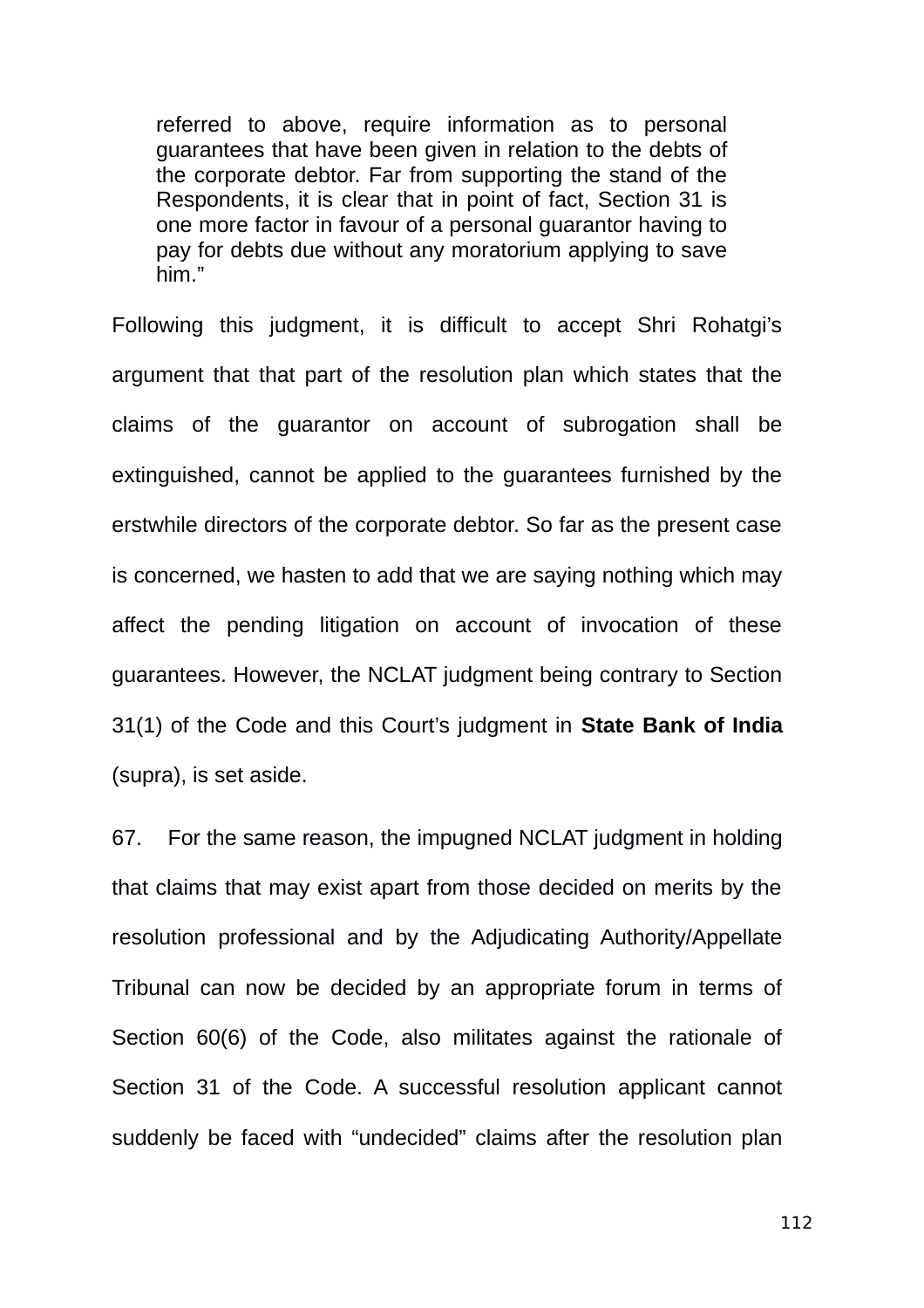submitted by him has been accepted as this would amount to a hydra head popping up which would throw into uncertainty amounts payable by a prospective resolution applicant who successfully take over the business of the corporate debtor. All claims must be submitted to and decided by the resolution professional so that a prospective resolution applicant knows exactly what has to be paid in order that it may then take over and run the business of the corporate debtor. This the successful resolution applicant does on a fresh slate, as has been pointed out by us hereinabove. For these reasons, the NCLAT judgment must also be set aside on this count.

## **Utilisation of profits of the corporate debtor during CIRP to pay off creditors**

68. The RFP issued in terms of Section 25 of the Code and consented to by ArcelorMittal and the Committee of Creditors had provided that distribution of profits made during the corporate insolvency process will not go towards payment of debts of any creditor – see Clause 7 of the first addendum to the RFP dated 08.02.2018. On this short ground, this part of the judgment of the NCLAT is also incorrect.

## **Constitutional Validity of Section 4 and 6 of the Amending Act, 2019**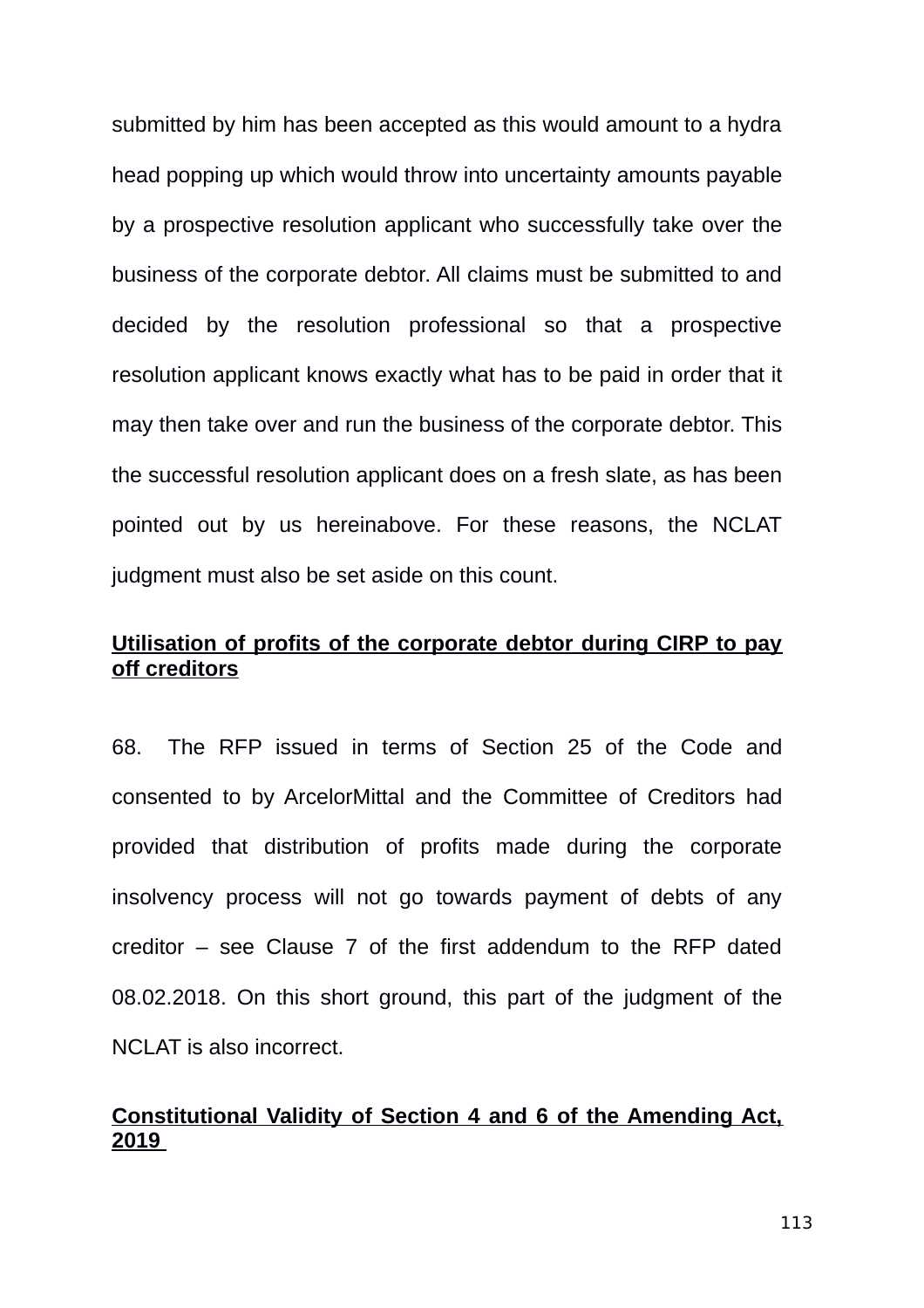69. In **Swiss Ribbons** (supra) this Court was at pains to point out, referring, *inter alia*, to various American decisions in paras 17 to 24, that the legislature must be given free play in the joints when it comes to economic legislation. Apart from the presumption of constitutionality which arises in such cases, the legislative judgment in economic choices must be given a certain degree of deference by the courts. In para 120 of the said judgment, this Court held:

"**120.** The Insolvency Code is a legislation which deals with economic matters and, in the larger sense, deals with the economy of the country as a whole. Earlier experiments, as we have seen, in terms of legislations having failed, "trial" having led to repeated "errors", ultimately led to the enactment of the Code. The experiment contained in the Code, judged by the generality of its provisions and not by so-called crudities and inequities that have been pointed out by the petitioners, passes constitutional muster. To stay experimentation in things economic is a grave responsibility, and denial of the right to experiment is fraught with serious consequences to the nation. We have also seen that the working of the Code is being monitored by the Central Government by Expert Committees that have been set up in this behalf. Amendments have been made in the short period in which the Code has operated, both to the Code itself as well as to subordinate legislation made under it. This process is an ongoing process which involves all stakeholders, including the petitioners."

It is in this background that the constitutional challenge to the

Amending Act of 2019 will have to be decided.

70. Closely on the heels of the impugned NCLAT judgment which

was delivered on 04.07.2019, a representation dated 17.07.2019 was

written by the Deputy Secretary General, FICCI to the Secretary,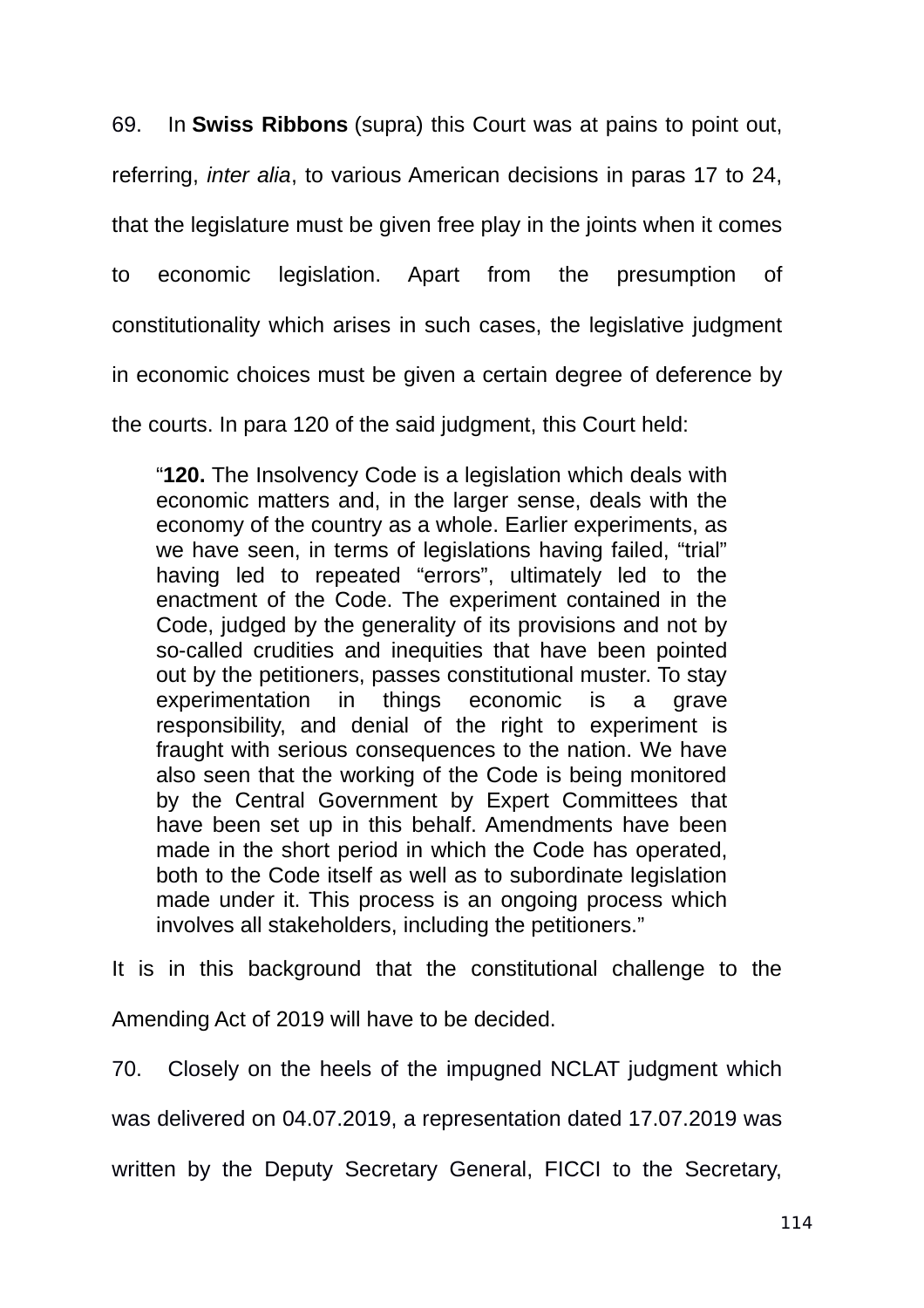Ministry of Corporate Affairs, pointing out the flaws of the NCLAT judgment and suggesting that the Government may consider amendment of the Code to reinstate the law as it was and should be. This representation stated:

"A case in point is the recent NCLAT judgment which, in effect, places Secured and unsecured Financial Creditors as well as Financial and Operational Creditors on an equal footing, thus virtually erasing the distinction specifically carved between these two classes of creditors by the provisions of the Code. It may be noted that the consequences of this order stretch beyond this particular case.

The doctrine that secured creditors shall rank ahead of unsecured creditors is a core principle of banking. It allows banks to lend to companies and individuals at lower rates of interest in a secured lending because they know that their loan is secured and in the eventuality of a default, their losses would be mitigated. By virtue of this order, the borrowing rates for all classes would go up in the future because banks can't be sure of protecting their losses. The fundamental principles of credit analysis and rating no longer hold true. This would also result in unjust enrichment for some creditors who, knowing that they don't have benefit of the security, lent at a much higher rate as compared to the secured lenders. Besides earning far more money than secured creditors, due to higher interest rate during the pre insolvency stage they now have the benefit of higher share in the plan value, at the expense of secured creditors. In fact the ruling puts in question the very concept of security – what is the use of a charge/security if it is meaningless in insolvency? Even other statutes, including the Companies Act, 2013 clearly lay down a distinction between secured and unsecured creditors and if both are treated at par it will be a huge disincentive for secured creditors…In fact, in its judgement on the constitutionality of the IBC earlier this year, the Supreme Court had justified the difference between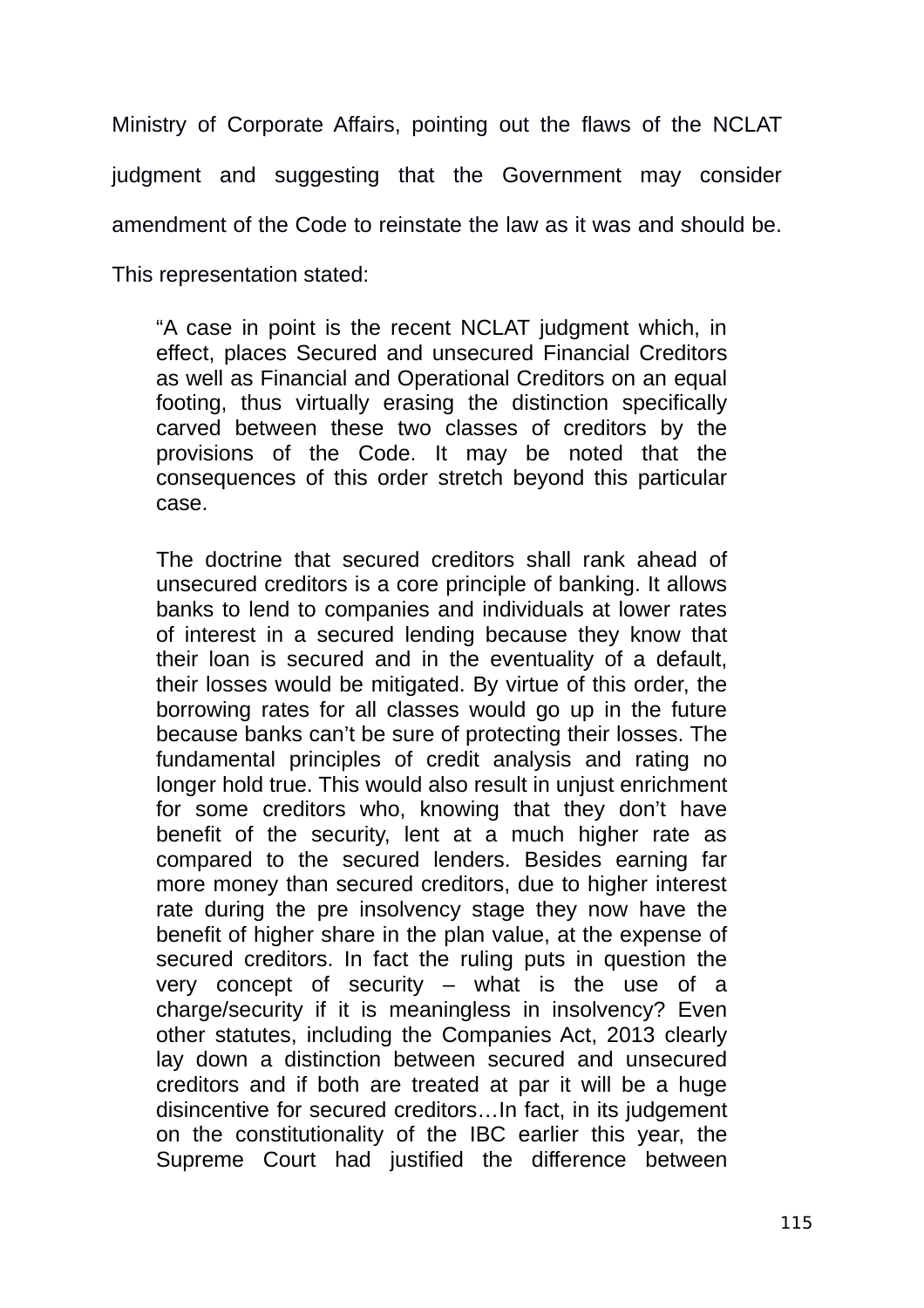financial and operational creditors. The NCLAT order effectively negates that distinction, which is against the fundamental theme of the IBC. If the distinction between secured and unsecured financial creditors and between financial and operational creditors is not maintained, bankers would be reluctant to use the IBC provisions for resolution of stressed assets, and would prefer for the companies to enter liquidation, which is certainly not the intent of the Code. The decision may also open the floodgates for reopening of previously concluded cases as well as filing of fresh applications and appeals by operational creditors, alleging discrimination and seeking parity with financial creditors and also by unsecured financial creditors, alleging discrimination and seeking parity with secured financial creditors.

#### xxx xxx xxx

We would like to draw your attention to Sections 30 and 31 of the Code which contain detailed provisions on submission and approval of the resolution plan. As per section 31(1), once the Adjudicating Authority is satisfied that the resolution plan as approved by the committee of creditors meets the requirements of section 30, it *shall* approve the resolution plan. The Insolvency and Bankruptcy Board of India has also prescribed rules and regulations on mandatory requirements of resolution plan. The statute thus clearly empowers the committee of creditors to decide the distribution of funds. It also recognizes that as long as the resolution plan is in conformity with law, the Adjudication Authority must approve the resolution plan, as is evidenced by the usage of the word 'shall' in section 31(1). In *K. Sashidhar* case the Supreme Court has clearly held that commercial decisions of the committee of creditors are not open to judicial review. We would like to clarify that the fundamental principle that there should be no discrimination between similarly situated creditors is not being questioned by the industry. The question is whether we can redefine class to mean all financial creditors irrespective of inter-creditor arrangement or their security. Such a finding is a complete rewrite of laws, practices and the agreement and bargain of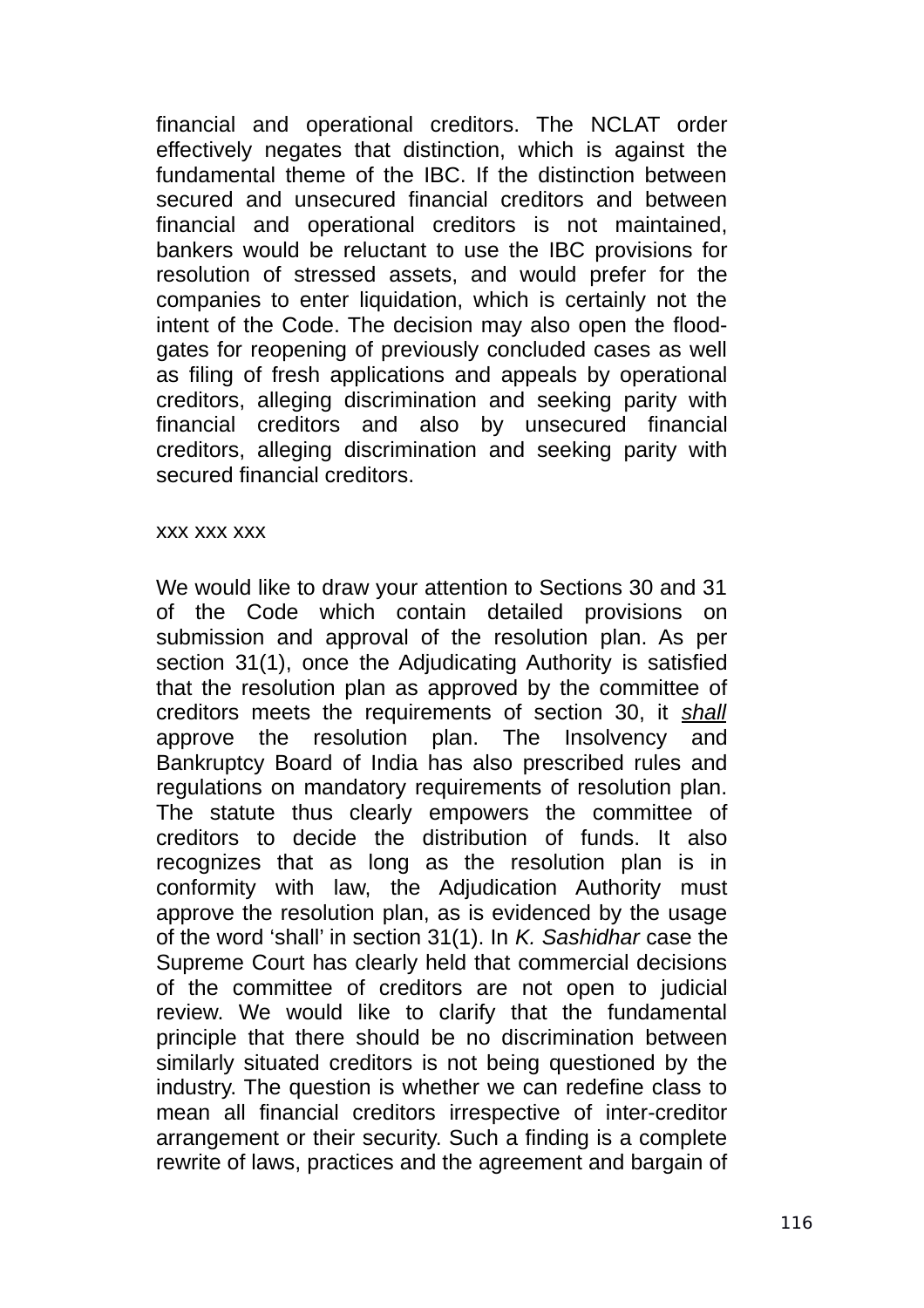parties at the time of financing (or when goods or services were provided).

We therefore strongly suggest that the Government may consider amendment of the Code to expressly clarify the distinction between secured and unsecured creditors and between financial and operational creditors. Also, decisions of resolution applicant, as accepted by the committee of creditors should be considered final unless they are found to be contrary to law. This would avoid any confusion; be in line with the global practices and held India retain its status of preferred investment destination."

71. Pursuant to this and representations from Banks and industry,

the Amending Act of 2019 was then made. Sections 4 and 6 of the

Amending Act of 2019 read as under:

# "4. **Amendment of section 12**.

In section 12 of the principal Act, in sub-section (3), after the proviso, the following provisos shall be inserted, namely:––

"Provided further that the corporate insolvency resolution process shall mandatorily be completed within a period of three hundred and thirty days from the insolvency commencement date, including any extension of the period of corporate insolvency resolution process granted under this section and the time taken in legal proceedings in relation to such resolution process of the corporate debtor:

Provided also that where the insolvency resolution process of a corporate debtor is pending and has not been completed within the period referred to in the second proviso, such resolution process shall be completed within a period of ninety days from the date of commencement of the Insolvency and Bankruptcy Code (Amendment) Act, 2019."

xxx xxx xxx

## 6. **Amendment to section 30.**

In section 30 of the principal Act,––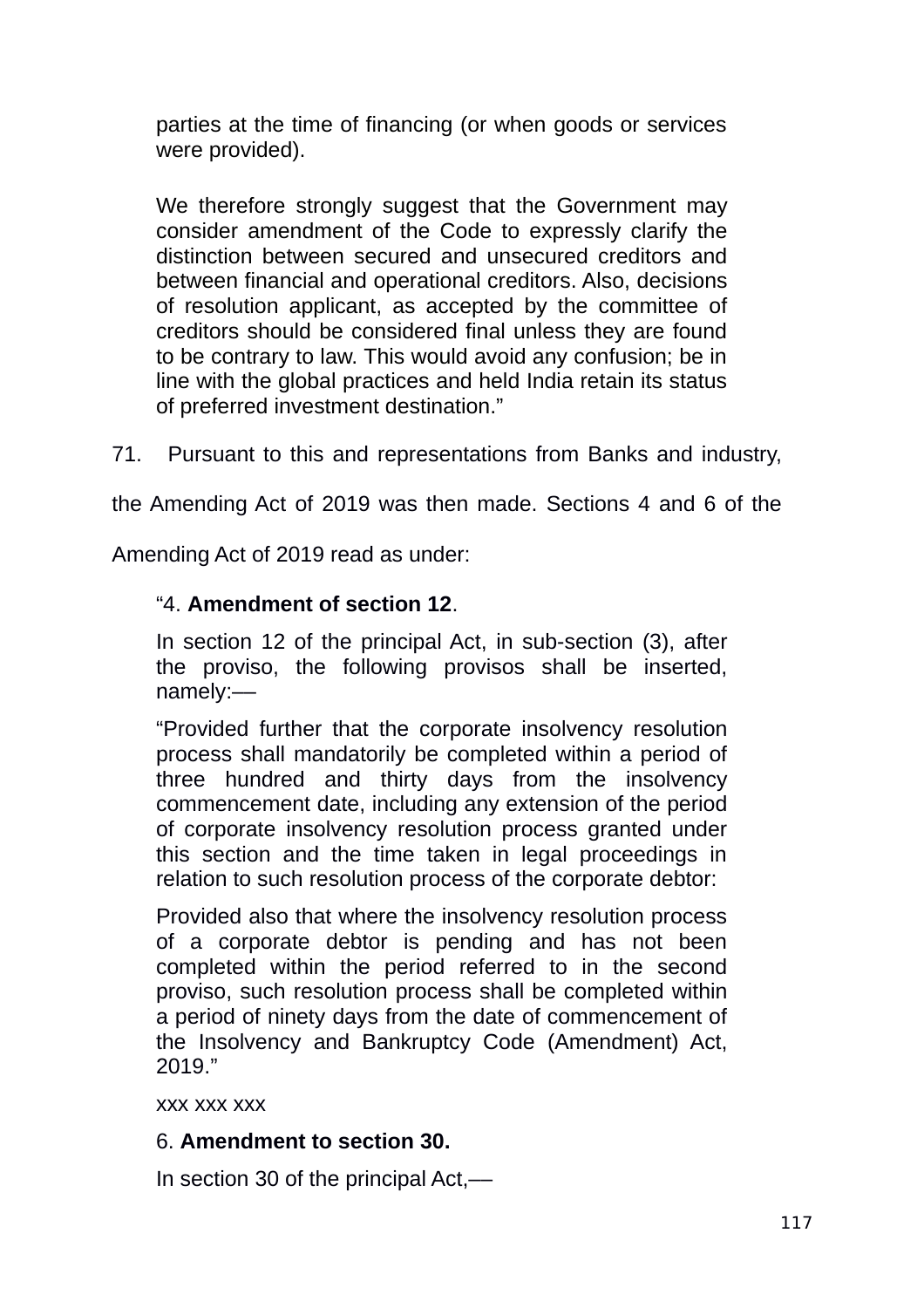(a) in sub-section (2), for clause (b), the following shall be substituted, namely:—

"(b) provides for the payment of debts of operational creditors in such manner as may be specified by the Board which shall not be less than––

(i) the amount to be paid to such creditors in the event of a liquidation of the corporate debtor under section 53; or

(ii) the amount that would have been paid to such creditors, if the amount to be distributed under the resolution plan had been distributed in accordance with the order of priority in subsection (1) of section 53,

whichever is higher, and provides for the payment of debts of financial creditors, who do not vote in favour of the resolution plan, in such manner as may be specified by the Board, which shall not be less than the amount to be paid to such creditors in accordance with sub-section (1) of section 53 in the event of a liquidation of the corporate debtor.

Explanation 1.––For the removal of doubts, it is hereby clarified that a distribution in accordance with the provisions of this clause shall be fair and equitable to such creditors.

Explanation 2.—For the purposes of this clause, it is hereby declared that on and from the date of commencement of the Insolvency and Bankruptcy Code (Amendment) Act, 2019, the provisions of this clause shall also apply to the corporate insolvency resolution process of a corporate debtor-

(i) where a resolution plan has not been approved or rejected by the Adjudicating Authority;

(ii) where an appeal has been preferred under section 61 or section 62 or such an appeal is not time barred under any provision of law for the time being in force; or

(iii) where a legal proceeding has been initiated in any court against the decision of the Adjudicating Authority in respect of a resolution plan;"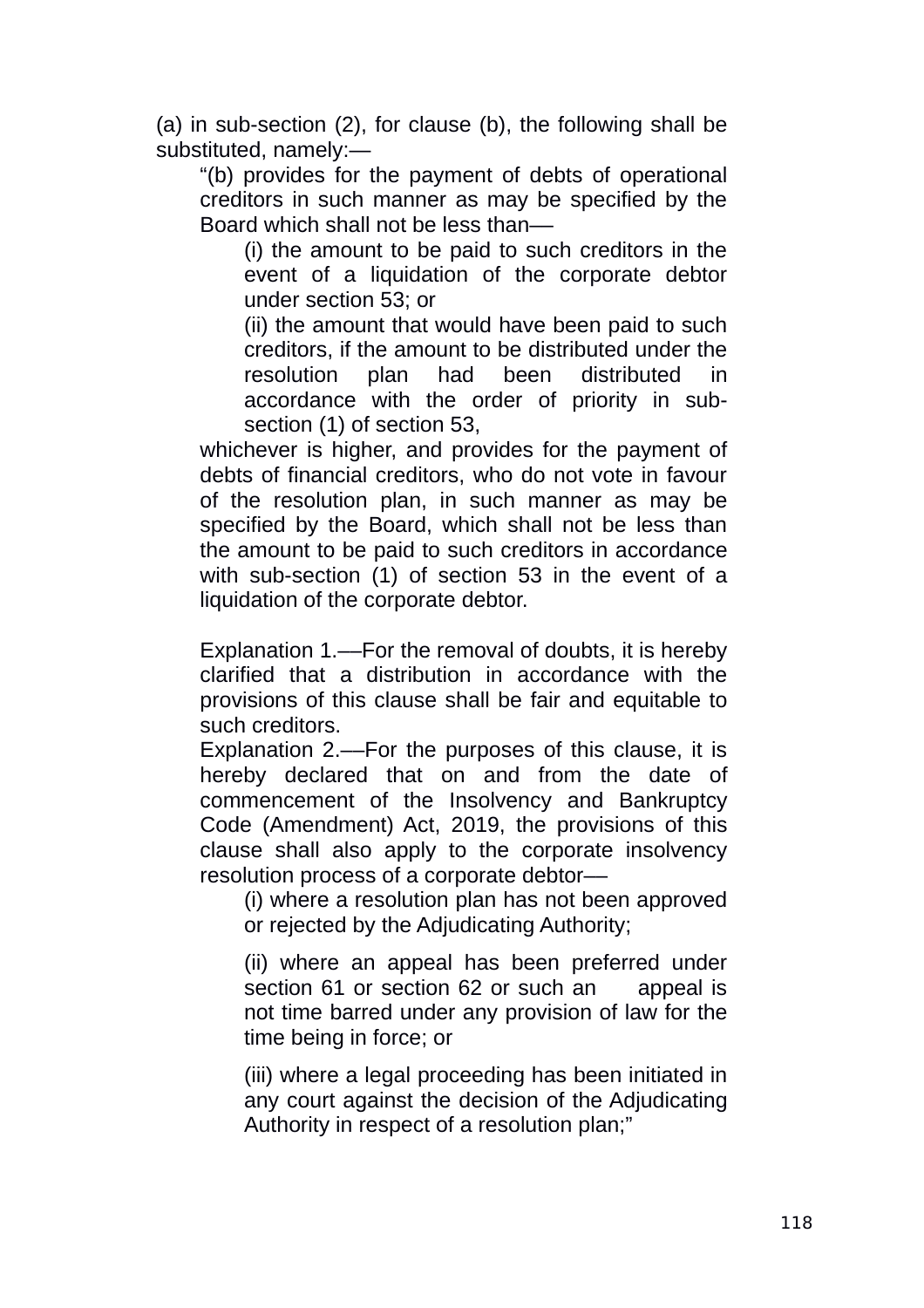b) in sub-section (4), after the words "feasibility and viability,", the words, brackets and figures "the manner of distribution proposed, which may take into account the order of priority amongst creditors as laid down in subsection (1) of section 53, including the priority and value of the security interest of a secured creditor" shall be inserted."

72. The frontal attack of Shri Sibal on Sections 4 and 6 of the Amending Act of 2019 is that it was tailor-made to do away with the judgment of the NCLAT in this very matter. This being so, such legislation would be clearly outside the bounds of the legislature as the legislature cannot interfere with a particular judgment and set it aside.

73. There is no doubt that the Amending Act of 2019 consists of several Sections which have been enacted/amended as difficulties have arisen in the working of the Code. While it is true that it may well be that the law laid down by the NCLAT in this very case forms the basis for some of these amendments, it cannot be said that the legislature has directly set aside the judgment of the NCLAT. Since an appeal against the judgment of the NCLAT lies to the Supreme Court, the legislature is well within its bounds to lay down laws of general application to all persons affected, bearing in mind what it considers to be a curing of a defective reading of the law by an Appellate Tribunal. There can be no doubt whatsoever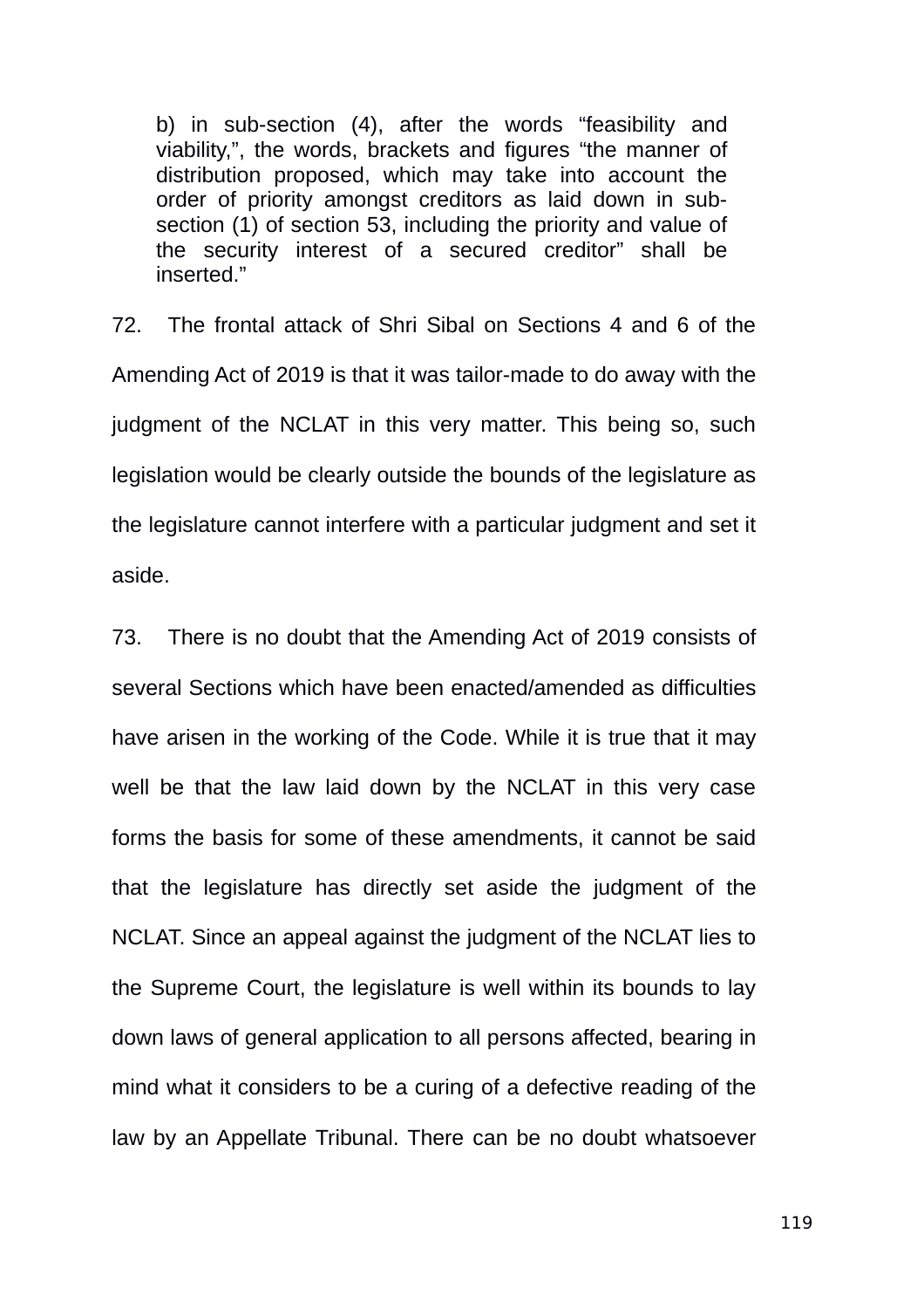that apart from the present case the amendments made by the Amending Act of 2019 apply down the board to all persons who are affected by its provisions. Also, it is settled law that bad faith, in the sense of improper motives, cannot be ascribed to a legislature making laws. This is settled law ever since the celebrated judgment of B.K. Mukherjea,J. In **K.C. Gajapati Narayan Deo and**

**Others v. State of Orissa** 1954 SCR 1. This was felicitously laid

down as follows:

"…As the question is of some importance and is likely to be debated in similar cases in future, it would be necessary to examine the precise scope and meaning of what is known ordinarily as the doctrine of "colourable legislation".

It may be made clear at the outset that the doctrine of colourable legislation does not involve any question of bona fides or mala fides on the part of the legislature. The whole doctrine resolves itself into the question of competency of a particular legislature to enact a particular law. If the legislature is competent to pass a particular law, the motives which impelled it to act are really irrelevant. On the other hand, if the legislature lacks competency, the question of motive does not arise at all. Whether a statute is constitutional or not is thus always a question of power [ Vide *Cooley's Constitutional Limitations*, Vol 1 p 379] . A distinction, however, exists between a legislature which is legally omnipotent like the British Parliament and the laws promulgated by it which could not be challenged on the ground of incompetence, and a legislature which enjoys only a limited or a qualified jurisdiction. If the Constitution of a State distributes the legislative powers amongst different bodies, which have to act within their respective spheres marked out by specific legislative entries, or if there are limitations on the legislative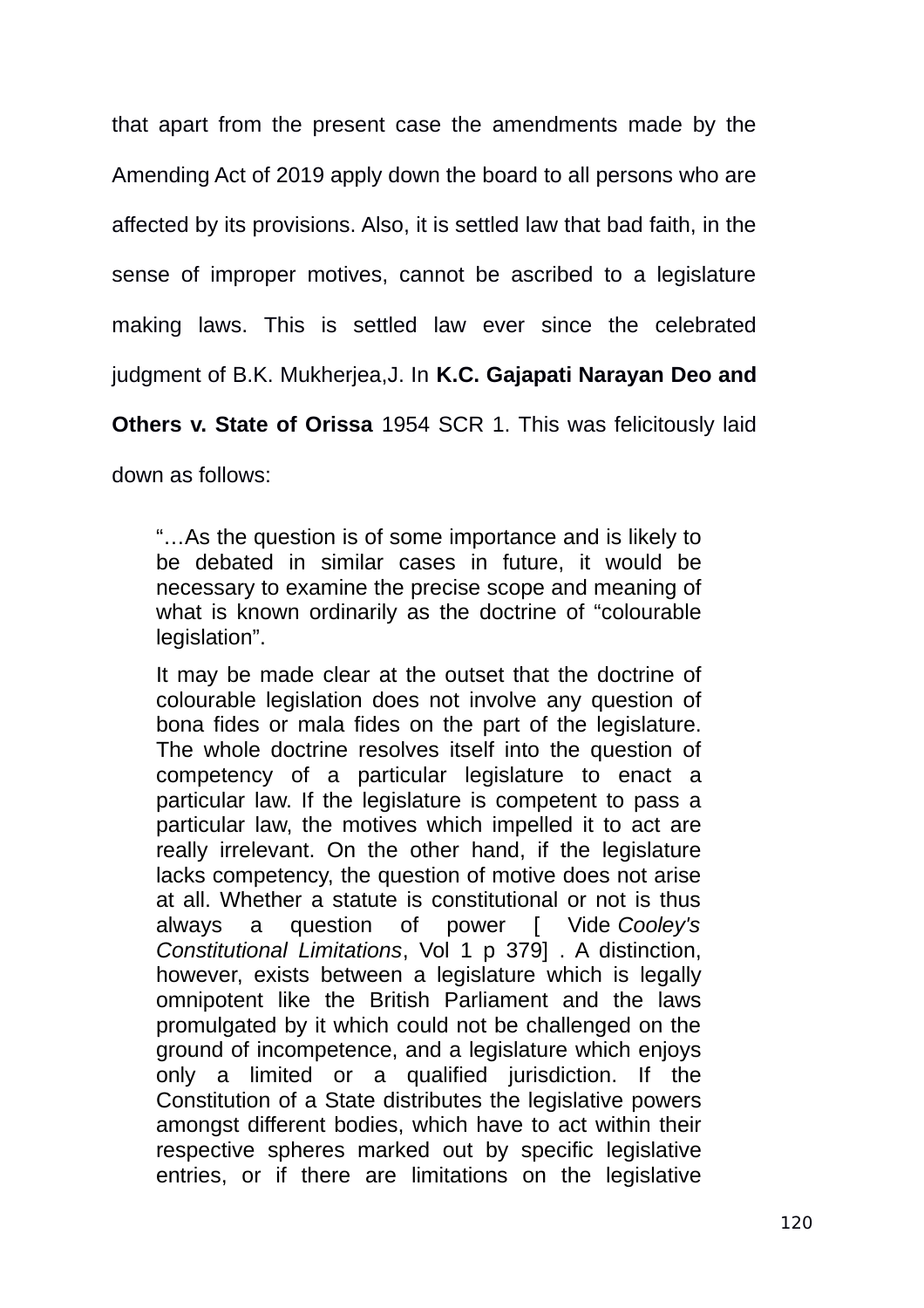authority in the shape of fundamental rights, questions do arise as to whether the legislature in a particular case has or has not, in respect to the subject-matter of the statute or in the method of enacting it, transgressed the limits of its constitutional powers."

Likewise, a 7-Judge Bench in **STO v. Ajit Mills Ltd.** (1977) 4 SCC

98, has also clearly stated as follows:

"**16.** Before scanning the decisions to discover the principle laid down therein, we may dispose of the contention which has appealed to the High Court based on "colourable device'. Certainly, this is a malignant expression and when flung with fatal effect at a representative instrumentality like the legislature, deserves serious reflection. If, forgetting comity, the Legislative wing charges the Judicature wing with "colourable" judgments, it will be intolerably subversive of the rule of law. Therefore, we too must restrain ourselves from making this charge except in absolutely plain cases and pause to understand the import of the doctrine of colourable exercise of public power, especially legislative power. In this branch of law, "colourable" is not "tainted with bad faith or evil motive' ; it is not pejorative or crooked. Conceptually, "colourability" is bound up with incompetency. "Colour', according to Black's Legal Dictionary, is "an appearance, semblance or *simulacrum*, as distinguished from that which is real ... a deceptive appearance ... a lack of reality'. A thing is colourable which is, in appearance only and not in reality, what it purports to be. In Indian terms, it is *maya*. In the jurisprudence of power, colourable exercise of or fraud on legislative power or, more frightfully, fraud on the Constitution, are expressions which merely mean that the legislature is incompetent to enact a particular law although the label of competency is stuck on it, and then it is colourable legislation. It is very important to notice that if the legislature is competent to pass the particular law, the motives which impel it to pass the law are really irrelevant. To put it more relevantly to the case on hand, if a legislation, apparently enacted under one Entry in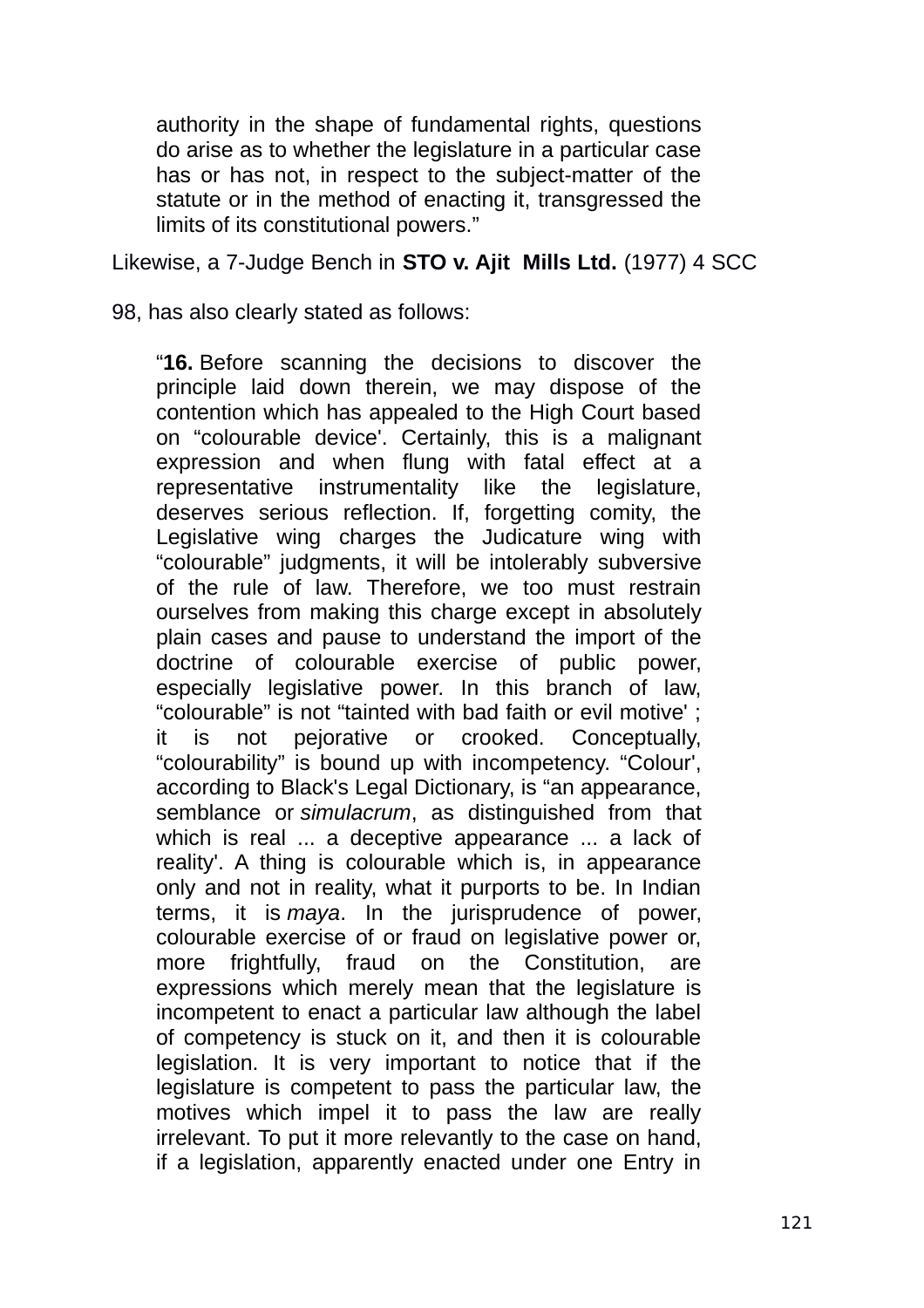the List, falls in plain truth and fact, within the content, not of that Entry but of one assigned to another legislature, it can be struck down as colourable even if the motive were most commendable. In other words, the letter of the law notwithstanding, what is the pith and substance of the Act? Does it fall within any entry assigned to that legislature in pith and substance, or as covered by the ancillary powers implied in that Entry? Can the legislation be read down reasonably to bring it within the legislature's constitutional powers? If these questions can be answered affirmatively, the law is valid. Malice or motive is beside the point, and it is not permissible to suggest parliamentary incompetence on the score of mala fides."

It is clear therefore for all these reasons that Sections 4 and 6 of the Amending Act of 2019 cannot be struck down on this score.

74. So far as Section 4 is concerned, it is clear that the original timelines in which a CIRP must be completed have now been extended to 330 days, which is 60 days more than 180 plus 90 days (which is equal to 270 days). But this 330-day period includes the time taken in legal proceedings in relation to such resolution process of the corporate debtor. This provision is to get over what is stated in the judgment in **ArcelorMittal India** (supra) at paragraph 86, that the time taken in legal proceedings in relation to the corporate resolution process must be excluded from the timeline mentioned in Section 12. Secondly, the third proviso added to the Section also mandates that where the period of 330 days is over on the date of commencement of the Amending Act of 2019, a further grace period of 90 days from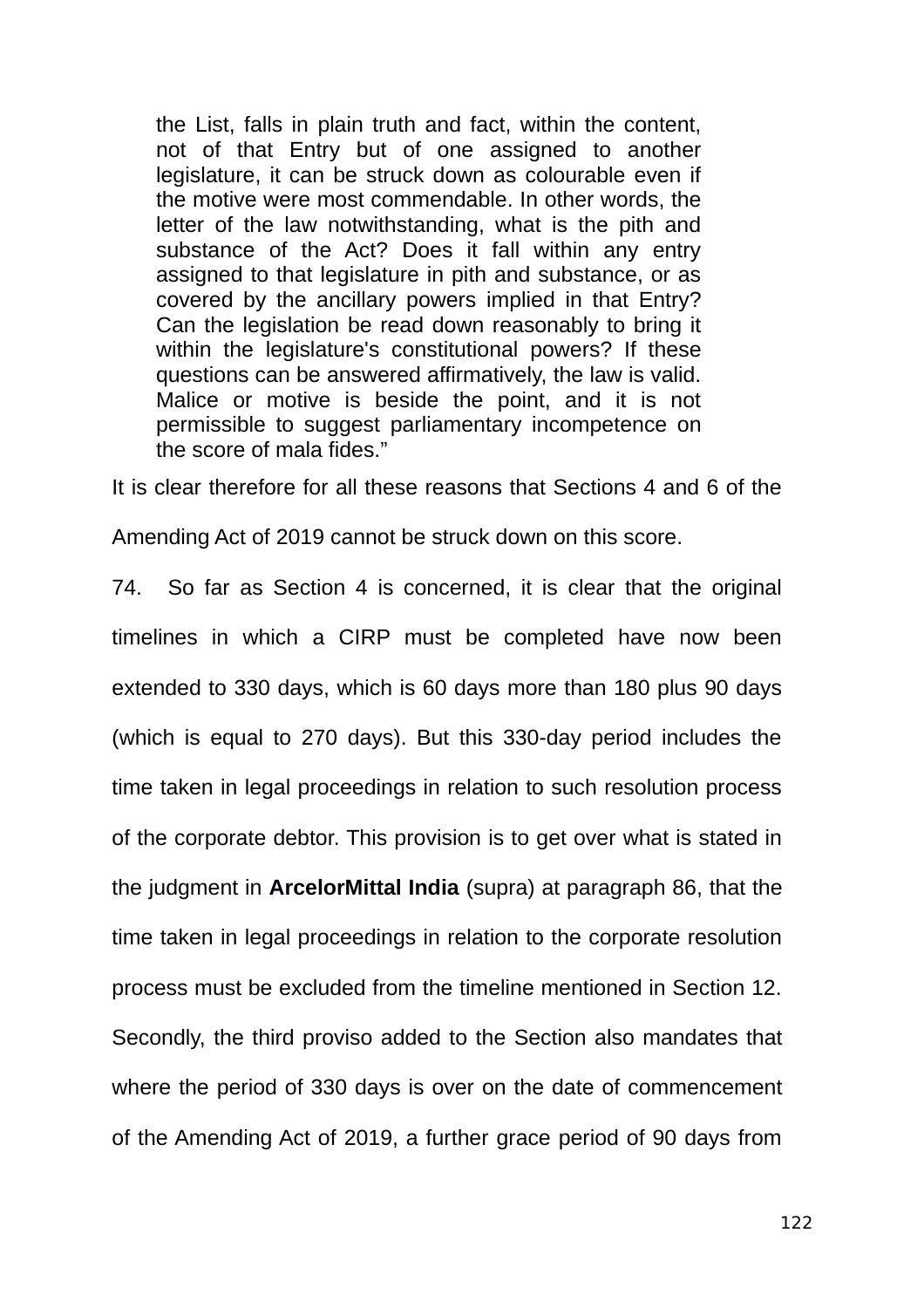such date is given, within which such process shall either be completed or the corporate debtor be sent into liquidation.

75. The raison d'être for this provision comes from the experience that has been plaguing the legislature ever since SICA was promulgated. The problems of SICA and other successor enactments was stated in graphic detail in **Madras Petrochem Limited v. BIFR** (2016) 4 SCC 1 at paragraphs 17 to 23. It will be seen from these paragraphs that though SICA, the Recovery of Debts Act of 1993 and the Securitisation and Reconstruction of Financial Assets and Enforcement of Securities Interest Act, 2002 (hereinafter referred to as "SARFAESI Act") all provided for expeditious determination and timely detection of sickness in industrial companies, yet, legal proceedings under the same dragged on for years as a result of which all these statutory measures proved to be abject failures in resolving stressed assets. It is for this reason that the BLRC Report of 2015 stated:

"In limited circumstances, if 75 % of the creditors committee decides that the complexity of a case requires more time for a resolution plan to be finalised, a onetime extension of the 180 day period for up to 90 days is possible with the prior approval of the adjudicator. This is starkly different from certain present arrangements which permit the debtor / promoter to seek extensions beyond any limit.

This approach has many strengths: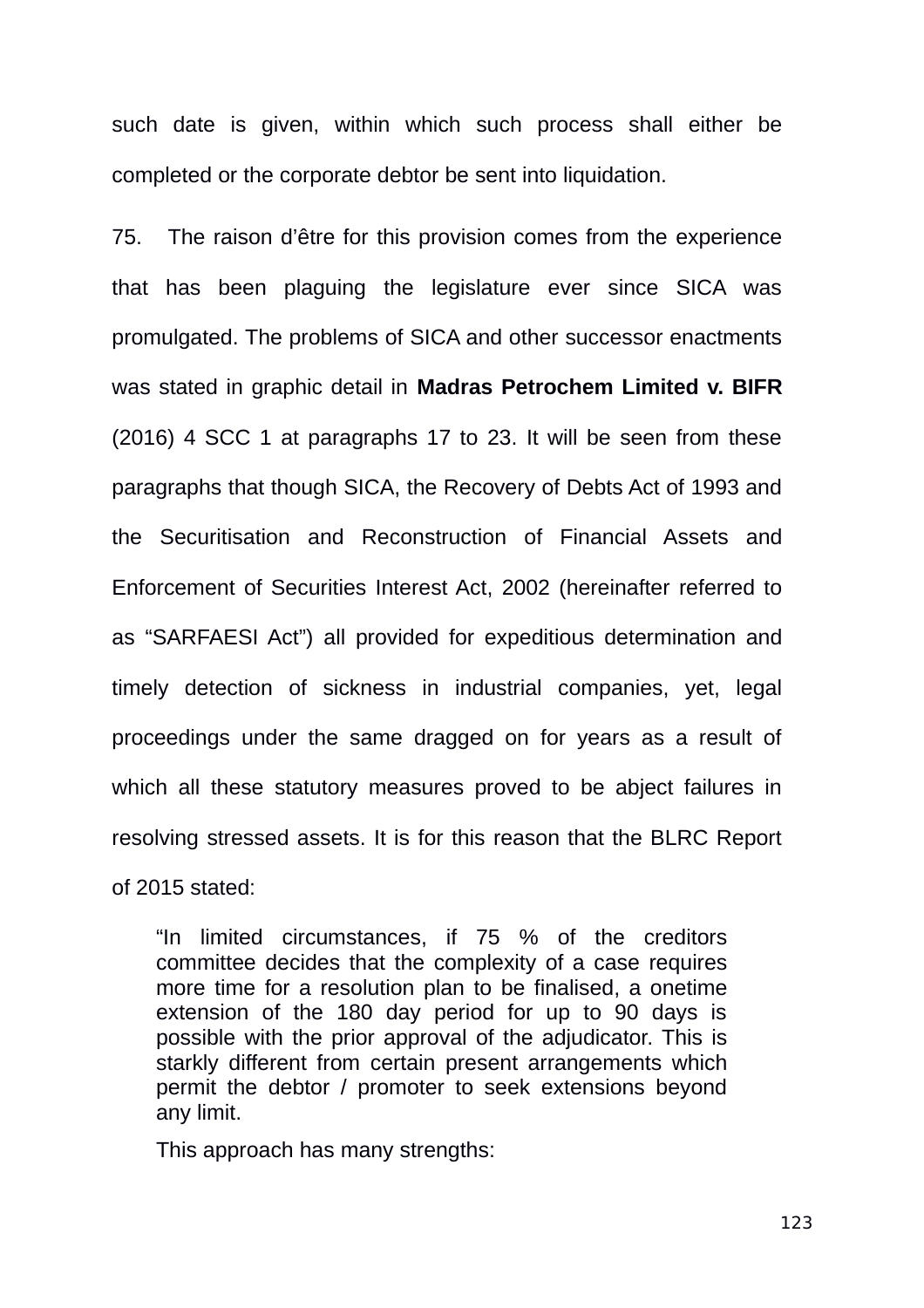• Asset stripping by promoters is controlled after and before default.

• The promoters can make a proposal that involves buying back the company for a certain price, alongside a certain debt restructuring.

• Others in the economy can make proposals to buy the company at a certain price, alongside a certain debt restructuring.

• All parties knows that if no deal is struck within the stipulated period, the company will go into liquidation. This will help avoid delaying tactics. The inability of promoters to steal from the company, owing to the supervision of the IP, also helps reduce the incentive to have a slow lingering death.

 • The role of the adjudicator will be on process issues: To ensure that all financial creditors were indeed on the creditors committee, and that 75% of the creditors do indeed support the resolution plan.

xxx xxx xxx

### **Speed is of essence**

Speed is of essence for the working of the bankruptcy code, for two reasons. First, while the "calm period" can help keep an organisation afloat, without the full clarity of ownership and control, significant decisions cannot be made. Without effective leadership, the firm will tend to atrophy and fail. The longer the delay, the more likely it is that liquidation will be the only answer. Second, the liquidation value tends to go down with time as many assets suffer from a high economic rate of depreciation.

From the viewpoint of creditors, a good realisation can generally be obtained if the firm is sold as a going concern. Hence, when delays induce liquidation, there is value destruction. Further, even in liquidation, the realisation is lower when there are delays. Hence, delays cause value destruction. Thus, achieving a high recovery rate is primarily about identifying and combating the sources of delay. This same idea is found in FSLRC's treatment of the failure of financial firms. The most important objective in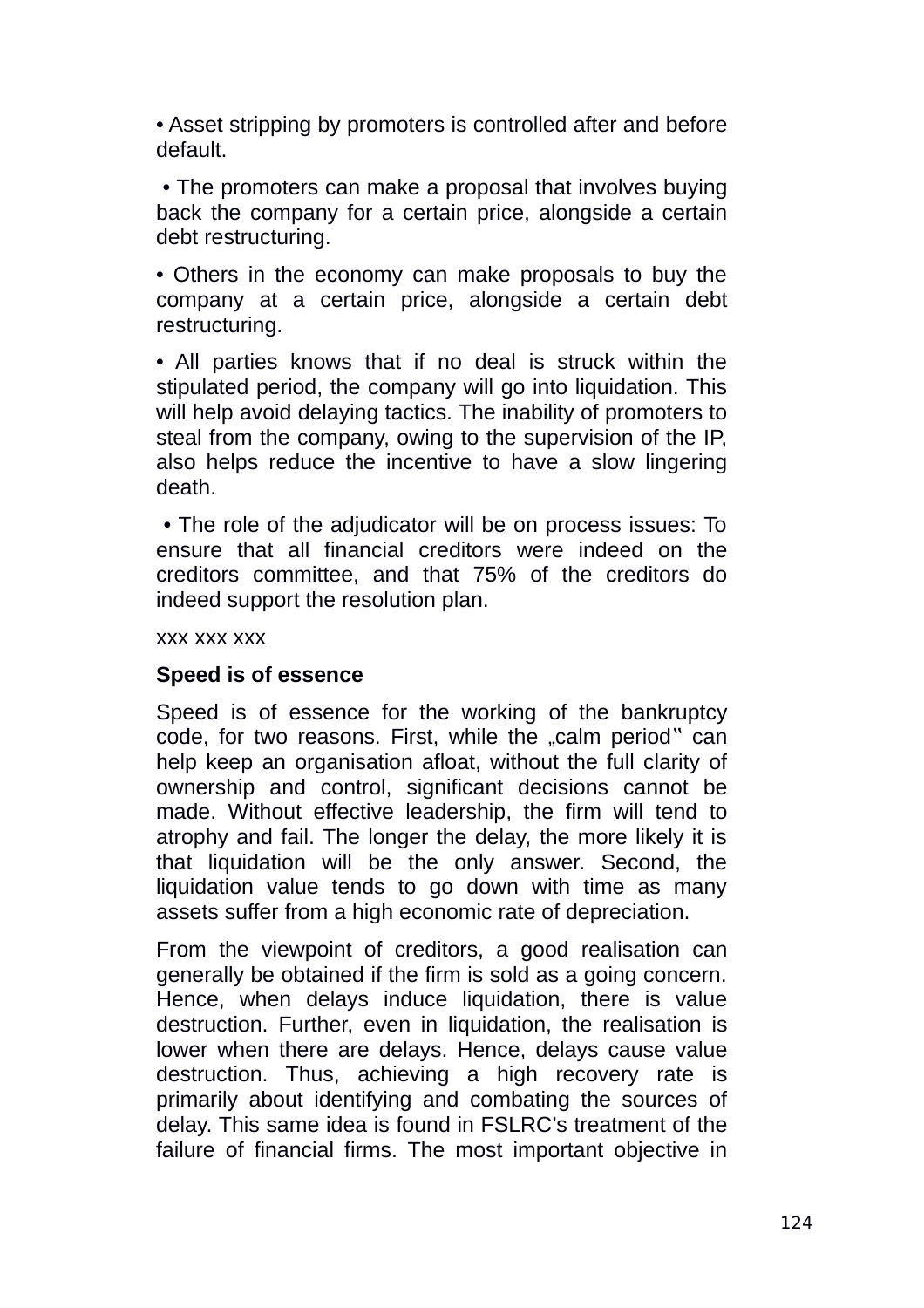designing a legal framework for dealing with firm failure is the need for speed.

## **Identifying and addressing the sources of delay**

Before the IRP can commence, all parties need an accurate and undisputed set of facts about existing credit, collateral that has been pledged, etc. Under the present arrangements, considerable time can be lost before all parties obtain this information. Disputes about these facts can take up years to resolve in court. The objective of an IRP that is completed in no more than 180 days can be lost owing to these problems.

Hence, the Committee envisions a competitive industry of "information utilities" who hold an array of information about all firms at all times. When the IRP commences, within less than a day, undisputed and complete information would become available to all persons involved in the IRP and thus address this source of delay.

The second important source of delays lies in the adjudicatory mechanisms. In order to address this, the Committee recommends that the National Company Law Tribunals (for corporate debtors) and Debt Recovery Tribunals (for individuals and partnership firms) be provided with all the necessary resources to help them in realising the objectives of the Code.

xxx xxx xxx

## **Conclusion**

The failure of some business plans is integral to the process of the market economy. When business failure takes place, the best outcome for society is to have a rapid renegotiation between the financiers, to finance the going concern using a new arrangement of liabilities and with a new management team. If this cannot be done, the best outcome for society is a rapid liquidation. When such arrangements can be put into place, the market process of creative destruction will work smoothly, with greater competitive vigor and greater competition."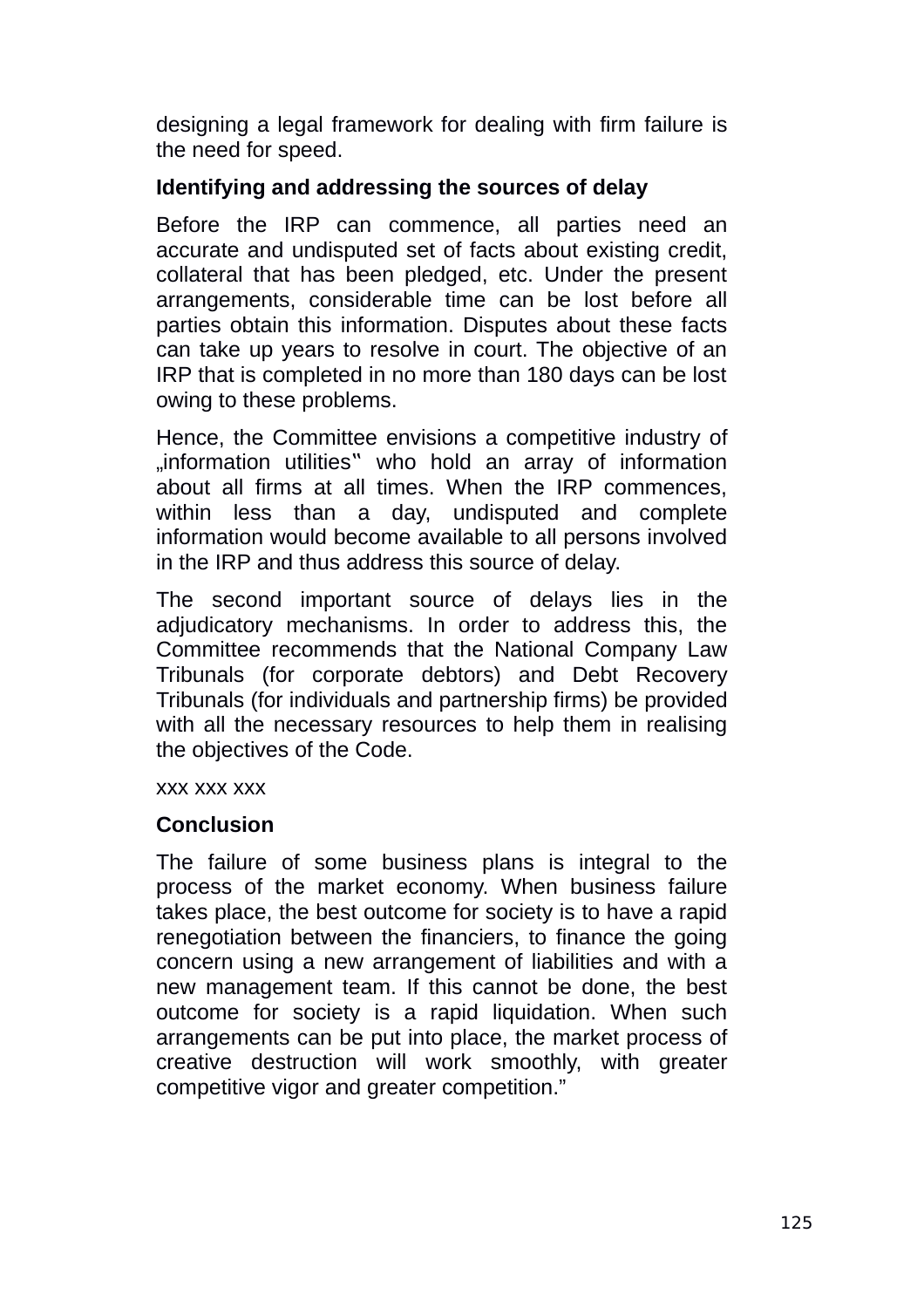76. The speech of the Hon'ble Minister on the floor of the House of the Rajya Sabha also reflected the fact that with the passage of time the original intent of quick resolution of stressed assets is getting diluted. It is therefore essential to have time-bound decisions to reinstate this legislative intent. It was also pointed out on the floor of the House that the experience in the working of the Code has not been encouraging. The Minister in her speech to the Rajya Sabha gives the following facts and figures:

"Now, regarding the Corporate Insolvency Resolution Process (CIRP), under the Code, I want to give you data again as of 30th June, 2019. First, I will talk about the status of CIRPs. Number of admitted cases is 2162; number of cases closed on appeal, which I read out about, is 174; number of cases closed by withdrawal under Section 12A, is 101, I have given you a slightly later data; number of cases closed by resolution is 120; closed by liquidation, 475; and ongoing CIRPs are 1292. So, now, I would like to mention the number of days of waiting. I would like to mention here the details of the ongoing CIRPs, along with the timelines. Ongoing CIRPs are 1,292, the figure just now I gave you. Over 330 days, 335 cases; over 270 days, 445 cases; over 180 days and less than 270 days, 221 cases; over 90 days but less than 180 days, 349 cases; less than 90 days, 277 cases. The number of days' pending includes time, if any, excluded by the tribunals. So, that gives you a picture on what is the kind of wait and, therefore, why we want to bring the Amendments for this speeding up."

Mrs. Madhvi Divan also pointed out that the Hon'ble Minister's speech had also adverted to the strengthening of the NCLT as follows: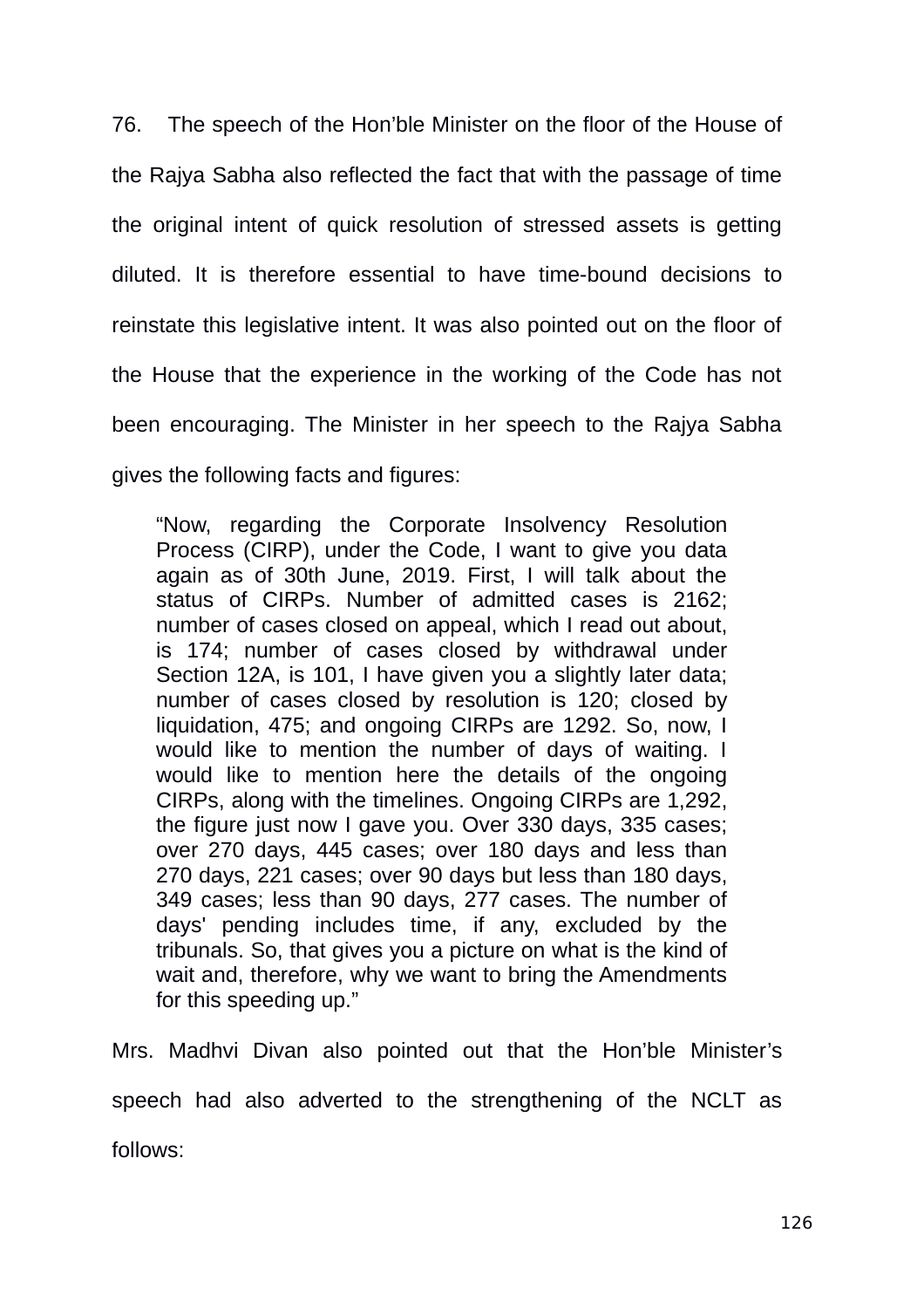"In view of the increasing number of cases, the Government has increased the number of benches of NCLT from 10 to 15, during just the last one year. In one year, we have increased it from 10 to 15. The number of members has also been increased in a phased manner. Recently, 26 new members have joined bringing the total number of members to 52. Sir, more than one court has been operationalised in the benches where a large number of cases are pending, such as, in Mumbai, Delhi, Chennai and Kolkata. The projects like e-governance and e-courts have also been implemented for faster and speedier disposal of the cases."

77. Shri Sibal vehemently objected to any reliance on the speech of

the Minister and cited **K.P. Varghese v. ITO** (1982) 1 SCR 629 and

## **K.S. Paripoornan v. State of Kerala** (1994) 5 SCC 593. In **Varghese**

(supra) this Court held, at page 645, as follows:

"…Now it is true that the speeches made by the Members of the Legislature on the floor of the House when a Bill for enacting a statutory provision is being debated are inadmissible for the purpose of interpreting the statutory provision but the speech made by the Mover of the Bill explaining the reason for the introduction of the Bill can certainly be referred to for the purpose of ascertaining the mischief sought to be remedied by the legislation and the object and purpose for which the legislation is enacted. This is in accord with the recent trend in juristic thought not only in western countries but also in India that interpretation of a statute being an exercise in the ascertainment of meaning, everything which is logically relevant should be admissible. In fact there are at least three decisions of this Court, one in *Loka Shikshana Trust* v. *CIT* [(1976) 1 SCC 254 : 1976 SCC (Tax) 14 : 101 ITR 234 : 1976 LR 1] , the other in *Indian Chamber of Commerce* v. *Commissioner of Income Tax* [(1976) 1 SCC 324 : 1976 SCC (Tax) 41 : 101 ITR 796 : 1976 Tax LR 210] and the third in *Additional Commissioner of Income Tax* v. *Surat Art Silk Cloth Manufacturers' Association* [(1980) 2 SCC 31 : 1980 SCC (Tax) 170 : 121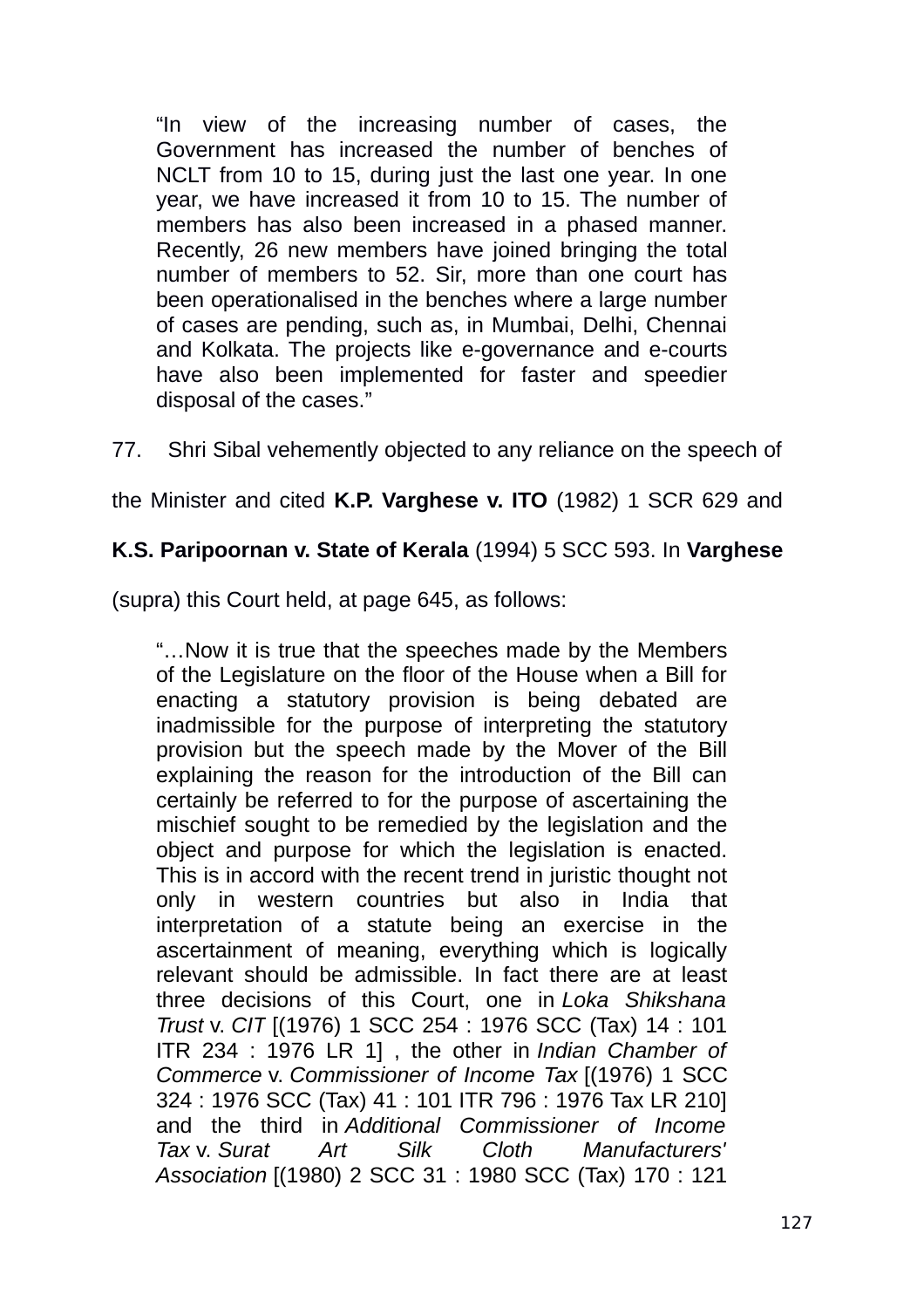ITR 1] where the speech made by the Finance Minister while introducing the exclusionary clause in Section 2, clause (15) of the Act was relied upon by the Court for the purpose of ascertaining what was the reason for introducing that clause."

In **Paripoornan** (supra), the Court held as follows:

"**77.** In support of the construction placed on Section 23(1- A) of the principal Act and Section 30(1) of the amending Act in *Zora Singh* [(1992) 1 SCC 673] the learned counsel for the claimants have referred to the Statement of Objects and Reasons appended to the Bill in 1982 as well as the Bill of 1984 and have submitted that the said Statement of Objects and Reasons show that the object underlying the enactment of Section 23(1-A) was to remove the hardship to the affected parties on account of pendency of acquisition proceedings for a long time which renders unrealistic the amounts of compensation offered to them. Our attention has also been invited to the speeches made by members at the time when the Bill was considered and was adopted by Parliament. It has been urged that a construction which advances the said object must be adopted. We are unable to accept this contention. As regards the Statement of Objects and Reasons appended to the Bill the law is well settled that the same cannot be used except for the limited purpose of understanding the background and the state of affairs leading to the legislation but it cannot be used as an aid to the construction of the statute. (See *Aswini Kumar Ghosh* v. *Arabinda Bose* [1953 SCR 1, 28 : AIR 1952 SC 369] ; *State of W.B.* v. *Subodh Gopal Bose* [1954 SCR 587, 628 : AIR 1954 SC 92] per Das, J.; *State of W.B.* v. *Union of India* [(1964) 1 SCR 371, 383 : AIR 1963 SC 1241] .) Similarly, with regard to speeches made by the members in the House at the time of consideration of the Bill it has been held that they are not admissible as extrinsic aids to the interpretation of the statutory provisions though the speech of the mover of the Bill may be referred to for the purpose of finding out the object intended to be achieved by the Bill. (See *State of Travancore-Cochin* v. *Bombay Co. Ltd.* [1952 SCR 1112 : AIR 1952 SC 366] and *Aswini Kumar* v. *Arabinda Bose* [1953 SCR 1, 28 : AIR 1952 SC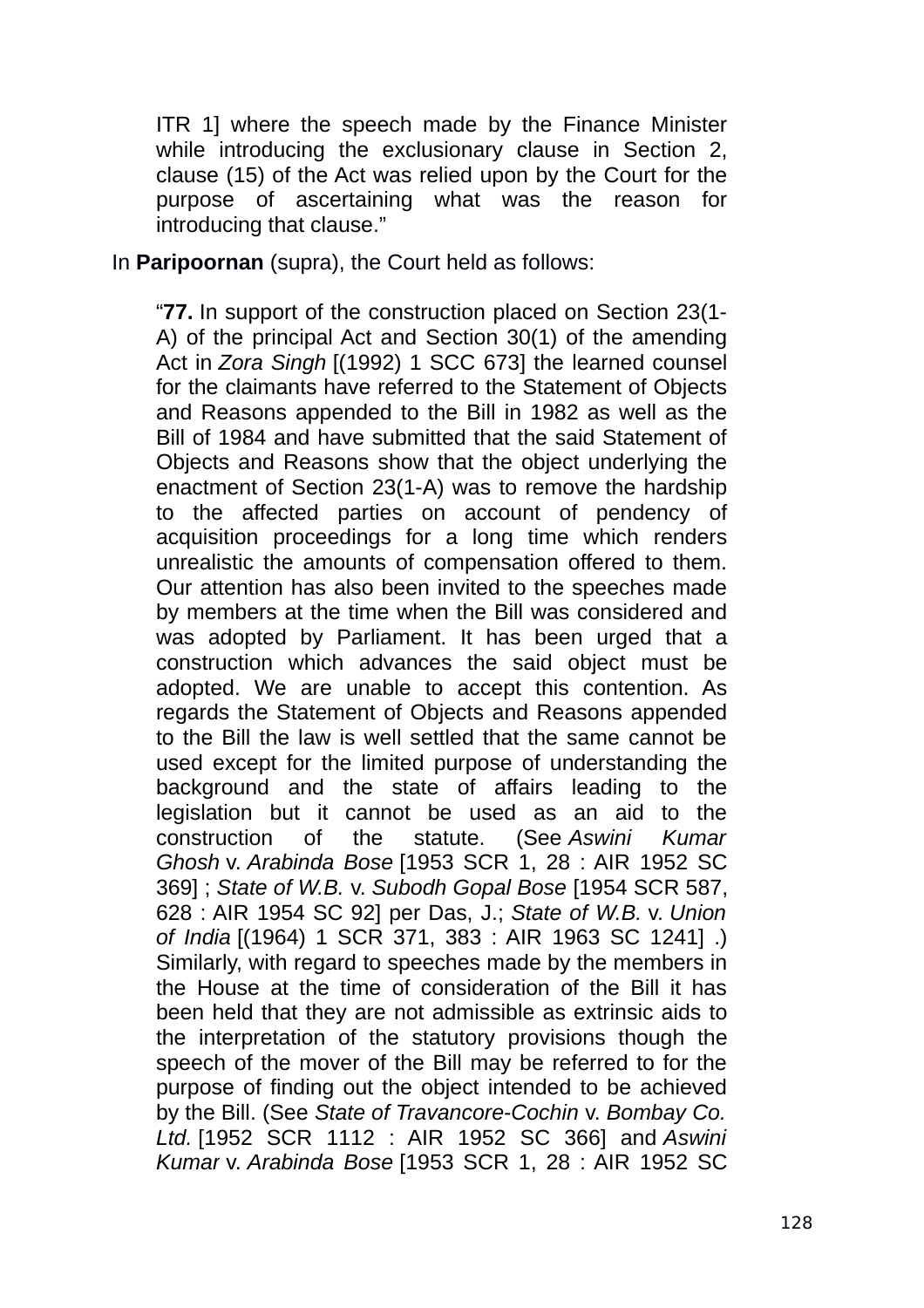369] .) On a perusal of the Bills of 1982 and 1984 we find that they did not contain the provisions found in Section 23(1-A) of the principal Act and Section 30(1) of the amending Act. These provisions were inserted when the 1984 Bill was under consideration before Parliament. The Statement of Objects and Reasons does not, therefore, throw any light on the circumstances in which these provisions were introduced."

As the speech of the Hon'ble Minister on the floor of the House only indicates the object for which the amendment was made and as it contains certain data which it is useful to advert to, we take aid from the speech not in order to construe the amended Section 12, but only in order to explain why the Amending Act of 2019 was brought about.

78. Given the fact that timely resolution of stressed assets is a key factor in the successful working of the Code, the only real argument against the amendment is that the time taken in legal proceedings cannot ever be put against the parties before the NCLT and NCLAT based upon a Latin maxim which sub-serves the cause of justice namely, *actus curiae neminem gravabit*.

79. In **Atma Ram Mittal v. Ishwar Singh Punia** (1988) 4 SCC 284, this Court applied the maxim to time taken in legal proceedings under the Haryana Urban (Control of Rent and Eviction) Act, 1973, holding:

"**8.** It is well-settled that no man should suffer because of the fault of the court or delay in the procedure. Broom has stated the maxim "*actus curiae neminem gravabit*" *—* an act of court shall prejudice no man. Therefore, having regard to the time normally consumed for adjudication, the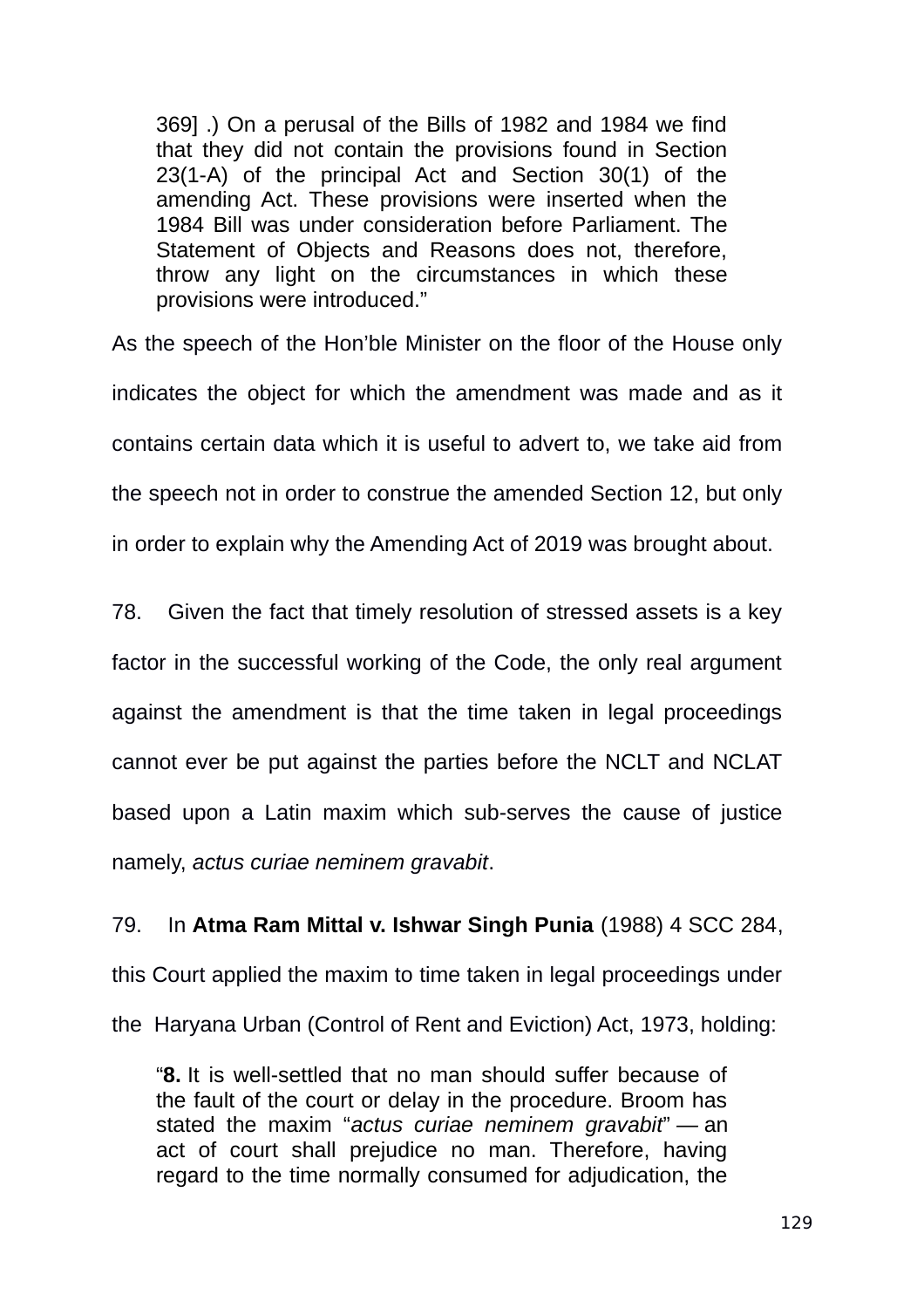ten years' exemption or holiday from the application of the Rent Act would become illusory, if the suit has to be filed within that time and be disposed of finally. It is common knowledge that unless a suit is instituted soon after the date of letting it would never be disposed of within ten years and even then within that time it may not be disposed of. That will make the ten years holiday from the Rent Act illusory and provide no incentive to the landlords to build new houses to solve problem of shortages of houses. The purpose of legislation would thus be defeated. Purposive interpretation in a social amelioration legislation is an imperative irrespective of anything else."

Likewise, in **Sarah Mathew v. Institute of Cardio Vascular**

**Diseases,** (2014) 2 SCC 62, this Court held that for the purpose of

computing limitation under Section 468 of the Code of Criminal

Procedure, 1973 the relevant date is the date of filing of the complaint

and not the date on which the Magistrate takes cognizance, applying

the aforesaid maxim as follows:

"**39.** As we have already noted in reaching this conclusion, light can be drawn from legal maxims. Legal maxims are referred to in *Bharat Kale* [*Bharat Damodar Kale* v. *State of A.P.*, (2003) 8 SCC 559 : 2004 SCC (Cri) 39] , *Japani Sahoo* [*Japani Sahoo* v. *Chandra Sekhar Mohanty*, (2007) 7 SCC 394 : (2007) 3 SCC (Cri) 388] and *Vanka Radhamanohari* [*Vanka Radhamanohari* v. *Vanka Venkata Reddy*, (1993) 3 SCC 4 : 1993 SCC (Cri) 571]. The object of the criminal law is to punish perpetrators of crime. This is in tune with the well-known legal maxim *nullum tempus aut locus occurrit regi*, which means that a crime never dies. At the same time, it is also the policy of law to assist the vigilant and not the sleepy. This is expressed in the Latin maxim *vigilantibus et non dormientibus, jura subveniunt*. Chapter XXXVI CrPC which provides limitation period for certain types of offences for which lesser sentence is provided draws support from this maxim. But, even certain offences such as Section 384 or 465 IPC, which have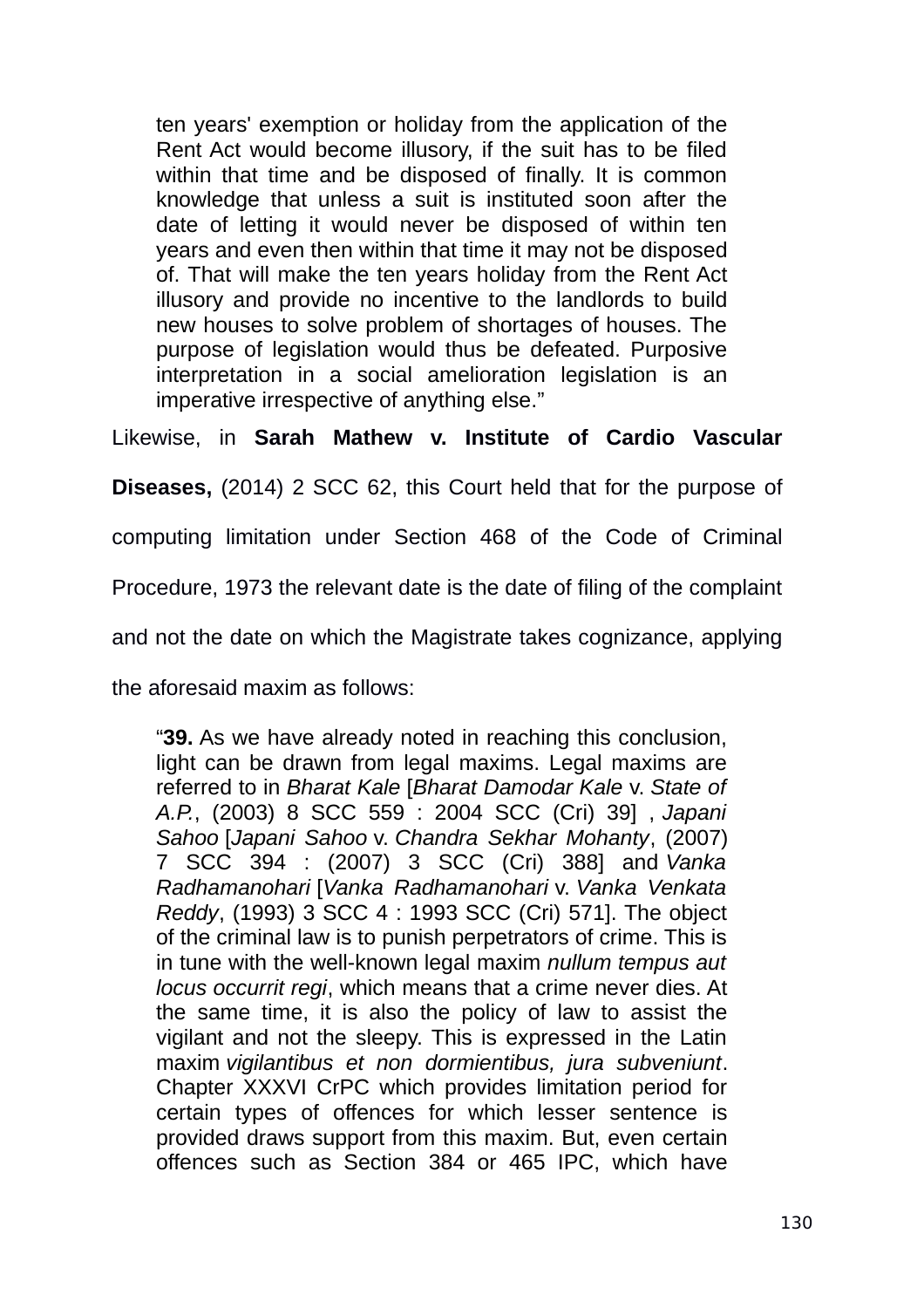lesser punishment may have serious social consequences. The provision is, therefore, made for condonation of delay. Treating date of filing of complaint or date of initiation of proceedings as the relevant date for computing limitation under Section 468 of the Code is supported by the legal maxim *actus curiae neminem gravabit* which means that the act of court shall prejudice no man. It bears repetition to state that the court's inaction in taking cognizance i.e. court's inaction in applying mind to the suspected offence should not be allowed to cause prejudice to a diligent complainant. Chapter XXXVI thus presents the interplay of these three legal maxims. The provisions of this Chapter, however, are not interpreted solely on the basis of these maxims. They only serve as guiding principles."

Both these judgments have been followed in **Neeraj Kumar Sainy v.**

**State of Uttar Pradesh** (2017) 14 SCC 136 at paragraphs 29 and 32.

Given the fact that the time taken in legal proceedings cannot possibly harm a litigant if the Tribunal itself cannot take up the litigant's case within the requisite period for no fault of the litigant, a provision which mandatorily requires the CIRP to end by a certain date - without any exception thereto - may well be an excessive interference with a litigant's fundamental right to non-arbitrary treatment under Article 14 and an excessive, arbitrary and therefore unreasonable restriction on a litigant's fundamental right to carry on business under Article 19(1)(g) of the Constitution of India. This being the case, we would ordinarily have struck down the provision in its entirety. However, that would then throw the baby out with the bath water, inasmuch as the time taken in legal proceedings is certainly an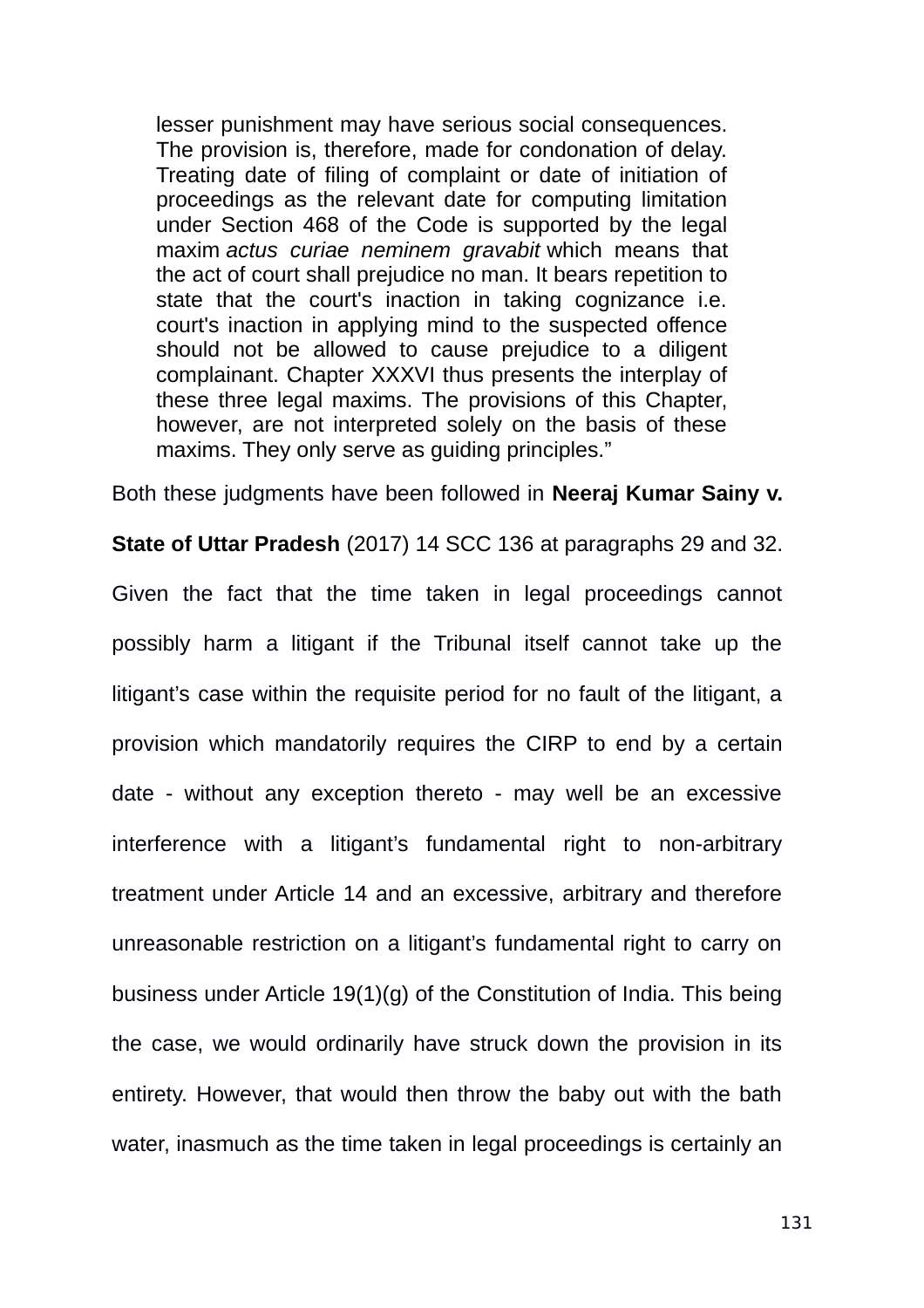important factor which causes delay, and which has made previous statutory experiments fail as we have seen from **Madras Petrochem** (supra). Thus, while leaving the provision otherwise intact, we strike down the word "mandatorily" as being manifestly arbitrary under Article 14 of the Constitution of India and as being an excessive and unreasonable restriction on the litigant's right to carry on business under Article 19(1)(g) of the Constitution. The effect of this declaration is that ordinarily the time taken in relation to the corporate resolution process of the corporate debtor must be completed within the outer limit of 330 days from the insolvency commencement date, including extensions and the time taken in legal proceedings. However, on the facts of a given case, if it can be shown to the Adjudicating Authority and/or Appellate Tribunal under the Code that only a short period is left for completion of the insolvency resolution process beyond 330 days, and that it would be in the interest of all stakeholders that the corporate debtor be put back on its feet instead of being sent into liquidation and that the time taken in legal proceedings is largely due to factors owing to which the fault cannot be ascribed to the litigants before the Adjudicating Authority and/or Appellate Tribunal, the delay or a large part thereof being attributable to the tardy process of the Adjudicating Authority and/or the Appellate Tribunal itself, it may be open in such cases for the Adjudicating Authority and/or Appellate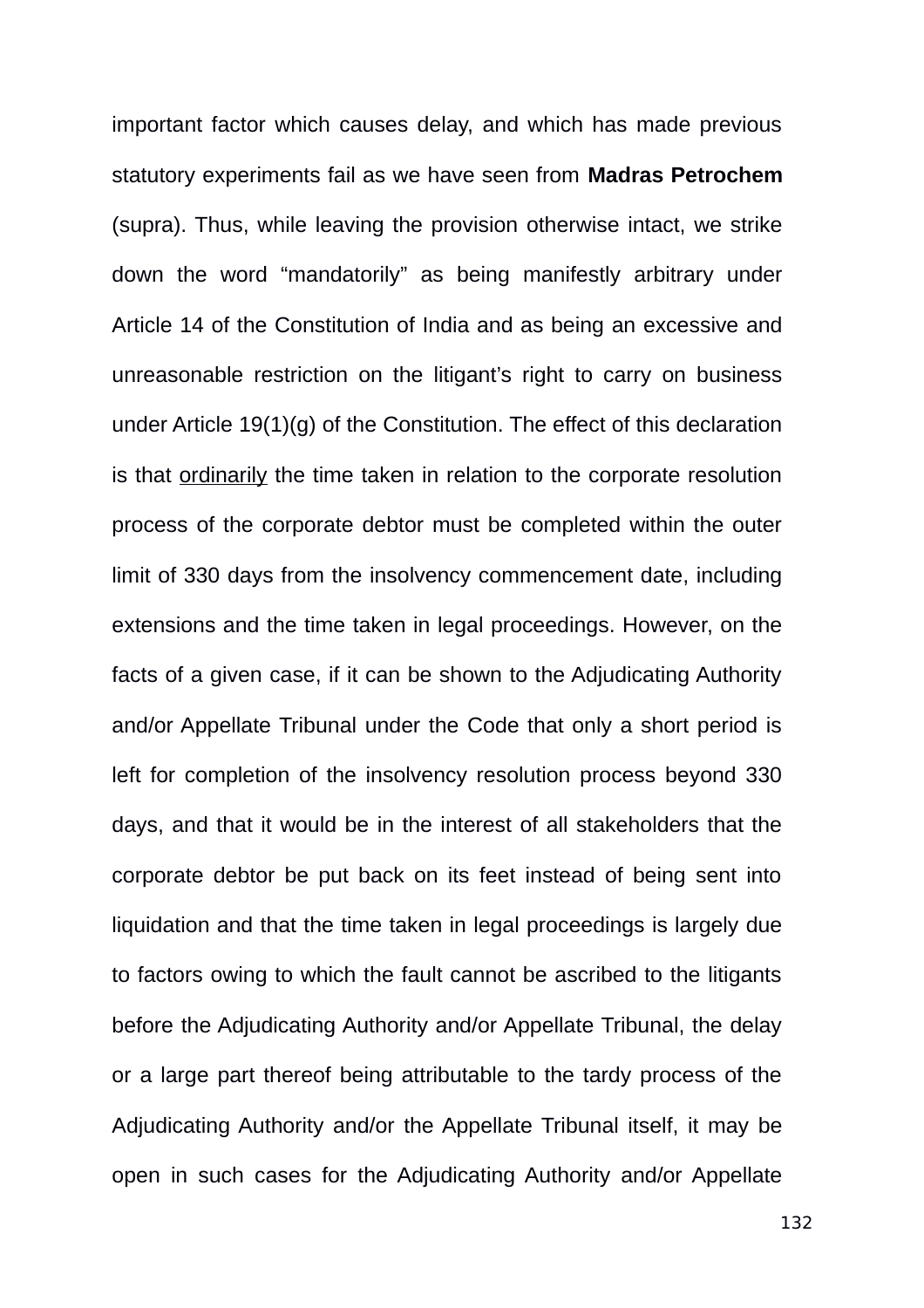Tribunal to extend time beyond 330 days. Likewise, even under the newly added proviso to Section 12, if by reason of all the aforesaid factors the grace period of 90 days from the date of commencement of the Amending Act of 2019 is exceeded, there again a discretion can be exercised by the Adjudicating Authority and/or Appellate Tribunal to further extend time keeping the aforesaid parameters in mind. It is only in such exceptional cases that time can be extended, the general rule being that 330 days is the outer limit within which resolution of the stressed assets of the corporate debtor must take place beyond which the corporate debtor is to be driven into liquidation.

80. When it comes to the validity of the substitution of Section 30(2) (b) by Section 6 of the Amending Act of 2019, it is clear that the substituted Section 30(2)(b) gives operational creditors something more than was given earlier as it is the higher of the figures mentioned in sub-clauses (i) and (ii) of sub-clause (b) that is now to be paid as a minimum amount to operational creditors. The same goes for the latter part of sub-clause (b) which refers to dissentient financial creditors. Mrs. Madhavi Divan is correct in her argument that Section 30(2)(b) is in fact a beneficial provision in favour of operational creditors and dissentient financial creditors as they are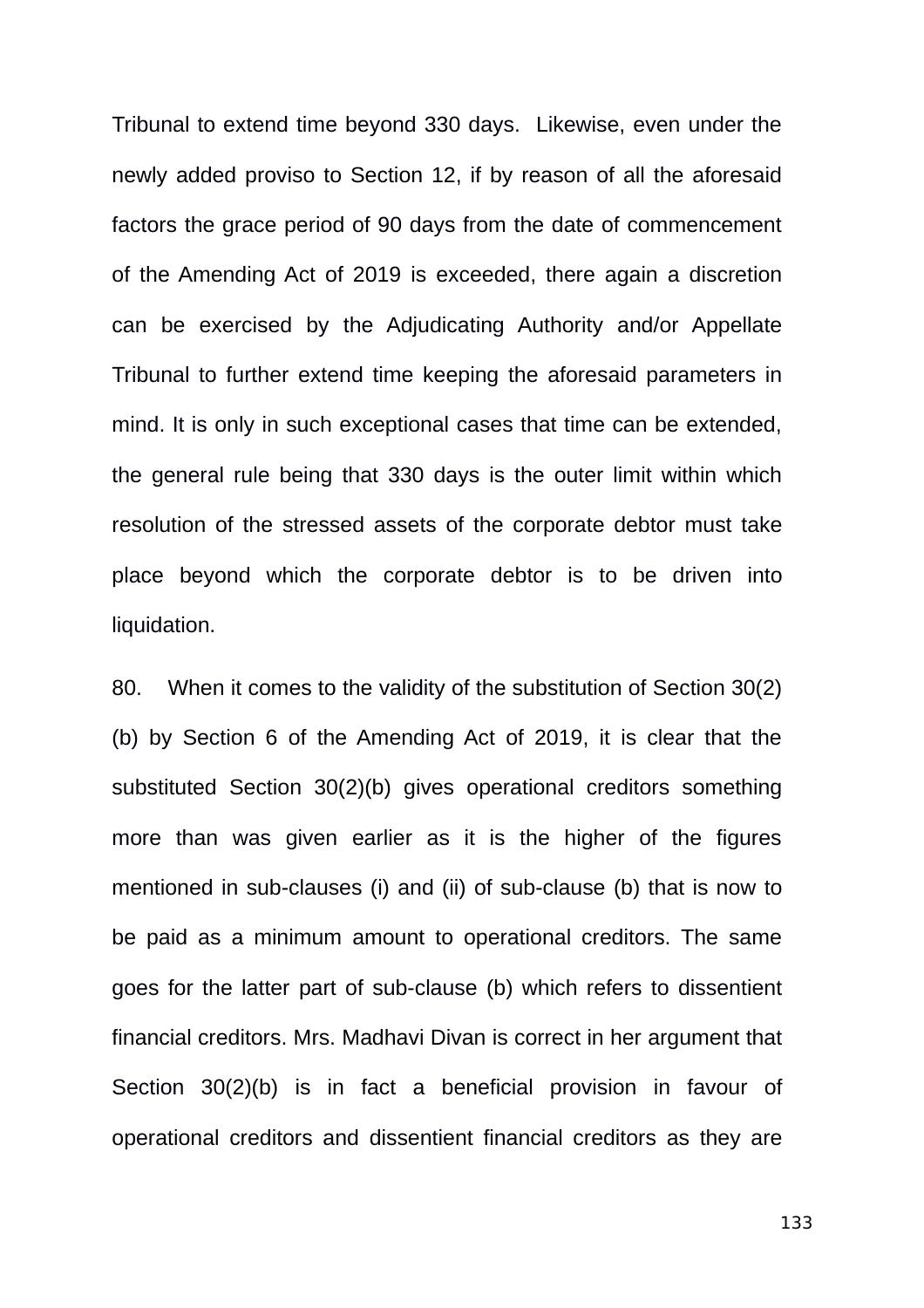now to be paid a certain minimum amount, the minimum in the case of operational creditors being the higher of the two figures calculated under sub-clauses (i) and (ii) of clause (b), and the minimum in the case of dissentient financial creditor being a minimum amount that was not earlier payable. As a matter of fact, pre-amendment, secured financial creditors may cramdown unsecured financial creditors who are dissentient, the majority vote of 66% voting to give them nothing or next to nothing for their dues. In the earlier regime it may have been possible to have done this but after the amendment such financial creditors are now to be paid the minimum amount mentioned in sub-section (2). Mrs. Madhavi Divan is also correct in stating that the order of priority of payment of creditors mentioned in Section 53 is not engrafted in sub-section (2)(b) as amended. Section 53 is only referred to in order that a certain minimum figure be paid to different classes of operational and financial creditors. It is only for this purpose that Section 53(1) is to be looked at as it is clear that it is the commercial wisdom of the Committee of Creditors that is free to determine what amounts be paid to different classes and sub-classes of creditors in accordance with the provisions of the Code and the Regulations made thereunder.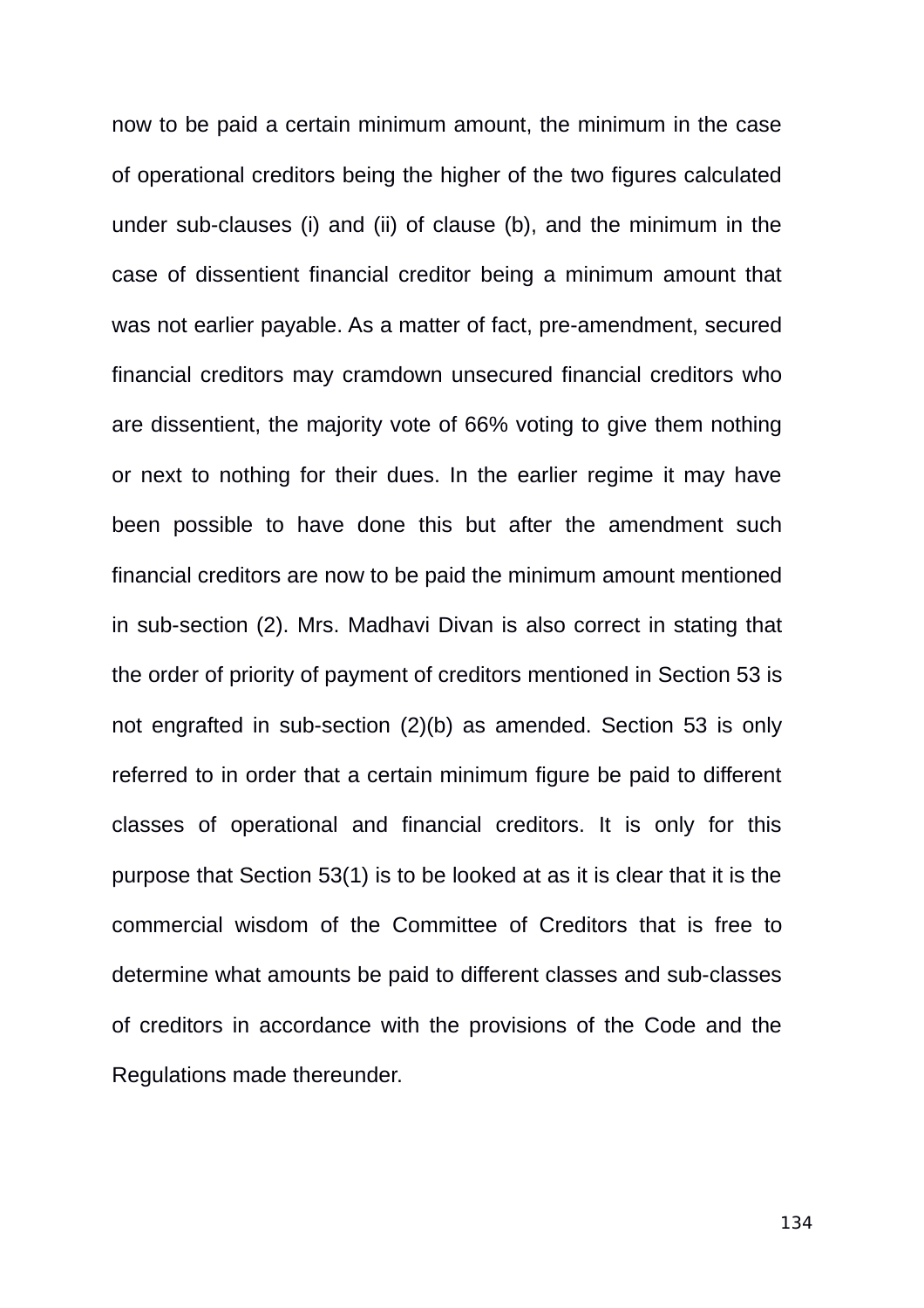81. As has been held in this judgment, it is clear that Explanation 1 has only been inserted in order that the Adjudicating Authority and the Appellate Tribunal cannot enter into the merits of a business decision of the requisite majority of the Committee of Creditors. As has also been held in this judgment, there is no residual equity jurisdiction in the Adjudicating Authority or the Appellate Tribunal to interfere in the merits of a business decision taken by the requisite majority of the Committee of Creditors, provided that it is otherwise in conformity with the provisions of the Code and the Regulations, as has been laid down by this judgment.

82. Equally, Explanation 2 applies the substituted Section to pending proceedings either at the level of the Adjudicating Authority or the Appellate Authority or in a Writ or Civil Court. As has been held in **Swiss Ribbons** (supra) and **ArcelorMittal India** (supra) (see paragraph 97 of **Swiss Ribbons** (supra) and paragraph 82, 84 of **ArcelorMittal India** (supra)), no vested right inheres in any resolution applicant to have its plan approved under the Code. Also, the Federal Court in **Lachmeshwar Prasad Shukul v. Keshwar Lal Chaudhuri** AIR 1941 FC 5 and later, this Court in **Shiv Shakti Coop. Housing Society, Nagpur v. Swaraj Developers & Ors.** (2003) 6 SCC 659 (at paragraphs 16 and 17) have held that an appellate proceeding is a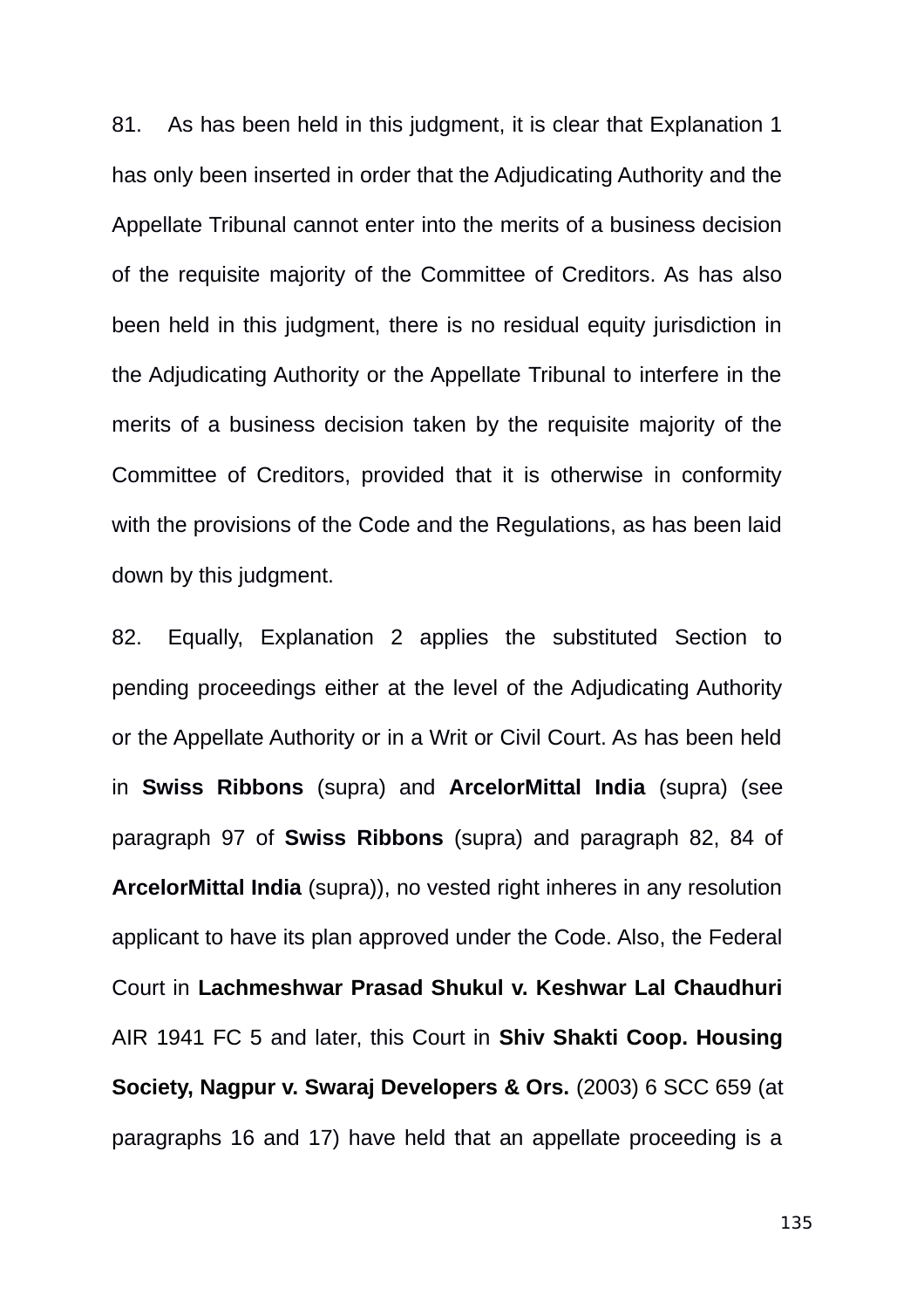continuation of an original proceeding. This being so, a change in law can always be applied to an original or appellate proceeding. For this reason also, Explanation 2 is constitutionally valid, not having any retrospective operation so as to impair vested rights.

83. The challenge to sub-clause (b) of Section 6 of the Amending Act of 2019, again goes to the flexibility that the Code gives to the Committee of Creditors to approve or not to approve a resolution plan and which may take into account different classes of creditors as is mentioned in Section 53, and different priorities and values of security interests of a secured creditor. This flexibility is referred to in the BLRC report, 2015 (see paragraph 33 of this judgment). Also, the discretion given to the Committee of Creditors by the word "may" again makes it clear that this is only a guideline which is set out by this sub-section which may be applied by the Committee of Creditors in arriving at a business decision as to acceptance or rejection of a resolution plan. For all these reasons, therefore, it is difficult to hold that any of these provisions is constitutionally infirm.

## **The resolution plan of ArcelorMittal as amended and objections thereto**

84. The resolution plan submitted by ArcelorMittal on 02.04.2018 proposed an upfront payment of INR 35,000 crores towards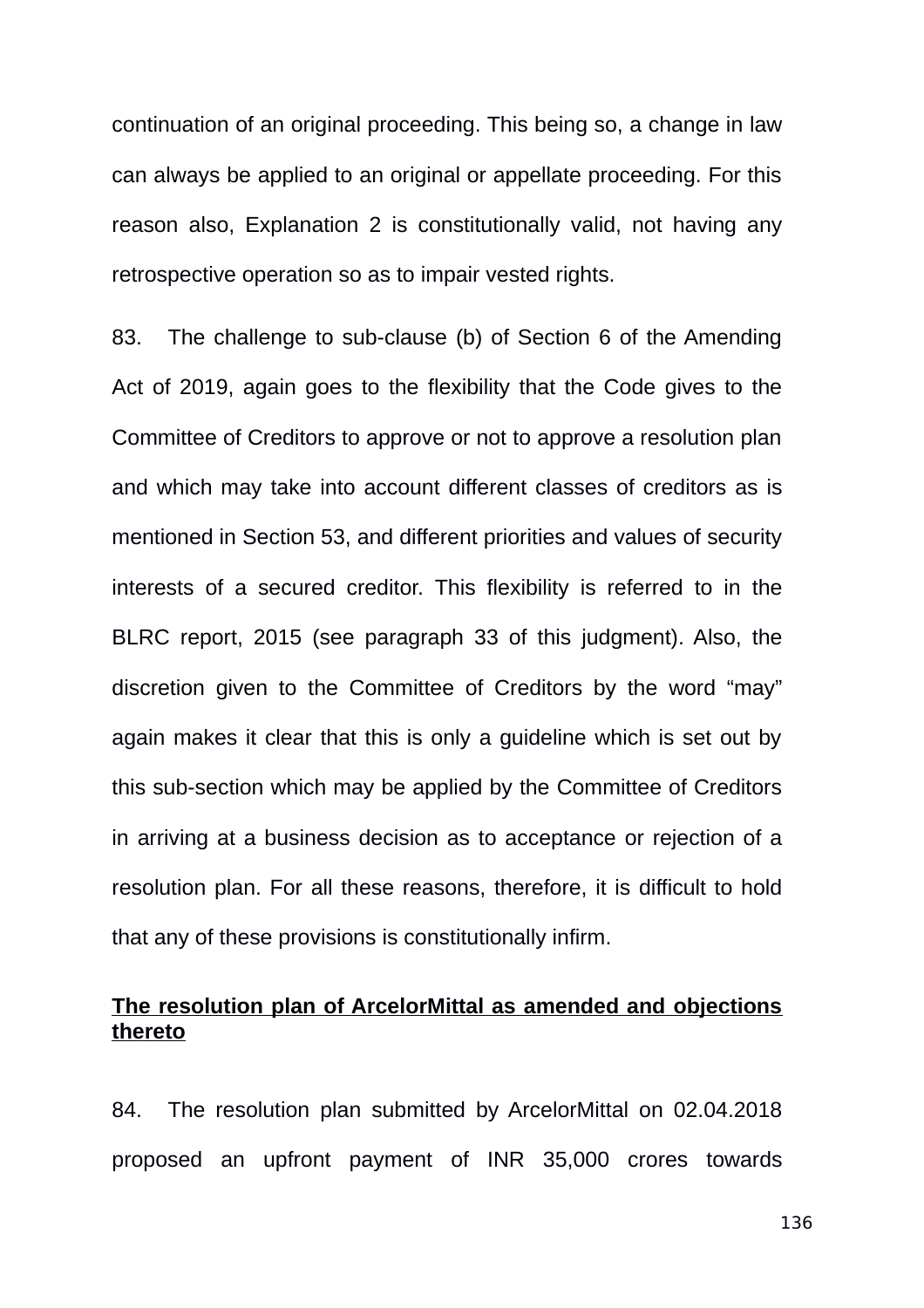resolution of the debt of INR 49,213 crores of financial creditors. This was buttressed by a letter of commitment from Credit Agricole Corporate and Investment Bank. From this upfront cash recovery, unsecured financial creditors were to be paid only an aggregate amount of 5% of their admitted claims. Apart from this, INR 8,000 crores of upfront fresh capital infusion for improving operations and enhancing revival prospects of the corporate debtor was also proposed. So far as operational creditors were concerned, it was proposed that workmen and employees were to be paid INR 18 crores in full against their admitted claims, and out of other operational creditors, those small trade creditors defined as "having admitted claims of less than INR 1 crore" were to be paid in full, as opposed to trade and government creditors of over INR 1 crore, who were to be paid aggregate amount INR 196 crores. Other operational creditors were to be given nothing, liquidation value being payable to operational creditors as a class being in any case nil (INR 3339 crores were the aggregate admitted claims of all operational creditors as a class). Under the caption "Treatment of various stake holders" the plan provided as follows:-

"**VIII.** Treatment of Various Stakeholders"

xxx xxx xxx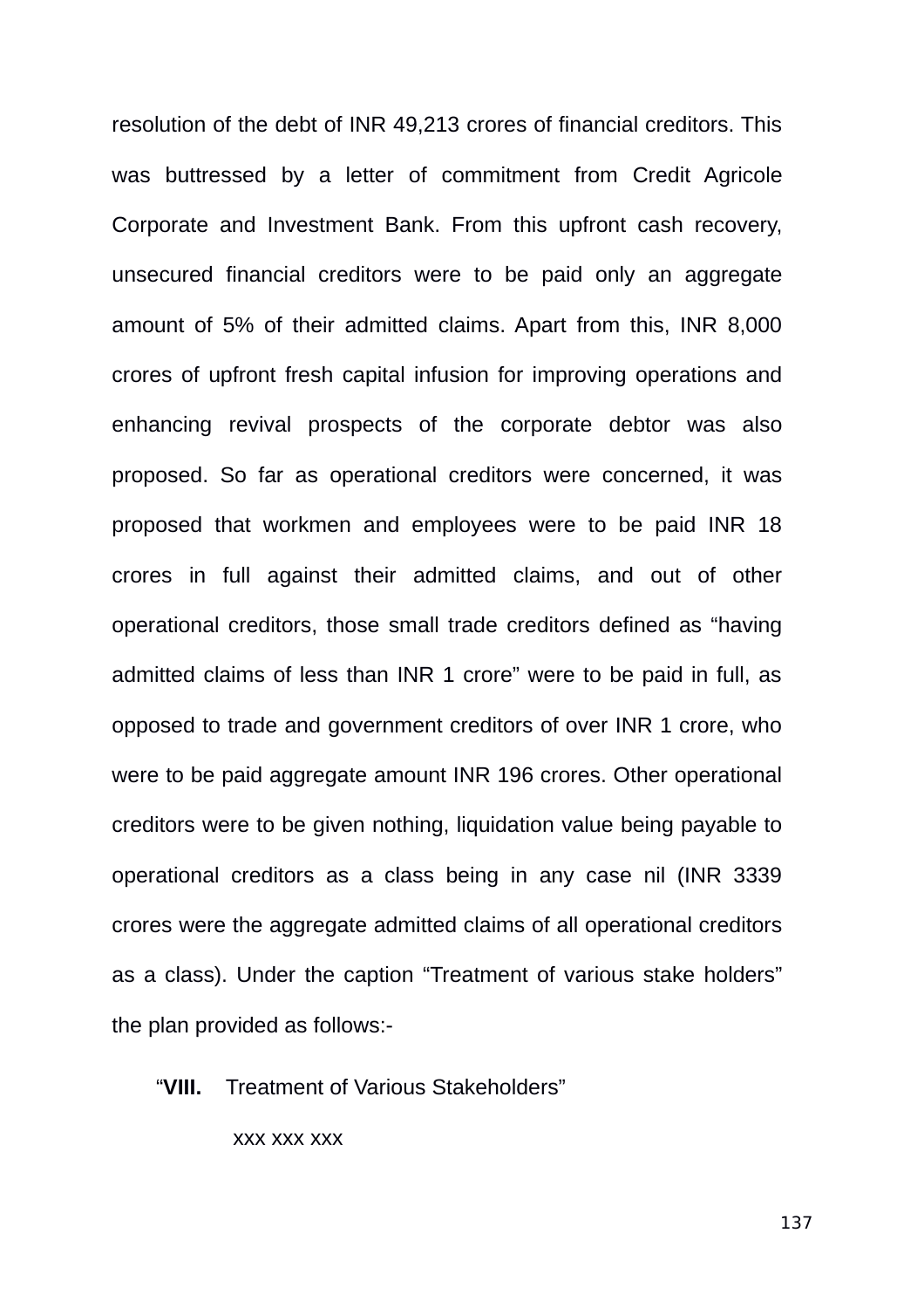| <b>Stakeholder</b>     | <b>Proposed Treatment</b>                                                                                                                                                                                                                                                                                                                                                                                                                                                                                                                                                                                                                                                                                                                                                                                                                                                                                                                                                                                                                                                                                                                                                    |
|------------------------|------------------------------------------------------------------------------------------------------------------------------------------------------------------------------------------------------------------------------------------------------------------------------------------------------------------------------------------------------------------------------------------------------------------------------------------------------------------------------------------------------------------------------------------------------------------------------------------------------------------------------------------------------------------------------------------------------------------------------------------------------------------------------------------------------------------------------------------------------------------------------------------------------------------------------------------------------------------------------------------------------------------------------------------------------------------------------------------------------------------------------------------------------------------------------|
| Financial<br>Creditors | As per the Liquidation Value of<br>the Corporate Debtor, the<br>Secured Financial Creditors<br>would realize amounts which<br>were lower than the current<br>outstandings on a cumulative<br>basis. However,<br>the<br>Resolution<br>Applicant<br>recognizes the sacrifices<br>already made by the Financial<br>Creditors till date and the fact<br>that debt restructuring<br>attempts by the Financial<br>Creditors have failed in the<br>past. The Resolution Applicant<br>is proposing to pay the<br>Secured Financial Creditors,<br>the amounts stated under<br>Section V which is significantly<br>higher than the reconvenes<br>that the Secured Financial<br>Creditors as a class would<br>realize in case of liquidation.<br>The payments proposed to be<br>made by the Resolution<br>Applicant to the unsecured<br>Financial Creditors is also<br>higher than the recoveries that<br>the unsecured Financial<br>Creditors as a class would<br>realize in case of liquidation,<br>since the Liquidation Value<br>realizable by unsecured<br>Financial Creditors is nil.<br>The Resolution Applicant has<br>empowered the Committee of<br>Creditors to decide<br>the |
|                        | manner in which the financial                                                                                                                                                                                                                                                                                                                                                                                                                                                                                                                                                                                                                                                                                                                                                                                                                                                                                                                                                                                                                                                                                                                                                |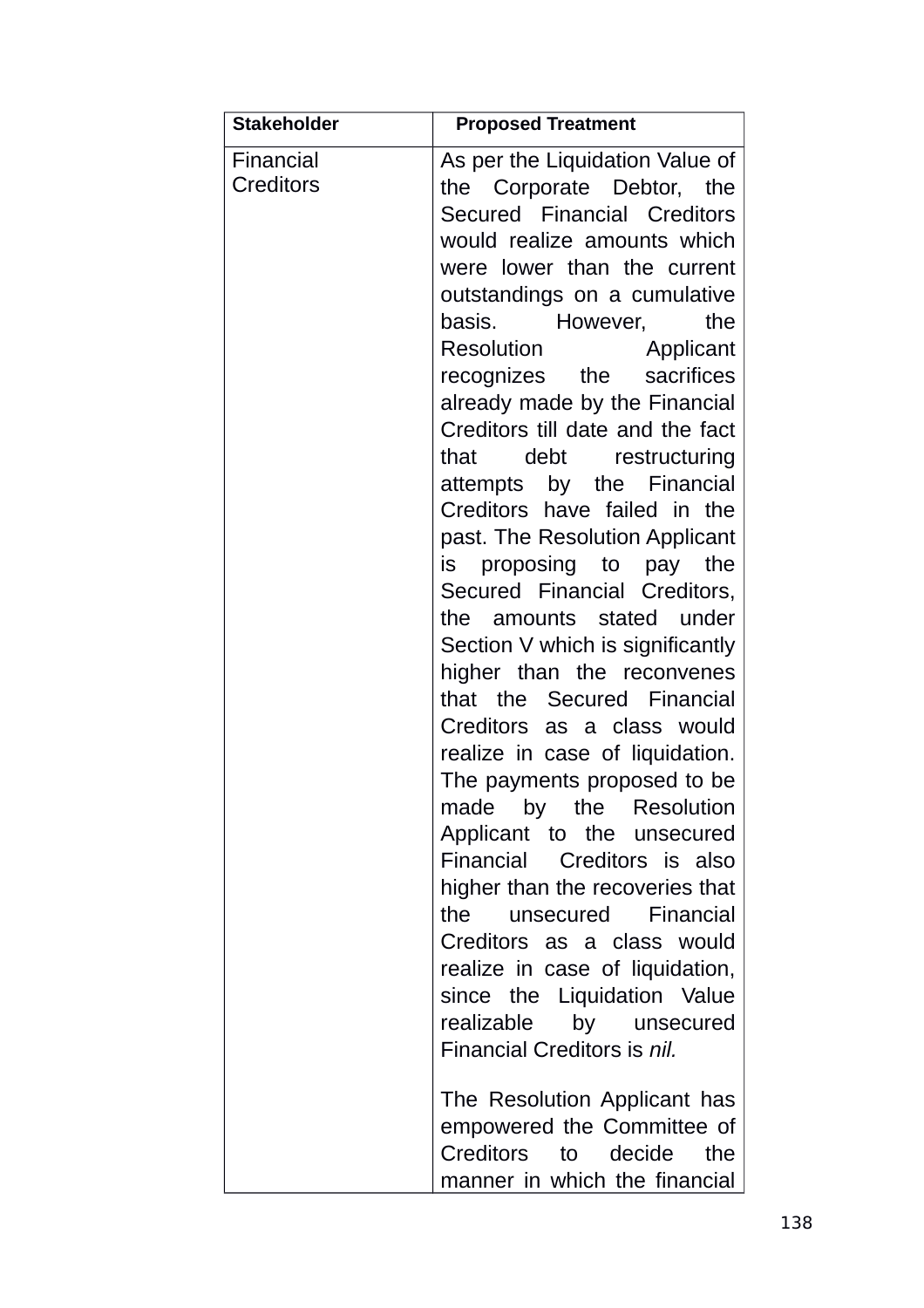| package being offered by the<br>Resolution Applicant to the<br>Financial Creditors will be<br>distributed to the Secured<br>Financial Creditors. All such<br>allocations to the Financial<br>Creditors will be binding on all<br>stakeholders.                                                                                                                                                                                                                                                                                                                                                                                                                                                                                                                                                                        |
|-----------------------------------------------------------------------------------------------------------------------------------------------------------------------------------------------------------------------------------------------------------------------------------------------------------------------------------------------------------------------------------------------------------------------------------------------------------------------------------------------------------------------------------------------------------------------------------------------------------------------------------------------------------------------------------------------------------------------------------------------------------------------------------------------------------------------|
| The unsecured Financial<br>Creditors (including<br>those<br>Secured Financial Creditors<br>may have claims<br>who<br>admitted against unsecured<br>instruments) i.e. Standard<br>Chartered Bank. The Bank of<br>New York Mellon, London<br>Branch, AXIS bank, ICICI<br>Bank. Bank of Baroda, SBI<br>Rupee Notes and Individual<br>Rupee Notes to Melwani<br>Gopal Thrumal and /or<br>Melwani Vinod, Mr. Arvinlal N<br>Shah & Mrs. Indumati A Shah,<br>Mr. jiwat k Dansanghani and<br>Mrs. Neetu J Dhansanghani<br>and Nathu Ram Verma, who<br>have Admitted claims as of 28<br>February 2018 (based<br>on<br>document 2.5.8 uploaded on<br>VDR on 6 March 2018 which<br>provides Breakup of Secured<br>and Unsecured financial<br>Creditors), shall be paid an<br>aggregate amount of 5% of<br>their Admitted Claims. |
| Furthermore, in accordance<br>with the RFP, it is clarified<br>that:                                                                                                                                                                                                                                                                                                                                                                                                                                                                                                                                                                                                                                                                                                                                                  |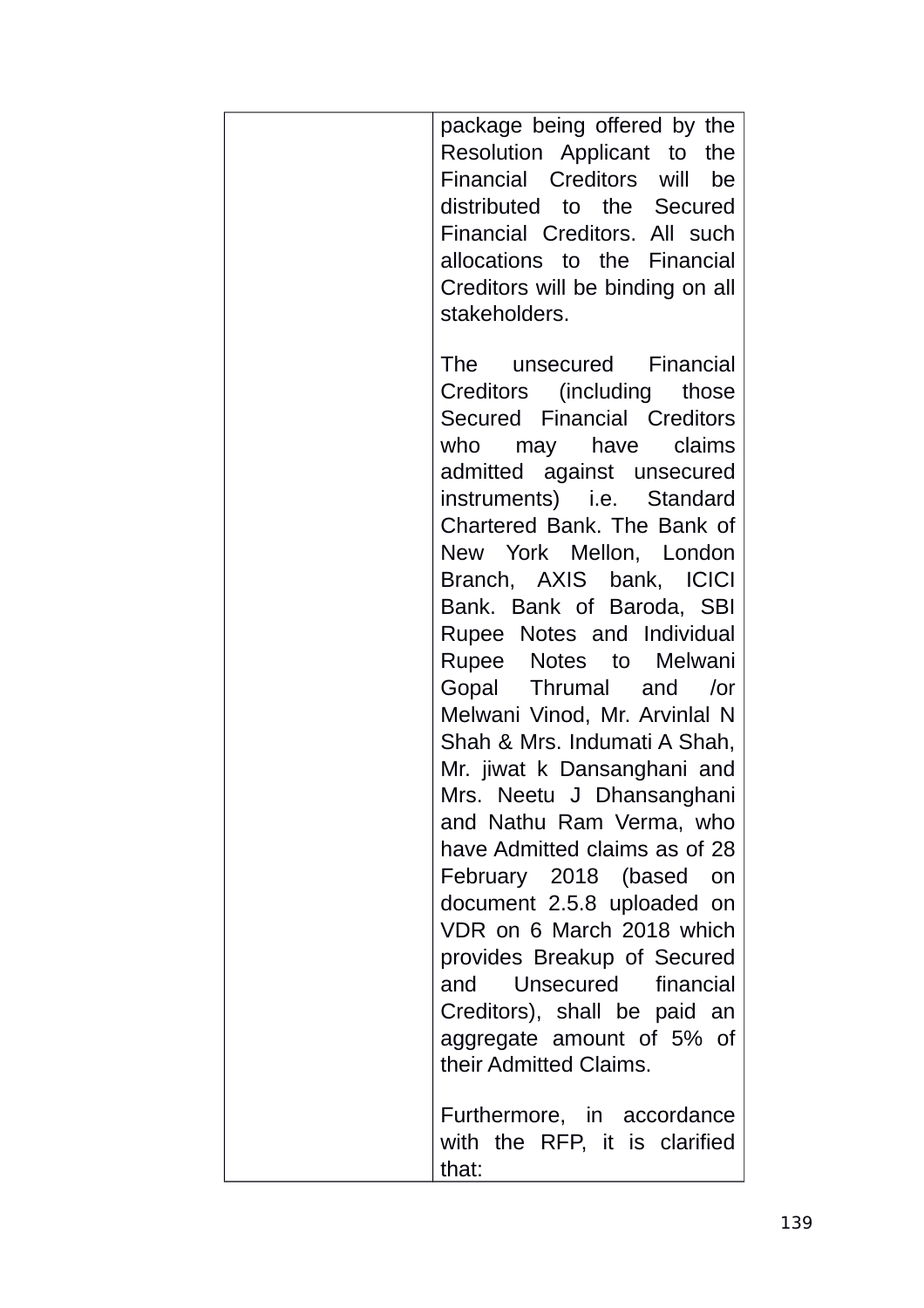| a) any surplus cash<br>being the positive<br>difference between<br>actual working capital of<br>the Corporate Debtor as<br>on Plan Approval Date<br>and normalized working<br>capital as<br>31<br>at<br>December 2017, shall<br>be added to upfront<br>cash recovery as a<br>closing adjustment<br>under the Resolution<br>Plan; and<br>b) the<br><b>EBITDA</b><br>generated<br>the<br>by<br>Corporate<br><b>Debtor</b><br>between the Plan<br>Approval Date and the<br>which<br>date on<br>the<br>Financial Creditors are<br>paid the up-front cash<br>shall<br>amount<br>be<br>available to the Financial<br>Creditors over<br>and<br>above the upfront cash<br>under<br>the<br>recovery<br><b>Resolution Plan.</b> |
|-----------------------------------------------------------------------------------------------------------------------------------------------------------------------------------------------------------------------------------------------------------------------------------------------------------------------------------------------------------------------------------------------------------------------------------------------------------------------------------------------------------------------------------------------------------------------------------------------------------------------------------------------------------------------------------------------------------------------|
| However, notwithstanding<br>anything stated herein, a<br>Dissenting Financial Creditor<br>will be entitled to only receive<br>Liquidation Value realizable by<br>such Financial Creditor in<br>liquidation of the<br>case of<br>Corporate Debtor, which shall<br>be paid out of the upfront cash<br>recovery amount<br>being<br>offered.                                                                                                                                                                                                                                                                                                                                                                              |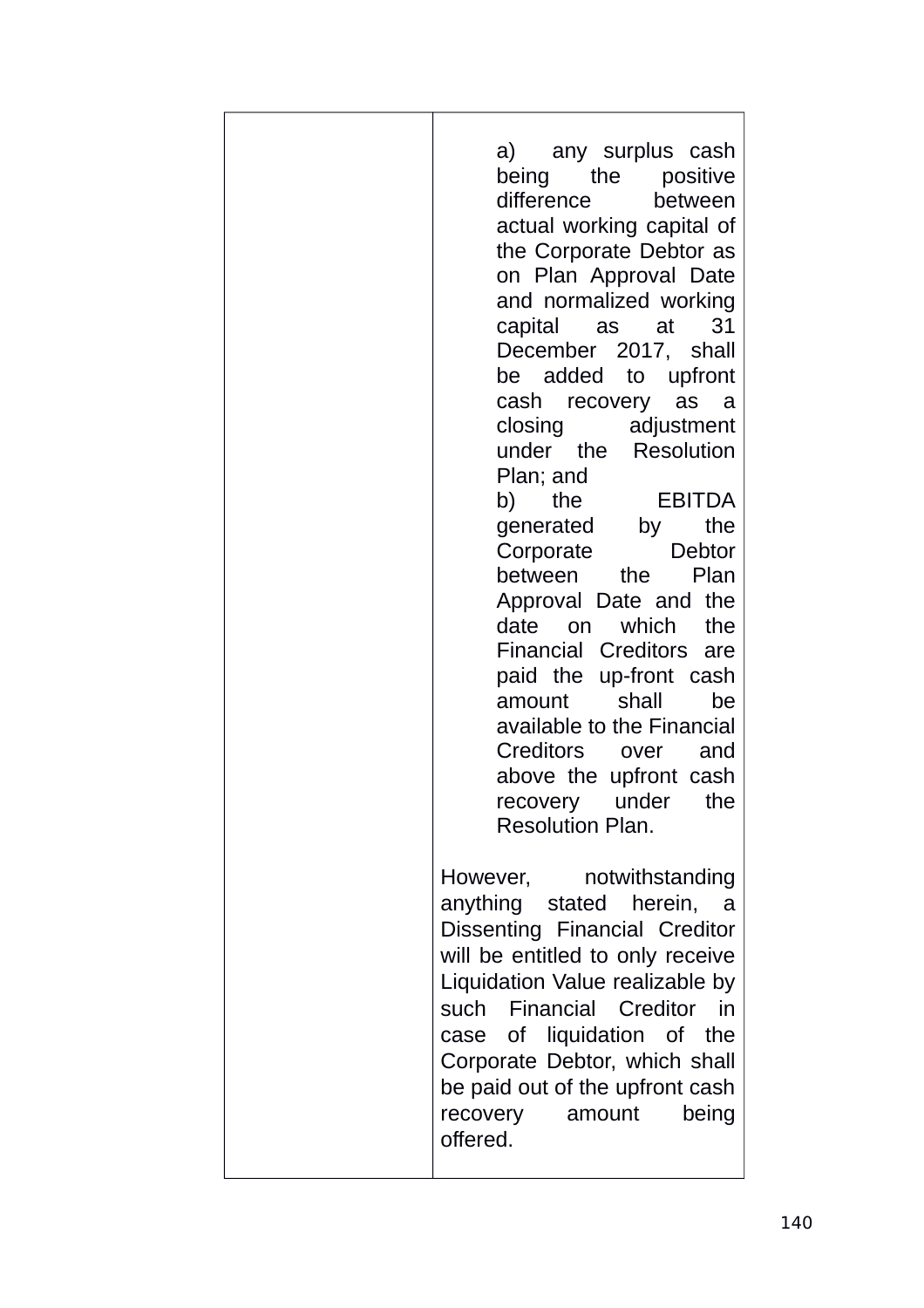| Operational             | Resolution Applicant<br>The             |
|-------------------------|-----------------------------------------|
| <b>Creditors (other</b> | recognizes the role that the            |
| than Workmen,           | various Trade Creditors have            |
| <b>Employees and</b>    | played in connection with the           |
| Governmental            | of the Corporate<br>business            |
| Operational             | Debtor. Whilst Operational              |
| Creditors)              | <b>Creditors</b><br>class<br>as a<br>Οf |
|                         | Creditors would receive<br>nil          |
|                         | returns on liquidation of the           |
|                         | Debtor,<br>Corporate<br>the             |
|                         | Resolution<br>Applicant<br>has          |
|                         | agreed to settle part of the            |
|                         | Admitted Claims to the extent           |
|                         | set out in Section V above.             |
|                         | prejudice to<br>Without<br>the          |
|                         | the<br>above,<br>Resolution             |
|                         | Applicant is desirous of setting        |
|                         | aside amounts under the                 |
|                         | financial package to settle at          |
|                         | least part of the Claims of the         |
|                         | small Trade Creditors. This             |
|                         | class of Trade Creditors are            |
|                         | being provided such payments            |
|                         | since the Resolution applicant          |
|                         | that<br>understands<br>these            |
|                         | Persons typically form a part           |
|                         | of small scale/medium sector            |
|                         |                                         |
|                         | enterprises, which enterprises          |
|                         | play a key role in the Indian           |
|                         | economy and given their scale           |
|                         | of operations may not be in a           |
|                         | position<br>to weather                  |
|                         | macroeconomic and financial             |
|                         | shocks.                                 |
|                         |                                         |
|                         | The identified Trade Creditors          |
|                         | are being paid out on the               |
|                         | assumption that they<br>will            |
|                         | continue their arrangements             |
|                         | with the Corporate Debtor and           |
|                         | shall in no manner commit any           |
|                         | acts or omissions which would           |
|                         | adversely impact the business           |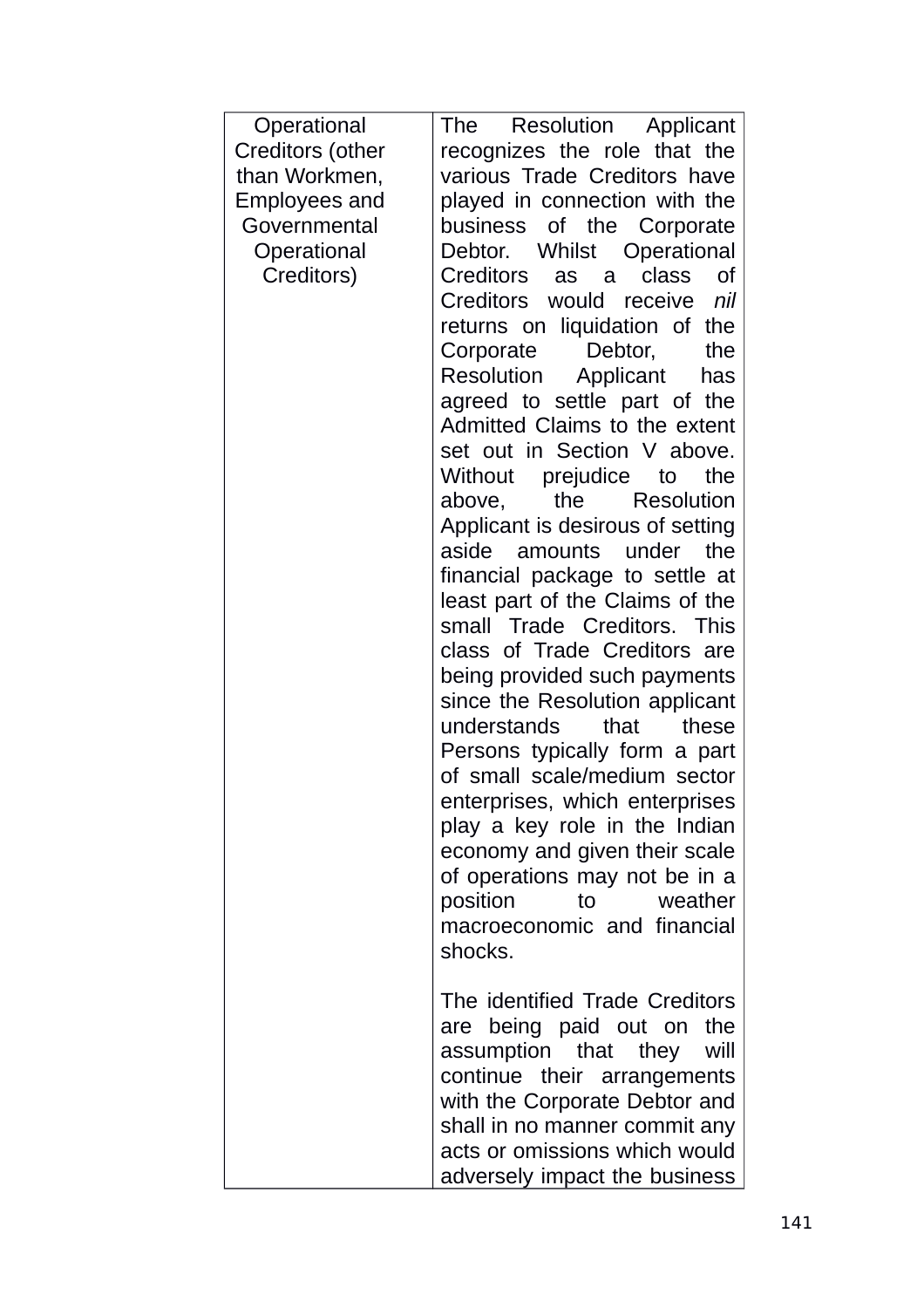|                                                 | of the Corporate Debtor.<br>Acceptance of payments by<br>the Trade Creditors shall be<br>considered as an acceptance<br>of the above condition.                                                                                                                                                                                                                                                                                                                                                                                               |
|-------------------------------------------------|-----------------------------------------------------------------------------------------------------------------------------------------------------------------------------------------------------------------------------------------------------------------------------------------------------------------------------------------------------------------------------------------------------------------------------------------------------------------------------------------------------------------------------------------------|
|                                                 | The Resolution Applicant<br>recognizes and understands<br>that additional payment to<br>certain Operational Creditors<br>may have to be made as a<br>part of revitalising the<br>business and is prepared to<br>do so, on a case by case<br>basis.                                                                                                                                                                                                                                                                                            |
| Governmental<br>Operational<br><b>Creditors</b> | The Resolution Applicant aims<br>at establishing a good working<br>relationship between<br>the<br>Governmental Authorities and<br>the Corporate Debtor and will<br>cause the Corporate Debtor to<br>duly pay the statutory dues<br>that will be incurred by the<br>Corporate Debtor<br>going<br>forward from the Plan<br>Approval Date in a timely<br>manner. The revival of the<br>Corporate Debtor will also<br>enhance the tax collection by<br>the Governmental Authorities<br>in the geographies where the<br>Corporate Debtor operates. |

85. On 22.10.2018, various changes were made in the original

resolution plan as follows:

"The representatives of AM India of AM India thanked the RP. Thereafter, they presented a brief summary of the revisions made to the financial proposal. They informed that as per the directives of the CoC, AM India had deliberated and negotiated with the Sub-Committee.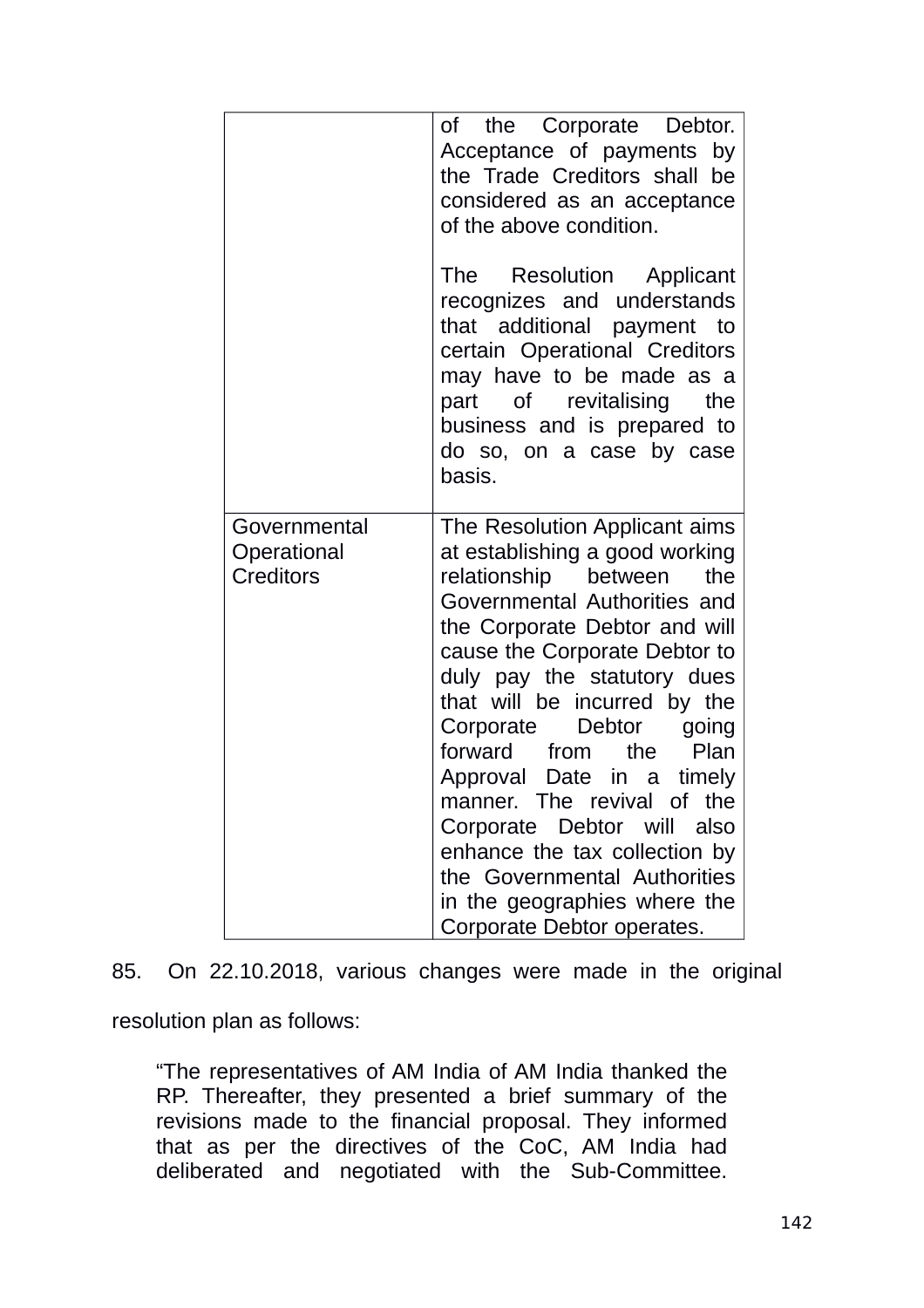Thereafter, the representative highlighted certain key revisions made to the resolution plan, which *inter alia* included revisions in relation to (a) upfront cash recovery available to secured and unsecured financial creditors of ESIL; (b) upfront fresh capital infusion; (c) process of closing adjustment, which included provision of audit. He further added that they had not provided how the upfront cash would be distributed and the same has been left at the discretion of the CoC. He further added that the business plan has not undergone any substantial changes and the negotiations were largely around the financial proposal and that AM India is committed to implement the plan, as agreed. Thereafter, the representative of AM India also deliberated with the members of the CoC regarding the revised financial proposal and responded to the queries raised in relation thereto."

It was stated that the value and quality of security should be the basis on which proceeds should be distributed by most of the secured financial creditors. This amended resolution plan was approved by a majority of 92.24% of financial creditors. The sharing ratio between secured financial creditors having charge on project assets of the corporate debtor was 99.86% as opposed to 0.14%, so far as Standard Chartered Bank was concerned, which only had a charge on the pledge of shares of ESOL, being an offshore subsidiary of the corporate debtor. The upfront payment to secured financial creditors on the effective date would now be INR 41,909.29 crores and INR 60.71 crores to Standard Chartered Bank. It was pointed out that this was based on the worth of those shares as security, being only INR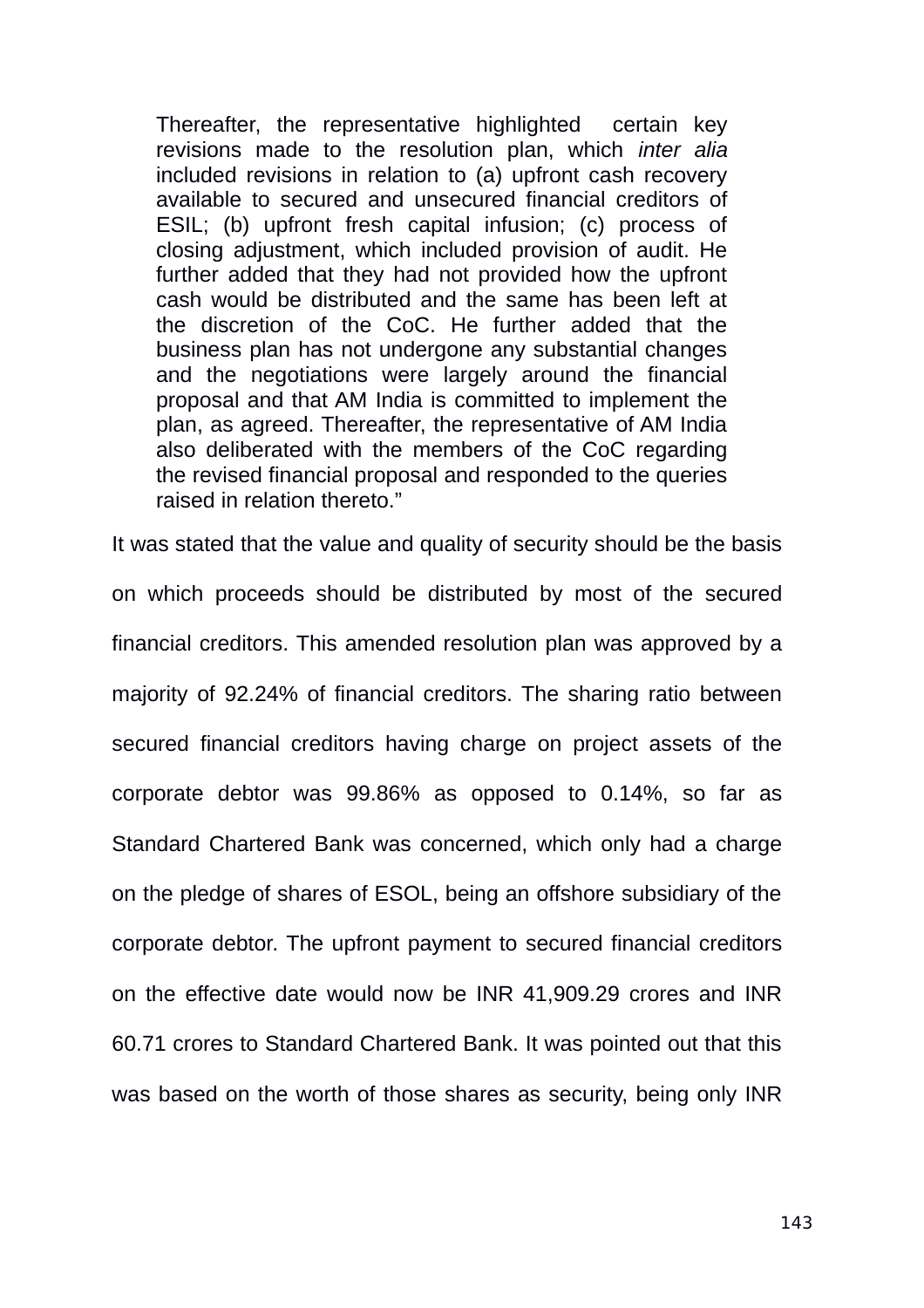24.86 crores. The reasons given for acceptance of this amended

resolution plan was stated as follows:

"By majority consensus of COC (except Standard Chartered Bank and SREI), it was agreed that fairness of distribution would be reflected only if distribution be made based on underlying security value and quality of security. Based on a comparison of the two suggested options based on fair value and liquidation value, in the interest of all stake holders and with the objective of the Code it is proposed to the COC to accept the sharing ratio as per the Liquidation Valuation Report and also to Secured Financial Creditors having Charge on Project Asset of ESIL for taking a sacrifice of Rs.37.76 Crores (for adopting the sharing ratio as per the Liquidation Valuation Report instead of fair value) which shall be allocated to Secured Financial Creditors having Charge on Pledge of Shares of ESOL.

While allocation of the Resolution Amount it is pertinent to note that the *Committee of creditors has the widest discretion to determine the terms of the resolution plan.*

A. At the outset it is important to be noted that the legislature in their wisdom under the provisions of the Insolvency and Bankruptcy Code, 2016 (Code) have left the decision-making in respect of commercial matters completely in the domain of the Committee of Creditors (COC). In fact even the Bankruptcy Law Reforms Committee report (which formed the basis for the enactment of the Code) specifically notes the deliberate scheme of the Code, where the law does not prescribe any particular manner of insolvency resolution and leaves this commercial decision making process to the COC without the interference of the legislature as well as judiciary.

B. Further, pro rate distribution cannot be the only method of distribution of assets, as it would lead to the disastrous consequences where the creditors would lose their freedom to restructure the debt as they deem fit. This an important commercial decision which is required to be made by the Code and a strait jacket formula for all cases would result in dilution of the provisions of the Code and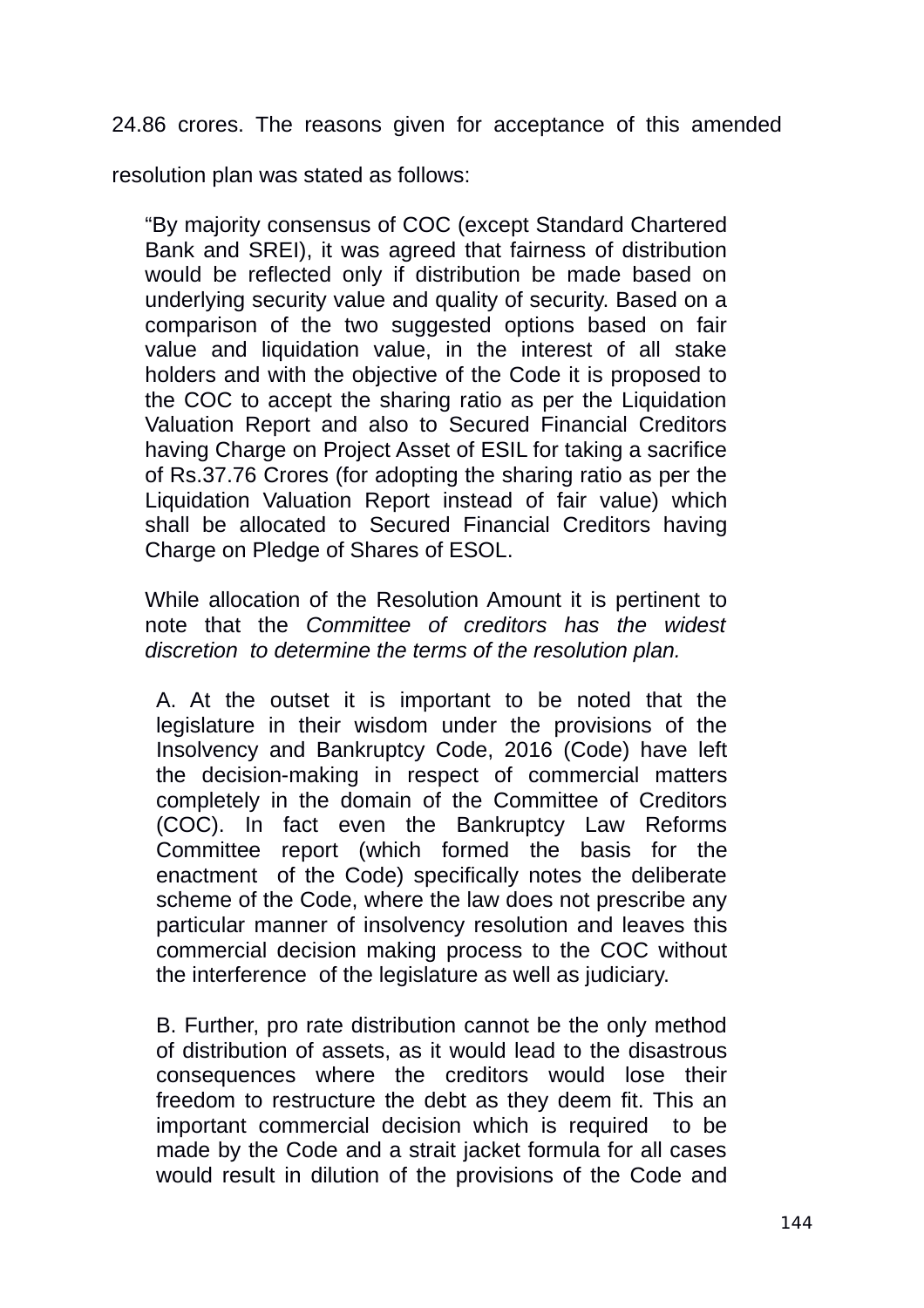would incentivize all secured creditors to liquidate the company rather than opt for resolution. It was noted that generally all secured financial creditors are prudent entities which grant loans after exercising due-diligence and are presumed to be able to evaluate their interest and risks sufficiently. Moreover it may negatively impact the credit market and discourage banks and other financial creditors from granting large project loans which are more often than not granted against property or other valuable collateral.

C. The Report of the Insolvency Law Committee provides valuable insights on the principles governing inter-creditor agreements and their relevance to distribution arrangements. In practice, subordination agreements interse creditors were respected in practice. This was also the stated position in insolvency resolution proceedings other jurisdiction and in other developed countries.

D. The Hon'ble National Company Law Appellate Tribunal has held that the COC has the discretion to approve any resolution plan and its decision to approve the same cannot be interfered with by the Adjudicating Authority or the Appellate Authority, except for in terms of Section 31(1) to examine compliance of Section 30(2) read with relevant regulations. (See Kannan Tiruvengandram Vs. M.K. Shah Exports Ltd. & Ors. in and Darshak Enterprise Pvt. Ltd. and Ors. v. Chhaparia Industries Pvt. Ltd. and Ors.

E. The Code specifically provides the COC with the power under section 30(4) of the Code, to approve a resolution with requisite majority as set out thereunder. It is an accepted position in law, and as enunciated in various pronouncements of the Supreme Court of India that where a power is conferred or a duty is imposed by a statute, and there is nothing expressly inhibiting the exercise of the power or the performance of the duty by any limitations or restrictions it is reasonable to hold that it carries with it all power of doing all such acts or employing all such means as are reasonably necessary for its execution. The below mentioned provisions of the Code and the Insolvency and Bankruptcy Board of India (Insolvency Resolution Process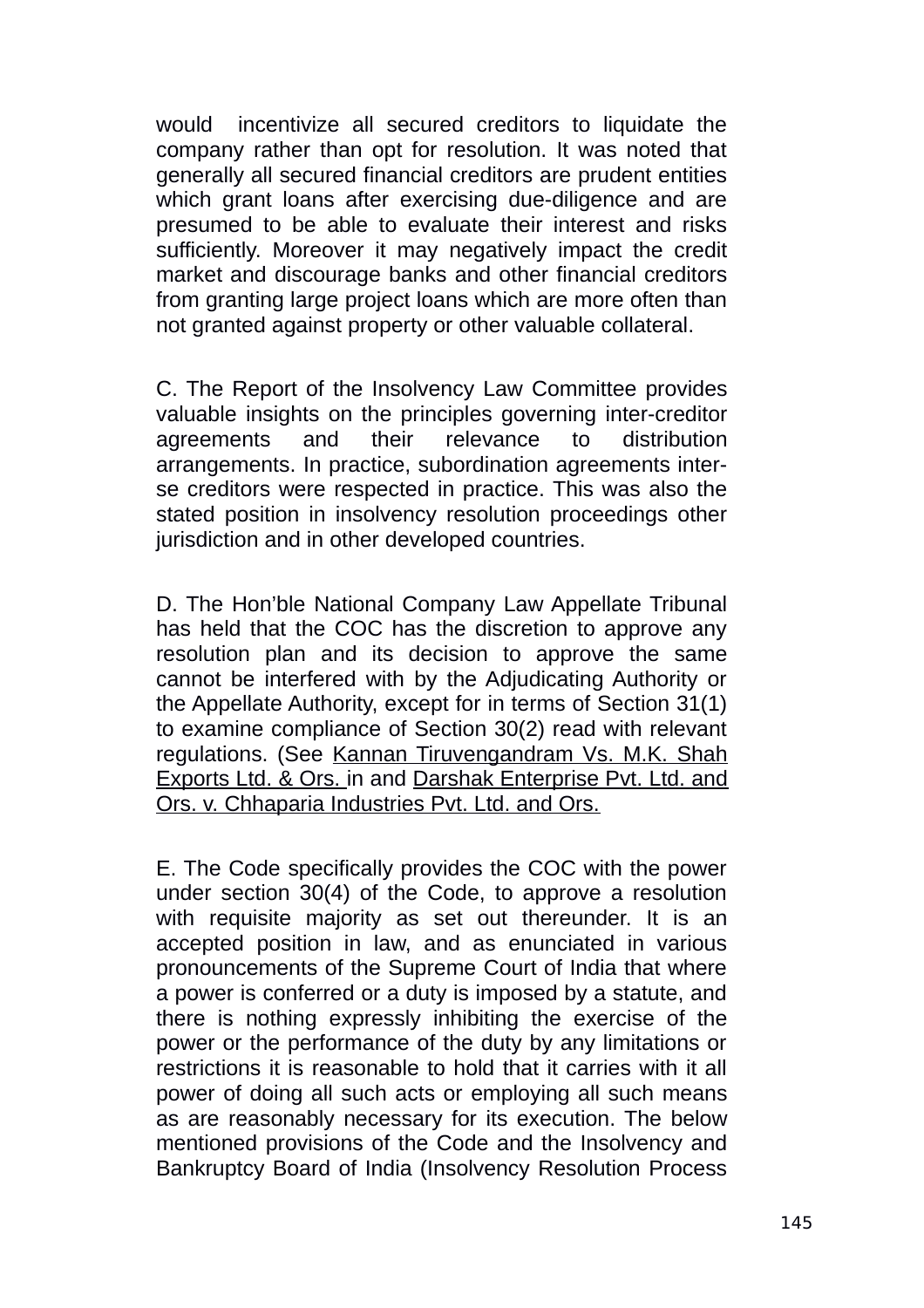for Corporate Persons). Regulation 2016 (CIR Regulations) set out the powers of the COC in this regard:

Section 31 of the Code (Approval of Resolution Plan):

"(1) If the Adjudicating Authority is satisfied that the resolution plan as approved by the committee of creditors under sub-section (4) of section 30 meets the requirements as referred to in sub-section (2) of section 30, it shall by order approve the resolution plan which shall be binding on the corporate debtor and its employees, members, creditors, guarantors and other stakeholders involved in the resolution plan.

Regulation 39 of the CIR Regulations, 2016;

"(2) The resolution professional shall present all resolution plans that meet the requirements of the Code and these Regulations to the Committee for its consideration.

(3) The committee may approve any resolution plan with such modifications as it deems fit

xxx xxx xxx

K. It is a recognized principle of insolvency law that creditor rights and ranking of priority claims existing before commencement of insolvency must be recognized and respected in the insolvency proceedings. Recognition of such ranking of priorities of existing and postcommencement creditor claims provide predictability to lenders and ensure consistent application of the rules, create confidence in the proceedings and enable participants to adopt appropriate measures to manage risk. At macro level, it helps create certainty in the market and facilitate the provision of credit, in particular with respect to the rights and priorities of secured creditors. It is also well established that best practices require that priority to claims that are not based on commercial bargains should be minimalized. This principle is unequivocally articulated in the United Nations Commission on International Trade Law (UNCITRAL) Legislative Guide on Insolvency law (hereinafter, the "UNCITRAL Guide") in the chapter that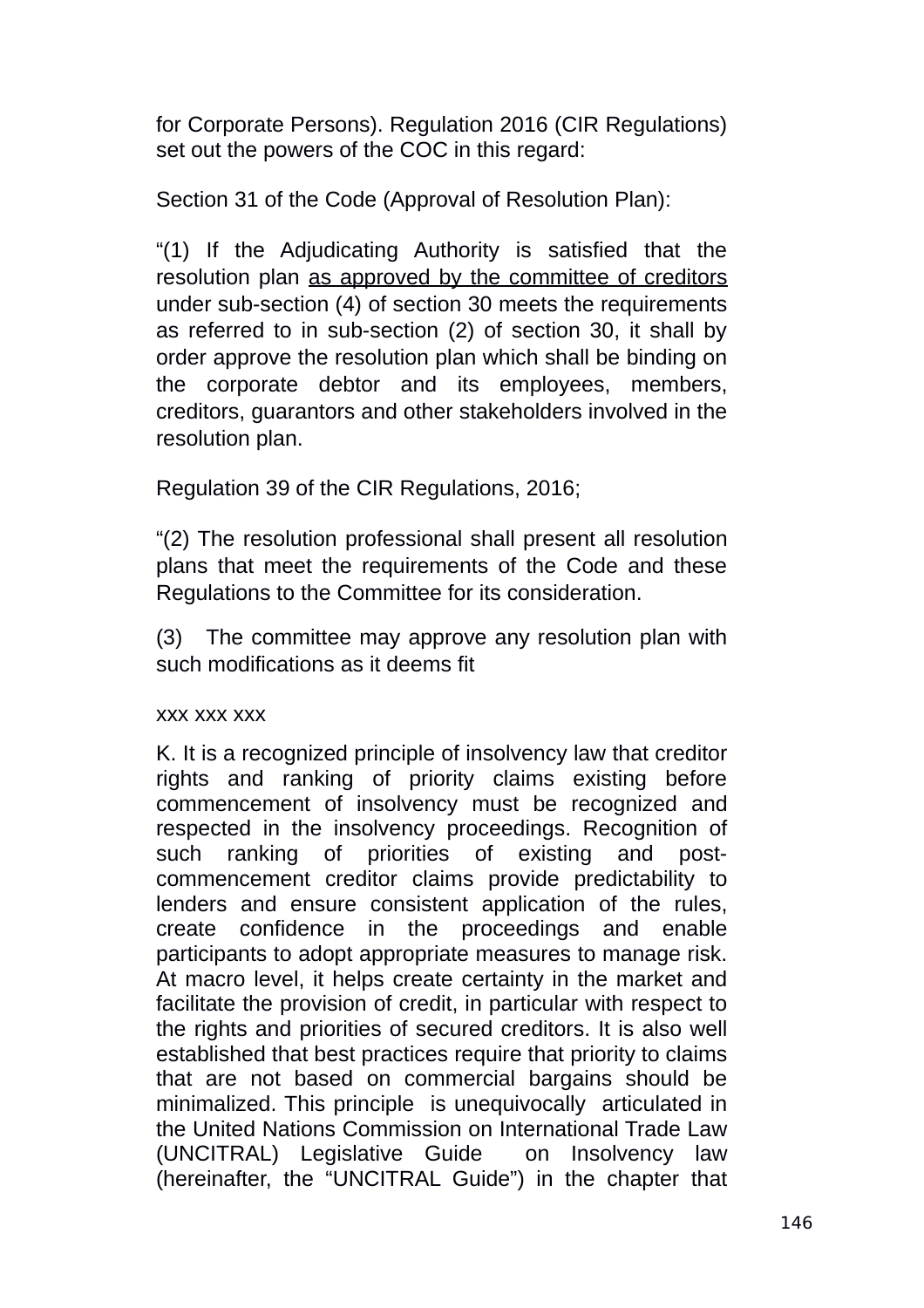recommends the policy and legislative design of the "key objectives and structure of an effective and efficient insolvency law"

L. Further, in recognition of the principle that creditor rights and ranking of priority claims existing before commencement of insolvency must be recognised and expected in the insolvency proceedings. To protect/respect the creditor rights and ranking of priority claims, the IBC does not in any manner impose any prescription, mandatory or otherwise on the resolution applicant that would be disruptive of the creditor rights and priority claims of the secured creditors as on insolvency commencement date. If this rule was not to be recognised, it will lead to a free-for-all situation, no short of chaos, as any rights on differential security interest would then be ignored.

M. Therefore in conclusion, since the Code provides the COC with the power to approve a resolution for the Corporate Debtor, the manner in which such resolution shall be executed including but not limited to the decision as to the methodology of distribution or the amount a money to be paid to individual stakeholders would also be a decision which the COC would be permitted to take, especially in the absence of any express provision in the Code prohibiting such a decision by the COC. As long as such decisions are not contrary to the provisions of the Code."

86. The final resolution plan as approved on 23.10.2018 was as

follows - in the place of INR 35,000 crores to be paid on the effective

date as an upfront amount, INR 39,500 crores and INR 2500 crores,

aggregating INR 42,000 crores was to be paid. The resolution

applicant agreed that the Committee of Creditors will decide the

manner in which the financial package being offered by the resolution

applicant to financial creditors will be distributed to secured financial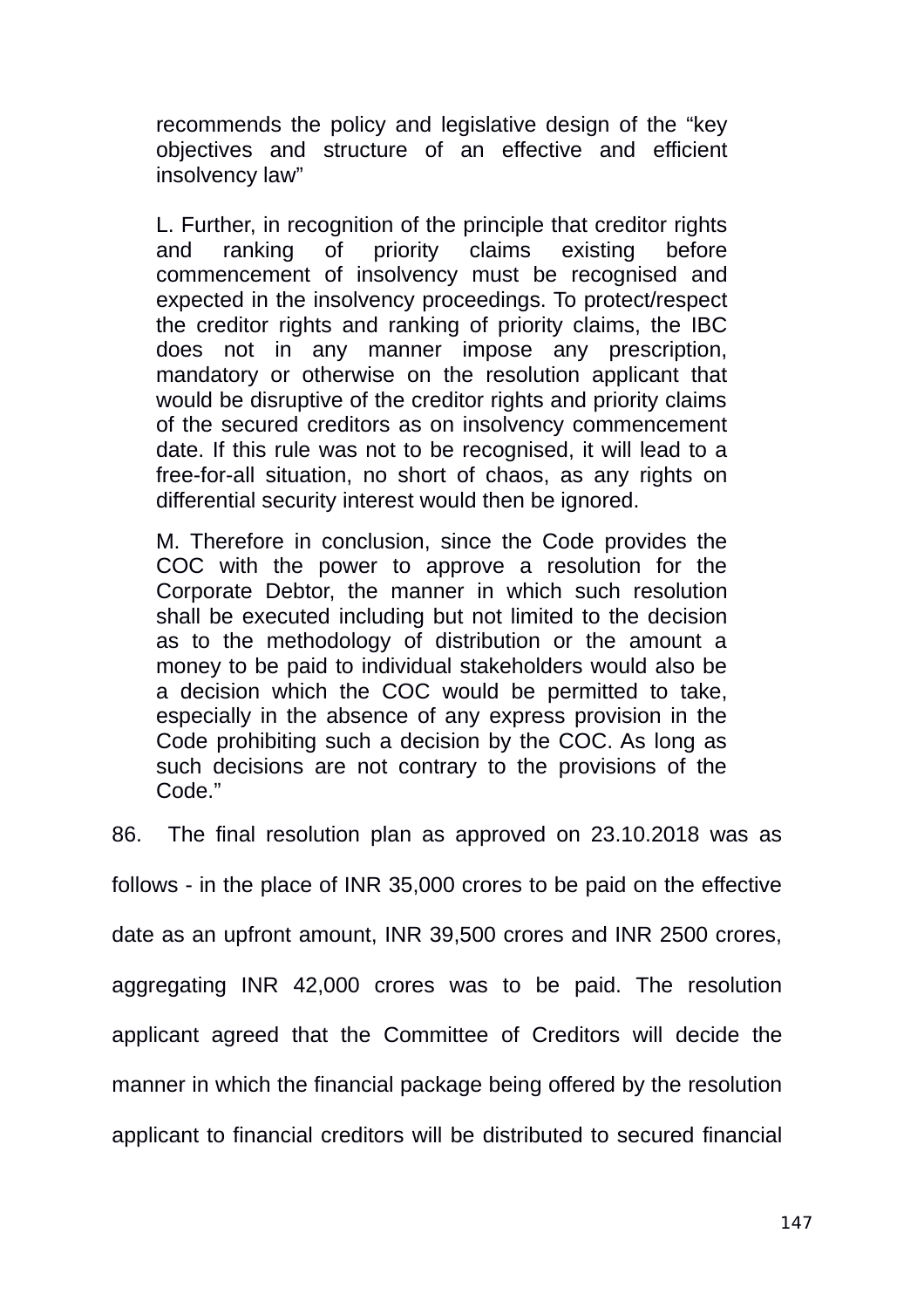creditors. The payment of INR 17.4 crore was to be made to unsecured financial creditors with a claim amount of more than INR 10 lakhs, and INR 30.55 lakhs to such creditors with a claim amount of less than INR 10 lakhs, with the fresh capital infusion for improving operations and enhancing revival prospects of the corporate debtor remaining at INR 8,000 crores. So far as operational creditors were concerned, there was no change made.

87. At the 22<sup>nd</sup> meeting of the Committee of Creditors dated 27.03.2019, the NCLT order of 08.03.2019 was discussed and it was felt that INR 1,000 crores extra be paid for operational creditors over and above INR 1 crore each, as follows:

"The representative of EARC mentioned that without prejudice to the appeals, a lump sum amount may be setaside and put to vote as they are not averse to examining it. The representative of SBI concurred with the views of the representative of EARC. He further mentioned that CoC as well as SCB has challenged the NCLT Order. SBI proposed to set aside a capped amount of INR 1,000 Crore for operational creditors (without prejudice to their right to appeal). He requested that a resolution to that effect may be voted upon.

The RP requested the SBI representative to clarify if the proposed amount of INR 1,000 Crore would be over and above the INR 196 Crore which is already included in the Resolution Plan for operational creditors. The SBI representative confirmed that the same would be over and above the current proposal, however this additional amount will be capped to INR 1,000 crores."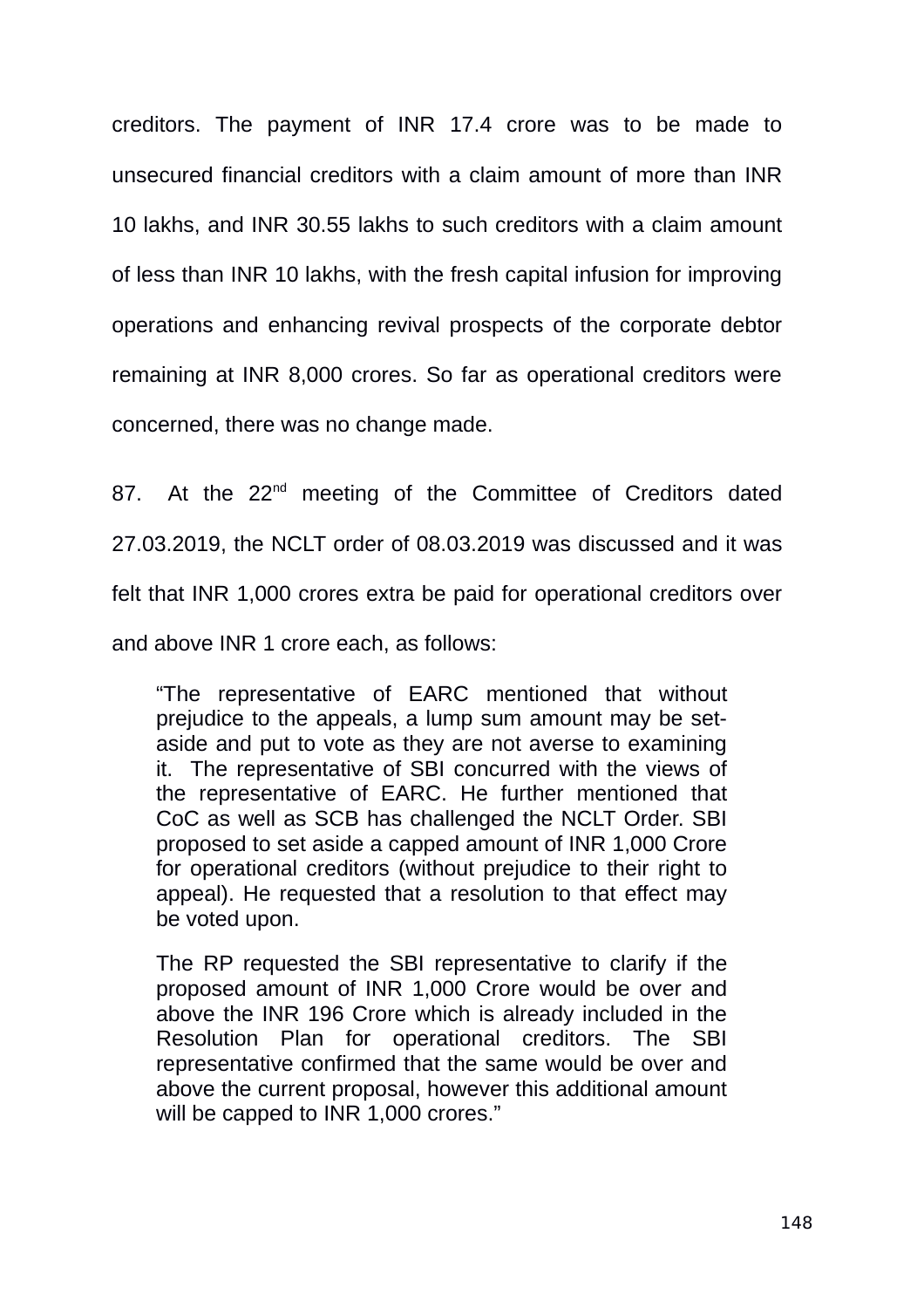Under the caption "discussion on the suggestions of the Hon'ble NCLT in relation to distribution of amounts proposed to be paid to financial creditors", the minutes of the meeting reflect that the Committee of Creditors had sought for and obtained the opinion of retired Justice B.N. Srikrishna. This opinion dated 23.03.2019 stated as follows:

"In view of this peculiar situation, where a financial creditor has advanced money to the corporate debtor assessing the commercial risk and covers his risk by a charge on the assets of the corporate debtor, there can be no question of his being entitled to the liquidation value or any other fixed value towards his debt. In any event, the plan formulated by the resolution applicant, has to be placed before the COC for its final approval. It is at that juncture the commercial wisdom of lenders forming the COC comes into play and they are entitled to take a call on either to approve or not to approve the resolution plan which the FRP has put forward before the COC for its approval. In my view, therefore, the Approved Resolution Plan would be fully justified in classifying between secured and unsecured financial creditor, and also according to the value of their securities and apportioning the amounts payable to them in the best manner which is considered reasonable. I might add here that irrespective of what the RP considers as reasonable, it is always open to the COC to adjudge the commercial wisdom of the resolution plan while approving it. As pointed out by the Supreme Court in K. Sashidhar vs Indian Overseas Bank & Ors. (Civil Appeal No. 10673 of 2018) such commercial decision of the COC is not subject to appeal under the Code.

In the premises, I am of the opinion that SCB was differently placed than other financial creditors in view of the fact it did not have any charge or security on the project assets but had advanced a large amount of loan amounting to Rs.3000 crores on the basis of the pledge over the shares of an offshore company and a corporate guarantee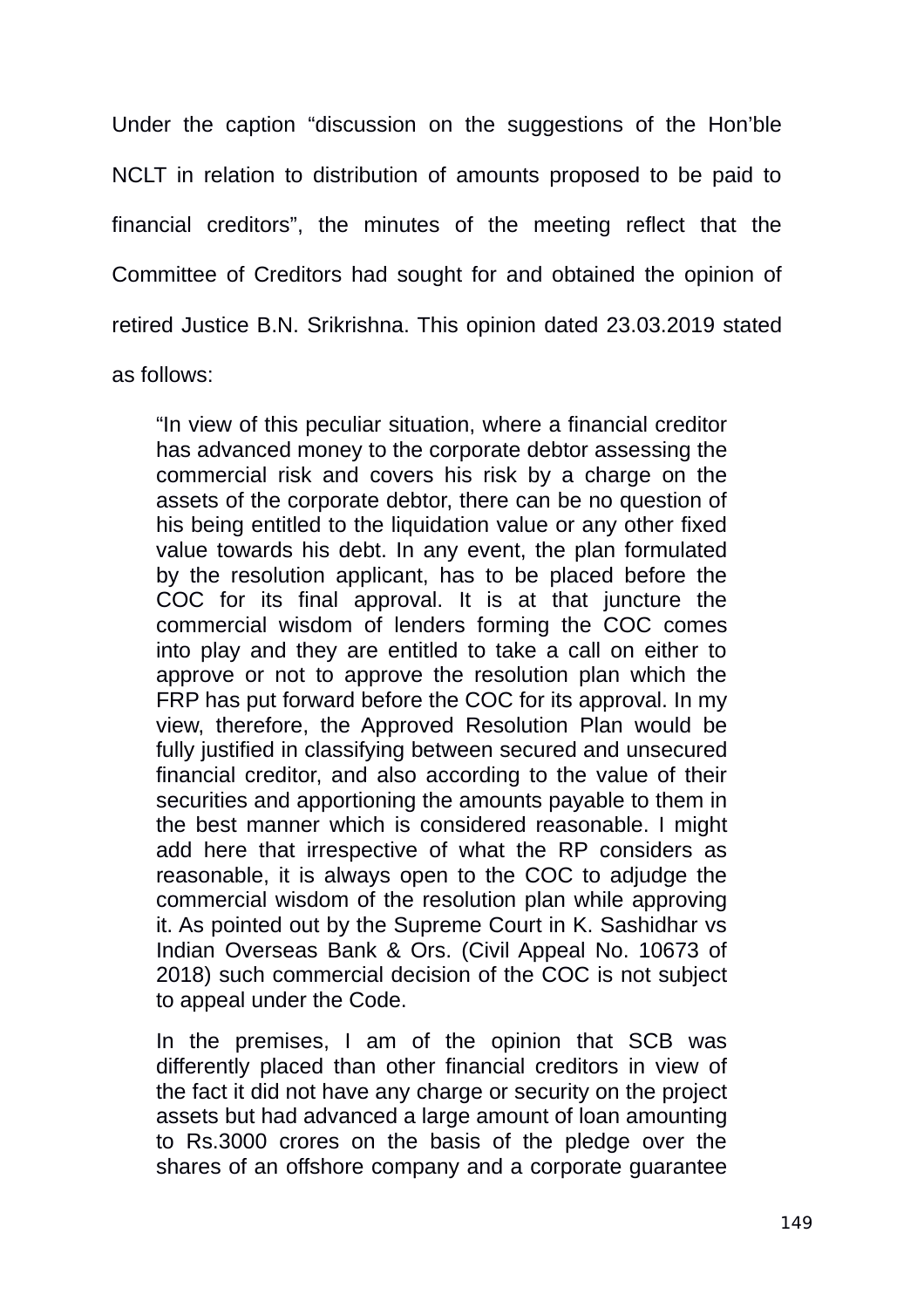extended by the Corporate Debtor. The resolution plan as finally approved by COC was fully justified in treating SCB as differently placed based on the cogent and intelligible differentia that is apparent from the facts of the case. I see nothing in the provisions of the Code of the Regulations which would militate against the decision taken by the COC.

I might add here that the commercial wisdom of the lenders who are voting for the resolution of the COC is evidenced by the fact that they had created securities on the project assets of the Corporate Debtor after assessing the commercial risk involved. In the case of SCB, however, there seems to have been gross under security for the large amount of Rs.3000 crores by merely seeking a corporate guarantee from the Corporate Debtor along with a charge only on the shares of the offshore company held by the Corporate Debtor, wherein the liquidation value of such shares is a mere Rs.60.71 crores. In fact, in view of the fact situation, I find it hard to understand whether SCB can really be treated as a secured creditor in the first place. I am of the opinion that even if the corporate guarantee were to be enforced, SCB would at best stand as a secured creditor only to the extent of the value of the shares of the offshore company as on the date of enforcement of the guarantee and as an unsecured creditor with respect to the rest of the loan advanced by it. This is an equally valid consideration which might have moved the COC while approving the resolution plan by which the ultimate discretion for distribution is left to the COC with a declaration that such allocation to the financial creditors will be binding on all stake holders, which also would include SCB.

## xxx xxx xxx

In the facts and circumstances, I am of the opinion that the manner in which the resolution plan was formulated and approved by the overwhelming majority of 92.24% of the voting creditors, is not only perfectly justified but is also equitable. As the Supreme Court has pointed out in Swiss Ribbons (supra), "equitable" does not mean equal distribution; it means distribution which does justice to every stakeholders involved in the process. In my opinion,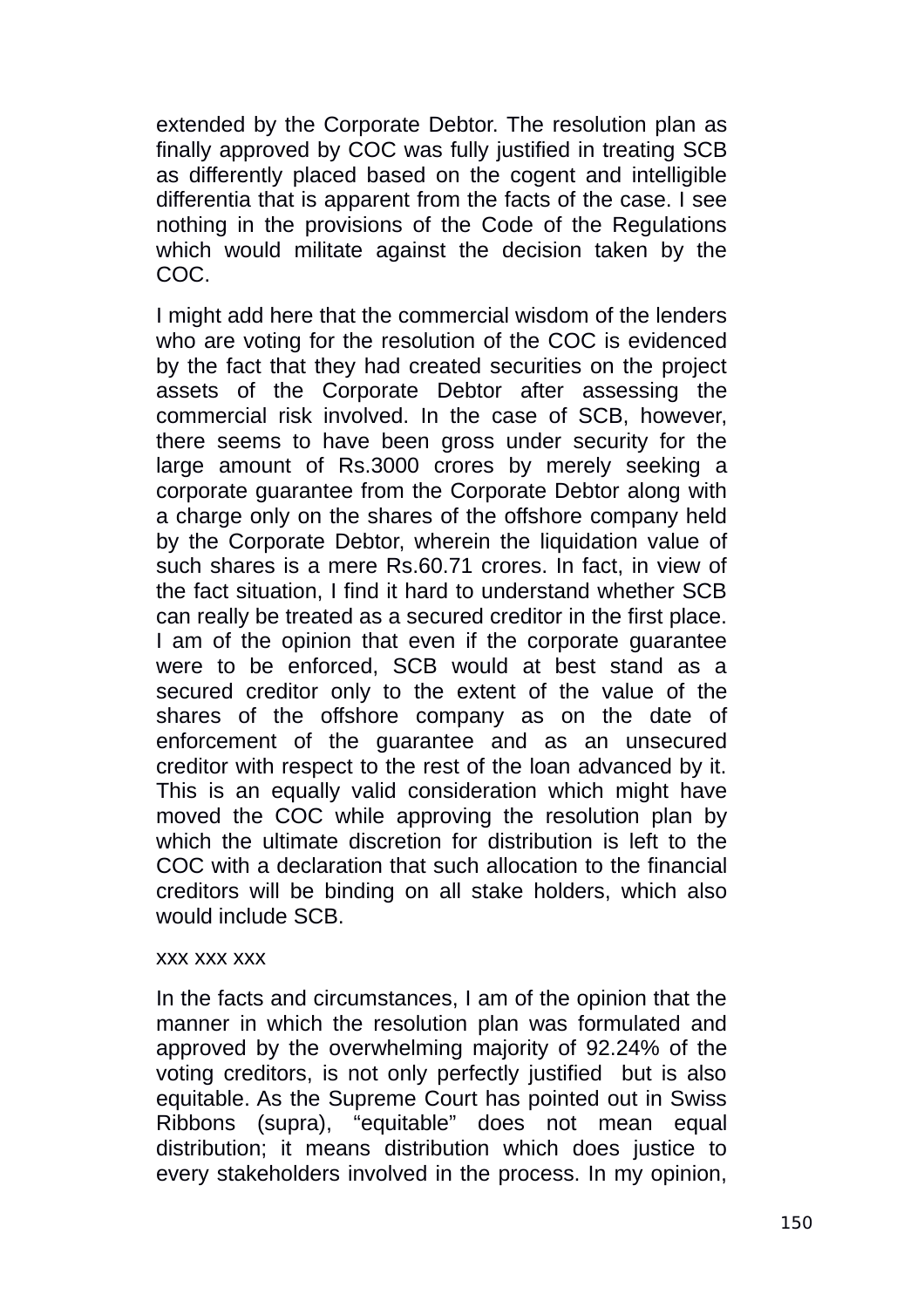mere equal distribution would definitely do injustice to the large majority of 92.24% shareholders who in their commercial wisdom had ensured that the security was created on project assets, while SCB was content with creating a charge only on the shares of the offshore company and seeking a corporate guarantee from the Corporate Debtor."

88. The aforesaid opinion was shared with all Committee of

Creditors members including Standard Chartered Bank. Importantly,

the minutes record:

"At this point, the representative from Canara Bank stated that he requires clarity on the following questions before he can consider the revised apportionment to SCB: (a) Whether any NOCs were taken from the lenders before taking corporate guarantee, as it is a financial covenant in the sanctions of the lenders? (b) When SCB had funded Essar Steel Offshore Ltd. (ESOL), whether SCB had not taken security of Trinity coal mines as collateral, and the cash flows and credentials from the assets as security? (c) What is the end-use of the loan and was that end-use ensured? At what stage is the project? Were the funds really invested in the project?

# xxx xxx xxx

The representatives of SCB raised issue of valuation and mentioned that value of above INR 24 crores of ESOL shares has not been estimated appropriately and is erroneous. The value has been estimated based on desktop valuation and the valuer has not considered valuation of underlying assets. A valuation report of equity of Trinity was shared by RP after receipt of same from Corporate Debtor which shows value in excess of USD 600 mn.

# xxx xxx xxx

Further, the representatives of EARC added that they required clarify as to whether the underlying loans has been enforced against the principal borrower and whether any money has been recovered from the principal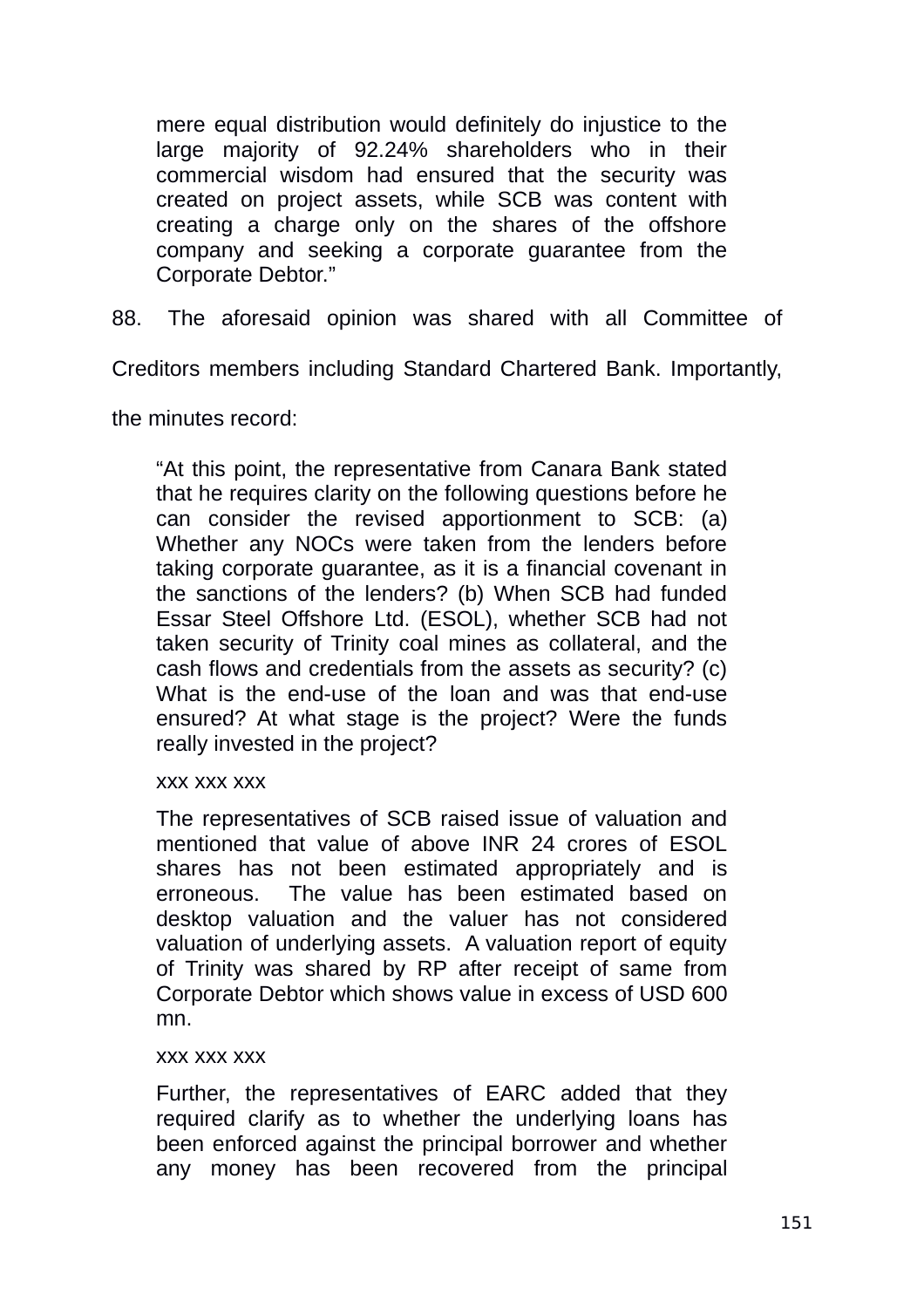borrower. SCB representative replied that these questions were not relevant at this time and they were choosing not to answer these questions. SBI representative pointed out that these questions have been raised earlier and SCB has never replied to these queries.

## xxx xxx xxx

After several requests of the lenders, it was noted that SCB declined to share the documents and did not answer any of the questions as asked by the members of the CoC stating that the same were irrelevant at this stage.

## xxx xxx xxx

ICICI Bank also stated that it should be recorded that SCB rejected offer of INR 200 crores was not considered by SCB. The representative of SBI mentioned that the proposal offered by ICICI Bank in its individual capacity and not by other lenders. The representative of SCB mentioned it is evident that the offer was only hypothetical.

It was also suggested by EARC that revised distribution to SCB matter as per NCLT Order should also be voted upon and the other lenders concurred with the same."

(emphasis supplied)

Finally, the allocation of INR 1,000 crore extra to operational creditors

was approved by a majority of 70.73% of the Committee of Creditors.

89. Given the aforesaid facts, Shri Sibal's submissions on behalf of

Standard Chartered Bank, that the offer made by ArcelorMittal of

payment of INR 42,000 crores as upfront in order to pay 100%

principal outstanding of secured financial creditors of the corporate

debtor cannot be accepted. Given that Standard Chartered Bank was

reclassified as a secured financial creditor of the corporate debtor

only on 10.09.2018 and that the aforesaid upfront payment of INR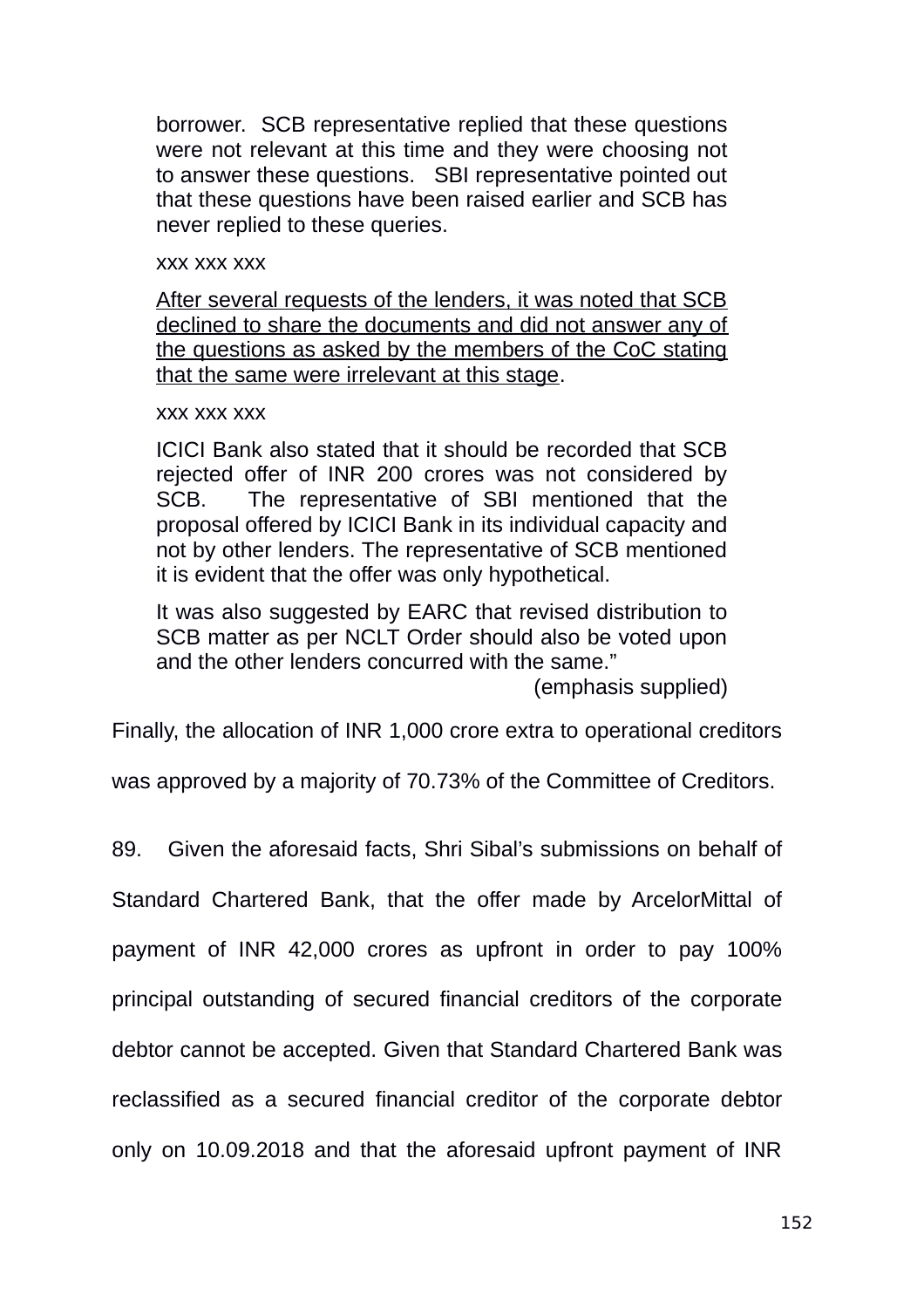42,000 crores would include the principal amount payable to Standard Chartered Bank as well, we have seen how in the course of negotiation, the vast majority of financial creditors have ultimately decided that Standard Chartered Bank will only get an amount based on its security interest, which was accepted by ArcelorMittal. Shri Sibal also argued that the final resolution plan ultimately offered a sum of INR 39,500 crores instead of INR 42,000 crores, being a minimum upfront payment from which it was possible to negotiate upwards but not downwards. We cannot arrive at the conclusion that the acceptance of the resolution plan by the majority of the Committee of Creditors should be set aside on this score, *inter alia*, for the reason that Shri Sibal assured us that he was not attacking the acceptance of the revised plan but only distribution of amounts payable under the said plan. This being so, it is also not possible to accept the submission of Shri Sibal, that "feasibility and viability" of a resolution plan will not include distribution of the amount of debt under the said plan. It is also not possible to accept Shri Sibal's submission that the resolution plan must itself provide for distribution *inter se* between secured financial creditors. It is enough that under the Code and the Regulations, the resolution plan provides for distribution of amounts payable towards debts based upon a classification of various types of creditors. This both the original plan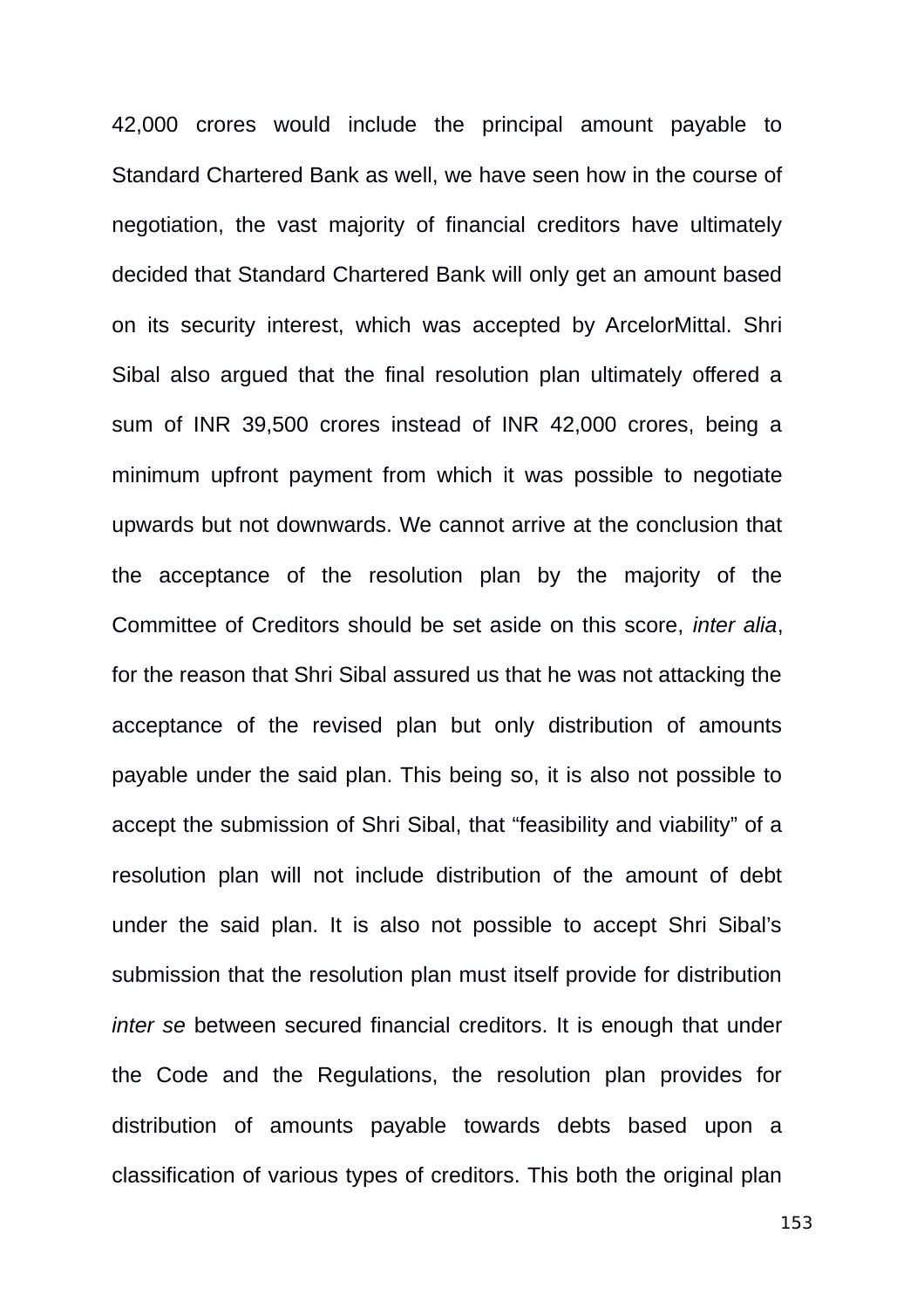as well as the negotiated plan of ArcelorMittal have already done, as has been seen by us hereinabove, both plans containing the amount to be paid to workmen separately, operational creditors of INR 1 crore and less separately, operational creditors of INR 1 crore and over separately and financial creditors, subdivided into secured and unsecured as sub-classes, separately. All that was left for distribution by ArcelorMittal was distribution *inter se* between secured financial creditors which was then done by a majority of 92.24%, as has been seen above based upon the value of their respective security interests. Therefore, the allegation that the Committee of Creditors relieved ArcelorMittal from the solemn offer made before the Supreme Court by reducing the offer amount of INR 42,000 crores by INR 2,500 crores so that ArcelorMittal could acquire the debts of OSPIL, is again a matter for negotiation being a business decision taken by the Committee of Creditors with ArcelorMittal. In any case ultimately INR 35,000 crores was upped to INR 42,000 crores, it being made clear in the final resolution plan that upfront payment of INR 42,000 crores is a committed amount, even if working capital adjustment turns out to be below INR 2,500 crores.

90. Shri Sibal also made an alternative submission that on the facts of this case, a half-way house can be found so that Standard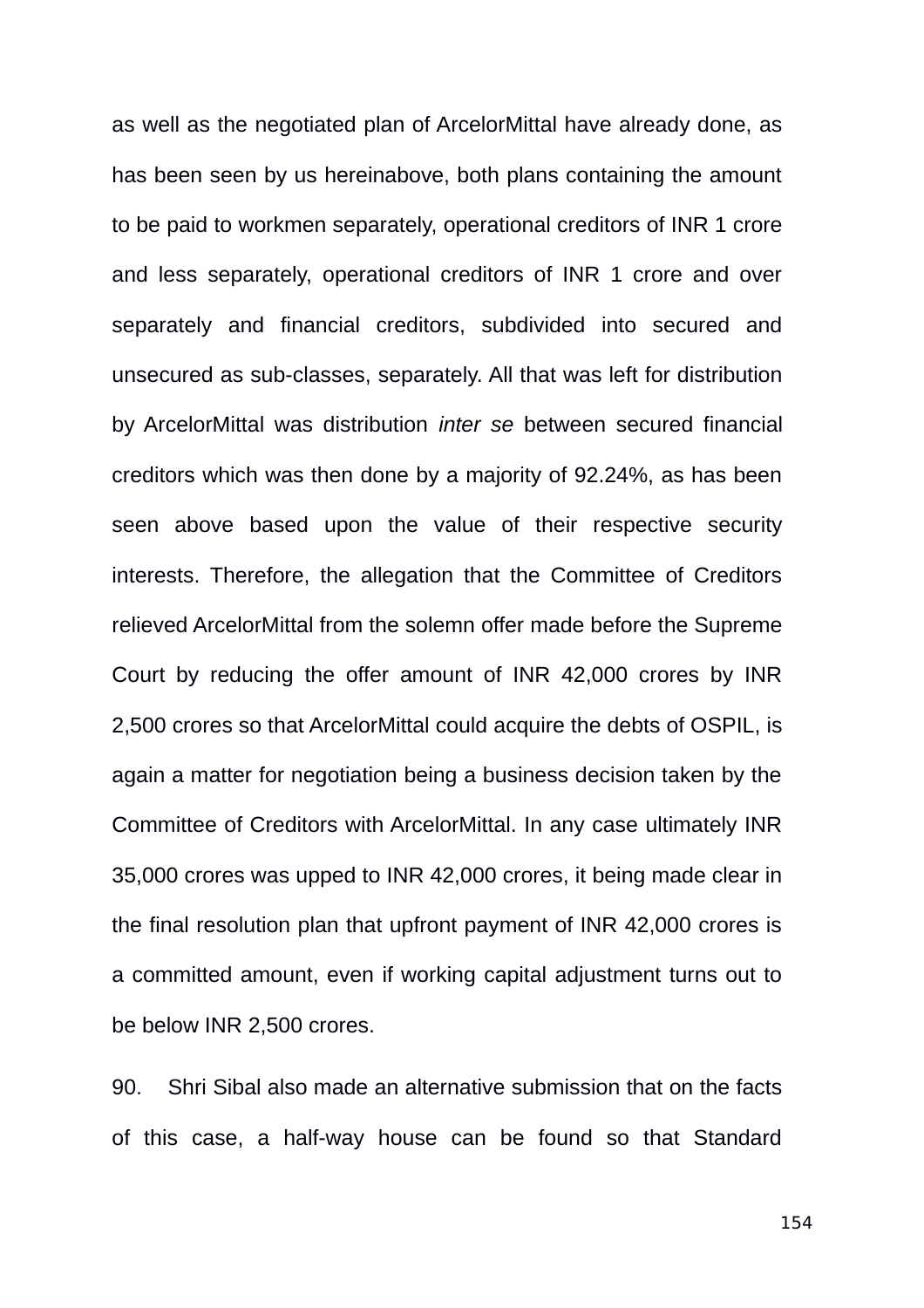Chartered Bank would get payment of something more above the value of its security interest. The argument is that, assuming, whilst denying, that classification amongst secured financial creditors is permissible, such classification should be on the liquidation value of the security enjoyed by the creditor and the balance distributed to all secured financial creditors pro-rata. This methodology of distribution has, according to him, been applied in **State Bank of India v. Orissa Manganese and Minerals Ltd.** CA(IB) No. 391/KB/2018*,* approved by the NCLT and not disturbed by the NCLAT. Therefore, it is argued that, applying the aforesaid classification, the average liquidation value of the security in the instant case, is to be as per the report of DUFF & Phelps and RBSA, being a sum of INR 15,838 crores. This, according to him, is the amount required to be distributed to the secured financial creditors according to the value of their respective security interests (viz. first charge, second charge, subservient charge, residuary charge, etc.) and the balance to be distributed prorata amongst all financial creditors irrespective of their security. The sum of INR 42,000 crores offered by ArcelorMittal would therefore, according to him, be a sum of INR 15,838 crores paid over to the secured financial creditors according to the value of their security and the balance amount of INR 26,162 crores would then have to be distributed amongst all financial creditors on a pro-rata basis.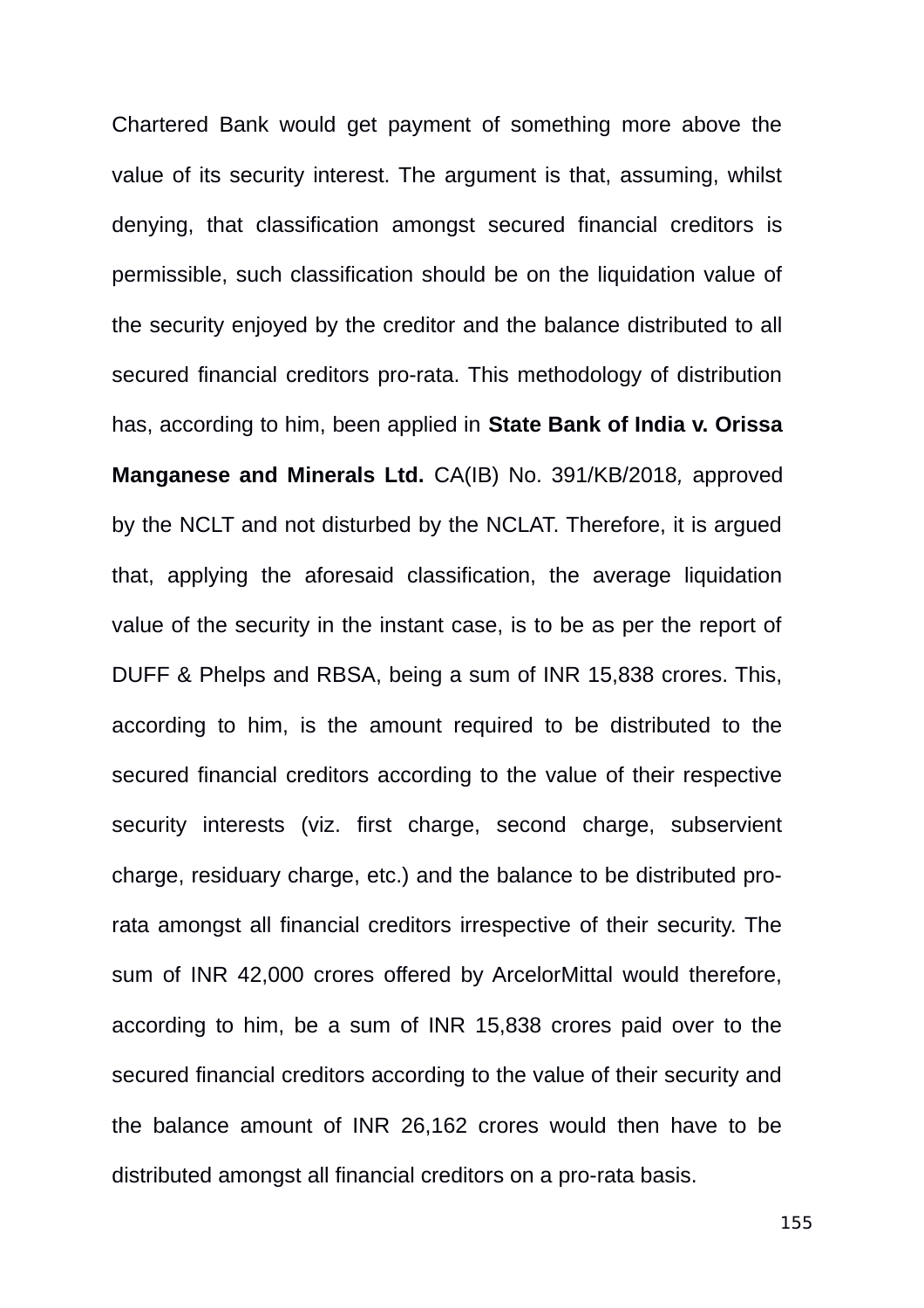91. What is important to note is that when one reads the abovementioned judgment, it is a majority of 66% of the Committee of Creditors who has exercised the discretion vested in it under the Code in this particular manner, which has then correctly not been disturbed by the NCLT and NCLAT. Far from helping Shri Sibal's client, the principle that is applied in such a case is that ultimately it is the commercial wisdom of the requisite majority of the Committee of Creditors that must prevail on the facts of any given case, which would include distribution in the manner suggested in **Orissa Manganese** (supra). It is, therefore, not possible to accept the argument that the Adjudicatory Authority and consequently the Appellate Authority would be vested with the discretion to apply what was applied by the Committee of Creditors in the **Orissa Manganese** case (supra). This submission is also devoid of merit and is, therefore, rejected.

92. The other argument of Shri Sibal that Section 53 of the Code would be applicable only during liquidation and not at the stage of resolving insolvency is correct. Section 30(2)(b) of the Code refers to Section 53 not in the context of priority of payment of creditors, but only to provide for a minimum payment to operational creditors. However, this again does not in any manner limit the Committee of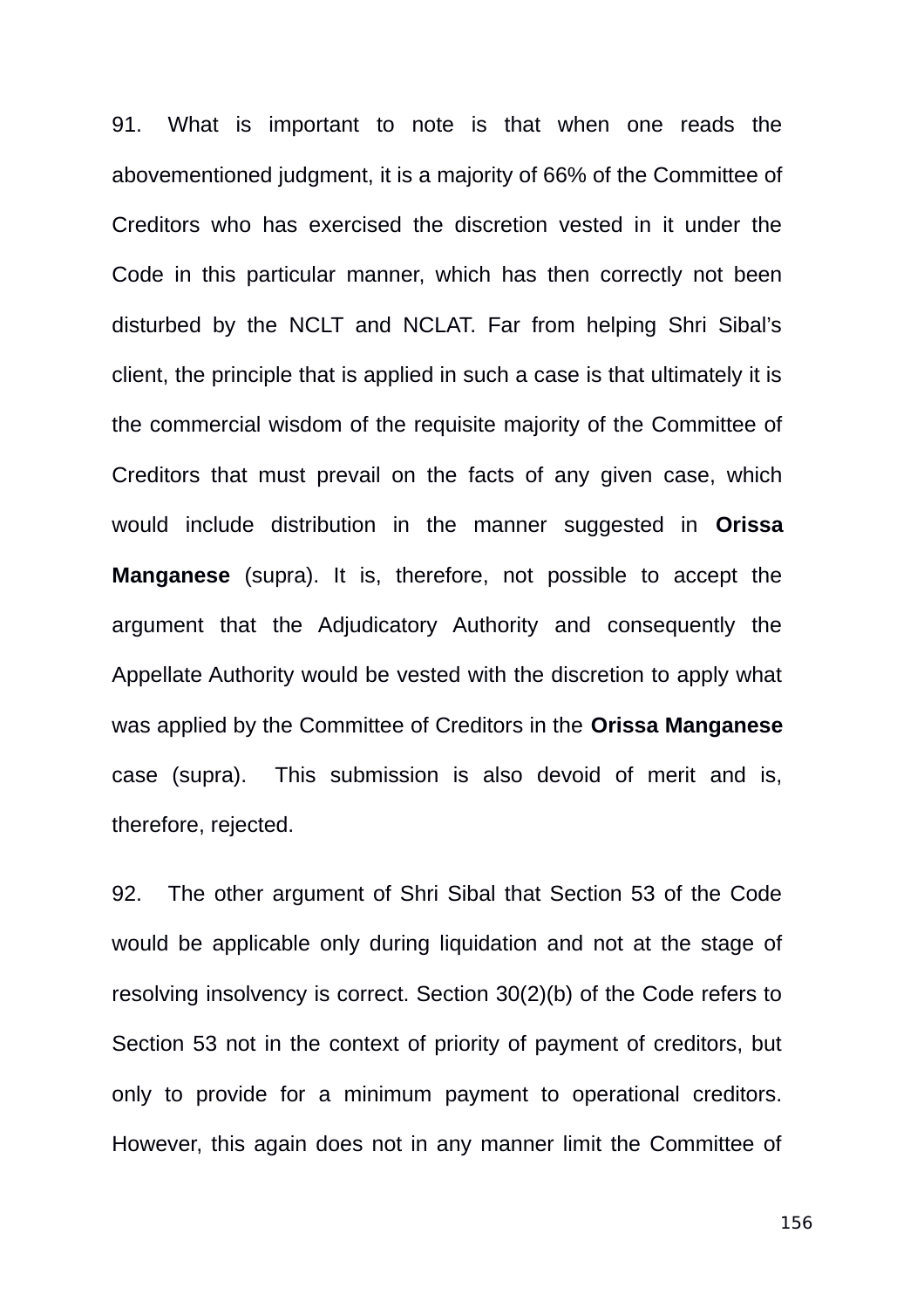Creditors from classifying creditors as financial or operational and as secured or unsecured. Full freedom and discretion has been given, as has been seen hereinabove, to the Committee of Creditors to so classify creditors and to pay secured creditors amounts which can be based upon the value of their security, which they would otherwise be able to realise outside the process of the Code, thereby stymying the corporate resolution process itself.

93. The other argument based upon serious conflict of interest between secured and unsecured financial creditors, as the majority may get together to ride roughshod over the minority, is an argument which flies in the face of the majority of financial creditors being given complete discretion over feasibility and viability of resolution plans, which includes the manner of distribution of debts that is contained in them, subject to following the provisions of the Code relating, *inter alia*, to dealing with the interests of all stakeholders including operational creditors. The Committee of Creditors does not act in any fiduciary capacity to any group of creditors, as is sought to be suggested by Shri Sibal. On the contrary, it is to take a business decision based upon ground realities by a majority, which then binds all stakeholders, including dissentient creditors. It is important to note that the original threshold required by way of majority was 75%. It is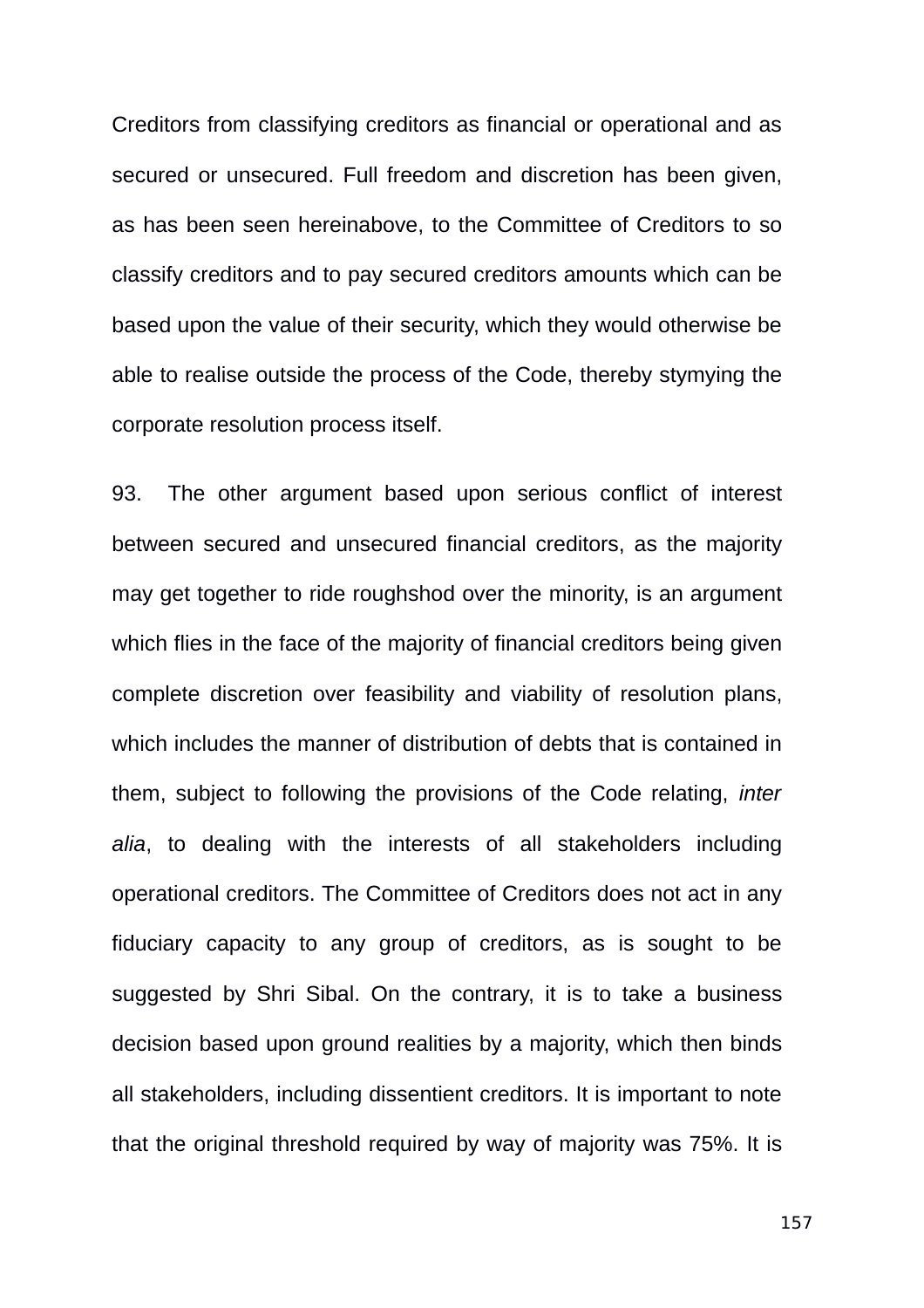during the working of the Code that this was found to be unrealistic and therefore reduced to 66% - see the amendments made to Section 28(3) and 30(4) of the Code by the Insolvency and Bankruptcy Code (Second Amendment) Act of 2018. For all these reasons therefore, it is not possible to accept Shri Sibal's arguments.

94. The NCLAT judgment which substitutes its wisdom for the commercial wisdom of the Committee of Creditors and which also directs the admission of a number of claims which was done by the resolution applicant, without prejudice to its right to appeal against the aforesaid judgment, must therefore be set aside.

95. So far as Civil Appeal No. 6409 of 2019 is concerned, we have perused paragraphs 70 to 76 of the impugned NCLAT judgment to the effect that the cheques issued by the corporate debtor due to its payment obligation towards Bhandar Power Limited were not issued with a view to secure any payment obligation of the principal borrower i.e. EPGL, is a finding of fact which dislodges the claim of this appellant to be regarded as a financial creditor. We find no infirmity in the aforesaid finding. This appeal is consequently dismissed.

96. So far as Civil Appeal Diary No. 36838 is concerned, we have perused the relevant documents and paragraphs 63 and 64 of the impugned NCLAT judgment and find that the NCLAT has erred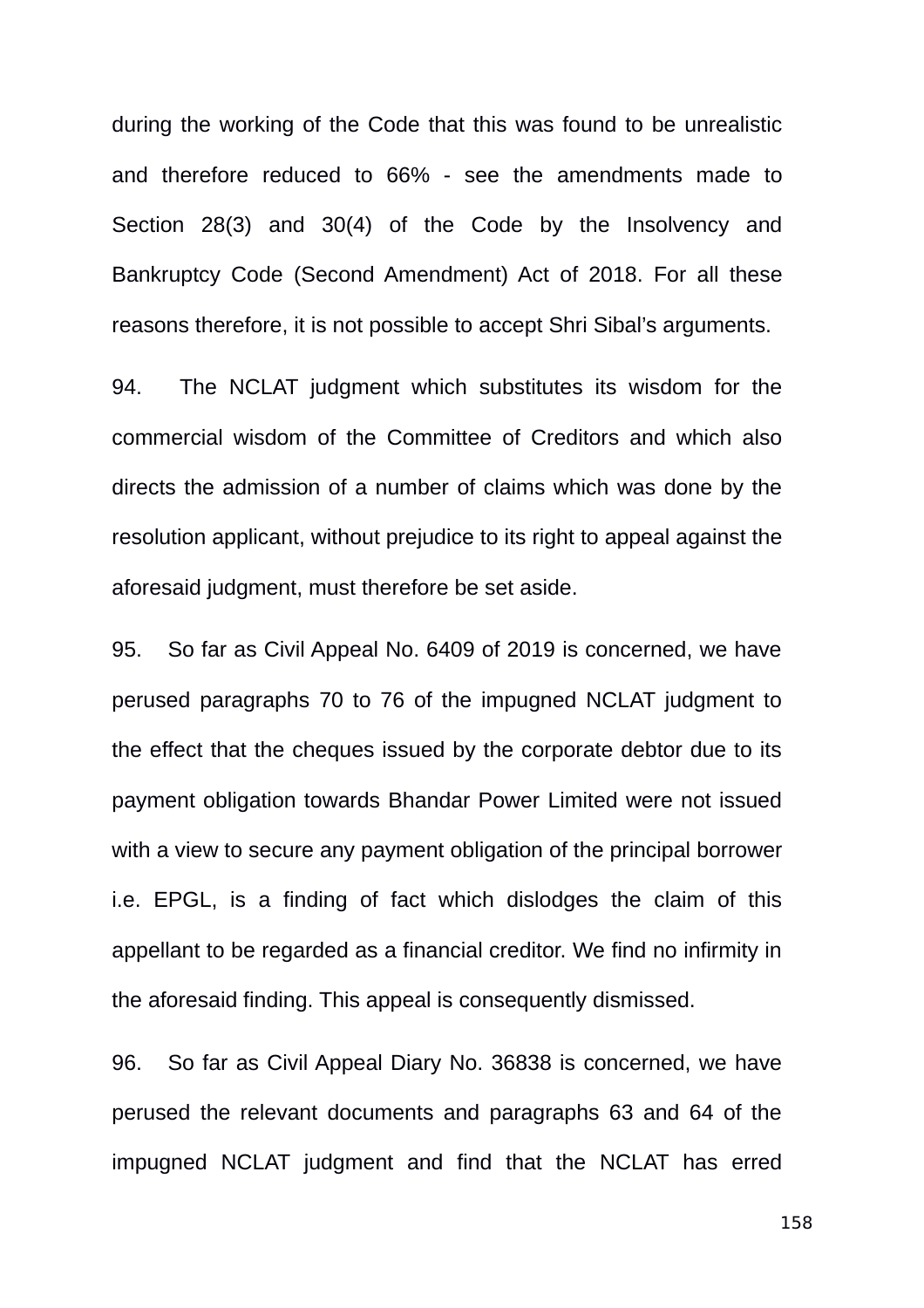inasmuch as it has added the claim of this Appellant to the tune of INR 861.19 crore despite the fact that the claim had already been admitted by the resolution professional thereby resulting in a double counting of the debt of this Appellant. This being the position, we find it necessary to set aside this part of the impugned NCLAT judgment as well.

97. So far as Civil Appeal No. 6266 of 2019, we have perused paragraphs 78 to 81 of the impugned NCLAT judgment and find no reason to dislodge the finding of the NCLAT that the claim was filed by the Appellant after the approval of the resolution plan. However, the NCLAT's finding that the said claim is subject to arbitration and that it was open for the Appellant to pursue the matter in terms of Section 60(6) of the Code deserves to be aside in terms of this judgment. This Appeal is consequently disposed of.

98. So far as Civil Appeal No. 6269 of 2019 is concerned, we have perused paragraphs 83, 84 and 196 of the impugned NCLAT judgment and find force in the contention of the Appellant that there has been an error in the impugned NCLAT judgment in as much as it notes the claim amount, as admitted, as being a sum of INR 124.88 crores, but later in the same judgment notes the said amount as INR 2.47 crores based on a chart submitted by the resolution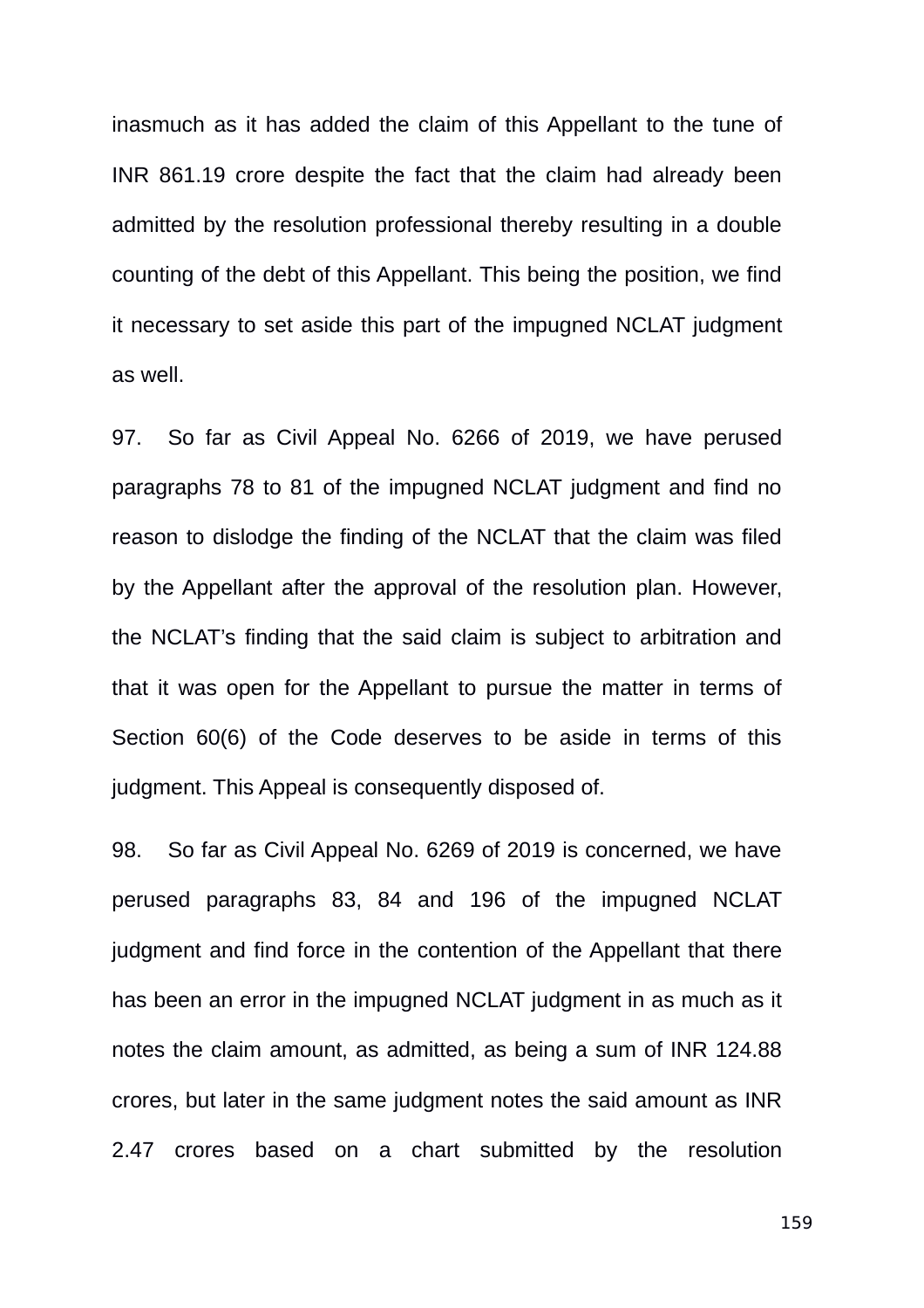professional. This chart submitted by the resolution professional specifies the amount of INR 2.47 crore (added after the NCLT judgment dated 08.03.2019), which is in addition to the amount of INR 124.88 crores already admitted by the resolution professional. Therefore, the NCLAT has erred in noting INR 2.47 crore amount as the amount of the Appellant's claim, and this part of the judgment also deserves to be set aside. Thus, the claim of the appellant shall be the claim as admitted and registered by the resolution professional. This apart, we find no merit in the submission of the Appellant with respect to the sum of INR 121.72 crores as the same has been rightly rejected by the NCLAT in view of the fact that the said claim was filed after the completion of the CIRP period. However, the NCLAT's judgment inasmuch as it left it open for the Appellant to pursue the matter in terms of Section 60(6) of the Code deserves to be aside in terms of this judgment. This Appeal is thus partly allowed.

99. So far as Civil Appeal No. 7266 of 2019 and Civil Appeal No. 7260 of 2019 are concerned, the resolution professional has rejected the claim of the Appellants on the ground of non-availability of duly stamped agreements in support of their claim and the failure to furnish proof of making payment of requisite stamp duty as per the Indian Stamp Act despite repeated reminders having been sent by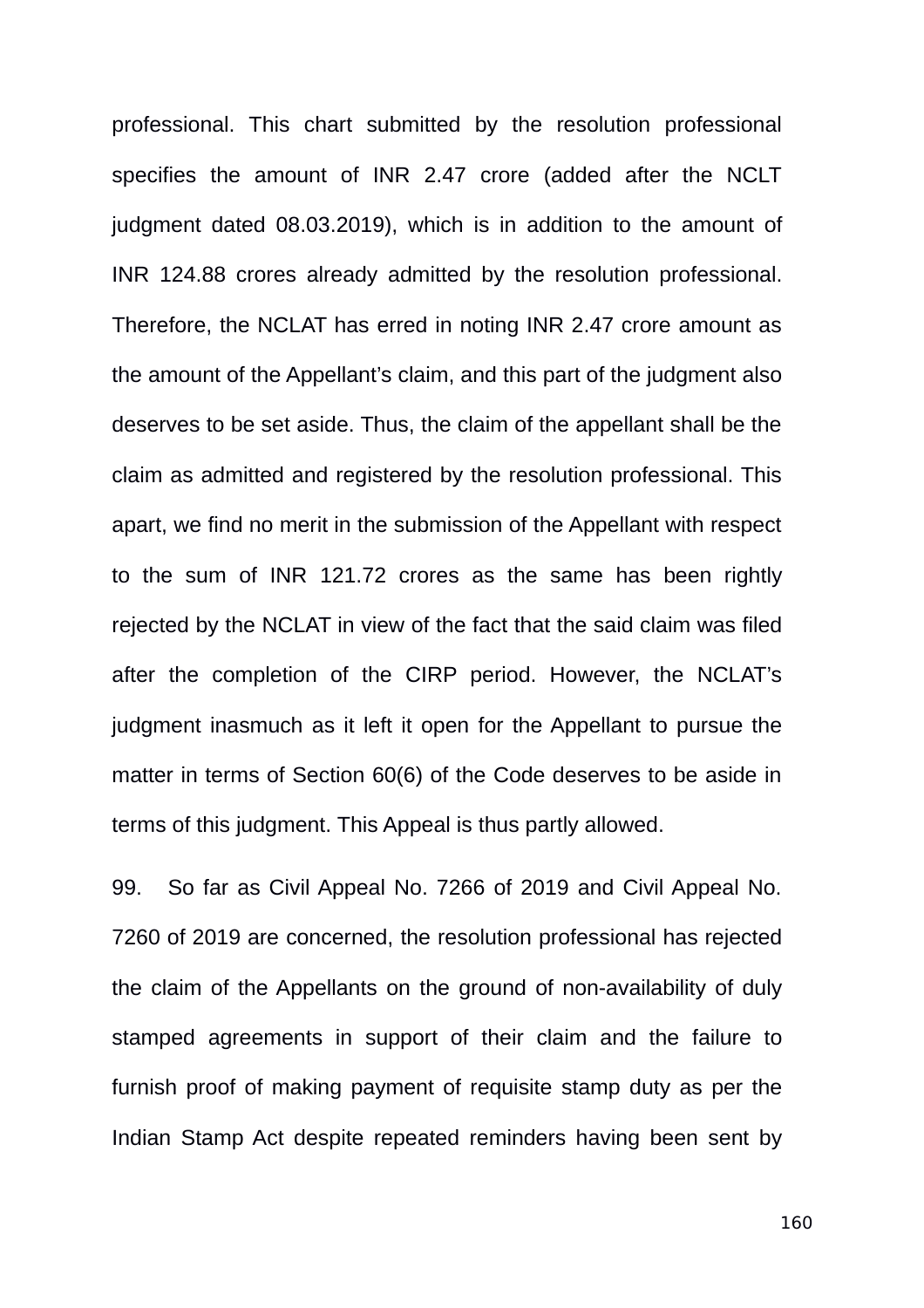the resolution professional. The application filed by the Appellants before the NCLT came to be dismissed by an order dated 14.02.2019 on the ground of non-prosecution. The subsequent restoration application filed by the appellants then came to be rejected by the NCLT through judgment dated 08.03.2019 on two grounds: one, that the applications could not be entertained at such a belated stage; and two, that notwithstanding the aforementioned reason, the claim had no merit in view of the failure to produce duly stamped agreements. The impugned NCLAT judgment, at paragraphs 93 and 94, upheld the finding of the NCLT and the resolution professional. In view of these concurrent findings, the claim of the Appellants therefore requires no interference. Further, the submission of the Appellants that they have now paid the requisite stamp duty, after the impugned NCLAT judgment, would not assist the case of the Appellants at this belated stage. These appeals are therefore dismissed.

100. So far as Writ Petition (Civil) No. 1064 of 2019 is concerned, we have perused the relevant documents and paragraph 36 of the impugned NCLAT judgment and find force in the contention of the Writ Petitioner that the NCLAT has wrongly noted that the claim amount was notionally admitted by the resolution professional at INR 1 only. The resolution professional has admitted the claim of the Writ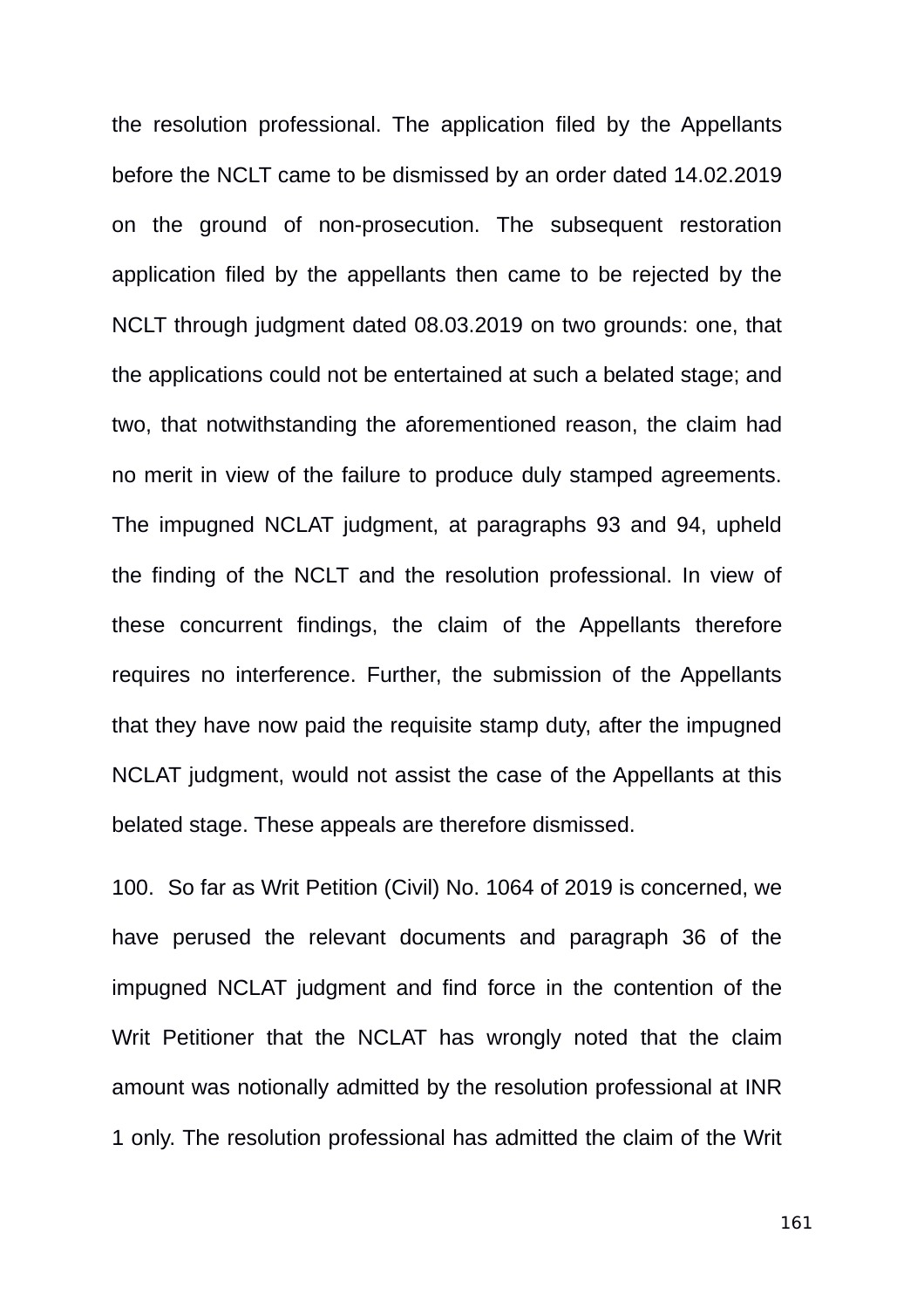Petitioner to a tune of INR 17.09 crore and the same is recorded in the list of creditors prepared by the resolution professional. In view of the same, this part of the NCLAT judgment is thus erroneous and the claim shall be the claim as admitted and registered by the resolution professional. The Writ Petition is thus allowed to this extent.

101. So far as Writ Petition (Civil) No. 1049 of 2019 is concerned, the Petitioner is admittedly the operational creditor of one Wind World India Ltd whose CIRP proceedings are pending before the NCLT, Ahmedabad. The Petitioner has *inter alia* sought for permission to raise various issues arising out of the facts of its own case (which has been raised before us herein) in the matter pending before the NCLT. In view of the fact that this judgment has not opined on the merits of the case of the Writ Petitioner pending before the NCLT, it is open to the Writ Petitioner to raise all contentions as permissible under the applicable law before the NCLT in the pending proceedings. This Writ Petition is thus allowed to this extent.

102. So far as Dakshin Gujarat Vij Co. (Respondent No. 11 in Civil Appeal Diary No. 24417 of 2019), State Tax Officer (Respondent No. 12 in Civil Appeal Diary No. 24417 of 2019), Gujarat Energy Transmission Corporation Ltd. (Respondent No. 17 in Civil Appeal Diary No. 24417 of 2019) and Indian Oil Corporation Ltd.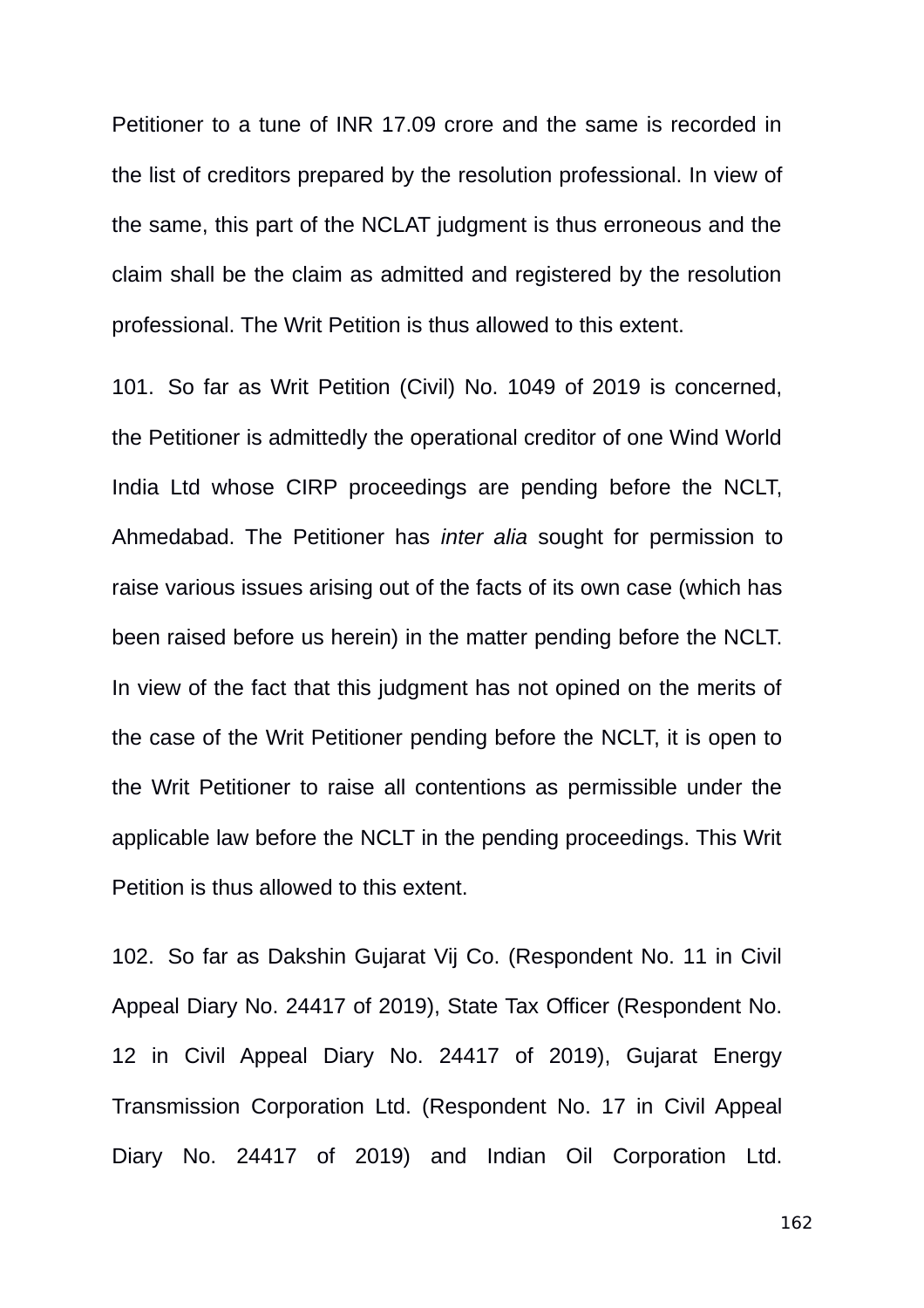(Respondent No. 18 in Civil Appeal Diary No. 24417 of 2019) are concerned, the resolution professional admitted the claim of the abovementioned respondents notionally at INR 1 on the ground that there were disputes pending before various authorities in respect of the said amounts. However, the NCLT through its judgment dated 08.03.2019 directed the resolution professional to register the entire claim of the said respondents. The NCLAT in paragraphs 43 and 196 of the impugned judgment upheld the order passed by the NCLT as aforesaid and admitted the claim of the abovementioned respondents. We therefore hold that this part of the impugned judgment deserves to be set aside on the ground that the resolution professional was correct in only admitting the claim at a notional value of INR 1 due to the pendency of disputes with regard to these claims.

103. The appeals filed by the Committee of Creditors of Essar Steel Limited and other Civil Appeals are allowed. The impugned NCLAT judgment is set aside, except insofar as Civil Appeal No. 6409 of 2019, Civil Appeal No. 7266 of 2019, Civil Appeal No. 7260 of 2019 are concerned, which are dismissed. Insofar as Civil Appeal No. 6266 of 2019 and Civil Appeal No. 6269 of 2019 is concerned, the Appeals are partly allowed in terms of this judgment. The Writ Petitions are